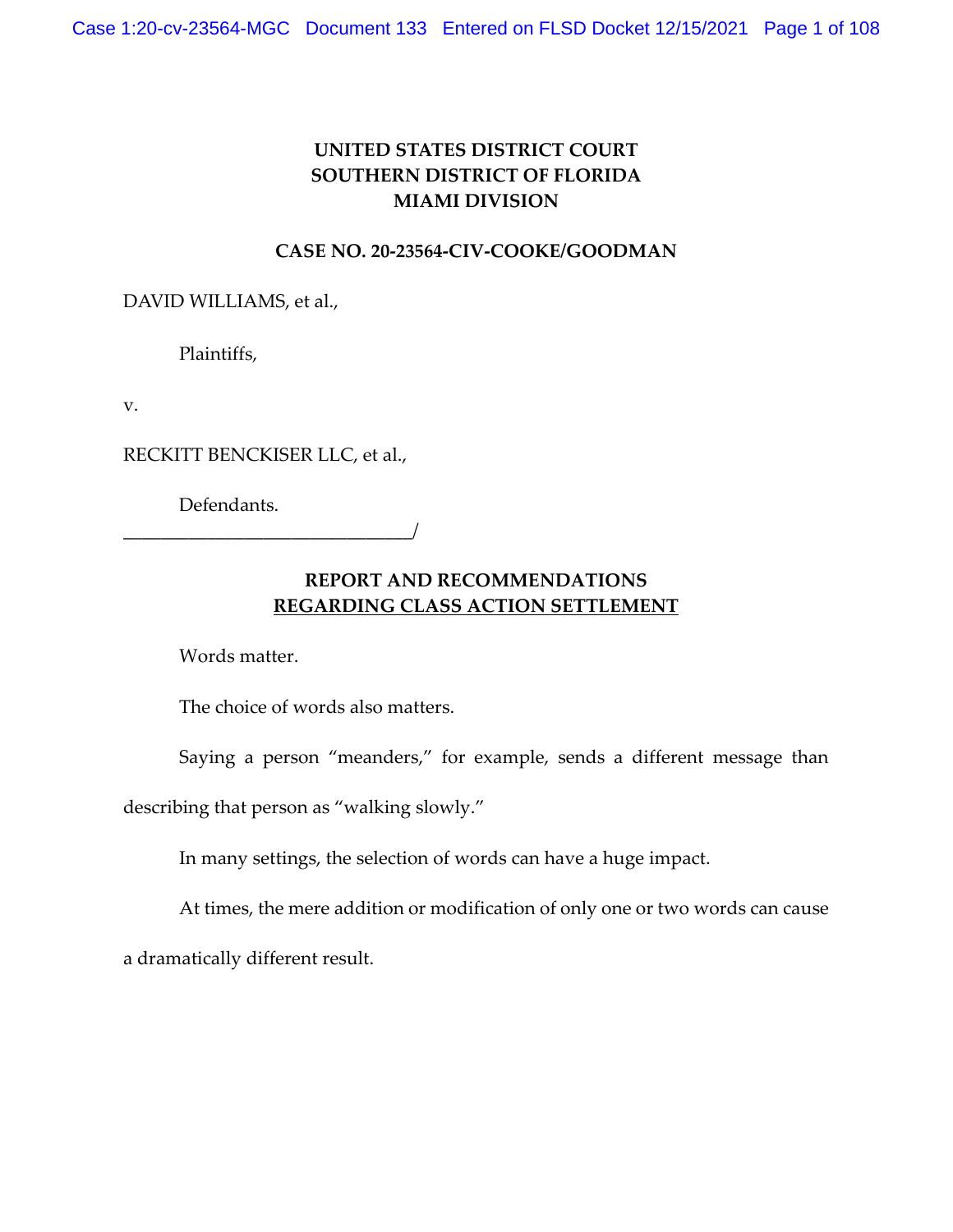In international diplomacy, the precise interpretation of an ambassador's comments to assess her country's position on a critical and dicey topic can boil down to the use of two or three specific words, rather than two or three other words.

In romantic relationships, a partner may focus on hearing three special words. With poetry, a few well-chosen words can trigger an emotional response.

One mean and hurtful word from a bully is sometimes all it takes for a child to cry.

And in litigation, the specific words used in a lawsuit's allegations (e.g., "false and deceptive," as opposed to "vague and incomplete") frame the issues, determine whether a proper claim has been asserted, guide the scope of discovery, and set the stage for summary judgment motion practice.

This Report and Recommendations will, in part, need to assess the words in the current version of the class action Complaint. It also will need to analyze the exact words Defendants will be required to eliminate should the settlement be approved.

In their current version of the class action Complaint filed in this District against the manufacturers/distributors of Neuriva brain-health-promotion products, Plaintiffs contend that the products do not provide any actual tangible benefits. They say consumers are being defrauded because the products do not improve memory, focus, concentration, and other components.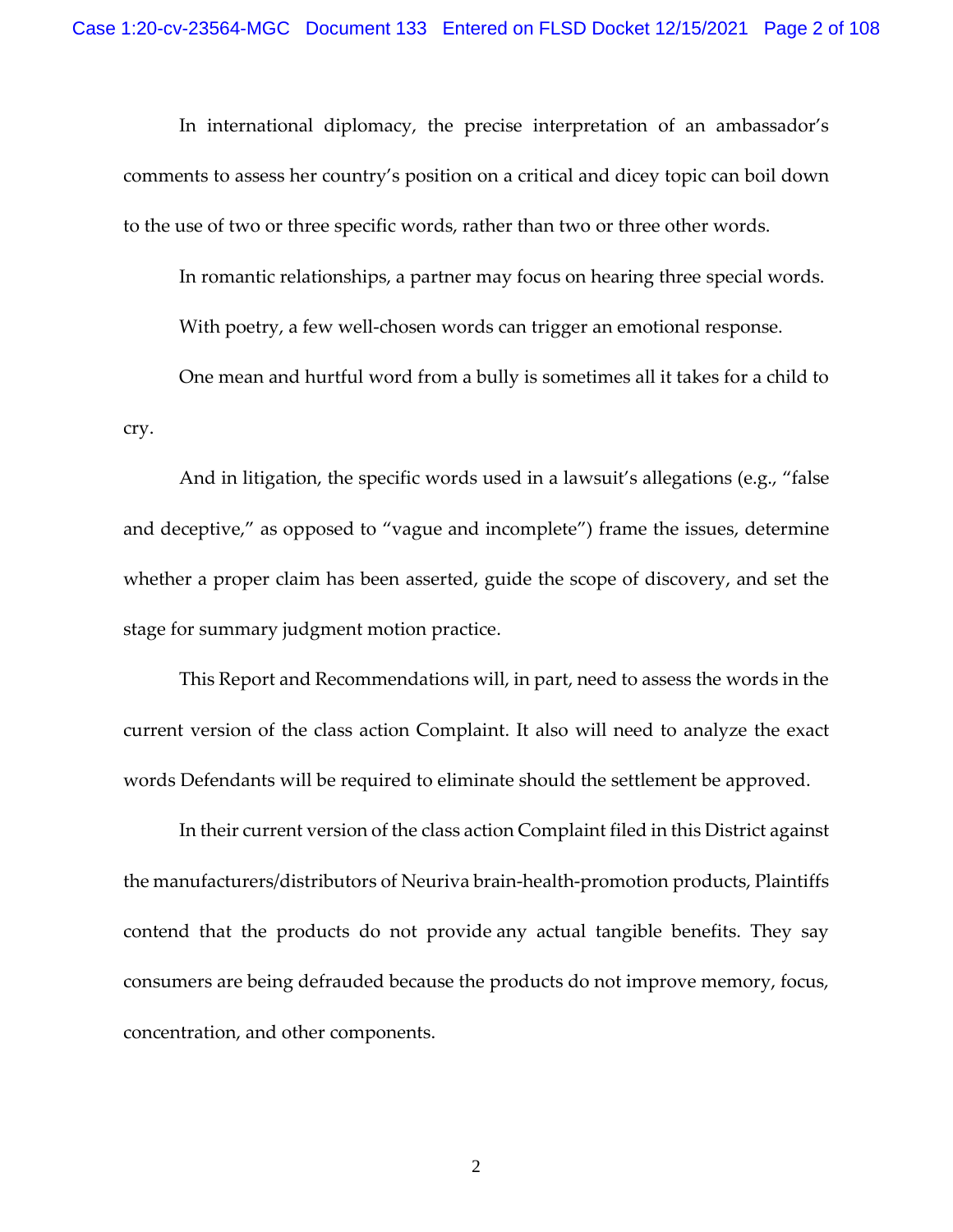Having made those allegations with those strong words, Plaintiffs now want this Court to approve a class action settlement which will provide some monetary relief for those who submit compliant claims but will permit Defendants to continue selling the same supposedly useless and expensive products (but without certain marketing and sales representations about the products' efficacy).

Defendants have agreed to the settlement, but they vigorously challenge the critical allegations. They argue that the products *do* in fact work and that their ingredients have been successfully demonstrated to provide benefits for promoting brain health.

The parties tout the injunctive relief (which restricts what Defendants can say about the products) as a critical part of the settlement. Instead of marketing and labeling Neuriva products as providing results which are scientifically and clinically "proven" or which "show" benefits after being "tested," Defendants would, under the settlement agreement (i.e., the First Amended Settlement Agreement and Release), be required for two years to (1) revise all label and marketing references for Neuriva Original, Neuriva Plus, and Neuriva De-Stress (collectively "Neuriva") from "clinically **proven**" to "clinically *tested*," as contemplated by the original Settlement Agreement and Release preliminarily approved on April 23, 2021; (2) refrain from making any reference to "clinically *shown*" or similar language, such as "clinical studies have shown" or "clinically tested and shown," as required by the First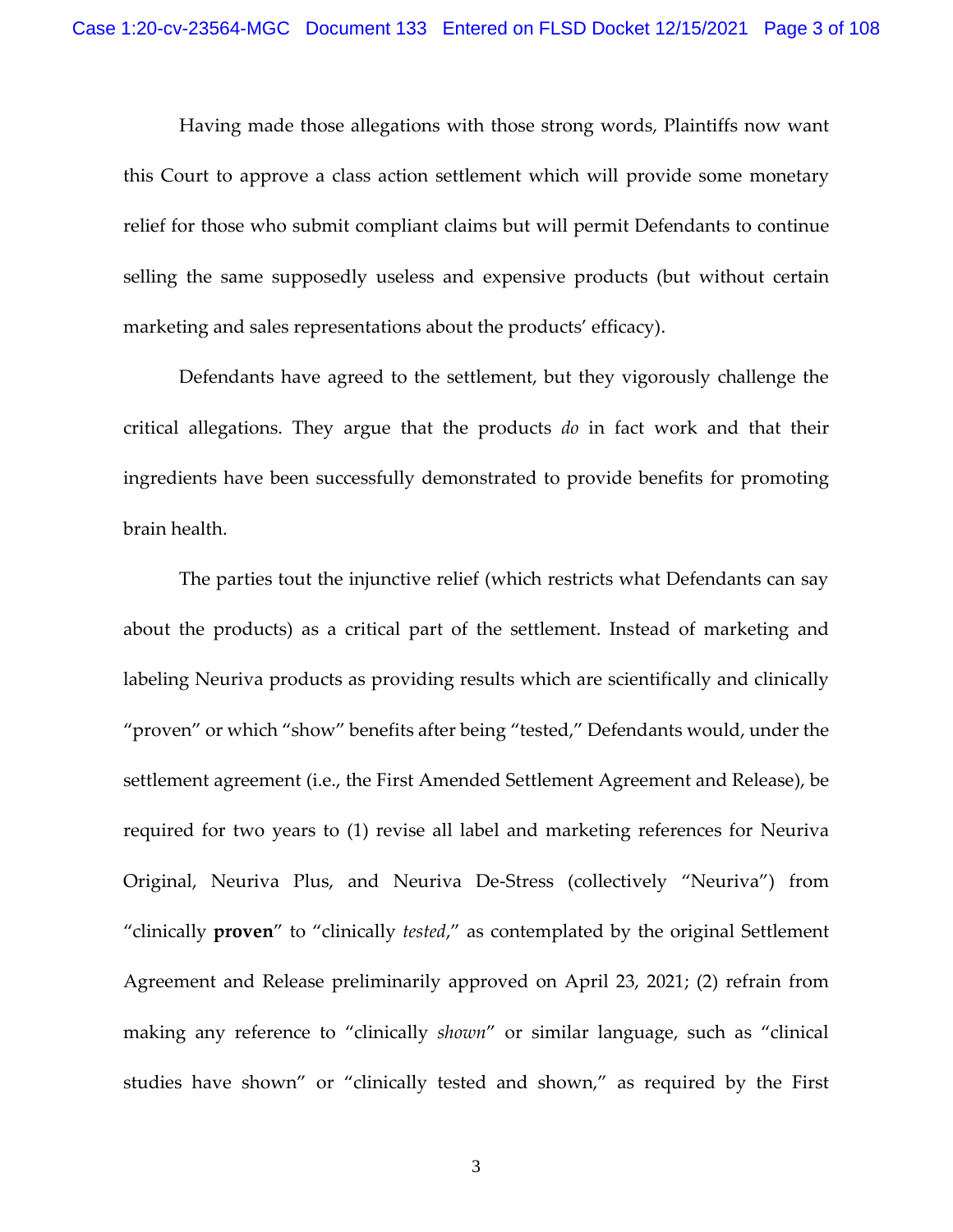Amended Settlement Agreement and Release, entered into on September 7, 2021 [ECF No. 116-1]; and (3) limit the use of authorized language about the studies or testing to refer to only Neuriva's ingredients, not to Neuriva as a *whole.*

The parties have convinced me that these language limits and changes are significant. As noted, words matter; important words associated with the sale and marketing of the Neuriva products will be prohibited under the First Amended Settlement Agreement. [But this assessment depends on a specific interpretation of language in the First Amended Settlement Agreement. Defendants are urged to carefully review the interpretation, which bans words similar to "shown" -- and requires Defendants to promptly act if they disagree with the interpretation.].

In addition, Plaintiffs have highlighted other provisions of the injunctive relief which restrict what Neuriva's manufacturers and distributors, Defendants Reckitt Benckiser, LLC and RB Health (US) LLC, may say or do about and with the products. Plaintiffs also stress the importance of settlements in class action lawsuits. As Plaintiffs noted at the Final Fairness Hearing (and in their memorandum), they could lose the litigation on the merits. They emphasized that a similar lawsuit against another company selling a competitive brain health product (Prevagen) hit a significant roadblock when the district judge decertified the class after a hung jury.

The injunctive relief has value, and it should therefore be factored into the overall analysis of the settlement.

4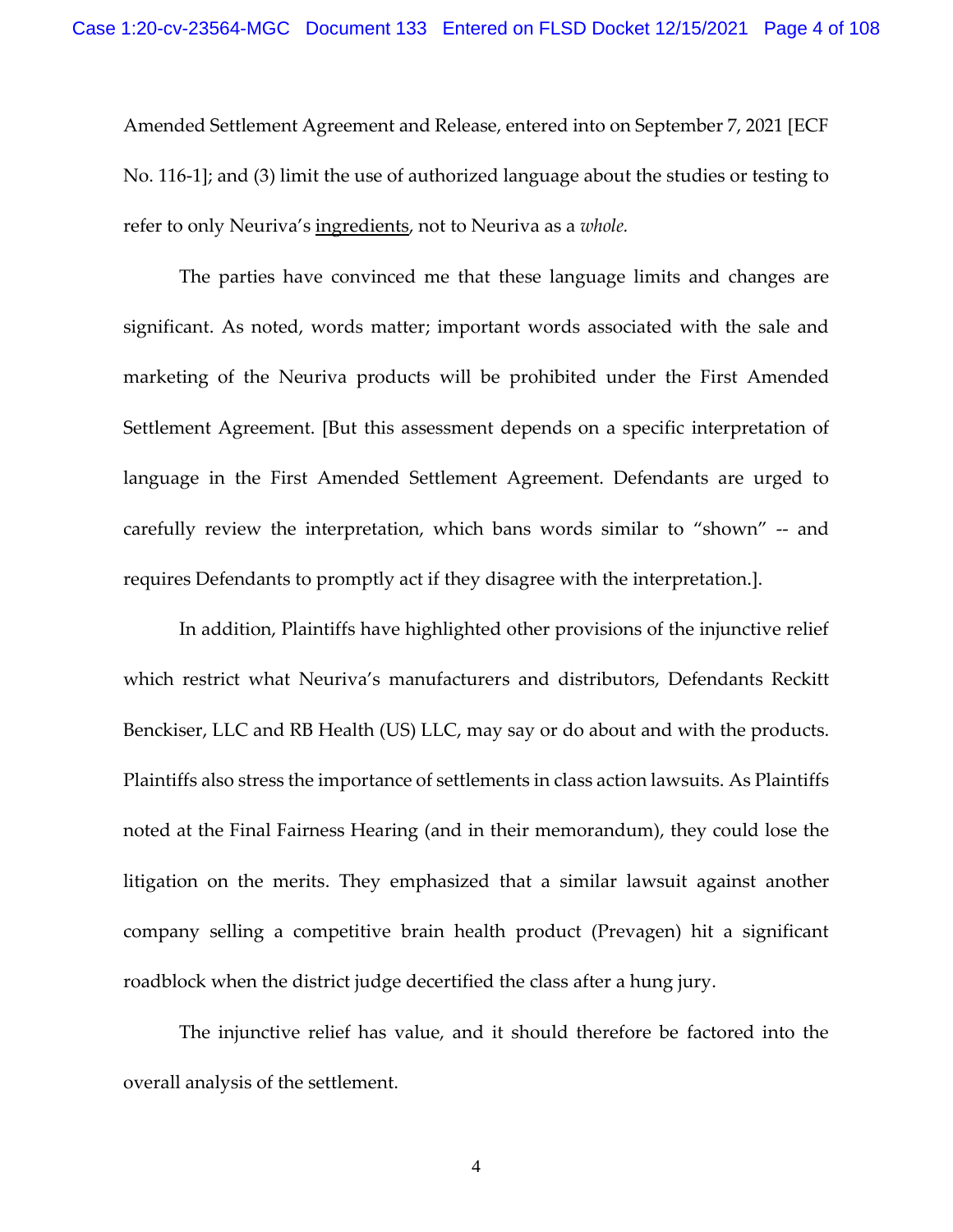For these reasons (and others explained in greater detail in this Report and Recommendations), the Undersigned **respectfully recommends** that the Court **approve** the proposed national class settlement and grant Plaintiffs' motion [ECF No. 69] for final approval of the Settlement.

This recommendation **approves** the injunctive relief and the requested amount of attorney's fees, costs, and expenses (of \$2.9 million). It neither approves nor rejects an incentive award to Class Representatives and Additional Plaintiffs, as that request has not yet been made here and will await a possible further decision by the Eleventh Circuit Court of Appeals concerning the propriety of such awards. *See Johnson v. NPAS Sols*., LLC, 975 F.3d 1244, 1260 (11th Cir. 2020) (holding that incentive awards are precluded). <sup>1</sup> The Undersigned recommends that the Court retain jurisdiction to entertain a motion for class representative service awards should Eleventh Circuit law

<sup>&</sup>lt;sup>1</sup> The First Amended Settlement provides for service awards not to exceed \$2,000 to each Class Representative. However, it also acknowledged that *Johnson v. NPAS Sols.* prohibits service awards. In a November 9, 2020 Order, the Clerk of the appellate court advised that the mandate in the appeal was being withheld. The Eleventh Circuit's original opinion was issued on September 17, 2020. Since then, a petition for rehearing *en banc* has been filed, along with several *amicus curiae* briefs.

Given *NPAS Sols.*, the Class Representatives in the instant case are not now seeking Court approval of service awards. They ask the Court to retain jurisdiction for the limited purpose of addressing service awards if the Eleventh Circuit holds an *en banc* proceeding in *NPAS Sols.* and reverses the panel decision.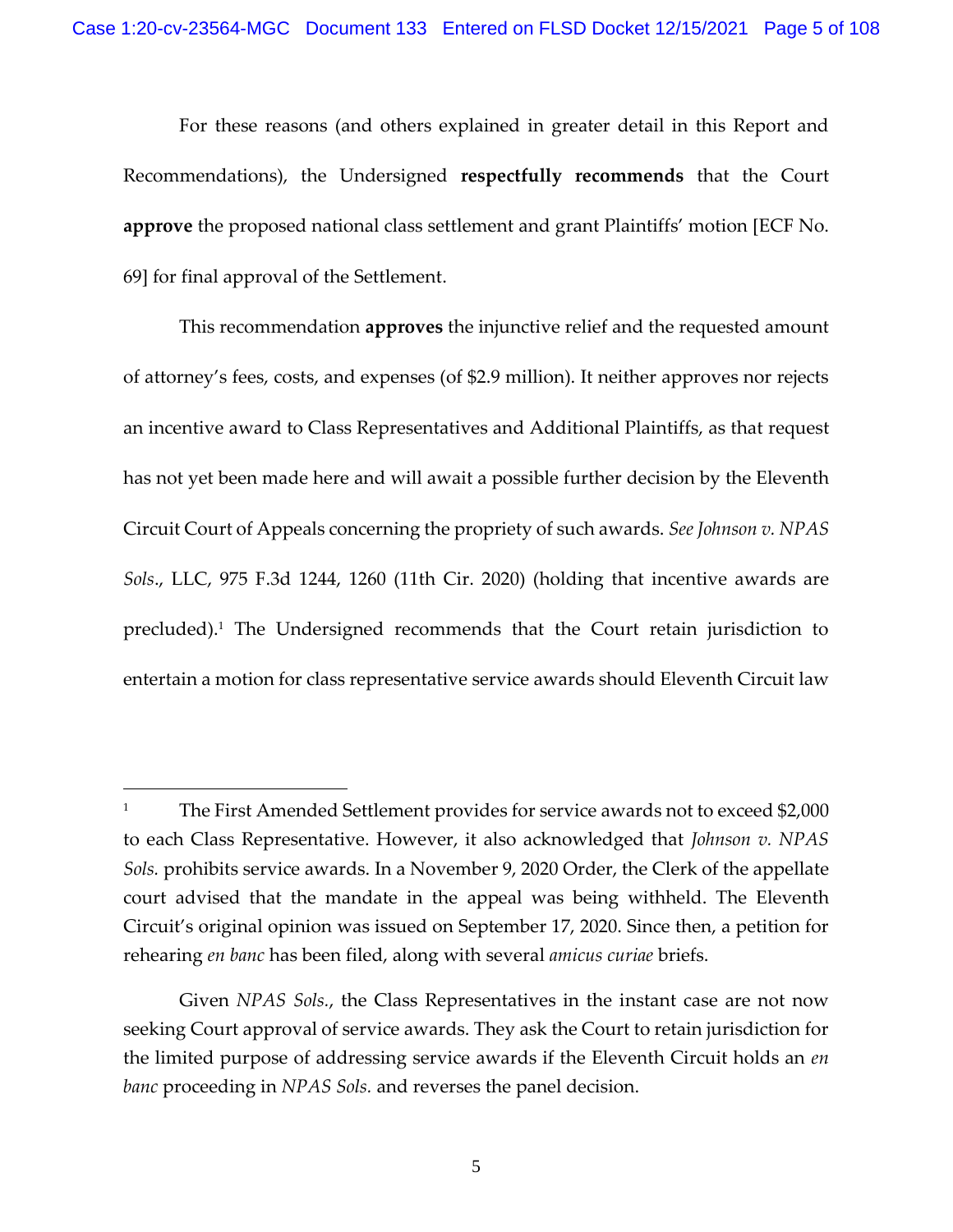change.<sup>2</sup> Finally, the Undersigned also recommends that the objections (including criticisms leveled by an *amicus curiae*), which were extensively briefed, be **overruled.**

## Factual and Procedural Background

In their Consolidated Amended Class Action Complaint, Plaintiffs (David Williams and four other individuals) allege that Defendants are involved in "false and misleading" marketing promotions for their Neuriva products. [ECF No. 51, p. 2]. They allege that Defendants are engaged in "deceptive conduct" and contend that "scientific evidence shows that it is biochemically impossible for the [active] ingredients to improve brain performance." *Id.* at p. 4.

Because the First Amended Settlement Agreement expressly states that the service award issue will not impact the agreement's validity, the Undersigned can recommend approval by not considering the still-unlawful-under-*NPAS* serviceawards provision, which is not included in the pending motion for final approval in any event. *See Equifax* (affirming order approving class action settlement but reversing approval of incentive awards)*; cf. Poblano v. Russell Cellular, Inc*., No. 8:19-cv-665, 2021 WL 2914985, at \*1 (M.D. Fla. June 10, 2020) (noting that *NPAS* is binding precedent even though mandate withheld; not approving class action settlement containing unlawful service award provision when agreement did not have severability clause or similar language and because Court would not engage in "speculation as to whether the Eleventh Circuit might change its precedent").

<sup>&</sup>lt;sup>2</sup> The First Amended Settlement Agreement provides that the determination of the service awards "will not impact the validity or fulfillment of the Settlement Agreement." [ECF No. 116-1, V(C)]. Although the Eleventh Circuit has not issued the mandate in *NPAS Sols.*, it applied the holding there notwithstanding the possibility that it might hear the case *en banc*. *See Equifax Inc. Customer Data Sec. Breach Litig.*, 999 F.3d 1247, 1282 (11th Cir. 2021) ("It is true that *NPAS Solutions* binds us here.").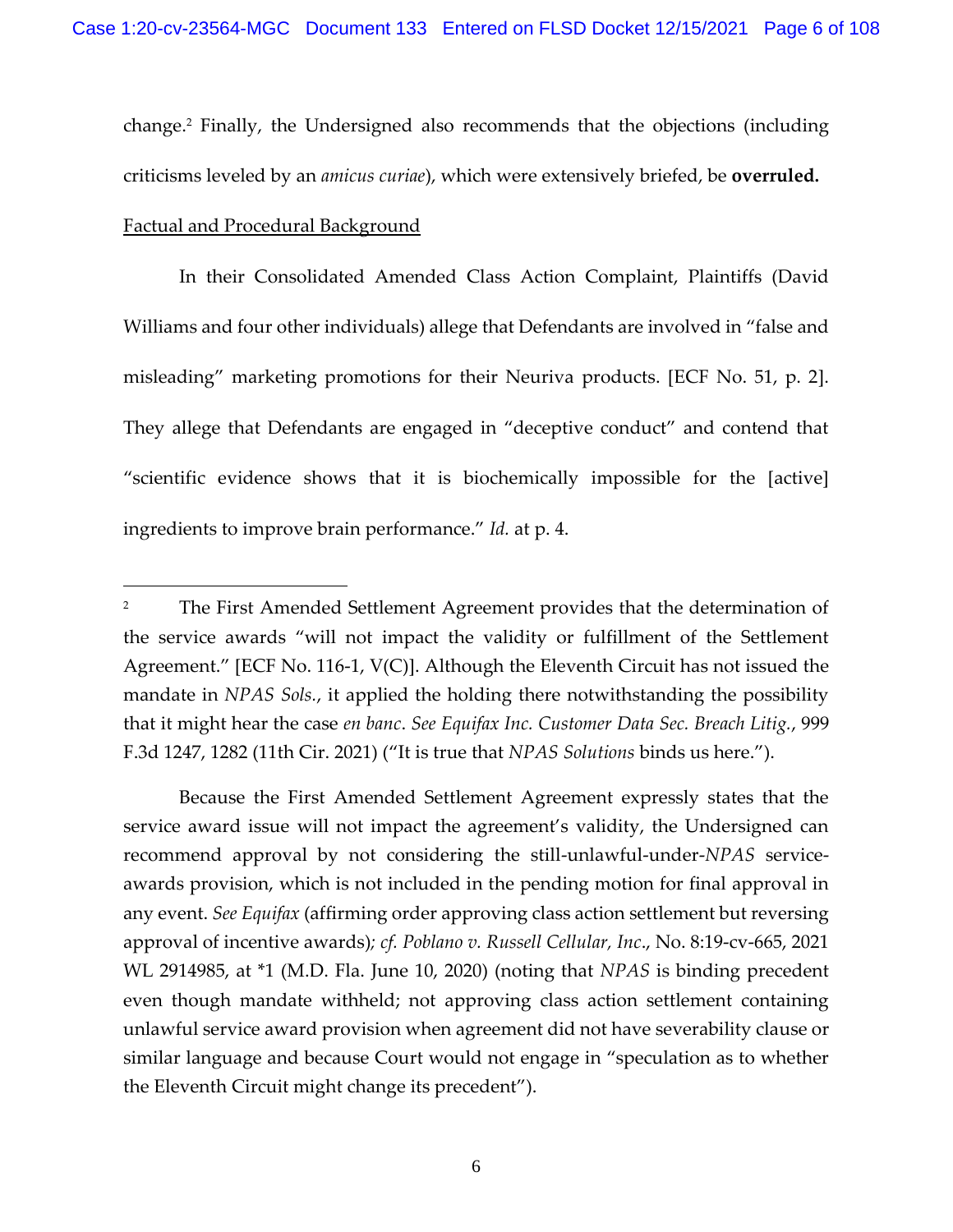According to Plaintiffs' lawsuit, Defendants' misrepresentations fall into two categories: (1) actively representing that the "purported beneficial effects are scientifically proven and clinically proven to provide the promised and advertised improvements in brain function," and (2) making "health claims," such as enhanced brain performance "across all adult age groups and cognitive statuses." *Id.* at p. 10. But, according to Plaintiffs, "both categories of representations are false and/or misleading." *Id.* 

The Consolidated Amended Class Action Complaint alleges that "none of the Neuriva Products has [sic] ever been clinically studied[.]" [ECF No. 51, p. 4].

In addition, the lawsuit alleges that "no publicly available study of Neuriva exists, and Plaintiffs have found no indication that Neuriva's efficacy has ever been studied or tested." *Id.* at p. 23.

But Defendants say that their "marketing claims are backed by reliable and competent scientific evidence." [ECF No. 62, p. 1]. They note that the injunctive relief was "crafted after Plaintiffs received and reviewed discovery providing extensive scientific support for the labeling claims that the injunctive relief permits." *Id.* 

More specifically, Defendants contend that "several well-designed scientific studies show that Neuriva's active ingredients support key indicators of brain health, such as focus, accuracy, memory, learning, and concentration." [ECF No. 62, p. 2]. Therefore, Defendants say, they have "overwhelming scientific evidence relating to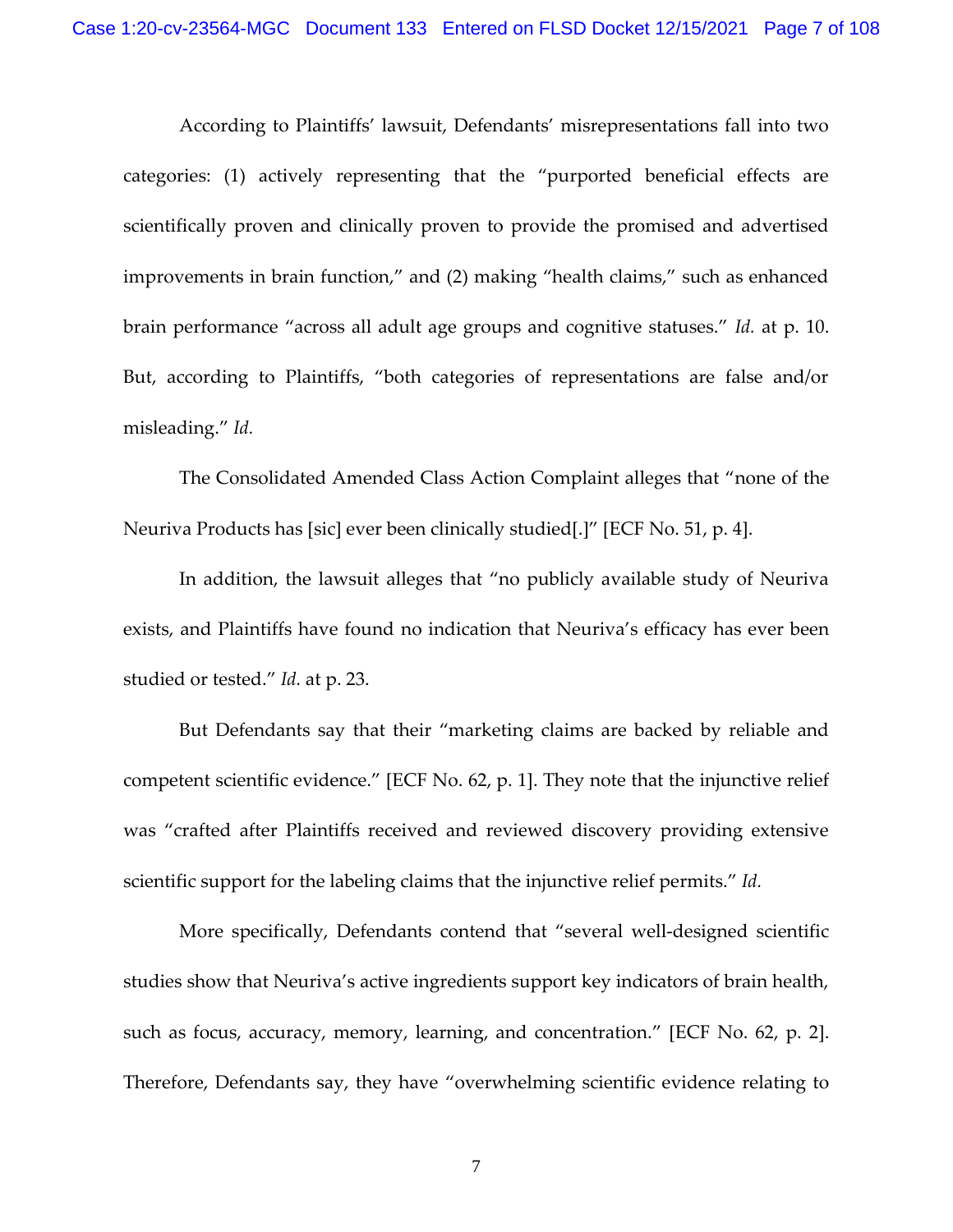these ingredients." *Id.* Similarly, Defendants contend that "abundant scientific substantiation" support the claims Plaintiffs challenge. *Id.* at p. 3.

Three of Neuriva's ingredients are NeuroFactor (a trade name used to refer to whole coffee cherry extract), soy-PS, and melon concentrate containing SuperOxide Dismutase ("SOD"). *Id.* at p. 3. According to Defendants, three human clinical studies on NeuroFactor (the Robinson study, the Auburn study, and the Reed study) show a statistically significant and clinically relevant improvement compared to placebo in performance on common cognitive assessments related to focus, accuracy, memory, learning and concentration. *Id.* at pp. 6-9. Moreover, they say that two other published studies on NeuroFactor (the two Reyez-Izquierdo studies) show an increased level of a neuroprotein known to strengthen connections between neurons (brain-derived neutrophic factor ("BDNF")) in the brains of subjects taking NeuroFactor compared to placebo. *Id.* at p. 4.

Defendants contend that clinical studies demonstrate supplementation with melon concentrate containing high levels of "SOD" reduces stress and mental and physical fatigue. *Id.* at p. 13.

Defendants further note that clinical studies likewise show that PS (phosphatidylserine) supplementation can support memory and other brain functions. *Id.* at p. 4. They say a long body of research supports the conclusion that supplementation with PS (including soy-PS) supports brain health, and they note that

8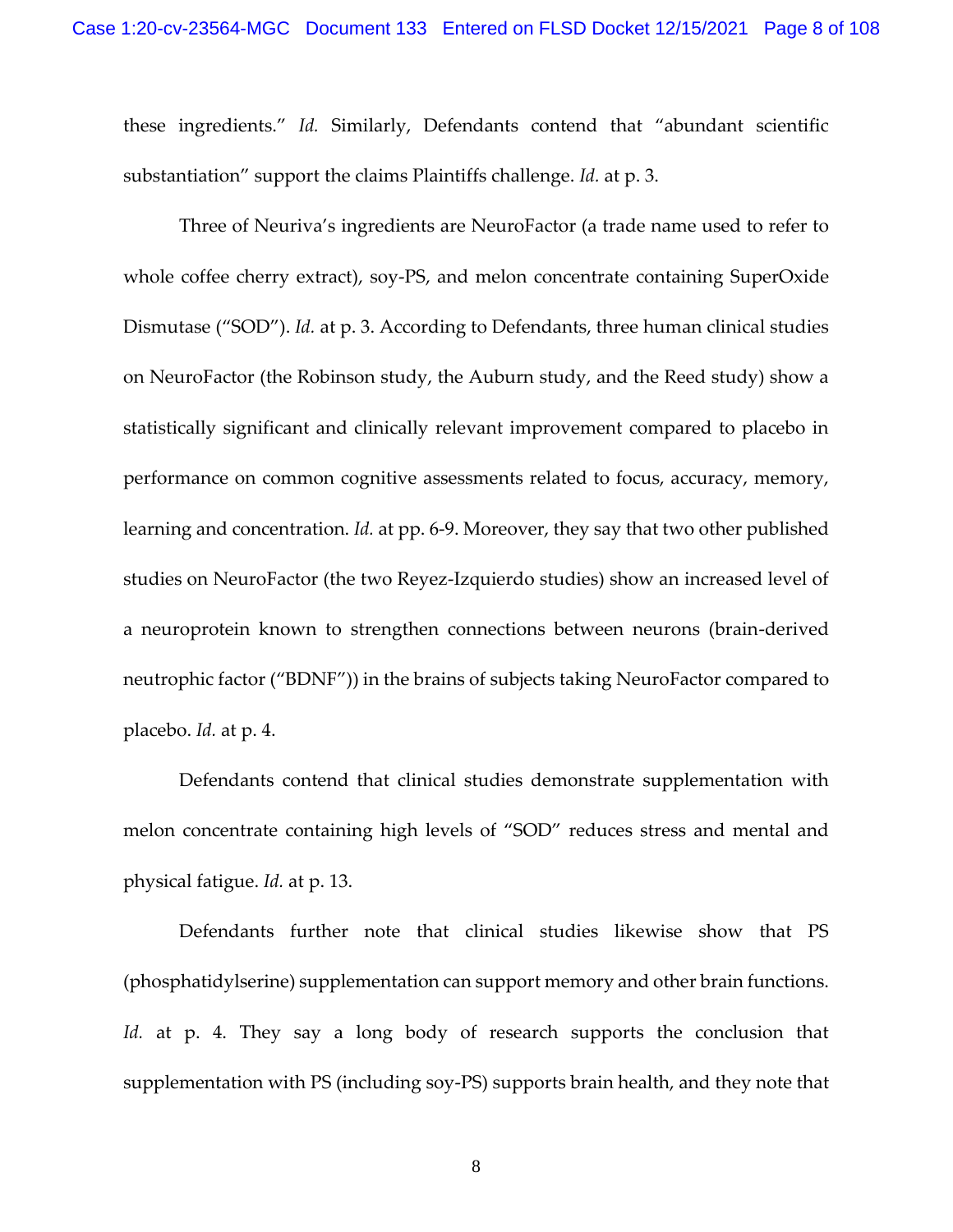PS has been sold as part of brain health supplements for many years. *Id.* Defendants' substantiation is not limited to these studies. They highlight that the benefits of NeuroFactor and PS have also been reviewed and validated by Dr. Gary W. Small, M.D., the Chair of Psychiatry at Hackensack University Medical Center and the Physician in Chief, Behavioral Health, at Hackensack Meridian Health. *Id.*

Dr. Small's declaration is 16 pages, plus exhibits [ECF No. 62-1]. After discussing the studies of the ingredients in the Neuriva products, Dr. Small reaches the following conclusion:

The scientific evidence supports the promotional and implied claims that individuals who take Neurofactor and PS, the ingredients in Neuriva, experience a **noticeable improvement in cognitive function** including focus, concentration, memory, learning, reasoning, and accuracy. These ingredients, at doses that are included in the formulation, were shown in clinical studies to increase BDNF and help with mental focus, accuracy memory, learning and concentration which contribute to reasoning and accuracy. Meanwhile, clinical studies have shown that supplementation with melon concentrate containing high levels of SOD decreases stress and fatigue.

[ECF No. 62-1, p. 17 of 106] (emphasis added).

On the other hand, an Objector and a separate *amicus curiae*take issue with these

claims and Dr. Small's declaration. More on this later, when the Report discusses their

involvement.

The First Amended Settlement Agreement is intended to resolve four lawsuits:

this one (filed in the Southern District of Florida); *Matthews v. Reckitt Benckiser LLC, et*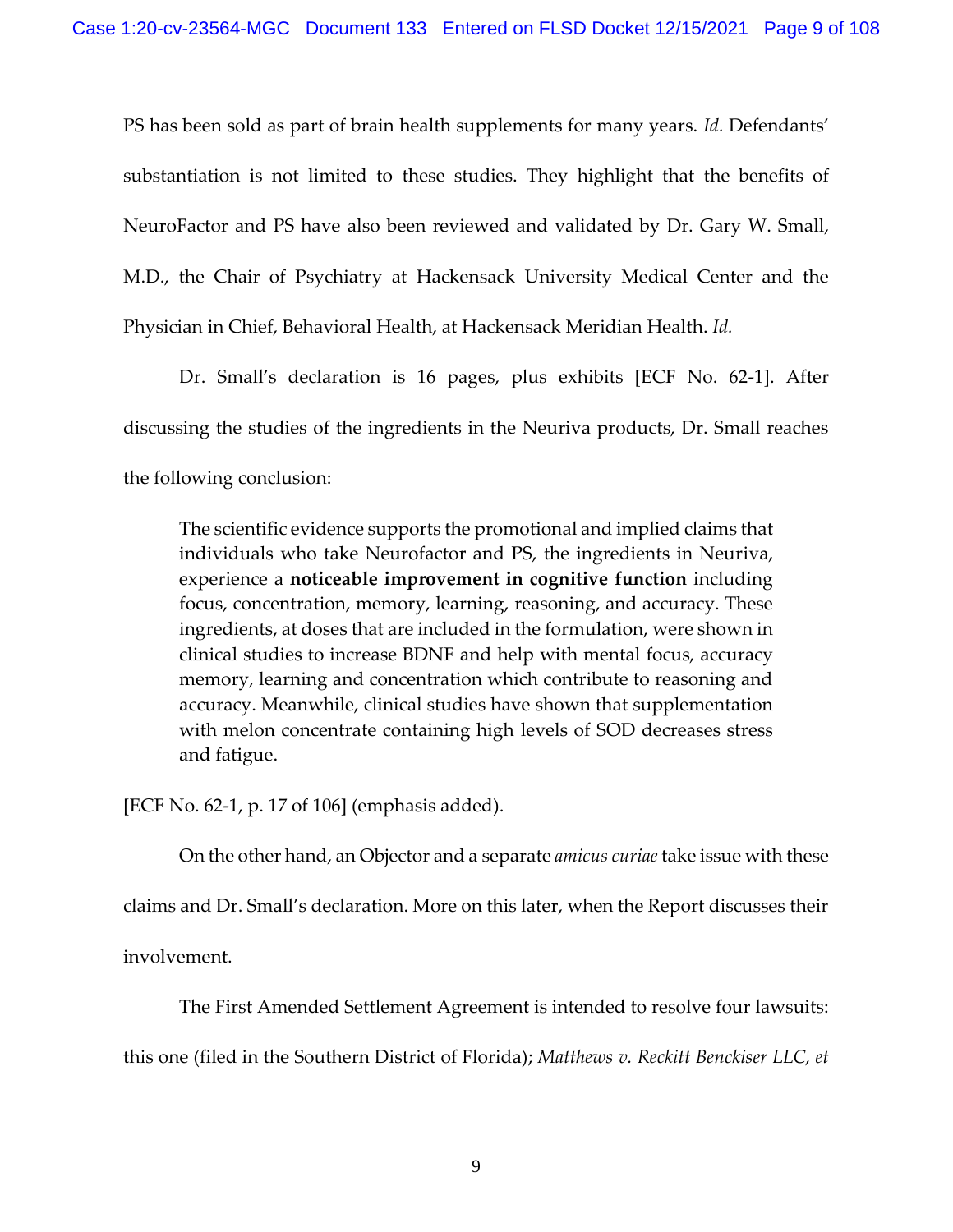*al.,* Case No. 1:20-cv-00854 (E.D. Cal.); *Angeles v. Reckitt Benckiser LLC, et al.,* Case No.

1:20-cv-07138 (S.D.N.Y.); and *Clark v. Reckitt Benckiser LLC, et al.* (unfiled).

The allegations in the other two filed lawsuits are similar to the ones asserted here.

The *Matthews* Amended Class Action Complaint alleges that the statements promoting Neuriva as "clinically proven" to fuel "brain performance" are "false and misleading." [20-cv-00854 (E.D. Cal.) ECF No. 35 at ¶4]. It also alleges that Defendants, in order to exploit the "ballooning and lucrative brain health supplement market," *id.*  at ¶4, have "engaged in a uniformly deceptive advertising and marketing campaign, including the product label and packaging." *Id.* at ¶6. More specifically, the *Matthews*  Plaintiffs allege:

In reality, since Neuriva has never been clinically studied, "Science" has not proven Neuriva's effectiveness or even its safety. And with respect to the purportedly "Clinically Proven" ingredients, for Coffee Cherry Extract and the Melon Concentrate, scientific evidence shows that it is biochemically impossible for the ingredients to improve performance. Moreover, as to all the ingredients, Defendants' cited studies themselves demonstrate that Defendants' claims of clinical and scientific "proof" are false or, at least, disturbingly misleading.

*Id.* at ¶12.

The *Angeles* Complaint makes the identical allegations as the *Matthews*  Amended Complaint asserted in paragraphs 4 and 6. [20-cv-07138 (S.D.N.Y.) ECF No. 1].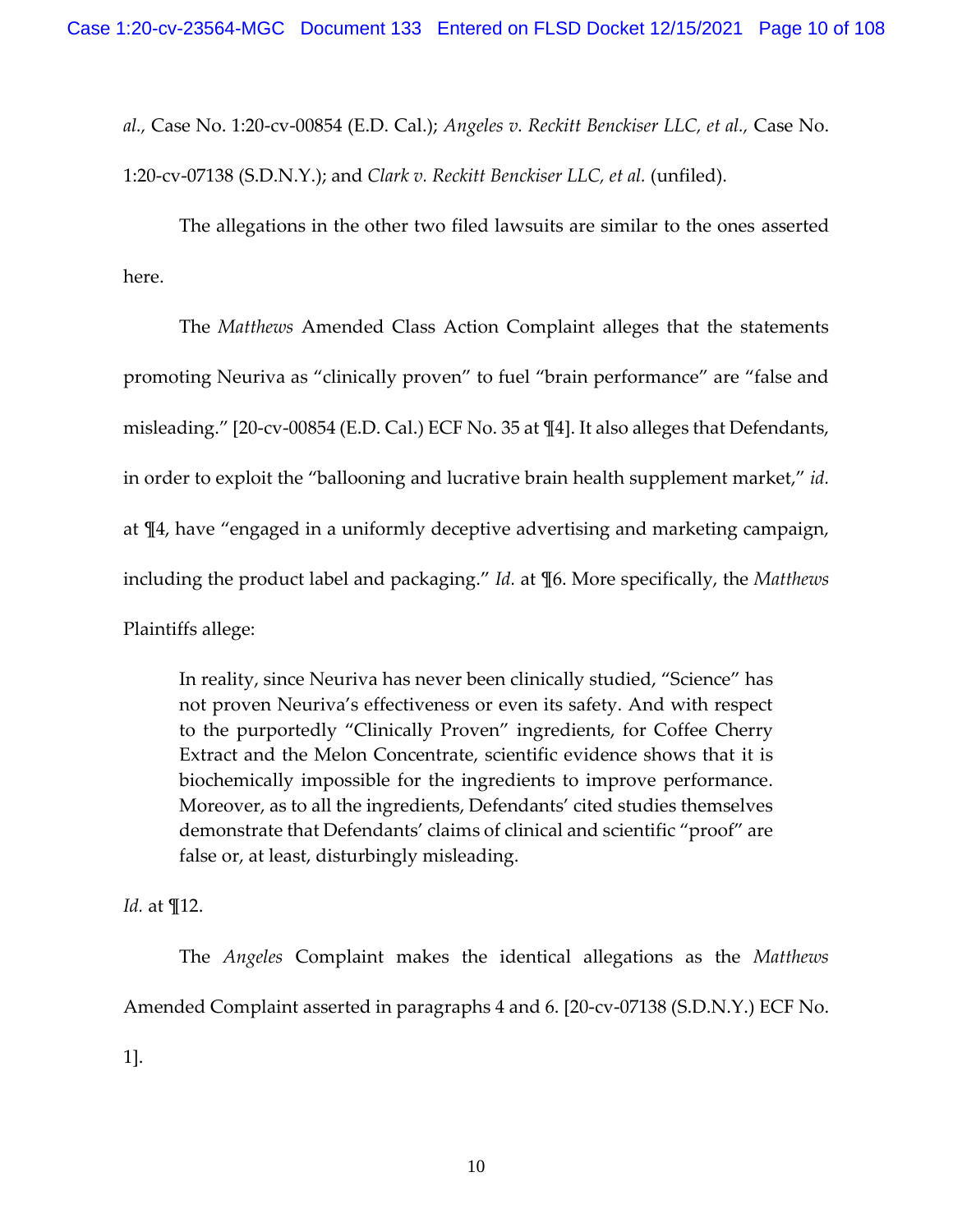And the *Clark* action, being "unfiled," is not available for the Undersigned to review on a court's electronic docket.

The instant case has the most-developed docket, so the Undersigned will outline in detail the procedural developments underlying the First Amended Settlement Agreement.

Plaintiffs filed an Unopposed Motion for Preliminary Approval of Class Action Settlement and Certification of the Settlement Class. [ECF No. 52]. The motion attached the Settlement Agreement and Release and a nine-page declaration [ECF No. 52-2] from Daniel K. Bryson, one of Plaintiffs' attorneys. The declaration summarized the history of the litigation and negotiations, explained the financial and injunctive benefits, and concluded with a succinct argument about why he and Class Counsel believe the settlement to be fair and reasonable. [ECF No. 52-2].

The motion also attached the declaration of Steven Weisbrot, a partner at Angeion Group, LLC, a class action notice and settlement administration firm. [ECF No. 52-3]. The declaration summarized the notice program and provided details of the different methods which would be used. *Id.*

The Settlement Agreement and Release attached to the motion provided for both injunctive and monetary relief. [ECF No. 52-1].

The injunctive relief was to begin six months after the Final Approval Order and Judgment and would remain in effect for two years thereafter. It required all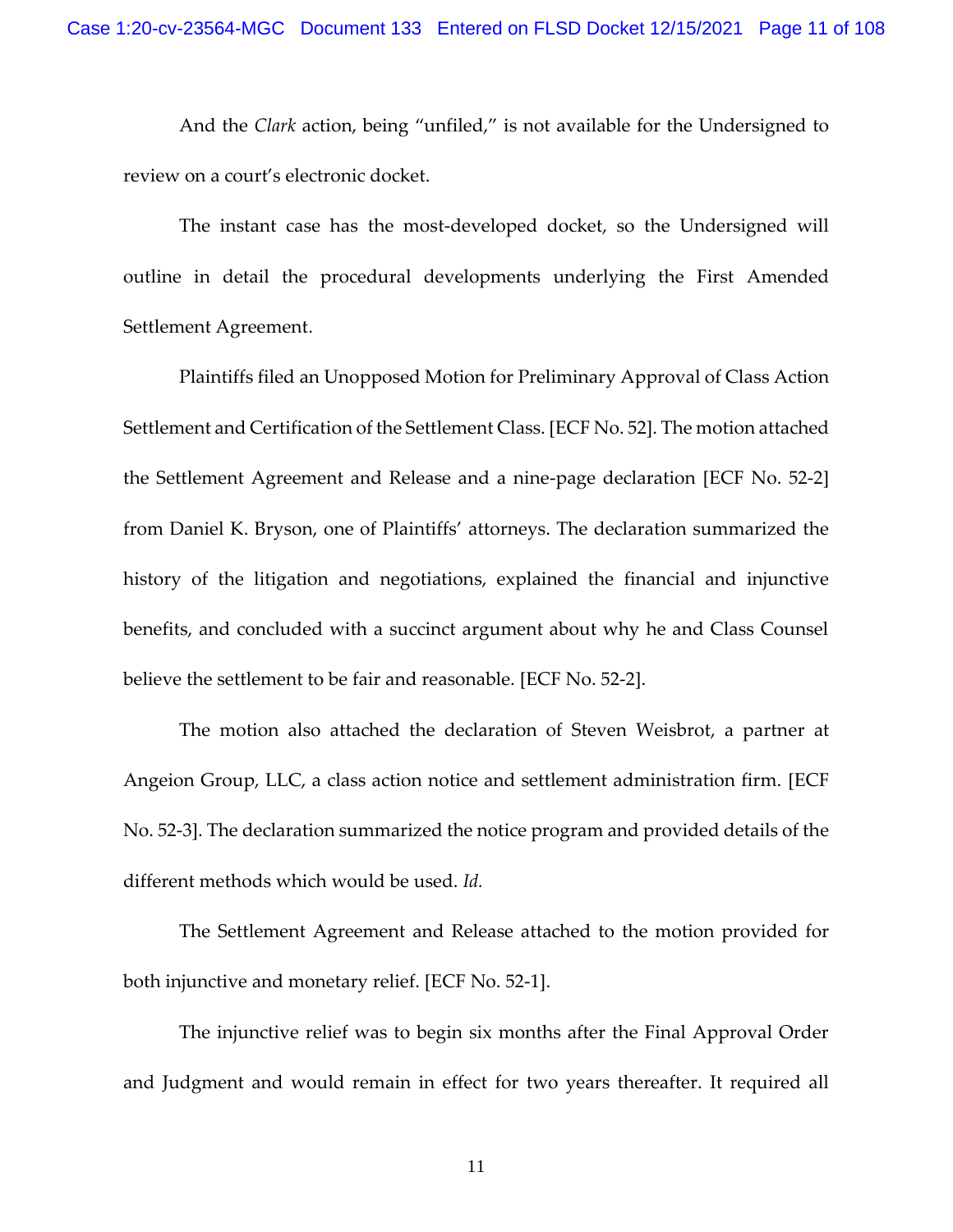references to "Clinically Proven" on Neuriva product labels and ancillary marketing to be changed to "Clinically Tested," or similar language, such as "clinical studies have 'shown.'" Similarly, it required all references to "Science Proved" on the product labels or in ancillary marketing to be changed to "Science Tested," or similar language, such as "scientific studies have 'shown.'"

In addition, the injunctive relief provided for the Court's continuing jurisdiction over any disputes about the labeling or marketing practices. It also permitted Defendants to revise or modify their representations if they possess "competent and reliable scientific evidence substantiating that a representation is true" by providing Plaintiffs' counsel with 180 days' written notice of the proposed representations and the underlying scientific evidence. [ECF No. 52-1, p. 8]. Plaintiffs' counsel could either agree or challenge a representation and the Court would have continuing jurisdiction to rule on the challenge.

The monetary relief in the initial Settlement Agreement required payment to Settlement Class Members under a two-tier, capped, claims-made structure. Those members who provided proof of purchase could recover up to \$32.50 per valid claim, and they could submit up to two claims, for a maximum of \$65.00. Those members who did not provide proof of purchase could recover \$5.00 per claim, and they could submit up to four claims, for a maximum of \$20.00. The monetary relief was capped at \$8 million.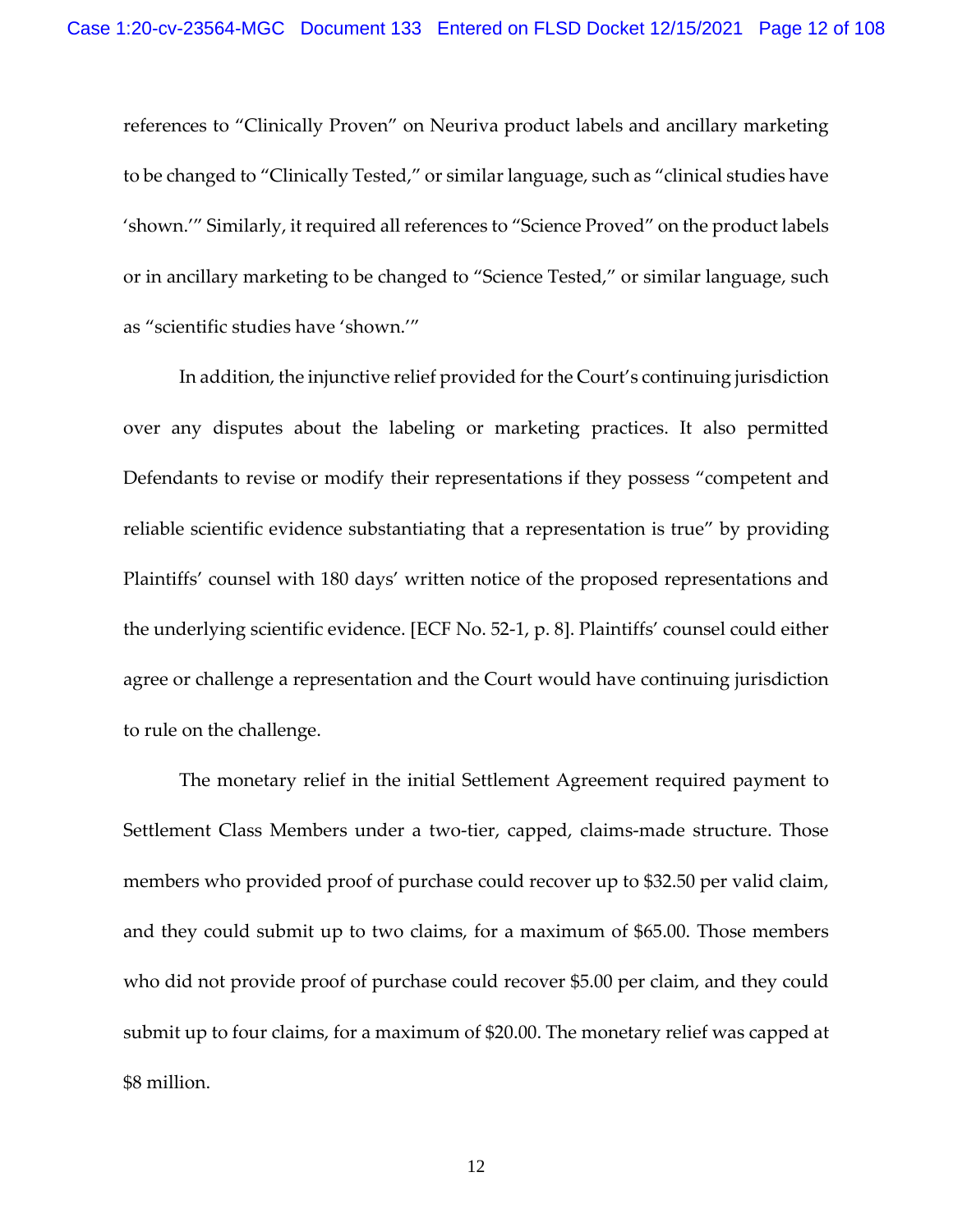United States District Judge Marcia G. Cooke referred the unopposed motion to the Undersigned [ECF No. 53], and I entered an initial Stipulated Order granting the unopposed motion for preliminary approval of the class action settlement and certification of the settlement class [ECF No. 57]. <sup>3</sup> The Undersigned then ordered the parties to submit, either jointly or individually, a memorandum which (1) explains how the proposed injunctive relief provides any meaningful benefit and why it is not illusory; (2) provides examples of orders in other class action cases involving alleged fraudulent misrepresentations where injunctive relief similar to the relief proposed here was approved even though a supposedly worthless product would still be sold; and (3) discusses why this Court should approve this settlement (in which an allegedly ineffective brain improvement product would still be permitted to be sold as a brain enhancement supplement). [ECF No. 58].

The parties submitted the required memoranda.

<sup>&</sup>lt;sup>3</sup> The Court also provisionally certified the Settlement Class for settlement purposes, approved the procedure for giving Class Notice to the members of the Settlement Class, and scheduled a final approval hearing. The Undersigned finds that the Class Notice substantially in the form approved by the Court in its preliminary approval order was given in the manner ordered by the Court, constitutes the best practicable notice, and was fair, reasonable, and adequate, and that the Parties have complied with their notice obligations under the Class Action Fairness Act, 28 U.S.C. § 1715.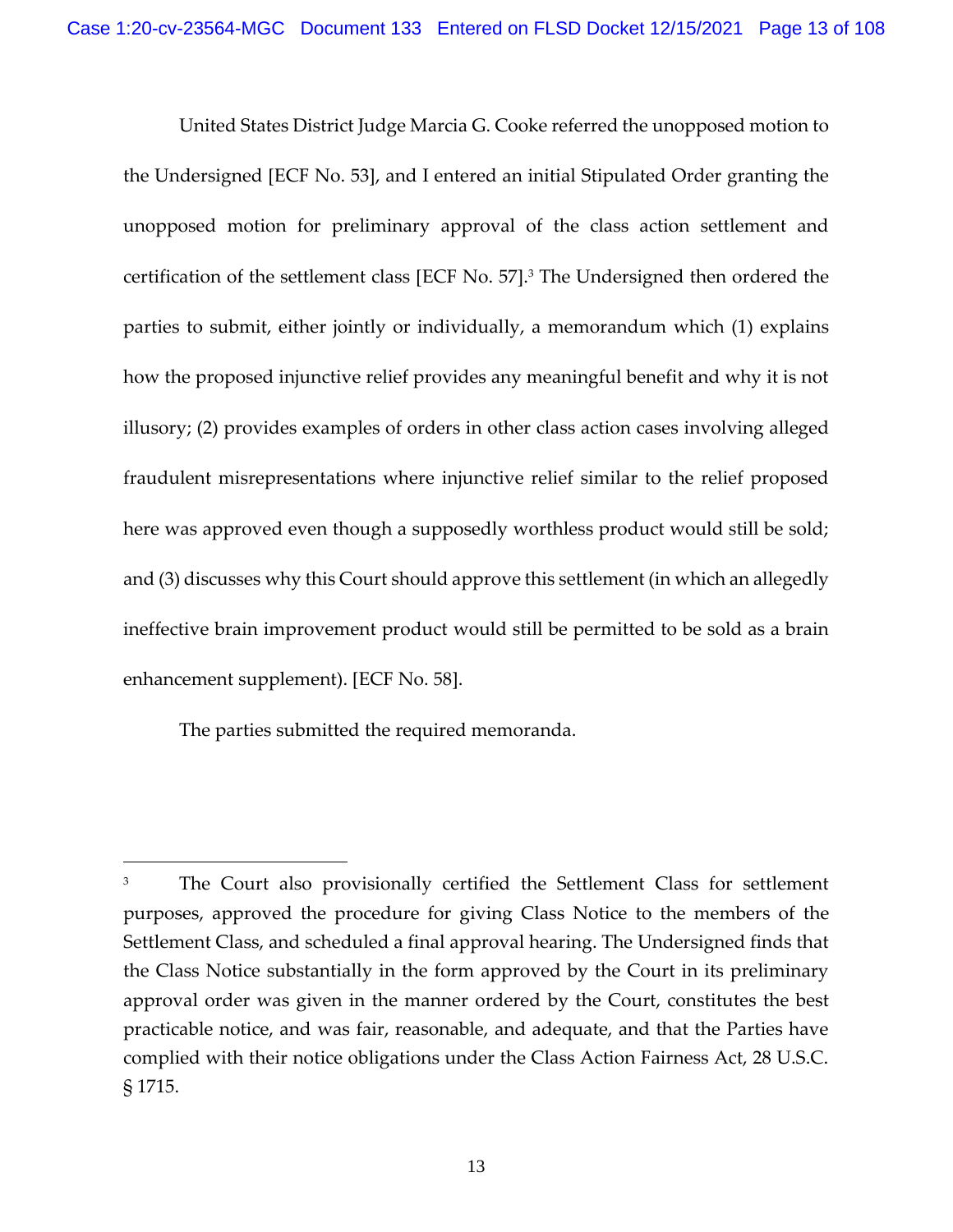Plaintiffs' memorandum argued that the litigation, absent a settlement, would "likely take years" and that Defendants would continue to market and sell their Neuriva products with the allegedly misleading claims during the pendency of the litigation, even if Plaintiffs ultimately prevailed -- a prospect they described as uncertain. [ECF No. 61]. Plaintiffs described the proposed injunctive relief as meaningful because it required Defendants to change their marketing from a deceptive claim (i.e., that the products and their ingredients are clinically and scientifically "proven") to one with purported support (i.e., that the ingredients are "tested" or have "shown" certain results). *Id.*

In addition, Plaintiffs' memorandum provided clarification and explained that the parties agreed to revise the settlement agreement to make clear that any claims regarding clinical or scientific testing refer only to the Neuriva products' *ingredients*, and not to the Neuriva products as a whole. *Id.*

Plaintiffs' memorandum also noted that Defendants submitted the relied-upon studies to Plaintiffs, and that Plaintiffs reviewed the studies and, while perhaps disagreeing with the conclusions drawn by Defendants, recognized that interpretation of the studies would involve a battle of experts. *Id.*

According to Plaintiffs' memorandum, the distinction between studies clinically or scientifically proving a claim and studies clinically or scientifically testing an ingredient or showing a particular effect is an important one. *Id.*

14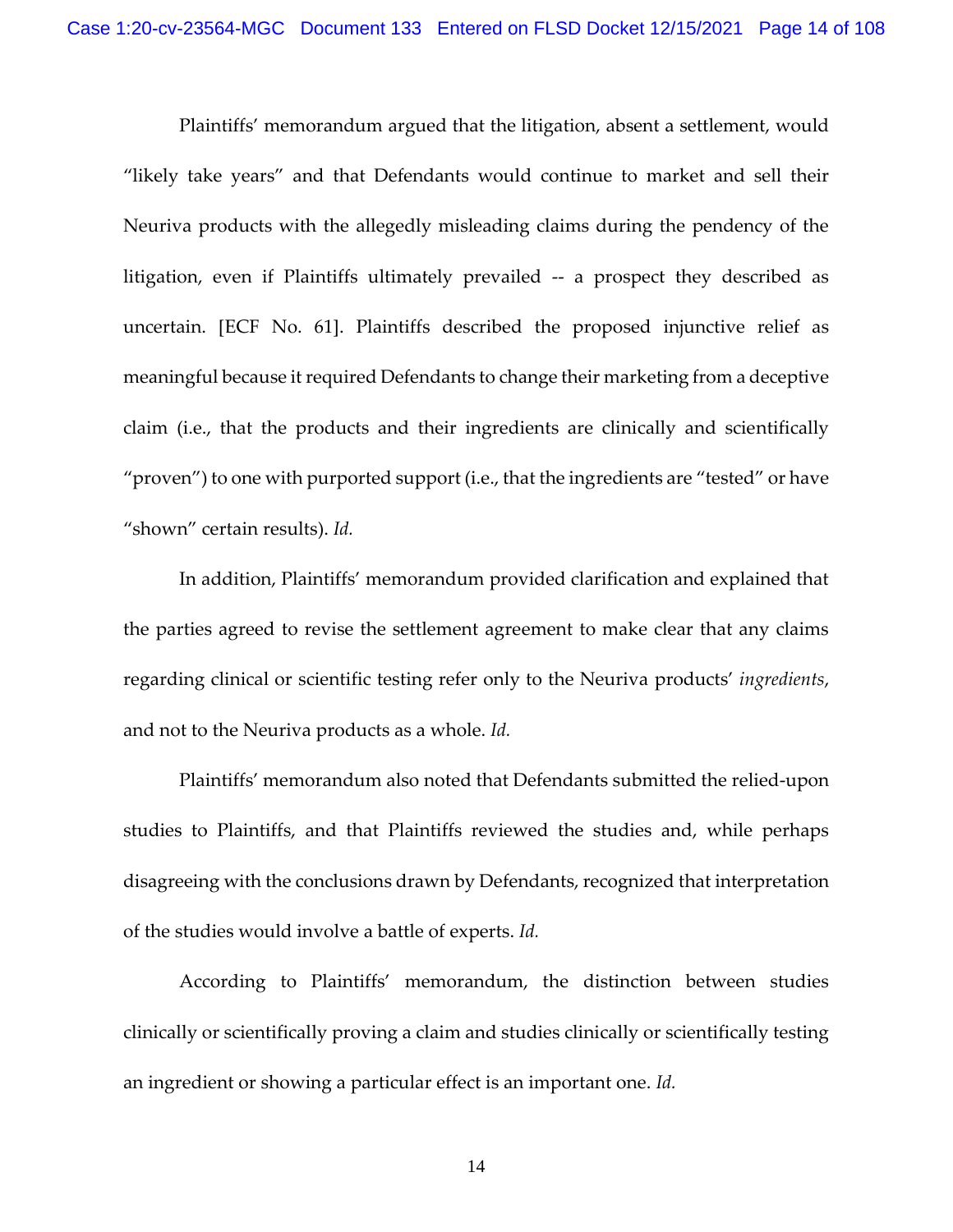Finally, Plaintiffs' memorandum notes that the Complaint does not request injunctive relief barring Defendants from selling the Neuriva products and contends that they could not even ask for *that* type of relief. *Id.* The memorandum emphasizes that the Complaint does not allege that the Neuriva products are in fact *harmful* if ingested or are being *unlawfully sold. Id.* Therefore, Plaintiffs argue, their Complaint does not authorize consumers to seek an injunction prohibiting the sale of the Neuriva products. *Id.*

Defendants' memorandum asserts several categories of positions: (1) the initial proposed injunctive relief provides a meaningful benefit to the class because the labeling and marketing changes are significant; (2) the proposed injunctive relief is a critical term of the settlement agreement; (3) scientific evidence supports the proposed injunctive relief; (4) courts have approved similar injunctive relief in similar consumer fraud cases; (5) there is a strong judicial policy which favors the pretrial settlement of class actions; (6) the settlement resolves multiple federal class action lawsuits; and (7) the settlement agreement provides significant monetary and injunctive relief. [ECF No. 62].

Defendants' memorandum goes into considerable detail concerning the specific ingredients in the Neuriva products and the scientific studies which they rely upon to validate the efficacy of the ingredients for promoting the five key indicators of cognitive function (i.e., focus, concentration, accuracy, memory, and learning). *Id.*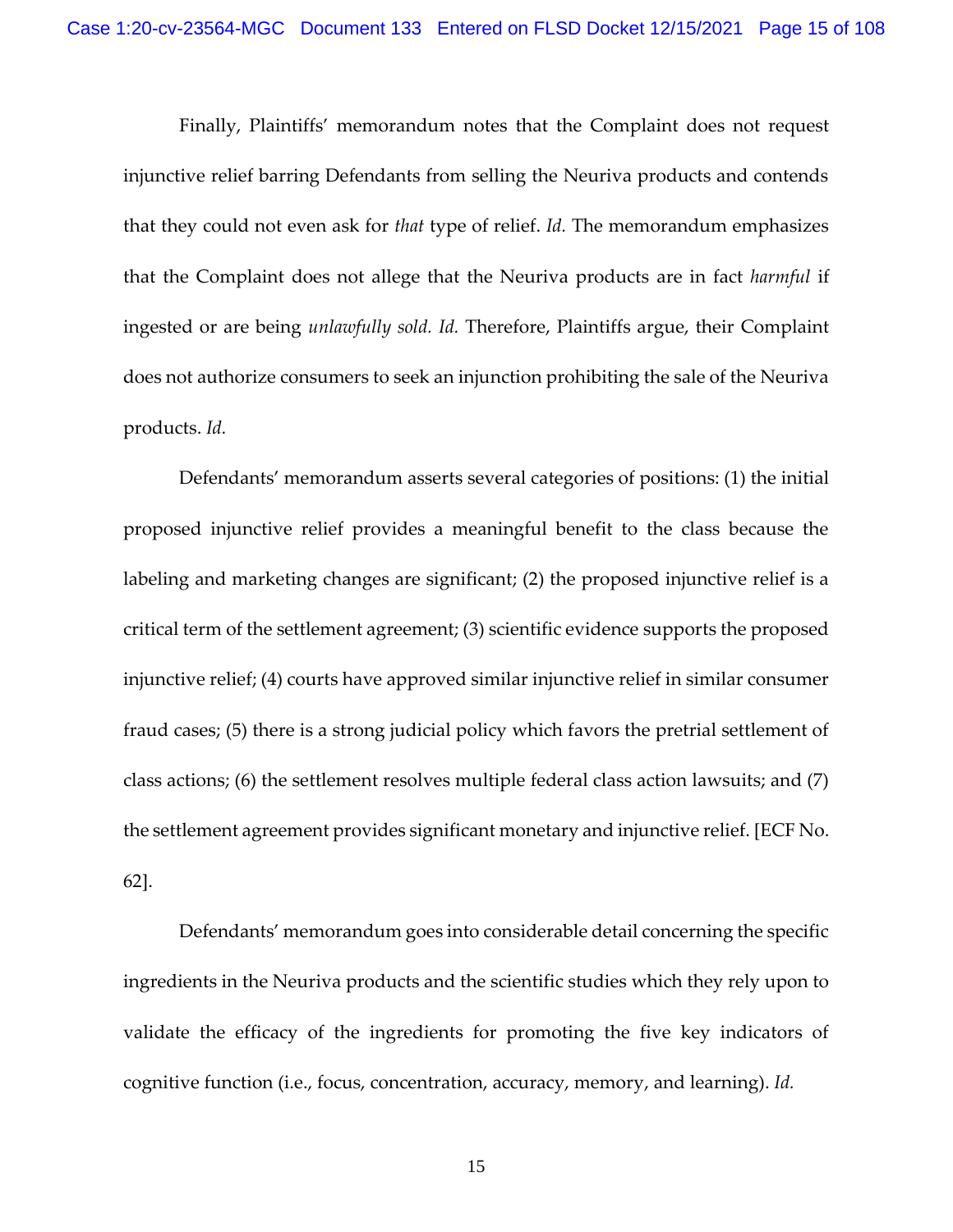Plaintiffs then filed the instant motion, seeking final approval of the Settlement, attorney's fees, expenses (and to reserve jurisdiction for service awards). [ECF No. 69].

Plaintiffs' motion seeks attorney's fees and costs of \$2.9 million, based on the results achieved (i.e., injunctive relief and payment of up to \$8 million in claims).

Theodore H. Frank, an attorney, filed a notice advising of his intent to appear at a fairness hearing, through his attorney, who would discuss his objections to the Settlement. [ECF No. 72].

Truth in Advertising, Inc. ("TINA"), which describes itself as a "nonpartisan, nonprofit consumer advocacy organization whose mission is to combat the systemic and individual harm caused by deceptive marketing," filed an unopposed motion for leave to file an *amicus curiae* brief in opposition to the Settlement. [ECF No. 74]. The Undersigned granted [ECF No. 79] the motion and TINA submitted its brief, with exhibits [ECF No. 83].

TINA's *amicus curiae* brief argued that the deceptive marketing alleged in the Complaint would remain unchanged if the Court were to grant final approval and that class members, "most of whom will receive nothing from the resolution of this case," will "never be able to do anything about it." [ECF No. 83]. The brief contains an argument with the heading "the injunctive relief is valueless and serves only to protect RB," and contends that the injunctive relief is illusory and benefits only the company. *Id.* The brief emphasizes that Defendants would be prohibited from using only a single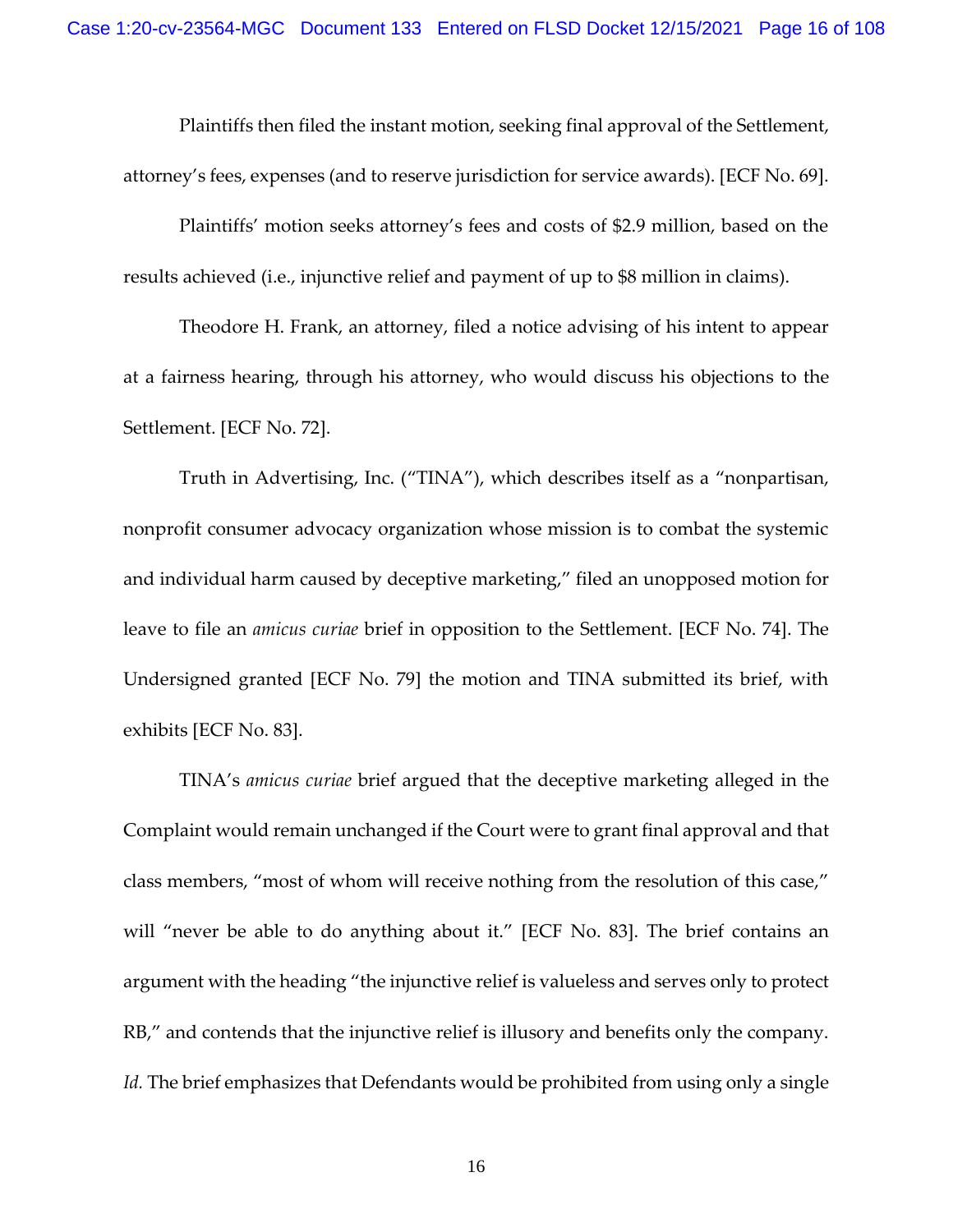word -- "proven" -- but could use the phrase "clinically tested" or other "synonyms" for "proven." *Id.* According to TINA, the phrase "clinically tested" implies that the product has been clinically "proven" to achieve the result. *Id.* In other words, TINA contends that the phrase "clinically tested" "conveys the exact same message" as "proven." *Id.*

TINA also stresses that the so-called "meaningless" labeling restrictions are binding for only two years, a scenario it criticizes as unfair to class members, who would be permanently prohibited from suing over the allegedly false marketing of the Neuriva products at issue. *Id.*

TINA's *amicus curiae* brief also attacks the amount of the monetary award as "exceedingly modest" and lambasts the proposed attorney's fees as "exorbitant." *Id.*

TINA filed a supplemental brief which includes language from a Monday, August 9, 2021, email from Richard Cleland, Assistant Director of Advertising Practices at the Federal Trade Commission's Bureau of Consumer Protection. [ECF No. 92]. Cleland's succinct email responded to a Friday, August 6, 2021, email from TINA, asking if the FTC "had any insights" into an Order I entered on the proposed class action settlement. *Id.* The inquired-about Order asked for studies or other authority discussing whether consumers or potential consumers appreciate any substantive difference between a health-related product which is said to be clinically or specifically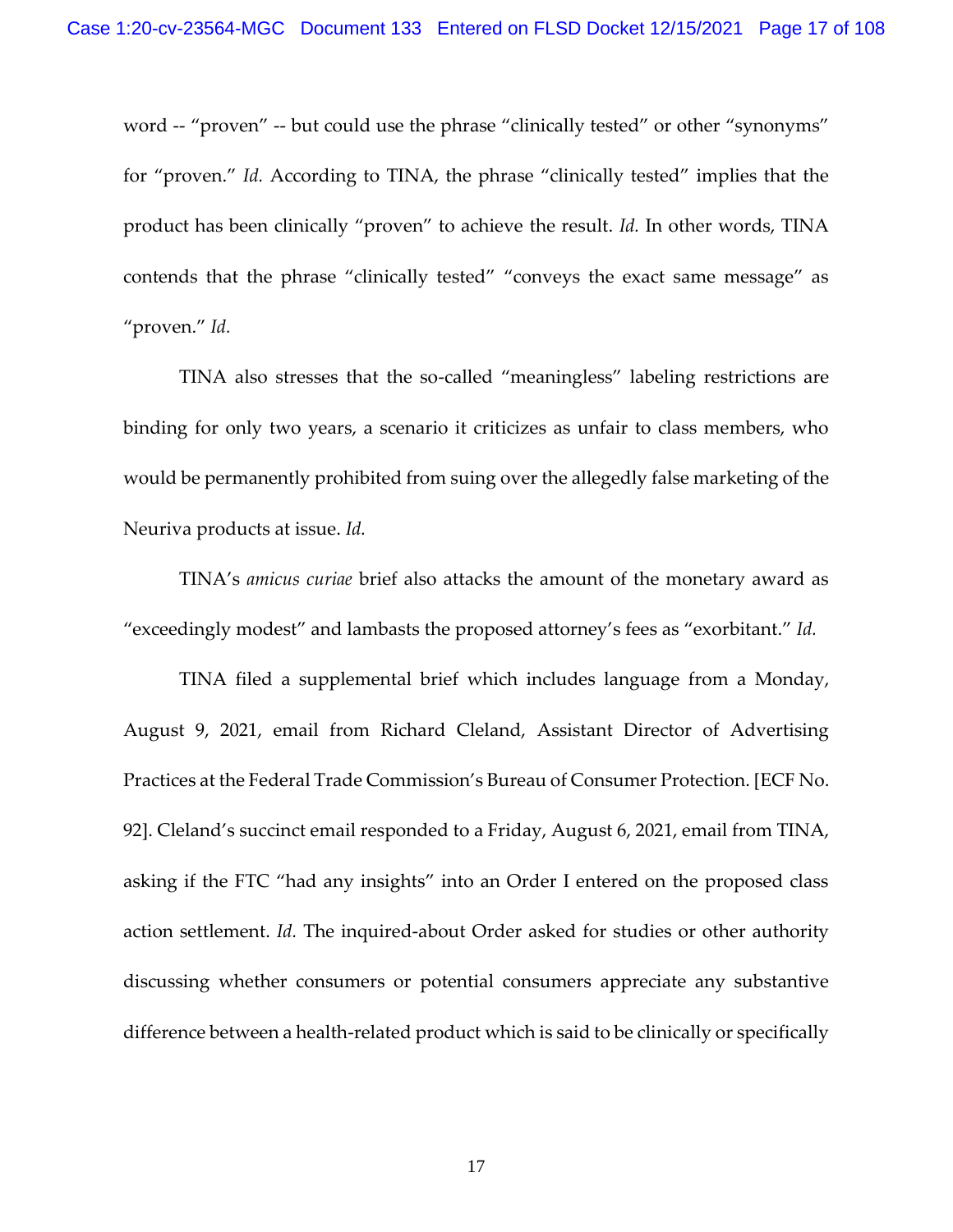"proven" and a health-related product which is represented to be clinically or scientifically "tested." [ECF No. 84].

Cleland's email, sent the next business day after TINA's request for insights,

said:

A significant number of consumers would not see any difference between the statements "clinically or scientifically proven" and the statement "clinically or scientifically tested." Both statements, one express and the other implied, convey that there is substantial scientific evidence supporting the underlying claim. With regards to the tested claim, whatever reason would there be for the advertiser to claim that a product has been "clinically or scientifically tested" if those tests did not support the underlying claim?"<sup>4</sup>

[ECF No. 92-1] (footnote added).

Meanwhile, Frank filed an objection, which is a 29-page memorandum of law and an attached 30-page declaration he signed. [ECF No. 75]. In his declaration, Frank represented that on February 2, 2021, during the class period, he purchased a 30-count bottle of Neuriva Original from Amazon (sold by Pharmapacks) for \$21.95 "for personal consumption." [ECF No. 75-1]. He attached a copy of the receipt. *Id.*

Frank's declaration says that he founded the non-profit Center for Class Action Fairness ("CCAF"), a 501(c)(3) nonprofit public-interest law firm based out of Washington, DC, in 2009. *Id.* In 2015, CCAF merged into the non-profit Competitive

Neither TINA, Frank, nor any party has advised the Court of any FTC enforcement action against the Neuriva products or of any formal agency action against this proposed class action settlement.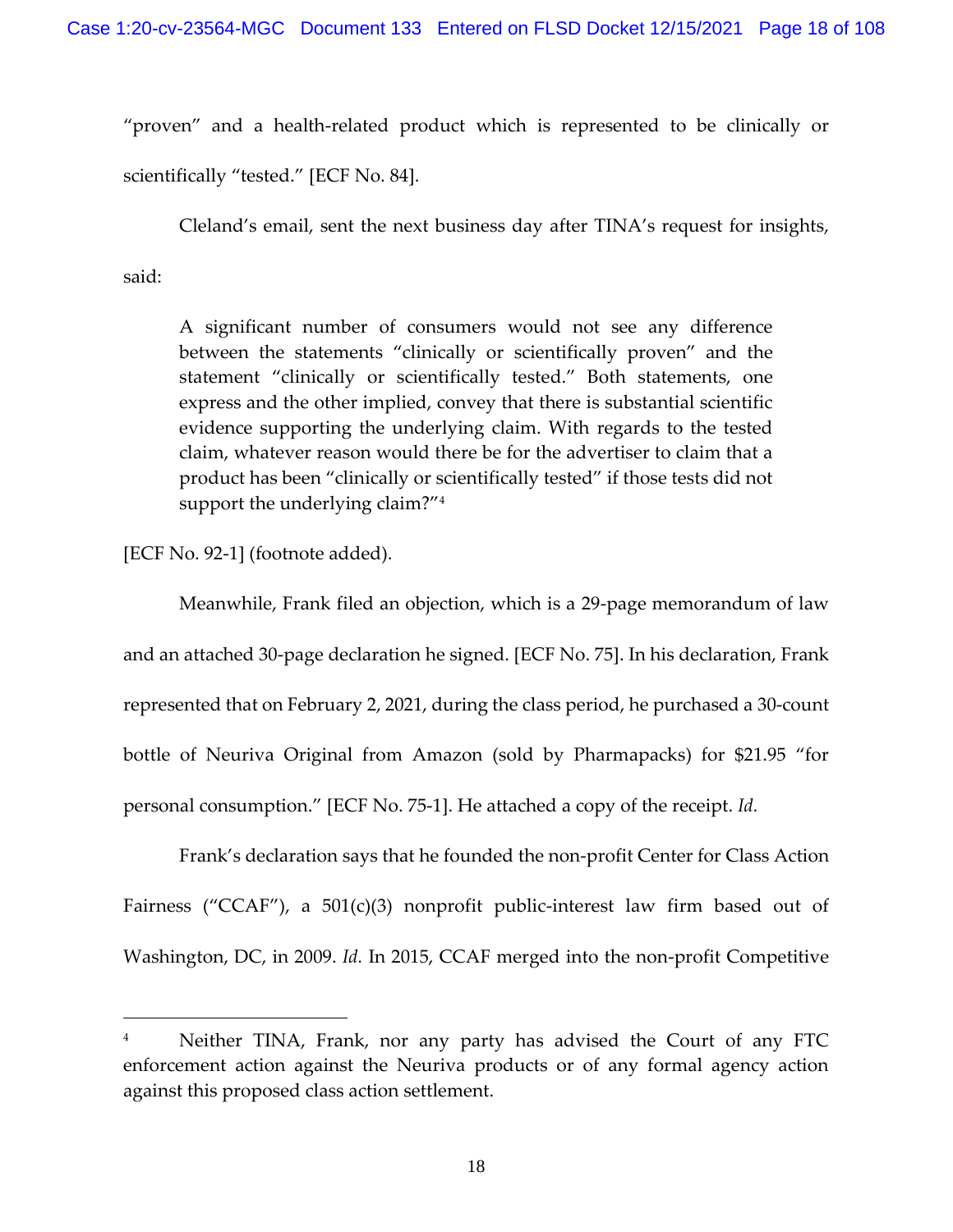Enterprise Institute ("CEI") and became a division within their law and litigation unit. *Id.* In January 2019, CCAF became part of the Hamilton Lincoln Law Institute ("HLLI"), a new, non-profit public-interest law firm he co-founded with Melissa Holyoak in 2018. *Id.*

It also explains that he filed a claim in this case on the settlement website on July 25, 2021, and then received a confirmation code. *Id.* Therefore, his declaration says, he is a member of the putative settlement class and has standing to object. *Id.* His declaration further notes that "the proposed injunctive relief is prospective, and I currently have no plans to purchase any Neuriva Product in the future." *Id.* He also says that "the injunctive relief provides me no benefit." *Id.*

Frank's Objection contends that the initial Settlement (before an amended one was submitted) "retains and validates all false and misleading claims," and it describes the change in language (required by the injunctive relief) to be only a cosmetic difference which provides "no benefit." *Id.* It also posits that the \$2.9 million award for attorney's fees and costs is premised on a "fictional" \$8 million fund which Defendants will "never pay assuming typical claim rates." *Id.*

The Undersigned then required supplemental briefing on studies and/or authority discussing whether consumers appreciate any substantive difference between a health-related product described as clinically or scientifically "proven" and a similar product which is represented to be clinically or scientifically "tested." [ECF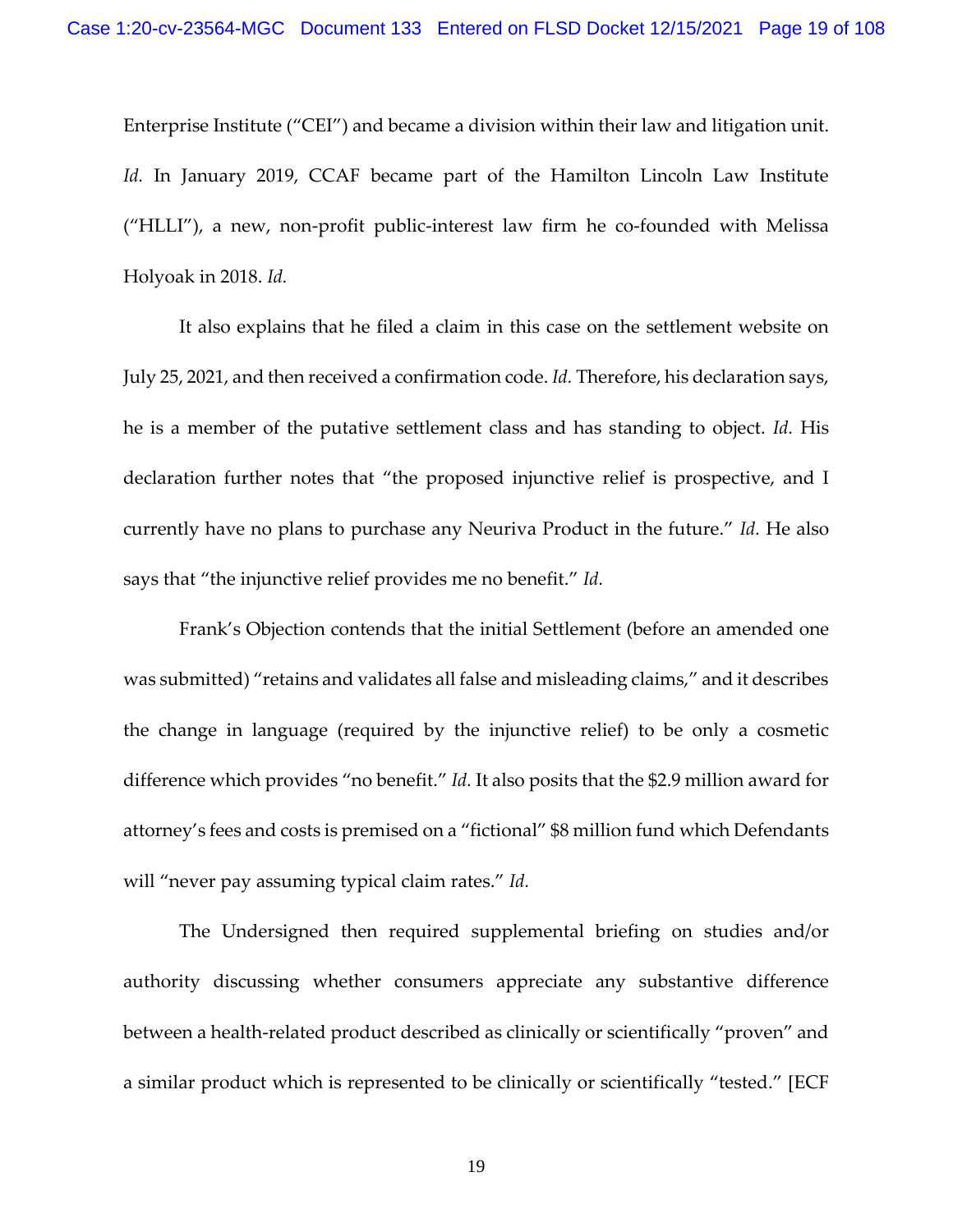No. 84]. I later entered another Order requiring additional submissions on the distinctions, if any, between how a reasonable consumer would understand a label or marketing reference for a Neuriva product described as "clinically proven" and how she would understand a reference for the same product described as "clinical studies have shown [some benefit to brain performance and/or brain health, including learning, memory focus, reasoning, accuracy or concentration]." [ECF No. 105].

Following these Orders, there was extensive briefing on the injunctive relief.

Defendants' brief argues that there is a significant distinction between proven and tested but also contends that *both* claims are true here. [ECF No. 98]. Defendants explain that market research specifically directed at brain health supplements confirms the difference in interpretation and attached a supporting declaration from a Dartmouth professor [ECF No. 98-4]. Defendants argue that the reasonable consumer standard should be used and that this standard involves an assessment of dictionary definitions. [ECF No. 98]. Defendants' memorandum says that dictionary definitions support their view that "proven" has a significantly different definition than "tested." *Id.*

Therefore, Defendants concluded in this memorandum, they are making a "significant and material concession in agreeing to this change." *Id.*

Defendants then submitted a "Notice Regarding First *Amended* Settlement Agreement." [ECF No. 116] (emphasis added). This Notice contained a memorandum

20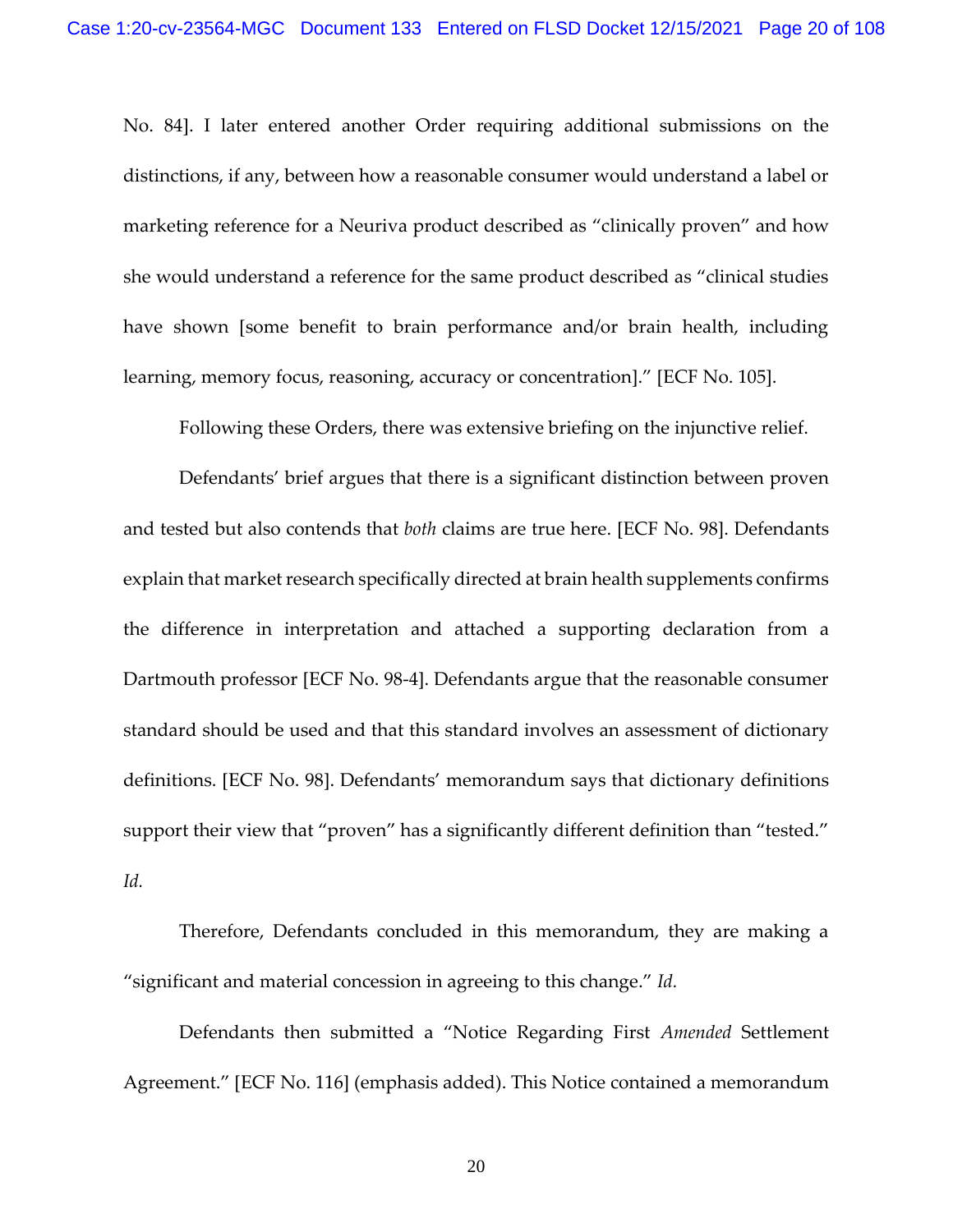of law [ECF No. 116], the "First Amended Settlement Agreement and Release" [ECF No. 116-1], and a supplemental declaration from Rachel Sexton [ECF No. 116-2], who is employed at Defendant Reckitt Benckiser as "Innovation and Strategy Director, Vitamins Minerals and Supplements."

The Notice explained that the Plaintiffs and Defendants had entered into a revised settlement agreement to amend the injunctive relief portion of the Settlement Agreement. [ECF No. 116]. The Notice further pointed out that the amended version of the agreement revises the labeling and marketing references for Neuriva products from "clinically proven" to "clinically tested" and requires Defendants to **refrain** from using "clinically shown" or similar language, such as "clinical studies have shown." *Id.*

## Does the First Amended Settlement Require Additional Notice?

The Court in *Keepseagle v. Vilsack*, provided a helpful summary of the legal principles governing the consequences of a modification to a class action settlement agreement:

Courts generally find that Rule  $23(e)^5$  applies to a modification of a previously approved settlement only when the settlement will be "materially alter[ed]." *In re Baby Prods. Antitrust Litig.*, 708 F.3d 163, 175 n. 10, 182 (3d Cir. 2013). Phrased more specifically, an amendment requires supplemental notice only when it "would have a material adverse effect on the rights of class members." *In re Diet Drugs Prods. Liability Litig.*, No. 99–20593, 2010 WL 2735414, at \*6 (E.D. Pa. July 2, 2010); *see also Harris v. Graddick*, 615 F. Supp. 239, 244 (M.D. Ala. 1985)

<sup>&</sup>lt;sup>5</sup> Federal Rule of Civil Procedure 23(e) imposes requirements for the settlement of a class action lawsuit.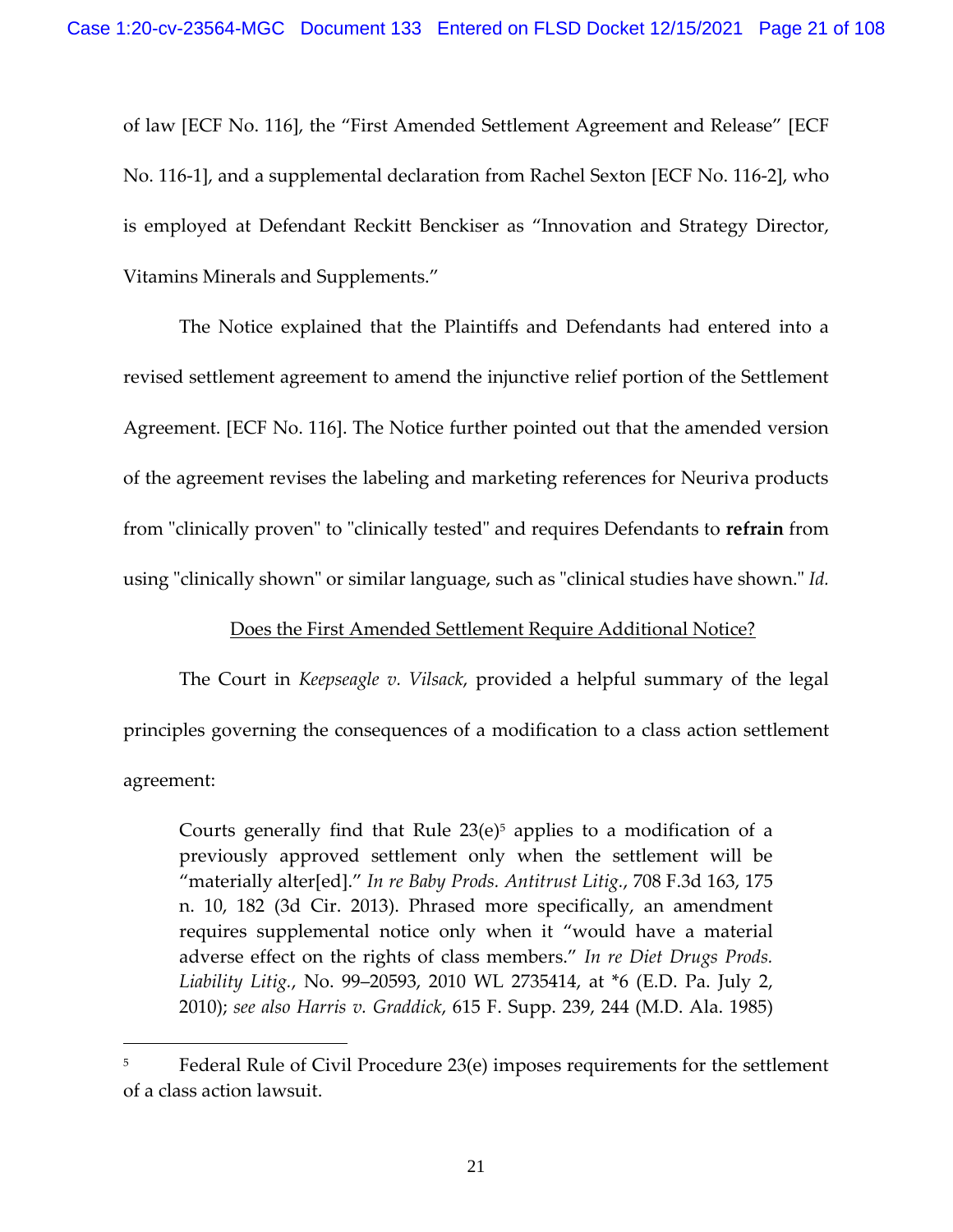("Under these limited circumstances where the amendment is narrow and it is clearly apparent that the interests of the classes are not substantially impaired, the court is of the opinion that the notice already given is adequate and that additional notice is not required pursuant to Rule 23(e)."); *cf*. Manual for Complex Litigation § 21.61 (4th ed.) ("If the fairness hearing leads to substantial changes adversely affecting some members of the class, additional notice, followed by an opportunity to be heard, might be necessary.") . . . . Where an amendment would merely "provide[ ] many additional benefits, including additional funding for research relating to [a medical condition connected to the class's injury] and a guarantee ... regarding [defendant's] continued payment obligations," no legal right was adversely affected and Rule 23(e) did not apply. *In re Diet Drugs*, 2010 WL 2735414, at \*6; *see also Shaffer v. Continental Cas. Co.*, 362 F. App'x 627, 631 (9th Cir. 2010) ("Although changes were made to the release after potential class members received the notice, the changes did not render the notice inadequate because they narrowed the scope of the release."); *In re Integra Realty Resources, Inc.*, 262 F.3d 1089, 1111 (10th Cir. 2001) (supplemental notice not required where a proposed amendment merely "expand[s] the rights of class members"); *In re Prudential Ins. Co. Sales Practices Litig.*, 962 F. Supp. 450, 473 n. 10 (D. N.J. 1997) ("Class members need not be informed of the Final Enhancements to the settlement because the Proposed Settlement is only more valuable with these changes."), *aff'd*, 148 F.3d 283 (3d Cir. 1998). Even if a modification does not provide additional benefits, Rule 23(e) has been found not to apply to a modification that made only "minor modifications ... [, which] did not impair class members' rights even indirectly." *Jones v. Gusman*, 296 F.R.D. 416, 467 (E.D. La. 2013).

102 F. Supp. 3d 306, 313 (D.D.C. 2015) (some alterations to internal citations)

(alterations in original) (footnote added).

In the instant case, the amendment to the Settlement Agreement provides *more* benefits to class members because it *expands* the restrictions imposed on Defendants' labeling and marketing.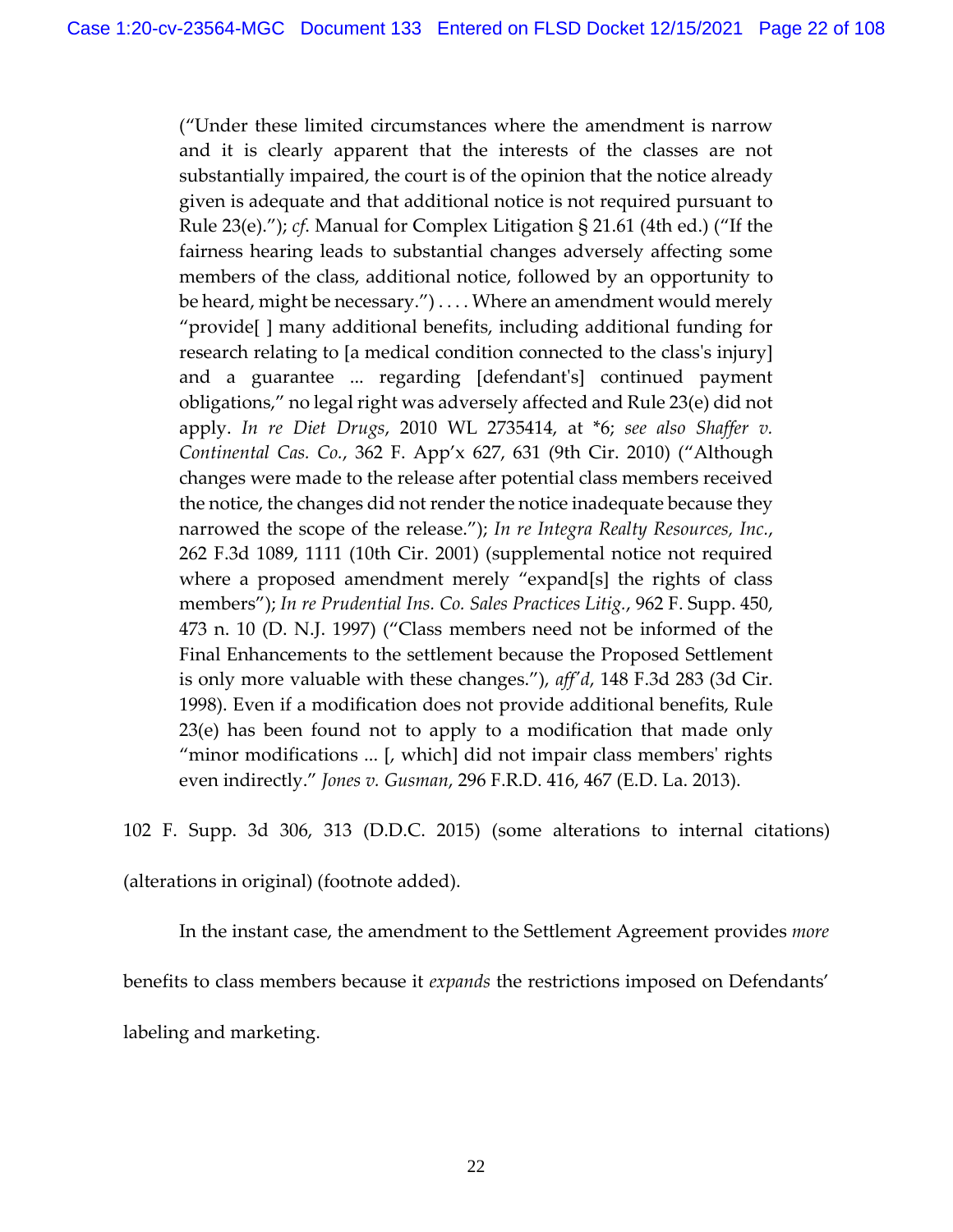Given the reality of stronger injunctive relief, which can only benefit class members, the rule requiring supplemental notice is inapplicable here. *[In re Integra](https://1.next.westlaw.com/Link/Document/FullText?findType=Y&serNum=2001718468&pubNum=0000506&originatingDoc=Ic28012c04ed611e68e80d394640dd07e&refType=RP&fi=co_pp_sp_506_1111&originationContext=document&transitionType=DocumentItem&ppcid=67bdea63a583480888182021f7a34da6&contextData=(sc.UserEnteredCitation)#co_pp_sp_506_1111)  Realty Resources, Inc.*[, 262 F.3d 1089, 1111 \(10th Cir. 2001\)](https://1.next.westlaw.com/Link/Document/FullText?findType=Y&serNum=2001718468&pubNum=0000506&originatingDoc=Ic28012c04ed611e68e80d394640dd07e&refType=RP&fi=co_pp_sp_506_1111&originationContext=document&transitionType=DocumentItem&ppcid=67bdea63a583480888182021f7a34da6&contextData=(sc.UserEnteredCitation)#co_pp_sp_506_1111) (supplemental notice not required where a proposed amendment merely "**expand[s]** the rights of class members") (emphasis added); *[In re Prudential Ins. Co. Sales Practices Litig.](https://1.next.westlaw.com/Link/Document/FullText?findType=Y&serNum=1997096136&pubNum=0000345&originatingDoc=Ic28012c04ed611e68e80d394640dd07e&refType=RP&fi=co_pp_sp_345_473&originationContext=document&transitionType=DocumentItem&ppcid=67bdea63a583480888182021f7a34da6&contextData=(sc.UserEnteredCitation)#co_pp_sp_345_473)*, 962 F. Supp. [450, 473 n. 10 \(D. N.J. 1997\)](https://1.next.westlaw.com/Link/Document/FullText?findType=Y&serNum=1997096136&pubNum=0000345&originatingDoc=Ic28012c04ed611e68e80d394640dd07e&refType=RP&fi=co_pp_sp_345_473&originationContext=document&transitionType=DocumentItem&ppcid=67bdea63a583480888182021f7a34da6&contextData=(sc.UserEnteredCitation)#co_pp_sp_345_473) ("[C]lass members need not be informed of the Final Enhancements to the settlement because the Proposed Settlement is only more valuable with these changes."), *aff'd* [148 F.3d 283 \(3d Cir. 1998\);](https://1.next.westlaw.com/Link/Document/FullText?findType=Y&serNum=1998154171&pubNum=0000506&originatingDoc=Ic28012c04ed611e68e80d394640dd07e&refType=RP&originationContext=document&transitionType=DocumentItem&ppcid=67bdea63a583480888182021f7a34da6&contextData=(sc.UserEnteredCitation)) *[In re Nat'l Football](https://1.next.westlaw.com/Link/Document/FullText?findType=Y&serNum=2036096381&pubNum=0000344&originatingDoc=Ic28012c04ed611e68e80d394640dd07e&refType=RP&fi=co_pp_sp_344_386&originationContext=document&transitionType=DocumentItem&ppcid=67bdea63a583480888182021f7a34da6&contextData=(sc.UserEnteredCitation)#co_pp_sp_344_386)  [League Players' Concussion Injury Litig.](https://1.next.westlaw.com/Link/Document/FullText?findType=Y&serNum=2036096381&pubNum=0000344&originatingDoc=Ic28012c04ed611e68e80d394640dd07e&refType=RP&fi=co_pp_sp_344_386&originationContext=document&transitionType=DocumentItem&ppcid=67bdea63a583480888182021f7a34da6&contextData=(sc.UserEnteredCitation)#co_pp_sp_344_386)*, 307 F.R.D. 351, 386 (E.D. Pa. 2015) ("Because these changes **improved** the deal for Class Members without providing any concessions to the NFL Parties, an additional round of notice for Class Member is unnecessary.") (emphasis supplied)*.*

For example, in *Dunn v. Dunn*, 318 F.R.D. 652 (M.D. Ala. 2016), the court found that additional notice was not necessary when, after objections, the parties agreed to remove the additional intellectual testing for death row inmates (the objectors feared additional testing might have adversely impacted the death row inmate's ability to assert an intellectual-disability defense to execution). The court found additional notice unnecessary because the change affected only a small subsection of the agreement, the number of plaintiffs affected would be very small, and it did not constitute a final resolution on the issue. *Id.* at 673.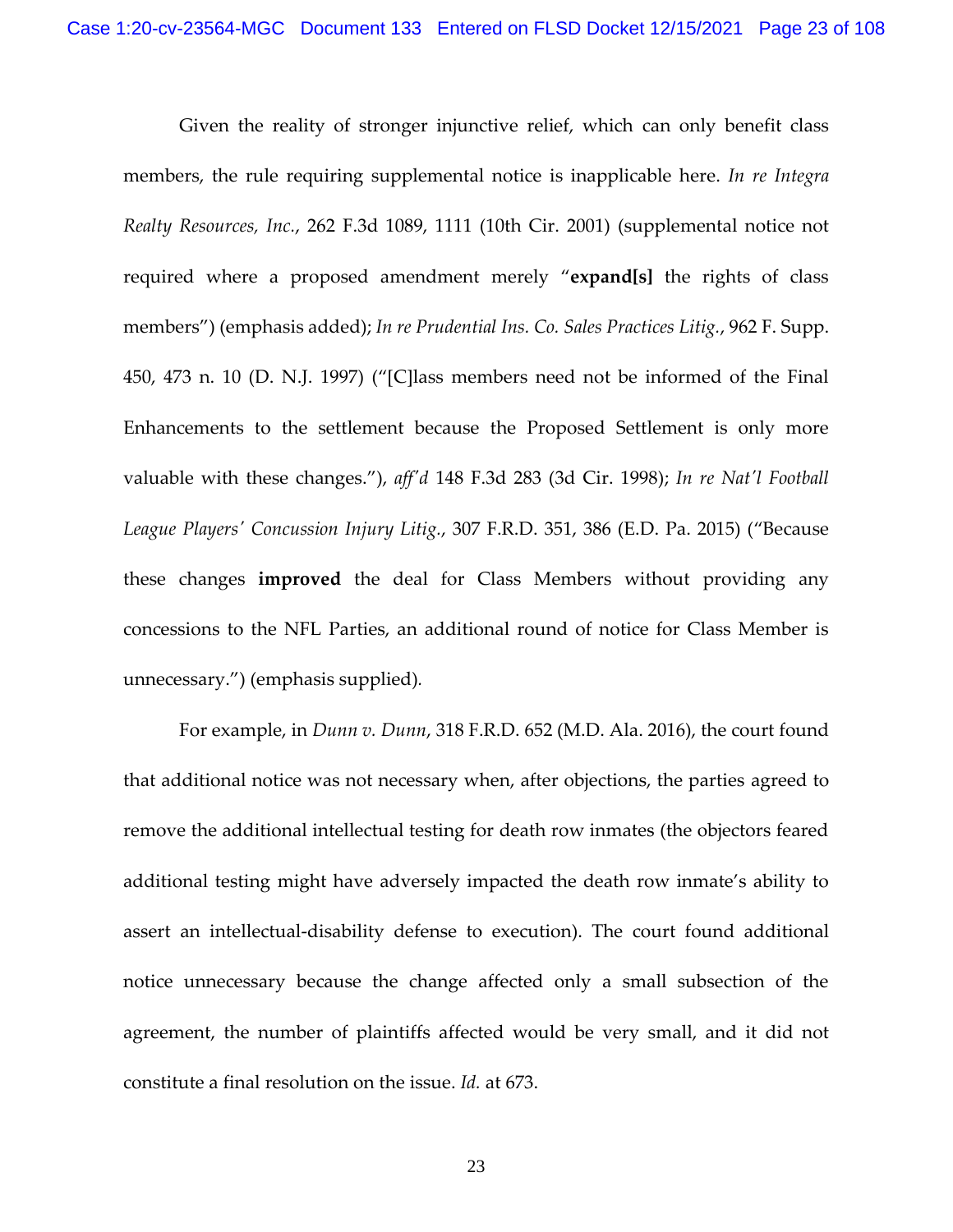#### Procedure-Based Reactions to the First Amended Settlement Agreement

Neither Defendants, Frank nor TINA have taken a position that the amendment to the Settlement Agreement triggers Rule 23(e). They have not articulated a position either way. Plaintiffs, however, *have* expressly noted that "improvements to a settlement do not require additional notice to class members." [ECF No. 124, n. 2]. Plaintiffs cited two authorities for this position: *In re Integra Realty Resources, Inc.*, 262 F.3d 1089, 1111 (10th Cir. 2001) and *Knuckles v. Elliott*, No. CV 15-10175, 2016 WL 3912816, at \*5 (E.D. Mich. July 20, 2016) (holding improvements to a settlement do not require additional notice and citing cases).

Confirming their view that the amendment did not implicate Rule 23(e), Plaintiffs advised that, in their view, "the changes in the [First Amended Settlement Agreement] **markedly improve** an already fair, reasonable, and adequate settlement by further constraining Defendants' marketing and bringing it in line with what Defendants' own analysis of the scientific literature can support: that the Neuriva Products' ingredients have been subjected to clinical and scientific testing." [ECF No. 124, p. 2].

#### Other Developments Concerning the First Amended Settlement Agreement

Given the existence of an amended settlement agreement, the Undersigned provided Frank, TINA, and Plaintiffs with the opportunity to submit memoranda on the changes in the injunctive relief provision of the First Amended Settlement Agreement. [ECF No. 121]. Frank, TINA, and Plaintiffs each submitted a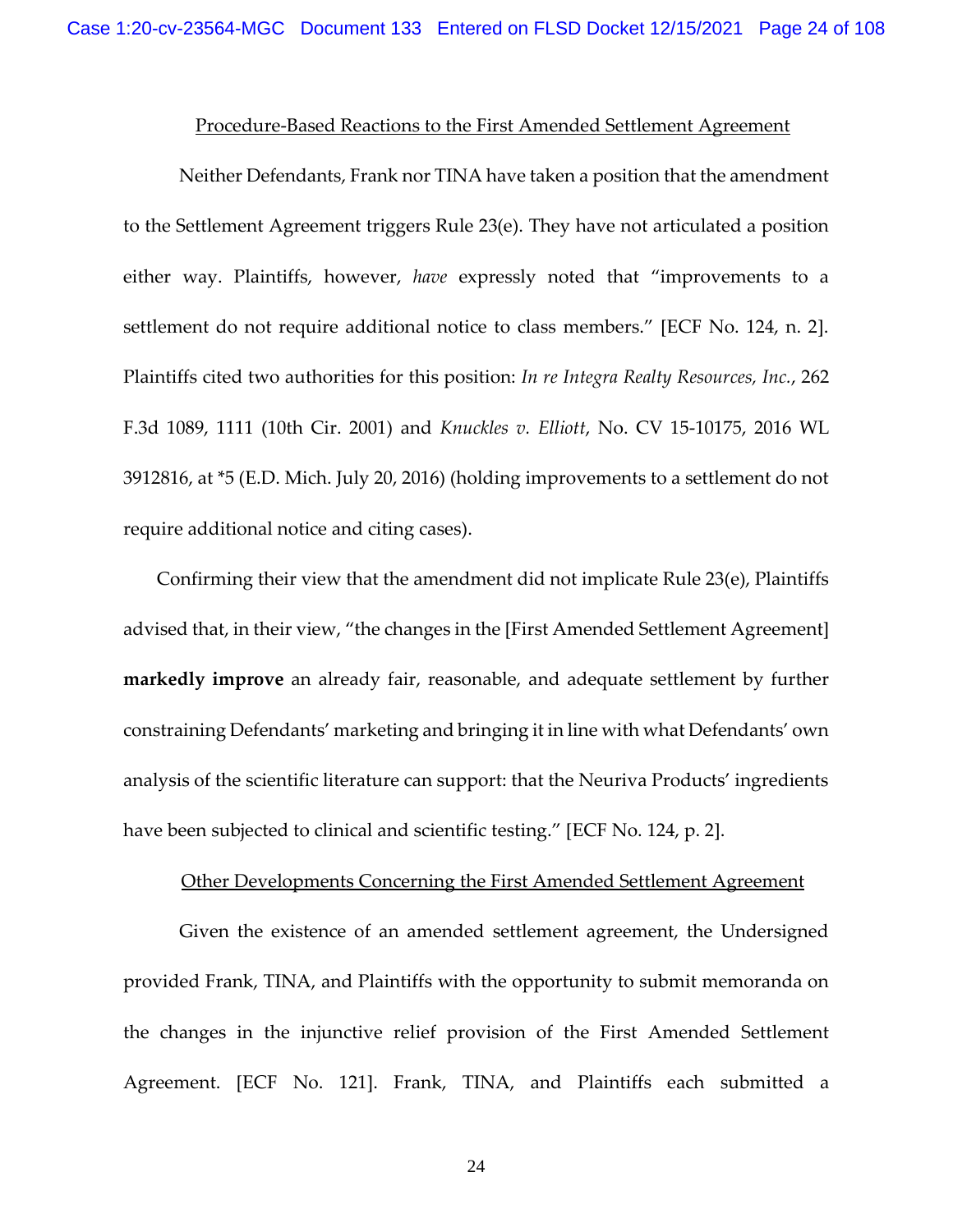memorandum. [ECF Nos. 122; 124; 125]. The Undersigned also authorized Defendants to submit a memorandum on these changes, and they did so. [ECF Nos. 131; 132].

The Notice (advising of the amended settlement agreement) represents that the amended agreement moots the concerns regarding "shown," as raised by Frank and TINA. [ECF No. 116]. It also explains that the illustrative revised Neuriva label incorporating these changes was made "long before any objectors arrived in this Action." *Id.* at p. 2.

The Notice first discusses Defendants' view that the labeling of Neuriva products as having "clinically proven" ingredients is truthful and substantiated. *Id.* It then outlines -- on a detailed, ingredient-by-ingredient basis -- the science which Defendants say provides more than sufficient substantiation under the FDA and FTC's substantiation standard. *Id.*

Finally, the Notice provides the background and context underlying the label change and the creation of the First Amended Settlement Agreement. *Id.* Defendants explain that they provided the context to "clarify that, to the extent that putative objectors Mr. Frank and TINA may assert they played a role in prompting a label change, RB's response is an unequivocal 'no.'" *Id.* at p. 8.

According to the First Amended Settlement Agreement and Release, the Settlement Class is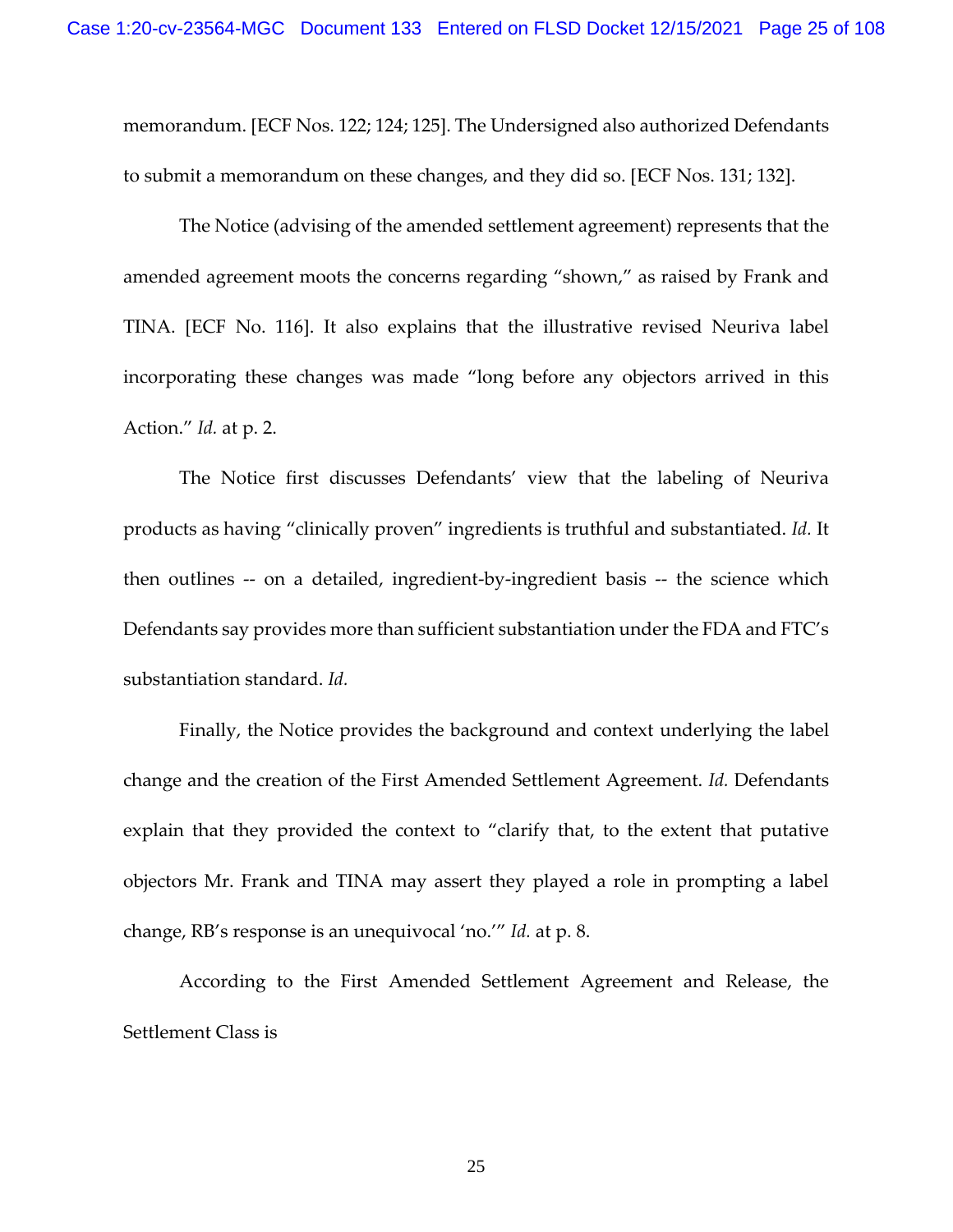All persons (with certain designated exceptions) who purchased for personal consumption and not for resale, one or more of the Neuriva Products, from Reckitt or an authorized reseller, in the United States, between the dates of January 1, 2019 and the date of Preliminary Approval of the Settlement by the Court.

[ECF No. 116-1].

In a Court-required declaration filed on August 13, 2021, attorney Bryson submitted a Supplemental Declaration concerning the request for attorney's fees. [ECF No. 94-1]. The Supplemental Declaration explains that five law firms worked on the case for Plaintiffs, and it attached the retainer agreements. *Id.* It explained that the present action had its "genesis with separate firms representing separate plaintiffs who ultimately worked together in what became this consolidated action." *Id.* at p. 2. It further noted that "this decision to work cooperatively with other firms litigating over the same subject matter against the same defendants ultimately led to greater efficiencies and avoided unnecessary and duplicative litigation." *Id.*

Bryson's Supplemental Declaration also advised that it "was chiefly because Class Counsel opted to cooperate with one another (rather than engage in drawn-out leadership battles) that they were able to efficiently negotiate the nationwide class settlement currently before the Court for final approval." *Id.*

Bryson collected billing records through August 11, 2021 and consolidated the hours into a table showing that the attorneys spent 1,893.75 hours on the case. *Id.* The table used the Laffey Matrix to determine hourly rates, based on experience. Using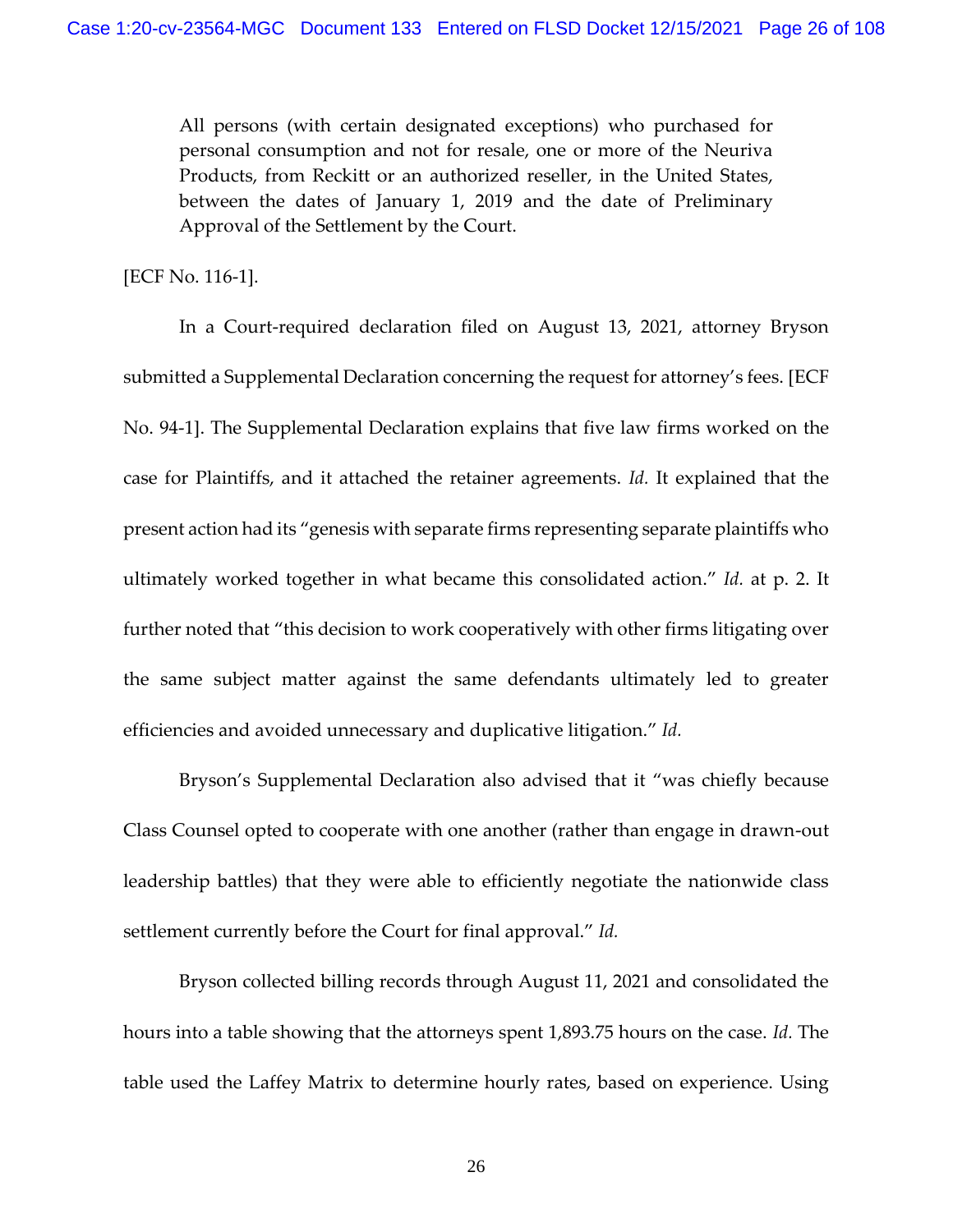those hourly rates, the table concludes that approximately \$1.2 million in attorney time was incurred. *Id.* The Supplemental Declaration advises that Plaintiffs' counsel believes the common fund approach, not a lodestar analysis, should be used to determine attorney's fees in this case.<sup>6</sup> *Id.*

Plaintiffs' counsel has incurred additional time in this case since August 11, 2021, but the Undersigned has not been provided with any additional specifics. However, the Court acknowledges that Plaintiffs' counsel filed a Supplemental Brief on August 16, 2021 [ECF No. 99], a Notice of Filing (of a supplemental declaration regarding the submission and filing of claims) on August 16, 2021 [ECF No. 101], a Notice of Supplemental Authority on August 31, 2021 [ECF No. 110], a Response to an Order to Show Cause on September 16, 2021 [ECF No. 120], a September 29, 2021 Supplemental Memorandum [ECF No. 124], and an October 21, 2021 supplemental declaration of Bryson (along with a motion for leave to do so) [ECF Nos. 128; 130].

Bryson's Supplemental Declaration provides updated information on the status of submitted claims: "As of October 14, 2021, the Settlement Administrator has received a total of 50,634 claims. Of the submitted claims, 49,961 claims were submitted

The Supplemental Declaration also represents that Class Counsel incurred \$27,413 in expenses for which they seek reimbursement. [ECF No. 94-1].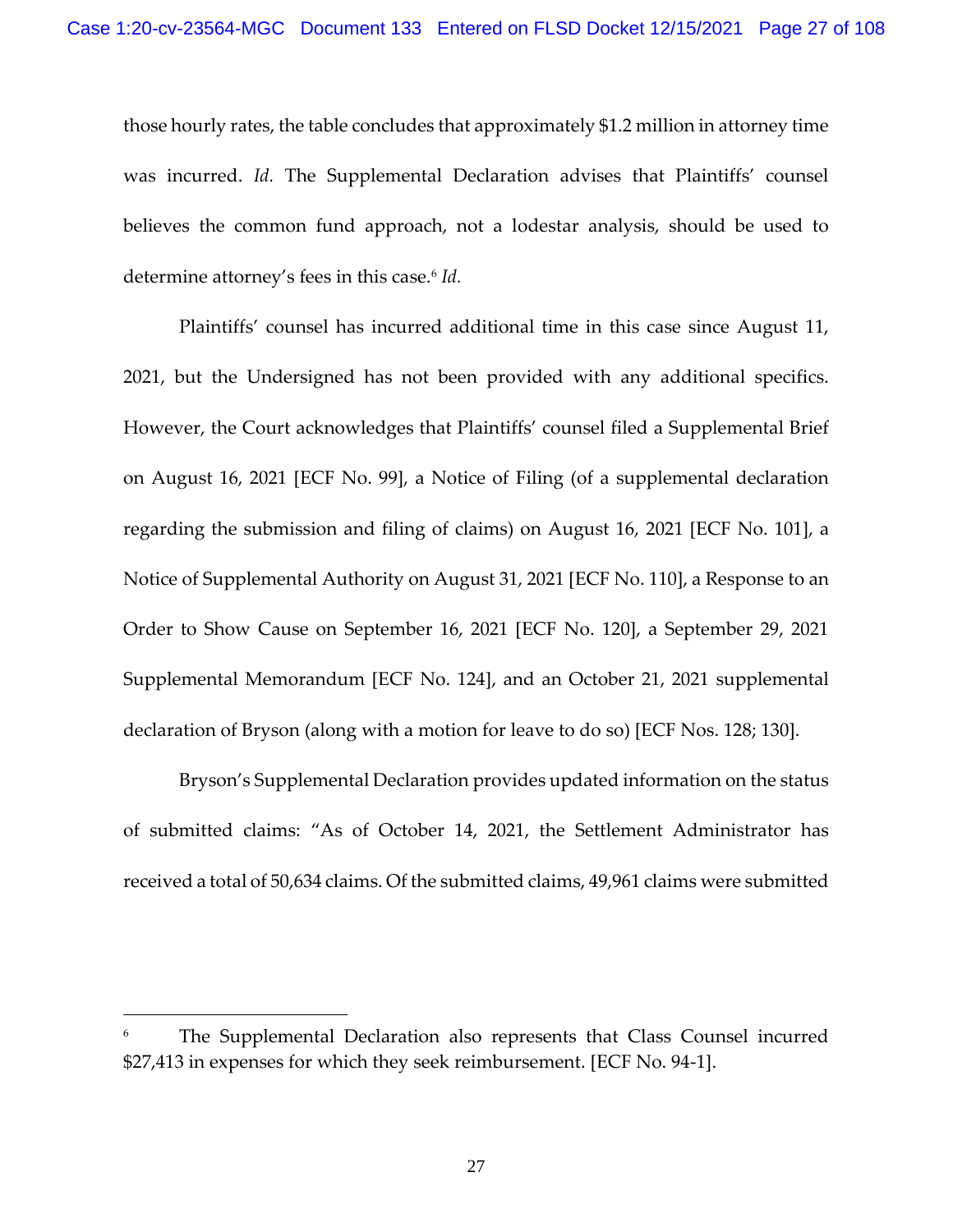through the settlement website (https://www.rbsettlement.com) and 673 claims were submitted via USPS." [ECF No. 130, ¶ 6].

Under the Settlement, class members with proof of purchase may submit a claim for two purchased products for a maximum benefit of \$65.00, while class members without proof of purchase may file a claim for up to four purchased products for a maximum benefit of \$20.00 (\$5.00 per product). After applying the requested benefits per claim, the Supplemental Declaration notes, the requested claims total approximately **\$935,332.50**, as of October 14, 2021. *Id.* at ¶ 7 (emphasis added).

The First Amended Settlement Agreement has a cap of **\$8 million** for valid claims. If class members submit more than \$8 million in claims, then Defendants would reduce the settlement benefit payable for each valid claim on a pro rata basis. Likewise, Defendants have the right, but not the obligation, to terminate the Agreement if class members submit more than \$8 million in claims.

#### The Fairness Hearing

Counsel for Plaintiffs, Defendants, Frank, and TINA appeared at the hearing. [ECF No. 107]. Attorney Frank Bednarz appeared for Frank. Bednarz began his comments by addressing Frank's standing as a class member who purchased a Neuriva product for personal consumption and by responding to Defendants' motion to strike Frank, which was pending and not yet ripe for a written response.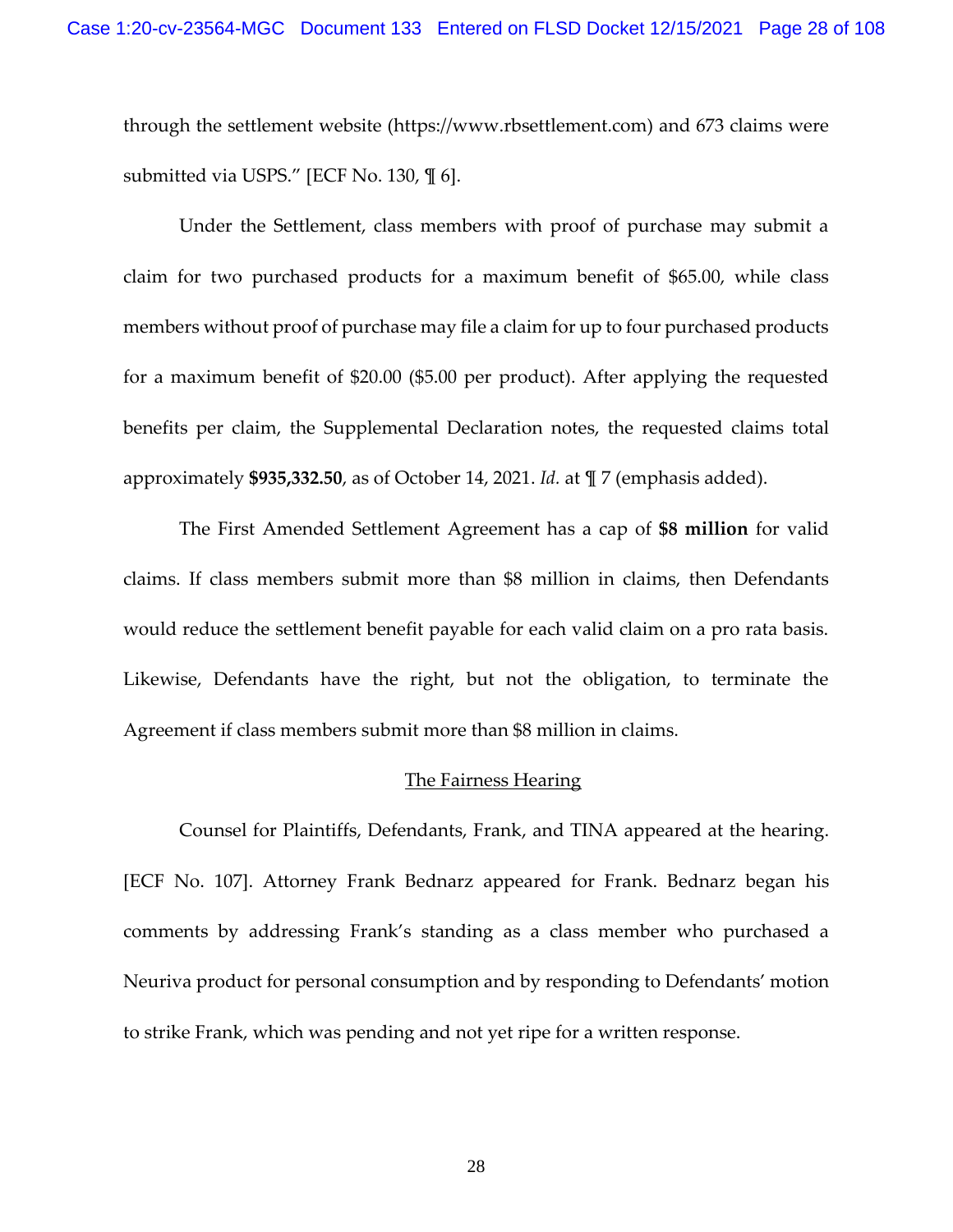Bednarz's comments took issue with Defendants' contention, in their motion to strike [ECF No. 86, p. 1], that Frank has no standing because any injury he suffered is "entirely self-inflicted." Defendants argued that "the only rational conclusion to be drawn from the timing and nature of Mr. Frank's Neuriva purchase -- given his admission that his entire law practice is devoted to filing objections to class settlements -- is that he bought Neuriva for the sole purpose of attempting to object to the Settlement."

Bednarz advised that the motion "is premised on the lazy assumption that our client committed perjury." [ECF No. 107, p. 54]. He represented that Frank "purchased a product **before** he even knew that this case had settled." *Id.* at p. 55 (emphasis added). He described the motion to strike as "astonishingly frivolous" and advised that Frank is "considering moving for sanctions." *Id.* at p. 56.

A week after the hearing, Frank submitted his opposition to Defendants' motion to strike. [ECF No. 108]. The opposition included two supplemental declarations: one from him and one from Bednarz. Frank's declaration explained that, before he purchased Neuriva, an attorney told him in a telephone conversation that he heard there would be a claims-made settlement involving Neuriva and offered to find him a client who would object. [ECF No. 108-2].

Frank explained that Bednarz apparently understood from prior communications with him that Frank was not aware of a settlement when he

29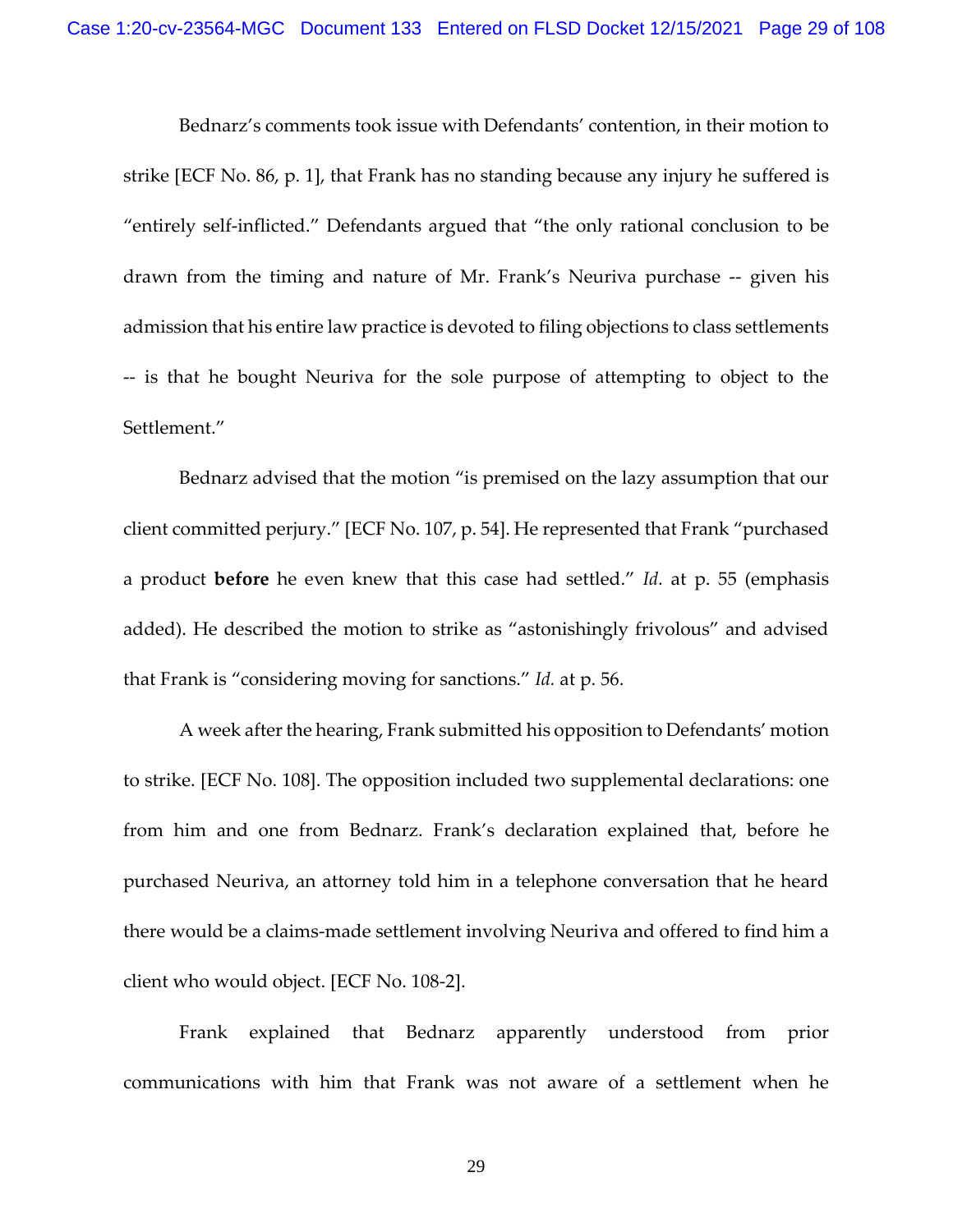purchased Neuriva for personal use and that this was "arguably incorrect because I was aware of rumors of a settlement." *Id.* Frank argued that any inaccuracy is "legally immaterial," but said he understands "the importance of precision" and explained that he "should have insisted that we nail down precise facts before the fairness hearing" during his vacation and then said that he and Bednarz "both regret the error." *Id.*

Bednarz's declaration explained that both he and Frank were on vacation and that this coincidental timing caused him to "not discover" his "mistaken impression" about Frank's knowledge of a potential Neuriva settlement as of February 2, 2021. [ECF No. 108-1]. Bednarz said he correctly understood that Frank purchased Neuriva for personal use and that neither Frank nor a Center for Class Action Fairness attorney reviewed any filings from the docket -- but mistakenly believed that Frank had no knowledge of the potential settlement. *Id.*

Therefore, the declaration explained, Bednarz incorrectly said (at the fairness hearing) that Frank had no knowledge of the settlement when he made his February 2, 2021 purchase. *Id.* Bednarz said he regrets the error but argued that his misunderstanding is legally immaterial to Frank's standing to object because Frank's purchase was for personal consumption. *Id.* The declaration went on to explain that Bednarz personally knows that Frank did not plan to file an objection until several months after his purchase. *Id.*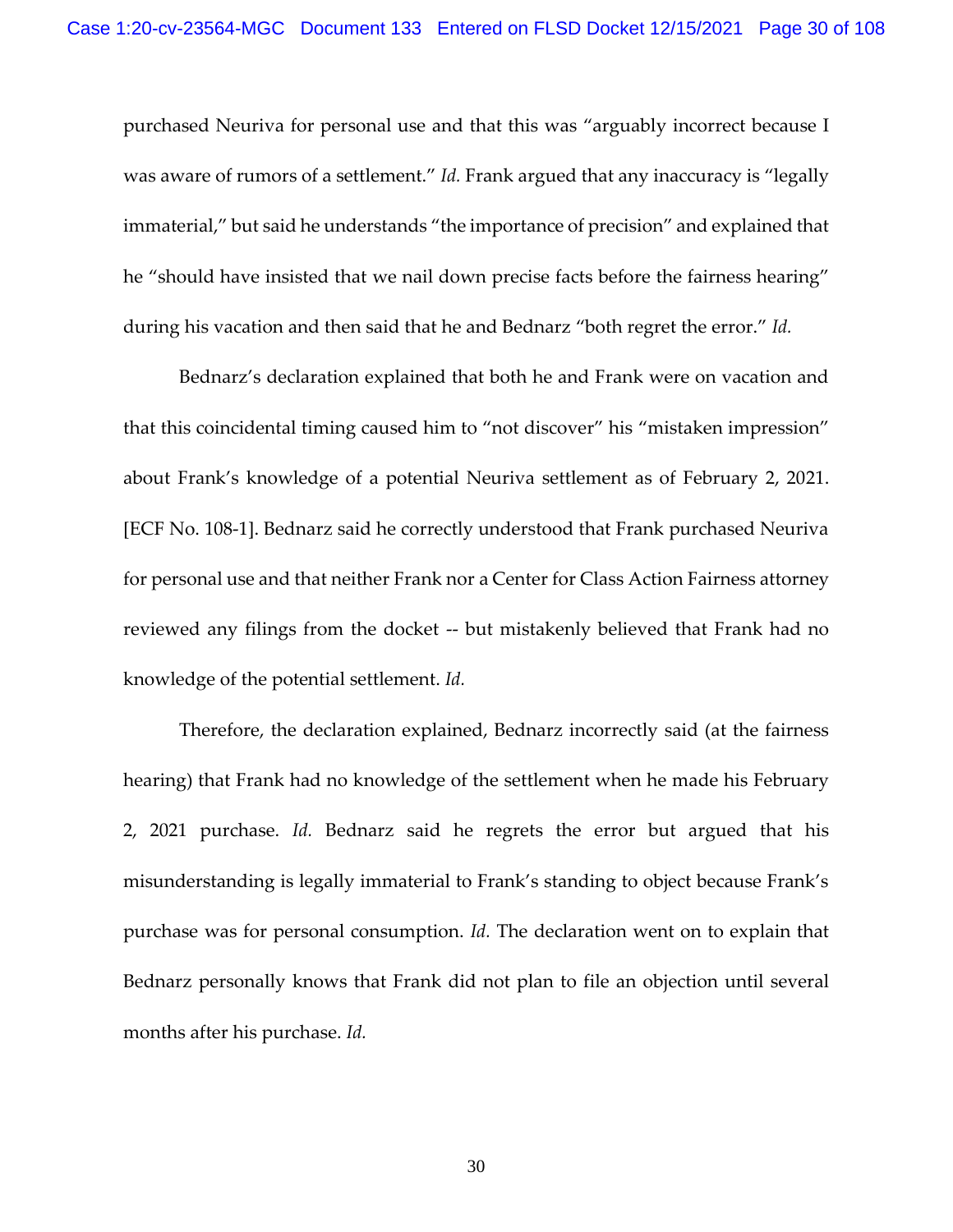Meanwhile, a few hours after the hearing (but a week before Frank and Bednarz filed their declarations conceding an incorrect representation), Defendants withdrew a section of their motion to strike "in response to representations made by counsel for putative objector" Frank. [ECF No. 104]. Specifically, Defendants said they were withdrawing their argument challenging Frank's standing because Bednarz represented that Frank "did not purchase Neuriva with the intent to object to the Settlement." *Id.*

After Frank and Bednarz filed their supplemental declarations, however, Defendants submitted a Reply in which they explain that Frank's declaration is a "revelation [which] places RB in the compromised position of having withdrawn an argument based on representations made by opposing counsel that were not true." [ECF No. 111, p. 4]. Nevertheless, Defendants did not attempt to withdraw their withdrawal of their challenges to Frank's standing in order to "maintain the integrity of its prior withdrawal." *Id.*

The Undersigned entered an Order denying Defendants' Motion to Strike. [ECF No. 123].

Frank never filed the sanctions motion his attorney threatened to pursue at the fairness hearing.

And Frank has not withdrawn his representation that he will not accept payment or fees in exchange for withdrawing his objection. [ECF No. 75-1, p. 2].

31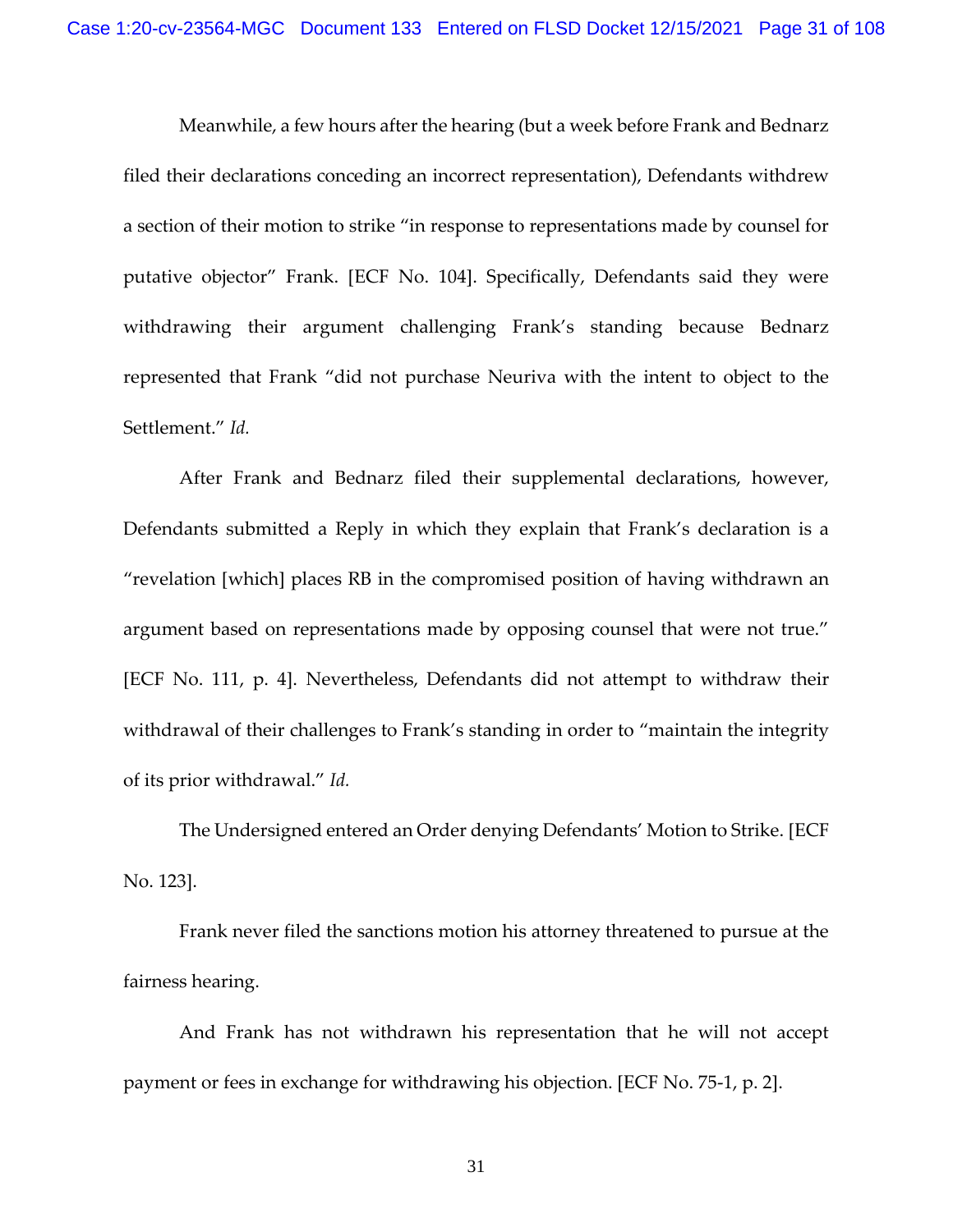Applicable Legal Standards and Analysis

## Class Action Settlements (In General)

The Undersigned begins the analysis of the motion for final approval of the First Amended Settlement Agreement with the fundamental principle that settlements are "highly favored in the law" because "they are a means of amicably resolving doubts and uncertainties and preventing lawsuits." *In re Equifax Inc. Customer Data Sec. Breach Litig.,* 999 F.3d 1247, 1257 (11th Cir. 2021) (quoting *[In re Nissan Motor Corp. Antitrust](https://1.next.westlaw.com/Link/Document/FullText?findType=Y&serNum=1977104736&pubNum=0000350&originatingDoc=Iff1303a0c4ab11eba327bdb97094918d&refType=RP&fi=co_pp_sp_350_1105&originationContext=document&transitionType=DocumentItem&ppcid=ff4257658ffe401c8943aac37599c834&contextData=(sc.Search)#co_pp_sp_350_1105)  Litig.*[, 552 F.2d 1088, 1105 \(5th Cir. 1977\)\)](https://1.next.westlaw.com/Link/Document/FullText?findType=Y&serNum=1977104736&pubNum=0000350&originatingDoc=Iff1303a0c4ab11eba327bdb97094918d&refType=RP&fi=co_pp_sp_350_1105&originationContext=document&transitionType=DocumentItem&ppcid=ff4257658ffe401c8943aac37599c834&contextData=(sc.Search)#co_pp_sp_350_1105) (quotation marks omitted).

Settlements "ha[ve] special importance in class actions with their notable uncertainty, difficulties of proof, and length." *Turner v. Gen. Elec. Co.*, No. 2:05-CV-186- FTM-99DNF, 2006 WL 2620275, at \*2 (M.D. Fla. Sept. 13, 2006) (citation omitted). "Settlements of complex cases contribute greatly to the efficient utilization of scarce judicial resources, and achieve the speedy resolution of justice[.]" *Id.* "There exists an overriding public interest in favor of settlement, particularly in class actions that have the well-deserved reputation as being most complex." *Lipuma v. Am. Express Co.*, 406 F. Supp. 2d 1298, 1314 (S.D. Fla. 2005) (citation omitted).

Phrased differently, "there is a strong judicial policy favoring the pretrial settlement of class actions. *Lee v. Ocwen Loan Servicing, LLC*, No. 14-cv-60649, 2015 WL 5449813, at \*4 (S.D. Fla. Sept. 14, 2015) (citing *[In re U.S. Oil & Gas Litig.,](https://1.next.westlaw.com/Link/Document/FullText?findType=Y&serNum=1992124823&pubNum=0000350&originatingDoc=I8346eb505d2e11e5be1ff4cec5913d5d&refType=RP&fi=co_pp_sp_350_493&originationContext=document&transitionType=DocumentItem&ppcid=ec52ce5933ba4f5e802f39821edcd69e&contextData=(sc.Search)#co_pp_sp_350_493)* 967 F.2d 489, [493 \(11th Cir.](https://1.next.westlaw.com/Link/Document/FullText?findType=Y&serNum=1992124823&pubNum=0000350&originatingDoc=I8346eb505d2e11e5be1ff4cec5913d5d&refType=RP&fi=co_pp_sp_350_493&originationContext=document&transitionType=DocumentItem&ppcid=ec52ce5933ba4f5e802f39821edcd69e&contextData=(sc.Search)#co_pp_sp_350_493) 1992) ("Public policy strongly favors the pretrial settlement of class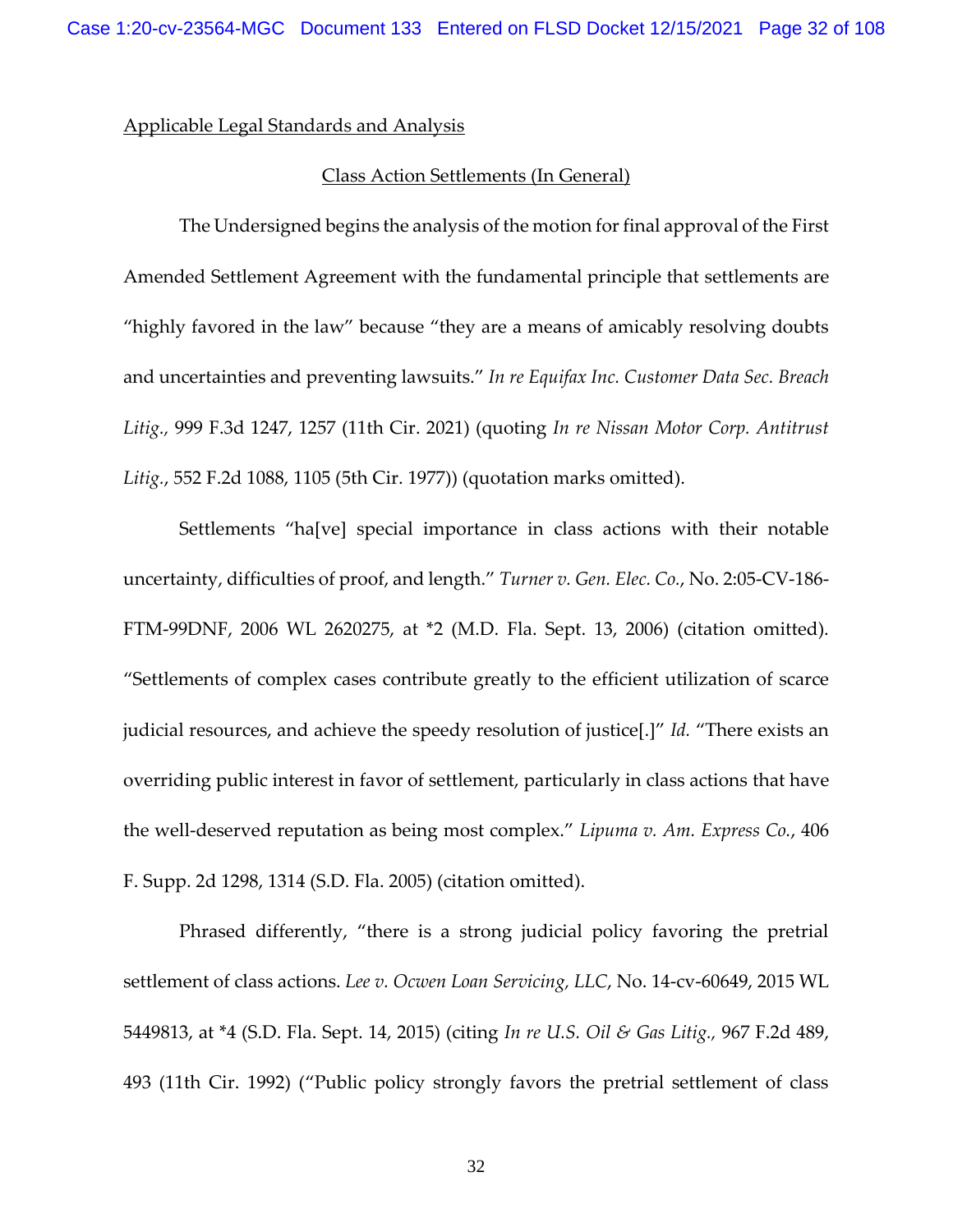action lawsuits.")); *Cotton v. Hinton,* [559 F.2d 1326, 1331 \(5th Cir.](https://1.next.westlaw.com/Link/Document/FullText?findType=Y&serNum=1977123287&pubNum=0000350&originatingDoc=I8346eb505d2e11e5be1ff4cec5913d5d&refType=RP&fi=co_pp_sp_350_1331&originationContext=document&transitionType=DocumentItem&ppcid=ec52ce5933ba4f5e802f39821edcd69e&contextData=(sc.Search)#co_pp_sp_350_1331) 1977) ("Particularly in class action suits, there is an overriding public interest in favor of settlement.").

"Before approving a settlement, the district court must find that it 'is fair, adequate and reasonable and is not the product of collusion between the parties.'" *Nelson v. Mead Johnson & Johnson Co.*, 484 F. App'x 429, 434 (11th Cir. 2012) (quoting *Bennett v. Behring Corp.*, 737 F.2d 982, 986 (11th Cir. 1984)). The Court's "judgment is informed by the strong judicial policy favoring settlement as well as by the realization that compromise is the essence of settlement." *Id.*

The settlement here is a prime example of why class action settlements are highly favored in the law. Absent the settlement, the class action could have faced serious hurdles to recovery, and now the class is entitled to significant settlement benefits that may not have even been achieved at trial.

This observation about potential pitfalls is not mere speculation. A substantially similar class action lawsuit involving another purported brain health product (i.e., Prevagen) resulted in a mistrial and the mistrial caused the district judge to decertify the class. *Racies v. Quincy Bioscience, LLC,* No. 15-cv-00292, 2020 WL 2113852 (N.D. Cal. May 4, 2020). Less than a month later, the plaintiff and the defendant, Quincy Bioscience, LLC, filed a stipulation to the plaintiff's dismissal of his individual claims without prejudice. The docket reflects no further activity as of that May 28, 2020 stipulation.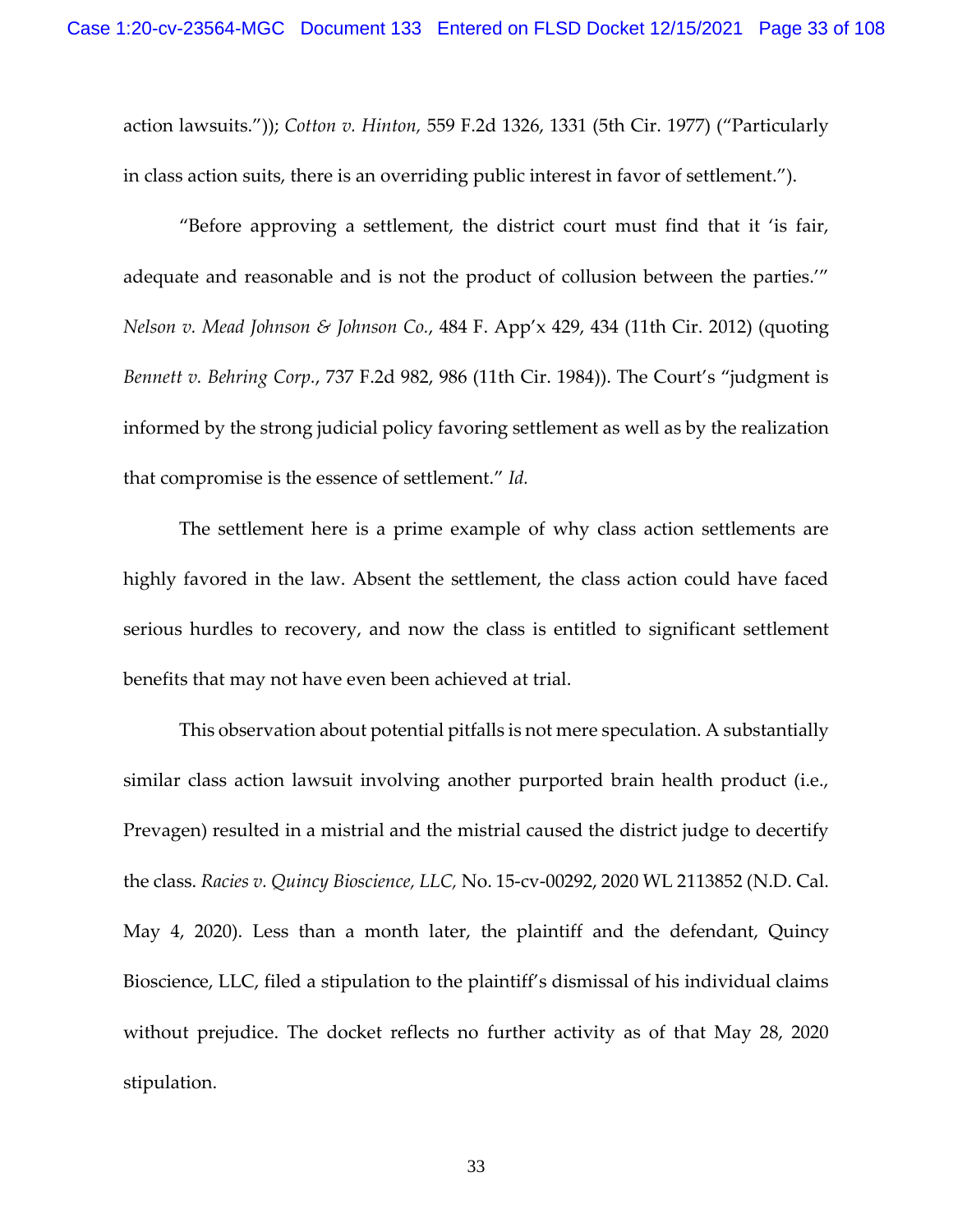Because this discussion starts by highlighting the importance of settlements in class action litigation, it is appropriate to mention a few other rules governing class action settlement approval orders.

First, our appellate court reviews an order approving a class action settlement for abuse of discretion. *Equifax,* 999 F.3d at 1273 (citing *Disney World Ault v. Walt Co.,* 692 F.3d 1212, 1216 (11th Cir. 2012)).

Second, because "[d]etermining the fairness of the settlement is left to the sound discretion of the trial court," the Eleventh Circuit will not overturn the district court's decision "absent a clear showing of abuse of that discretion." *Id.* at 1273. (citing *Bennett v. Behring Corp.,* 737 F.2d 982, 986 (11th Cir. 1984)) (emphasis in original).

Third, phrased differently, appellate courts review the class action settlement approval decision "under a highly deferential abuse of discretion standard." *Id.* (citing *4* Newberg on Class Actions § 13:47 5th ed.).

Fourth, the deference afforded a decision approving a class action settlement "makes sense" because "[s]ettlements resolve differences and bring parties together for a common resolution." *Id.* (citing *In re Nissan Motor Corp. Antitrust Litig.,* 552 F.2d 1088, 1105 (5th Cir. 1977) ("Settlement agreements are highly favored in the law and will be upheld whenever possible because they are a means of amicably resolving doubts and uncertainties and preventing lawsuits.").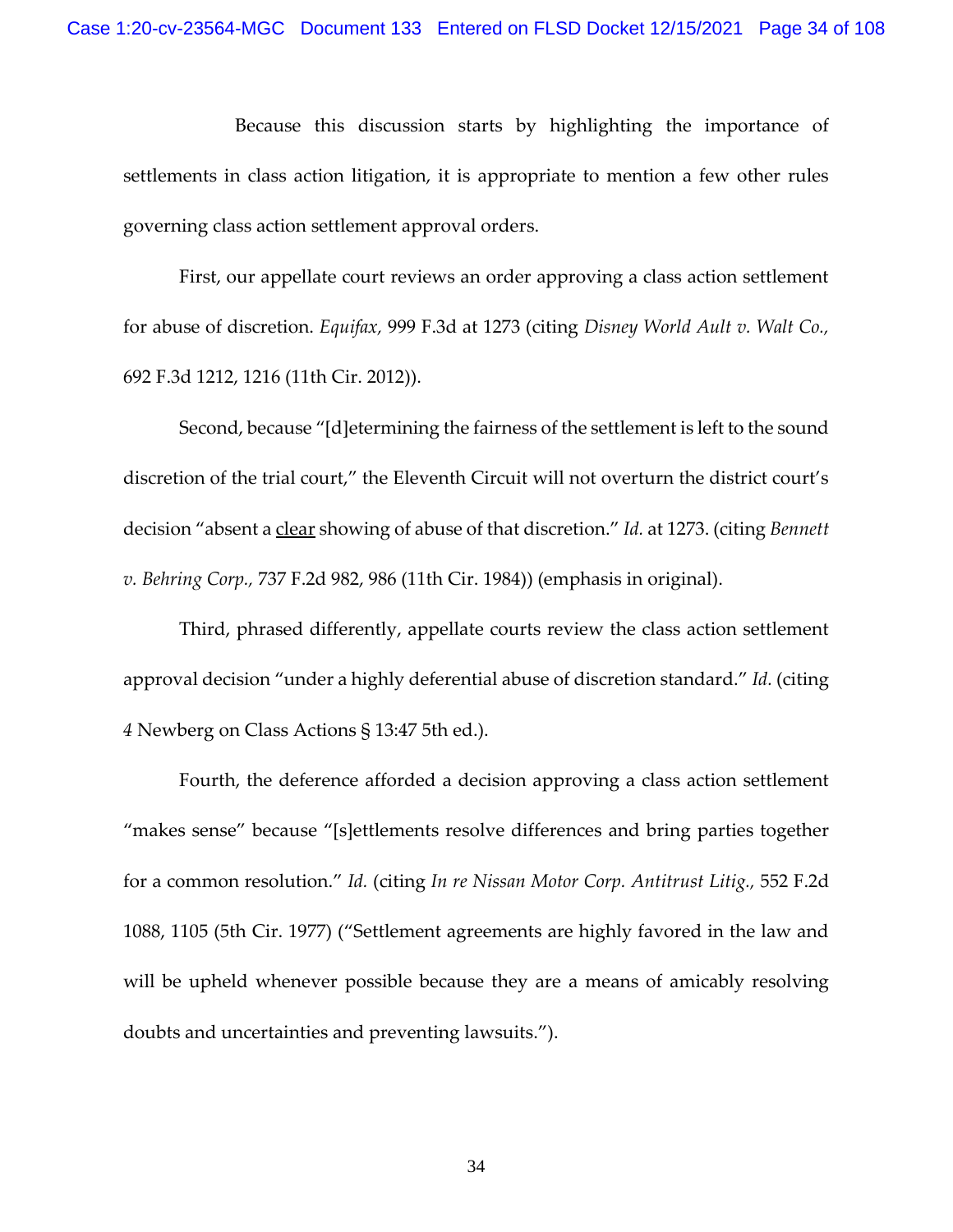As noted above, a class action may be settled only with court approval, which requires the court to find the settlement "fair, reasonable, and adequate" based on a number of factors. [Fed. R. Civ. P. 23\(e\)\(2\).](https://1.next.westlaw.com/Link/Document/FullText?findType=L&pubNum=1000600&cite=USFRCPR23&originatingDoc=Iff1303a0c4ab11eba327bdb97094918d&refType=LQ&originationContext=document&transitionType=DocumentItem&ppcid=e29f27da2ab6434db78f80bb0824b654&contextData=(sc.UserEnteredCitation)) <sup>7</sup> The Eleventh Circuit Court of Appeals has also instructed district courts to consider several additional factors other than those in Rule 23.

Courts in the Eleventh Circuit evaluate six factors in determining whether to approve a class action settlement: (1) the existence of fraud or collusion among the parties in reaching the settlement; (2) the complexity, expense, and duration of the litigation; (3) the stage of proceedings at which the settlement was achieved and the amount of discovery completed; (4) the probability of the plaintiffs' success on the merits; (5) the range of possible recovery; and (6) the opinions of class counsel, the class representatives, and the substance and amount of opposition to the settlement.

7 The Rule 23(e)(2) factors include whether:

- (B) the proposal was negotiated at arm's length;
- (C) the relief provided for the class is adequate, taking into account:
	- (i) the costs, risks, and delay of trial and appeal;
	- (ii) the effectiveness of any proposed method of distributing relief to the class, including the method of processing class-member claims; (iii) the terms of any proposed award of attorney's fees, including timing of payment; and

(iv) any agreement required to be identified under Rule 23(e)(3); and (D) the proposal treats class members equitably relative to each other.

<sup>(</sup>A) the class representatives and class counsel have adequately represented the class;

Fed. R. Civ. P. 23(e)(2).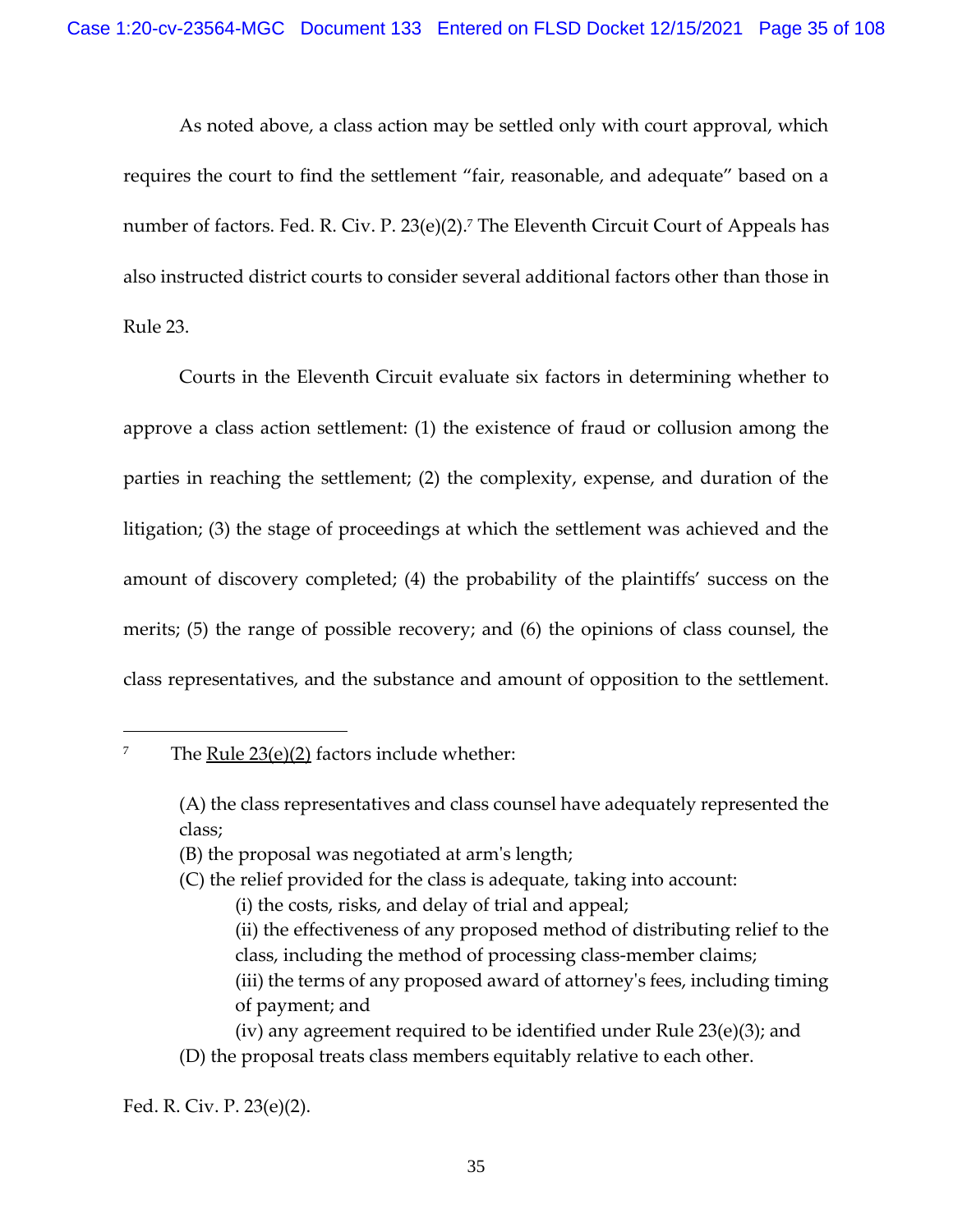*Leverso v. S. Trust Bank of Ala., N.A.*, 18 F.3d 1527, 1530 n.6 (11th Cir. 1994); *see also Bennett*, 737 F.2d at 986.

In considering the settlement, the district court "may rely upon the judgment of experienced counsel for the parties." *Nelson*, 484 F. App'x at 434 (citing *Cotton v. Hinton*, 559 F.2d 1326, 1330 (5th Cir. 1977)). "Absent fraud, collusion, or the like, the district court 'should be hesitant to substitute its own judgment for that of counsel.'" *Id.* (quoting *Cotton*, 559 F.2d at 1330).

### Six-Factor Analysis

Reviewing these considerations generates the conclusion that the settlement warrants final approval:

(a) **There is no evidence of fraud or collusion among the parties.** Although Frank and TINA argue that the requested attorney's fees are excessive and challenge other portions of the settlement as well, they do not expressly accuse the parties of collusion. "Where the parties have negotiated at arm's length, the Court should find that the settlement is not the product of collusion." *Saccoccio v. JP Morgan Chase Bank, N.A.*, 297 F.R.D. 683, 692 (S.D. Fla. 2014) (citing *Ass'n for Disabled Ams., Inc. v. Amoco Oil Co.*, 211 F.R.D. 457, 470 (S.D. Fla. 2002)); *Hemphill v. San Diego Ass'n of Realtors, Inc.*, 225 F.R.D. 616, 621 (S.D. Cal. 2004) ("[T]he courts respect the integrity of counsel and presume the absence of fraud or collusion in negotiating the settlement.").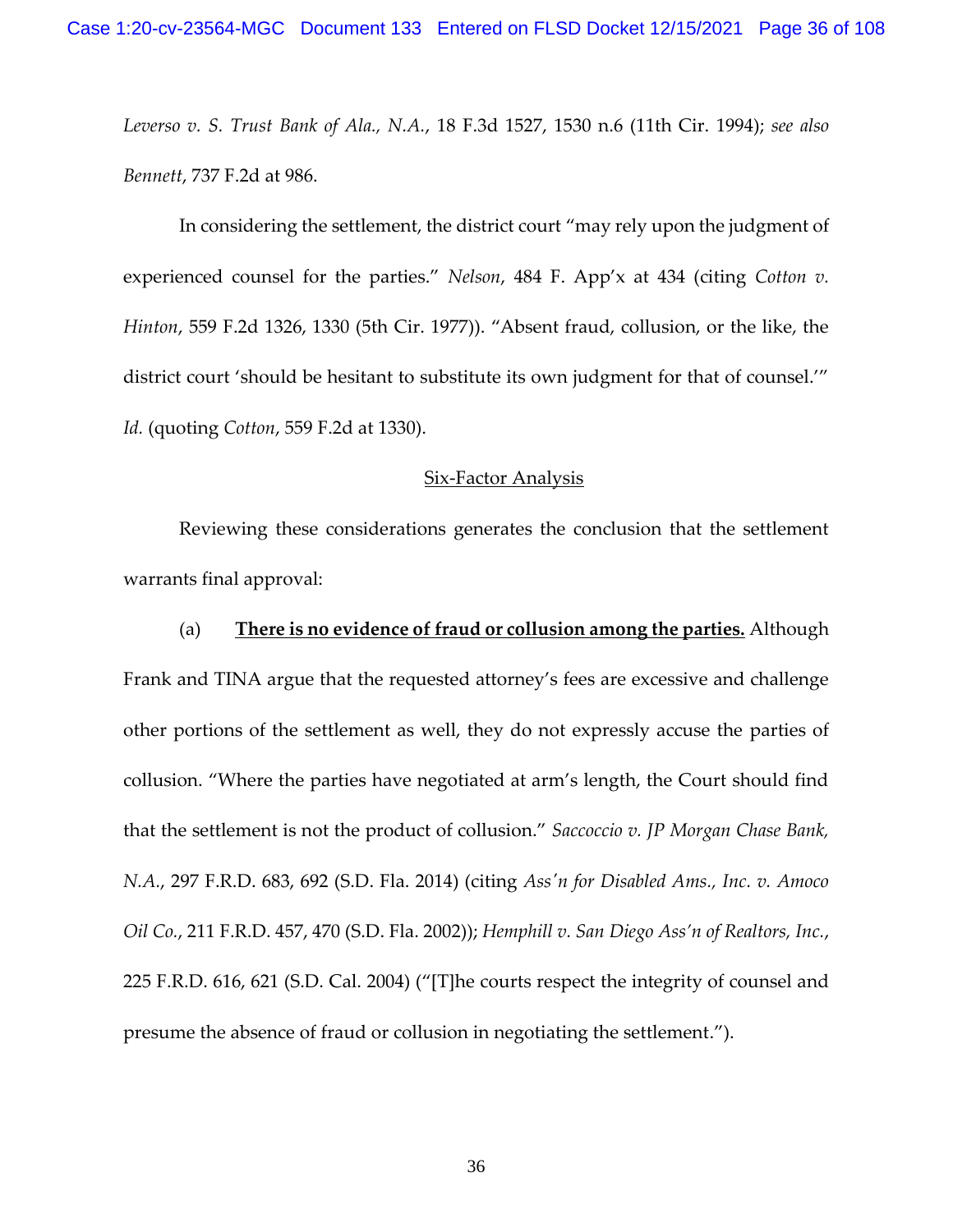There is every indication that this settlement was negotiated at arm's length and after significant investigation by Plaintiffs' counsel.

First, based on Class Counsel's representations, the Undersigned notes that before negotiating the Settlement, Class Counsel spent significant time communicating with Plaintiffs; investigating Defendants' marketing and advertising of the Neuriva products on television, in print, on their website, and on social media; gathering and reviewing studies related to the active ingredients of Neuriva; and gathering and reviewing other materials related to brain supplements. Class Counsel say that they also interviewed numerous other consumers apart from Plaintiffs about their purchases of Neuriva products.

In addition, Class Counsel also say that they worked with a biostatistics expert consultant who reviewed and analyzed studies of one of Neuriva's key ingredients and assessed the studies' methodologies and the statistical validity of the studies' conclusions. Class Counsel also worked extensively with a pharmacology/ neuroscience expert consultant regarding relevant biochemistry principles, the state of the research regarding Neuriva's active ingredients, and an analysis of studies cited by Defendants. During the settlement negotiations, Class Counsel continued to consult with the pharmacology/neuroscience expert regarding studies relied on by Defendants for purposes of the mediation.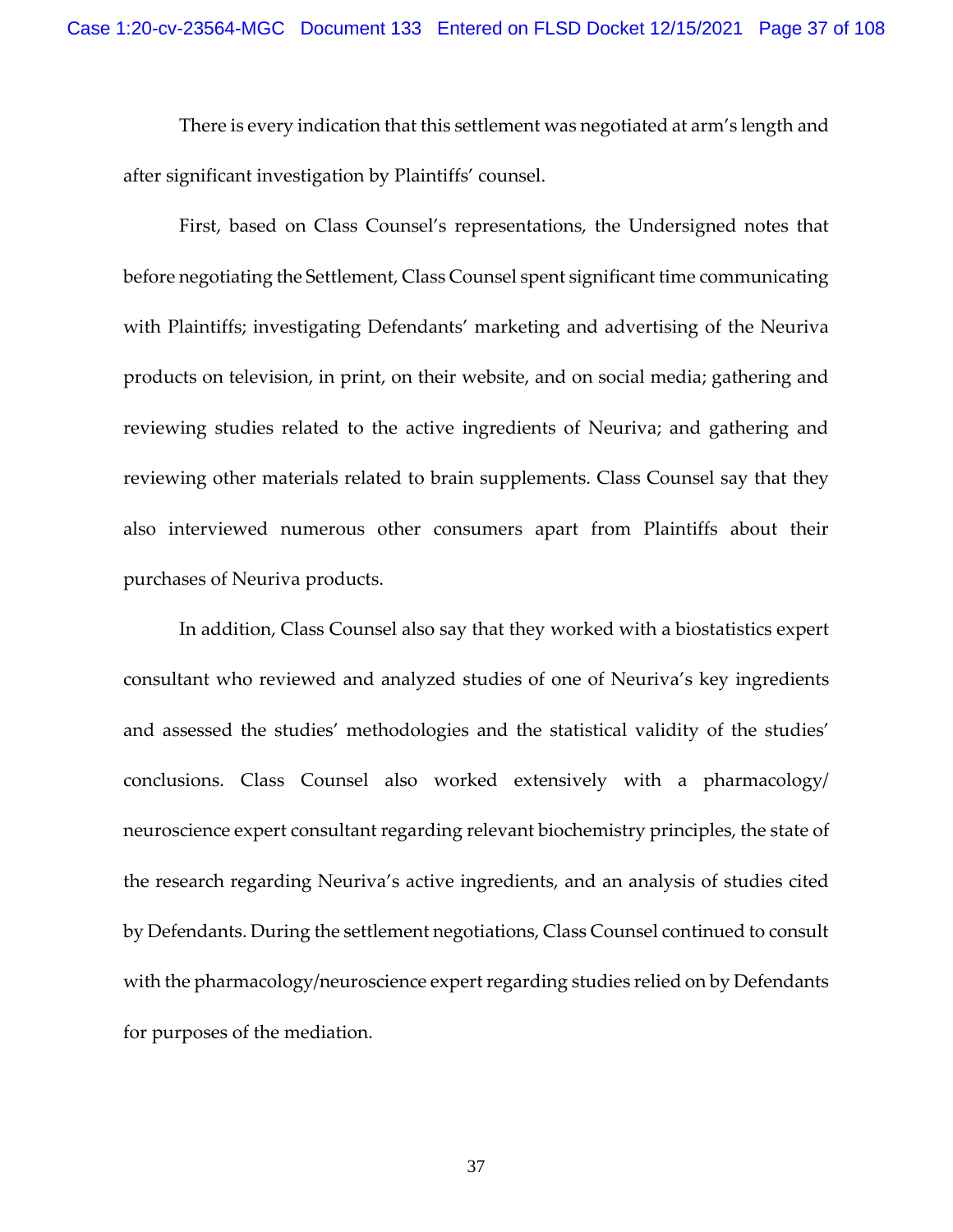Additionally, Class Counsel say they researched the law in California, Florida, and New York and related federal law, including applicable federal regulations and relevant FDA and FTC guidance regarding dietary supplements. According to Class Counsel, they also reviewed the filings and court decisions in similar litigation addressing comparable supplements.

As a result of this work, Class Counsel entered the mediation amply informed about the merits of the Settlement Class members' claims and were well positioned to vigorously advance the position of Plaintiffs and the Settlement Class members while also being fully prepared to continue to litigate the cases rather than accept a settlement that was not in the best interests of Plaintiffs and the Settlement Class.

While the *Matthews* and *Williams* cases were proceeding, the parties agreed to mediate all the cases and, after engaging in informal discovery regarding Defendants' basis for their claims and data regarding Neuriva's sales, participated in a one-day mediation session on October 2, 2020, with mediator Jill Sperber, Esq. (from Judicate West). Ms. Sperber is a respected mediator with significant complex litigation experience, both as a litigator and as a mediator.

The October 2nd mediation lasted into the evening, but it ended without a settlement and without an agreement to engage in any future mediation or negotiations. [ECF No. 69-1, p. 6]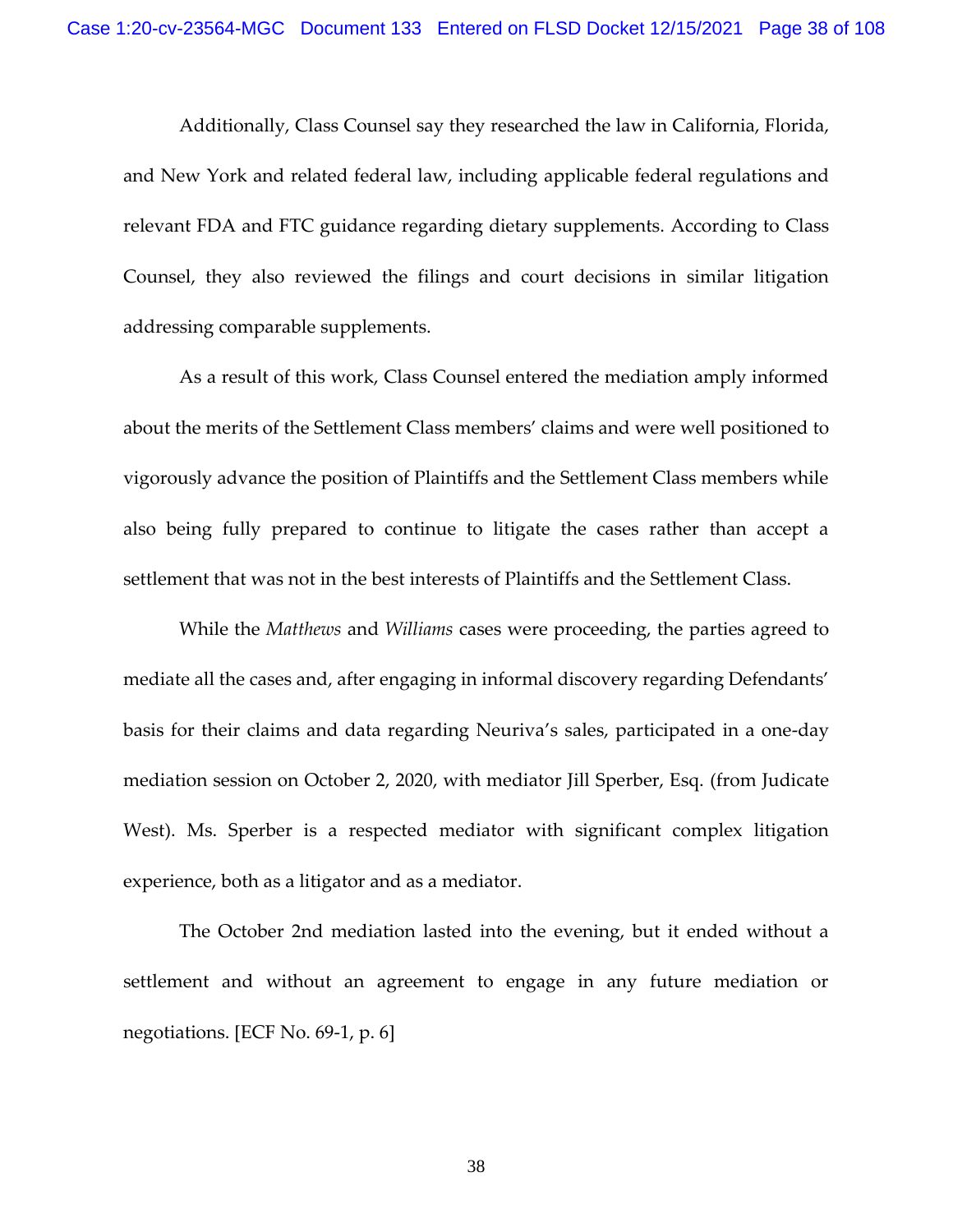When the parties failed to reach a settlement at that mediation, Ms. Sperber continued to engage in discussions with the parties, and ultimately the parties agreed to participate in a second mediation session on November 30, 2020. On the second day of the November 30, 2020 mediation, the parties were able to substantially agree on the monetary amount of the settlement fund for the Class. Subsequently, with Ms. Sperber's assistance, the parties continued to negotiate telephonically and ultimately agreed to injunctive relief terms.

Before later agreeing to a revised settlement, the parties agreed to the final material terms of the Settlement, although they continued their discussions of the finer details of the Settlement Agreement through January 2021. At all times, the negotiations were at arm's-length, and Ms. Sperber agrees that the resulting settlement is a fair, reasonable, and adequate resolution for the Settlement Class.

Ms. Sperber's involvement and her opinion are facts that weigh in favor of settlement approval. *See, e.g., In re WorldCom, Inc. ERISA Litig.*, No. 02 Civ. 4816, 2004 WL 2338151, at \*6 (S.D.N.Y. Oct. 18, 2004) (fact that "[a] respected and dedicated judicial officer presided over the lengthy discussions from which this settlement emerged" belied any suggestion of collusion). There is no suggestion of fraud or collusion here. *Cf. Eubank v. Pella Corp.*, 753 F.3d 718 (7th Cir. 2014) (reversing district court's approval due to the presence of "almost every danger sign in a class action settlement that our court and other courts have warned district judges to be on the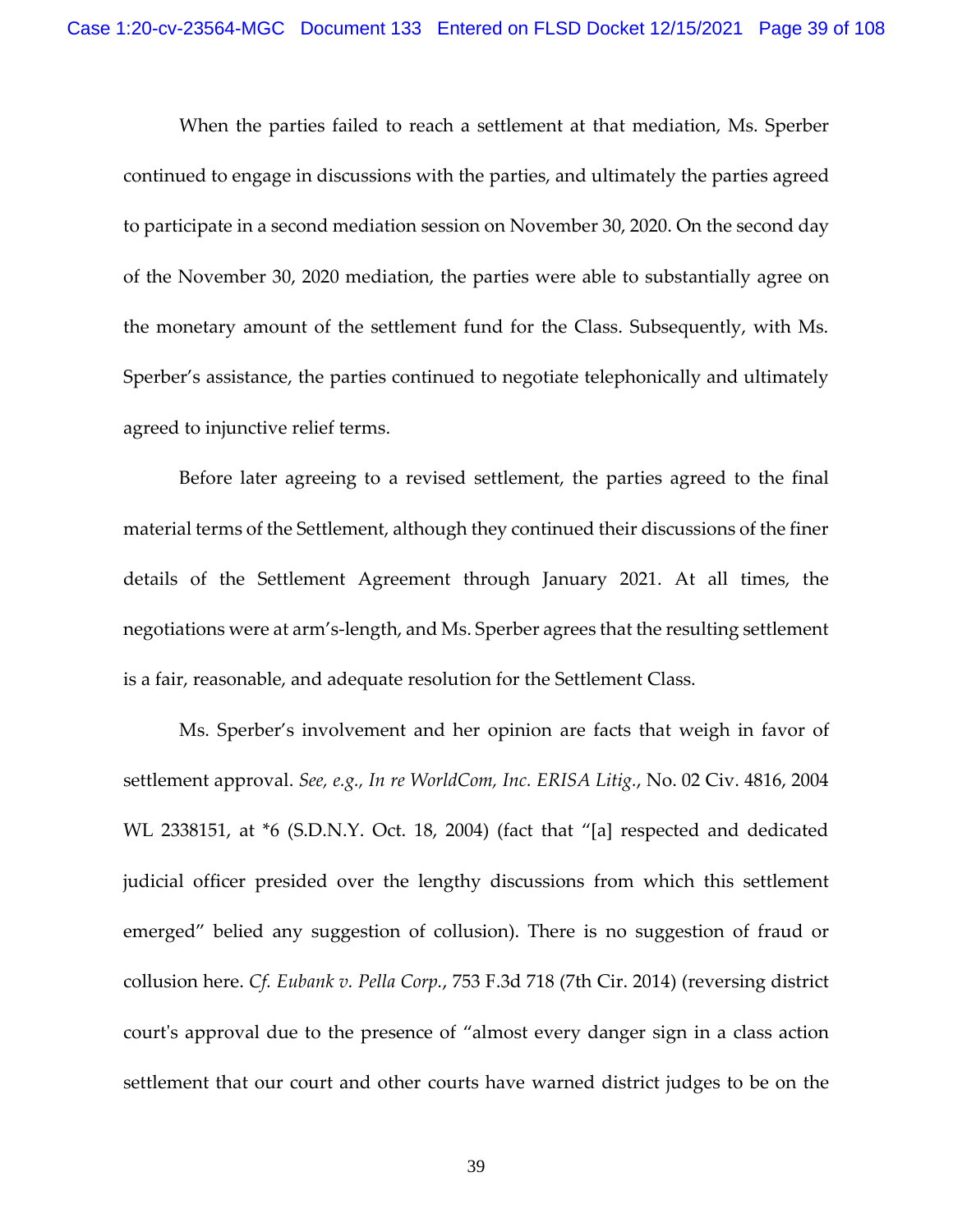lookout for," including, inter alia, the lead class representative's "fatal conflicts of interest").<sup>8</sup>

(b) **The litigation involved complex claims.** "The most important of the factors to be considered in reviewing a settlement is the probability of success on the merits. The likelihood of success, in turn, provides a gauge from which the benefits of the settlement must be measured." *In re Polyurethane Foam Antitrust Litig.*, 168 F. Supp. 3d 985, 996 (N.D. Ohio 2016) (citing *In re Gen. Tire & Rubber Co. Sec. Litig.*, 726 F.2d 1075, 1086 (6th Cir. 1984)).

The Settlement covers legal claims on behalf of what Class Counsel believes to be thousands of members. The 56-page Amended Complaint includes six counts for

**Error! Main Document Only.**No. 14-CIV-22264, 2016 WL 457011, at \*11 (S.D. Fla. Feb. 3, 2016) (citing *Eubank*, 753 F.3d at 725-26). These danger signs are not present in the Amended Settlement Agreement and Release. *See also Hall v. Bank of America,* No. 1:12 cv-22700-FAM, 2014 WL 7184039, at \*3, n.4 (S.D. Fla. Dec. 17, 2014) (discussing *Eubank* danger signs in Order approving class action settlement agreement).

<sup>8</sup> This Court in *Wilson v. Everbank* succinctly summarized some of the "danger signs" identified by the *Eubank* Court as follows:

<sup>[</sup>O]pposition by named plaintiffs; a provision requiring class members to risk recovering nothing by submitting their claims to arbitration, where the defendants had reserved defenses, in order to be eligible for any meaningful settlement distribution; an award of only coupons to a portion of the class; twelve-to-thirteen-page claim forms requiring class members to submit "a slew of arcane data, including the product identity stamp," "Unit ID Label," and purchase order number of the product at issue; and an unnecessarily complex settlement notice.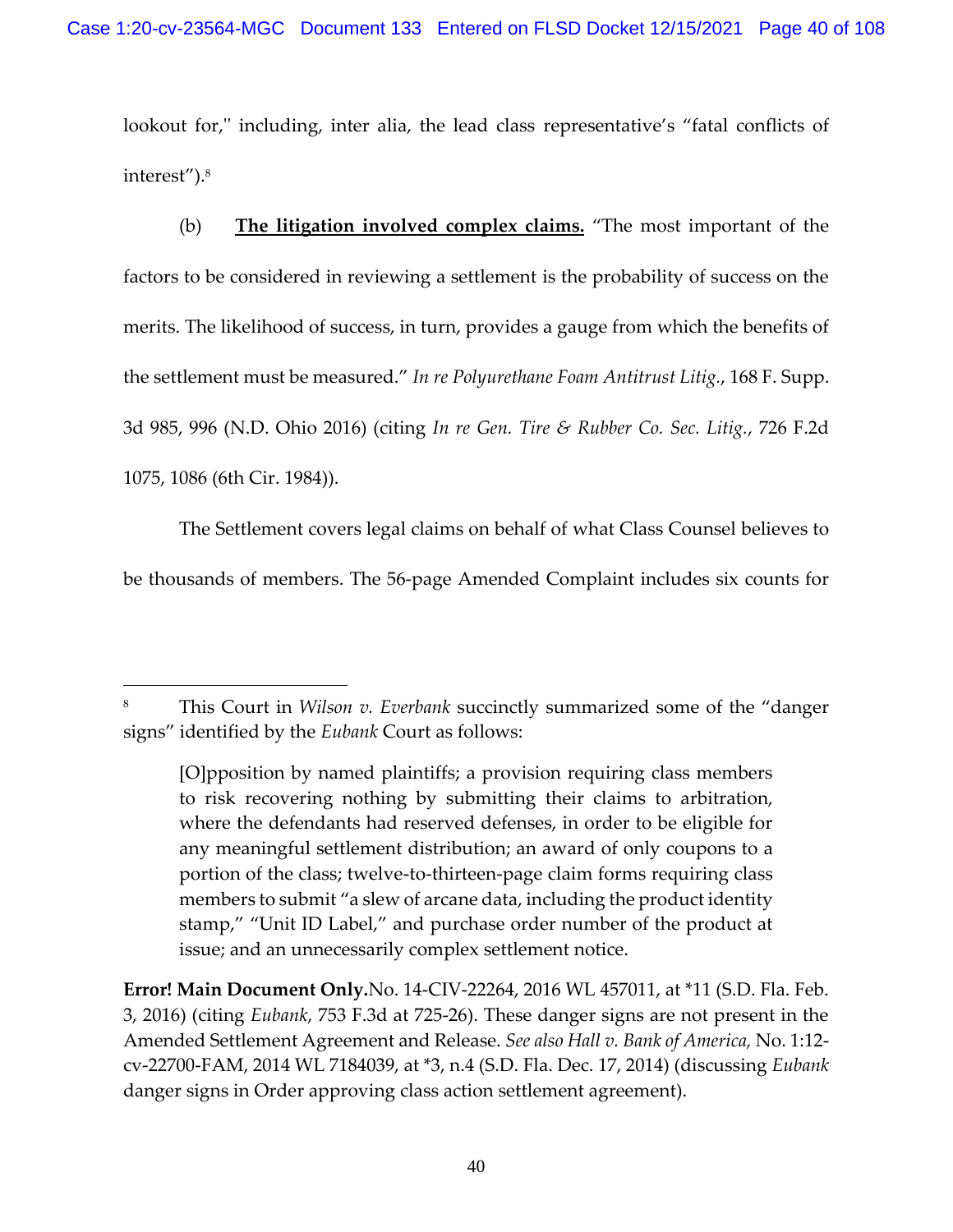deceptive and unfair business practices, all of which would involve a comprehensive assessment of the viability and effectiveness of several ingredients.

Litigating these claims to resolution would have undoubtedly proven difficult and consumed significant time, money, and judicial resources. Even if Plaintiffs were ultimately to have prevailed, that success would likely have borne fruit for the Class only after years of trial and appellate proceedings and the expenditure of millions of dollars by both sides. This factor weighs in favor of approving the settlement. *See, e.g., In re Oil Spill by Oil Rig Deepwater Horizon in Gulf of Mex., on Apr. 20, 2010*, 910 F. Supp. 2d 891, 932 (E.D. La. 2012) *aff'd* 2014 WL 103836 (5th Cir. Jan. 10, 2014) ("Even assuming litigation could obtain the results that this Settlement provides, years of litigation would stand between the class and any such recovery. Hence, this *. . .* factor weighs strongly in favor of granting final approval to the Settlement Agreement.").

For all practical purposes, the litigation would have involved the retention of expert witnesses to analyze clinical studies and to investigate the medical and scientific theories purportedly underlying the Defendants' claims about the Neuriva products.

Moreover, there is no guarantee that Plaintiffs would have prevailed at trial. Indeed, as explained earlier, one recent California federal jury trial involving a similar brain health product resulted in a mistrial.

Therefore, this Settlement offers the Settlement Class significant relief that "could very well exceed [their] likely recovery at trial." *Hall v. Bank of America, N.A.*,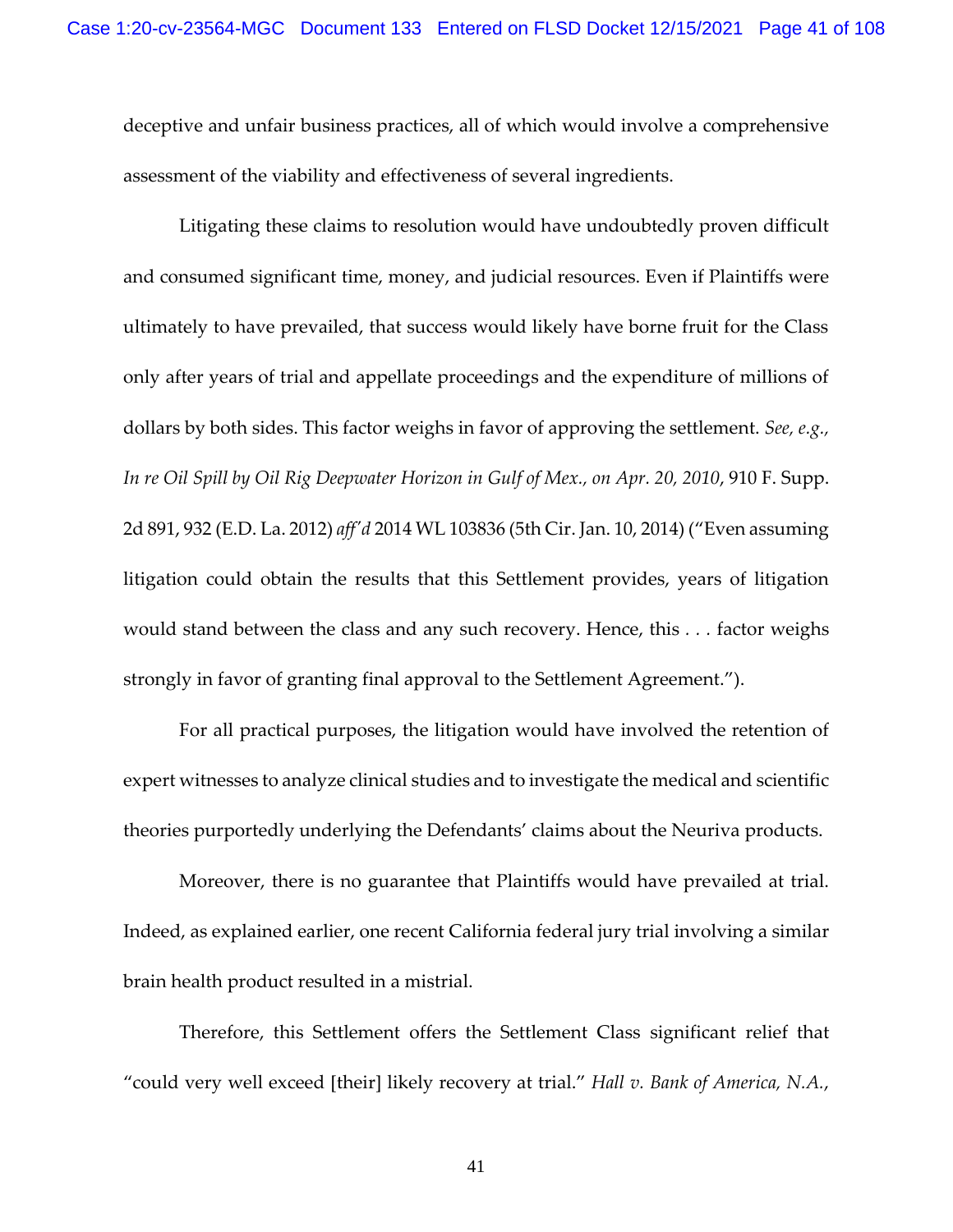No. 12-cv-22700, 2014 WL 7184039, at \*4 (S.D. Fla. Dec. 17, 2014) (approving settlement in force-placed insurance class actions involving claims-made process and overruling arguments asserted by objectors).

There was nothing to be gained from litigating the complex claims presented for years more; doing so would only have cost the Court, the parties, and absent class members valuable time, resources, and money.

# (c) **The parties finalized a settlement after the completion of informal**

**discovery.** The stage of proceedings at which settlement is achieved is "evaluated to ensure that Plaintiffs had access to sufficient information to adequately evaluate the merits of the case and weigh the benefits of settlement against further litigation." *Lipuma v. Am. Express Co.*, 406 F. Supp. 2d 1298, 1324 (S.D. Fla. 2005) (citation omitted). At the same time, "[t]he law is clear that early settlements are to be encouraged, and accordingly, only some **reasonable** amount of discovery should be required to make these determinations." *Ressler v. Jacobson*, 822 F. Supp. 1551, 1555 (M.D. Fla. 1992) (emphasis added); *see, e.g., In re Remeron End-Payor Antitrust Litig.*, No. 02-2007, 2005 WL 2230314, at \*21 (D.N.J. Sept. 13, 2005) ("Early settlements benefit everyone involved in the process and everything that can be done to encourage such settlements, especially in complex class action cases, should be done." (citation omitted)); *Lipuma*, 406 F. Supp. 2d at 1324 ("[C]ourts favor early settlement.").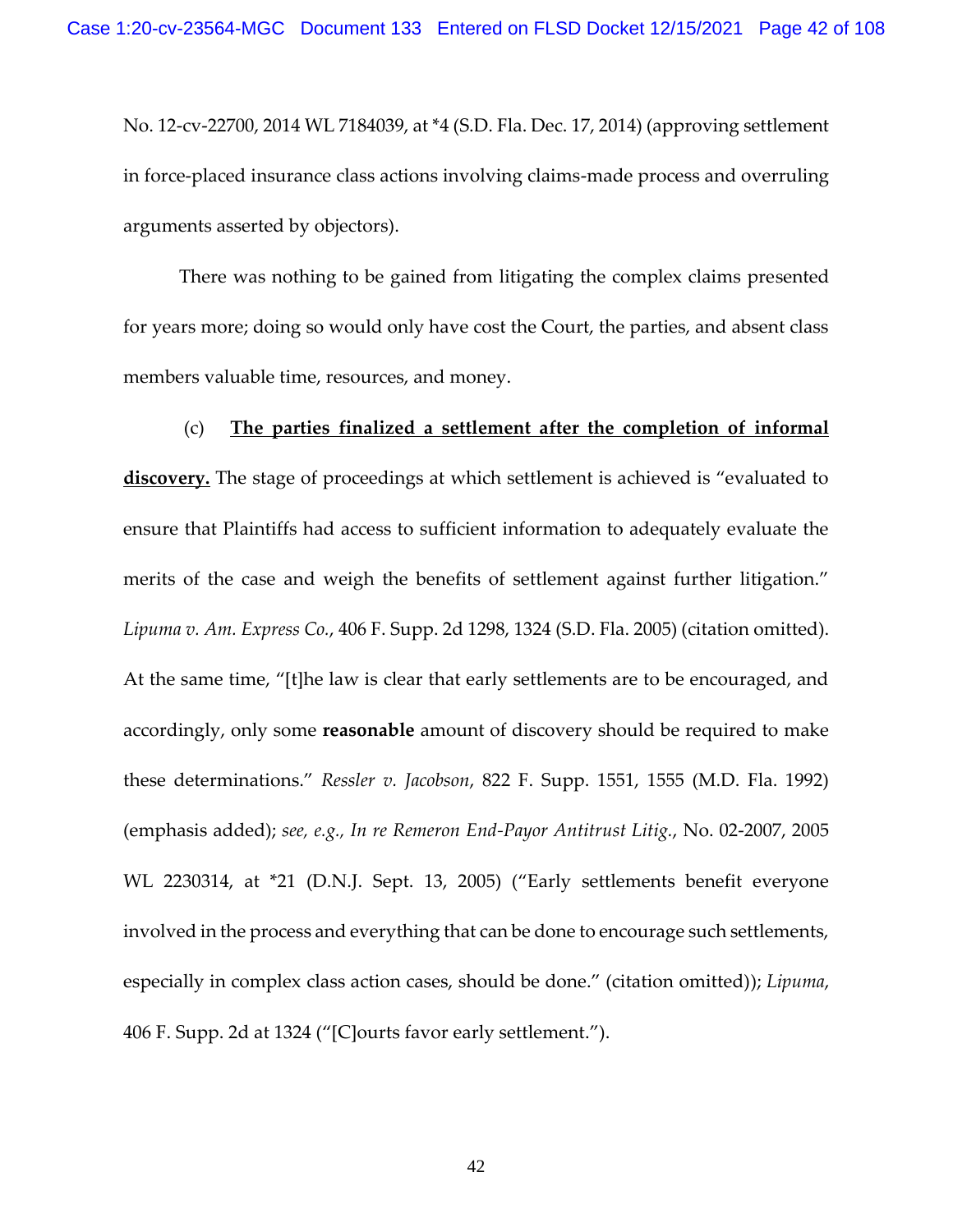The parties to this action agreed to the terms of the Settlement after Plaintiffs obtained informal discovery, including Neuriva's historical sales data. Moreover, the settlement was reached after Defendants filed a well-briefed motion to dismiss the initial Complaint [ECF No. 23] and a similarly compelling motion to dismiss the Amended Complaint [ECF No. 39]. Those motions challenged myriad aspects of the Complaints.

## (d) **Plaintiffs faced significant risks had they proceeded with litigation.**

"[T]he likelihood and extent of any recovery from the defendants absent  $\dots$ settlement" must be considered in assessing the reasonableness of a settlement. *See In re Domestic Air Transp. Antitrust Litig*., 148 F.R.D. 297, 314 (N.D. Ga. 1993). Put simply, while Class Counsel and Plaintiffs say that they believe they have a strong and compelling case, Plaintiffs faced the risk of losing at class certification, summary judgment, at trial, or on appeal. Therefore, "because success at trial is not certain for Plaintiff[s], this factor weighs in favor of accepting the settlement." *Burrows v. Purchasing Power, LLC*, No. 1: 12-CV-22800, 2013 WL 10167232, at \*6 (S.D. Fla. Oct. 7, 2013);*see generally In re Polyurethane*, 168 F. Supp. 3d at 997 (noting the "real possibility" that class "could have received much less – even zero – from a jury at trial or following an appeal").

Moreover, even if Plaintiffs prevailed at trial, any recovery could be delayed for years by an appeal. This Settlement provides substantial relief to Settlement Class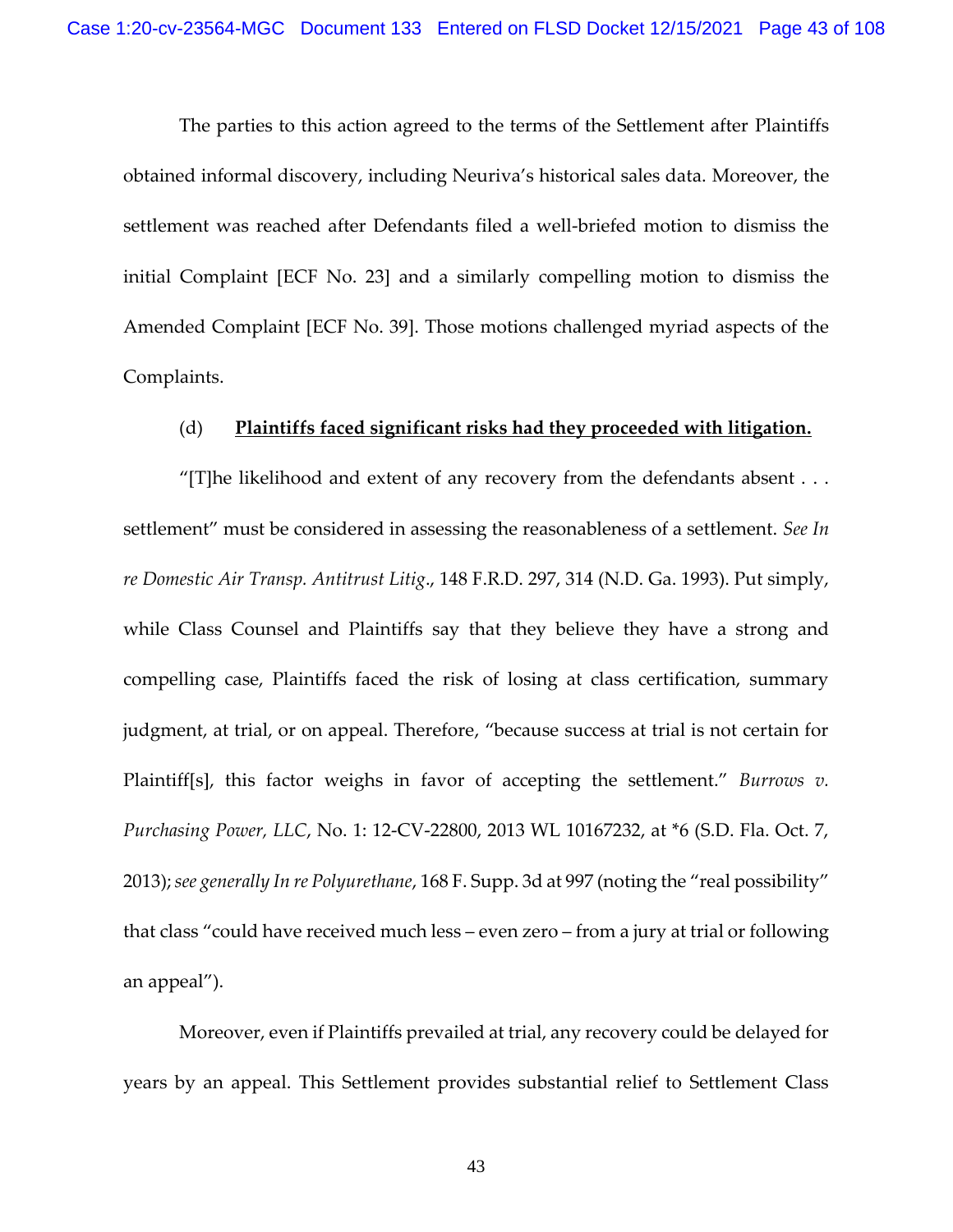Members without further delay. *Lipuma*, 406 F. Supp. 2d at 1322 (noting that the likelihood appellate proceedings could delay class recovery "strongly favor[s]" approval of a settlement).

Plaintiffs faced the real possibility of zero recovery or recovery and label changes obtainable only years in the future, allowing Defendants' alleged false marketing to continue unabated during the intervening years.

Plaintiffs would have faced motions for summary judgment, orders on their class certification motion and Defendants' motion to exclude their experts, and possibly a lengthy trial and an appeal. A claim based on similar facts and the same or similar legal theories as those advanced here met with mixed results. *See Racies*, 2020 WL 2113852*.* 

Defendants mounted a vigorous presentation on the legitimacy and efficacy of their products, including myriad studies. If Plaintiffs had continued to litigate the case, then they would have been confronted with a substantial amount of evidence presented by Defendants. Defendants presented some of their scientific-type evidence in memoranda and exhibits submitted since the initial settlement was reached. There is reason to believe that their efforts would have been more tenacious had they been forced to defend the merits of Neuriva at the summary judgment and trial stages.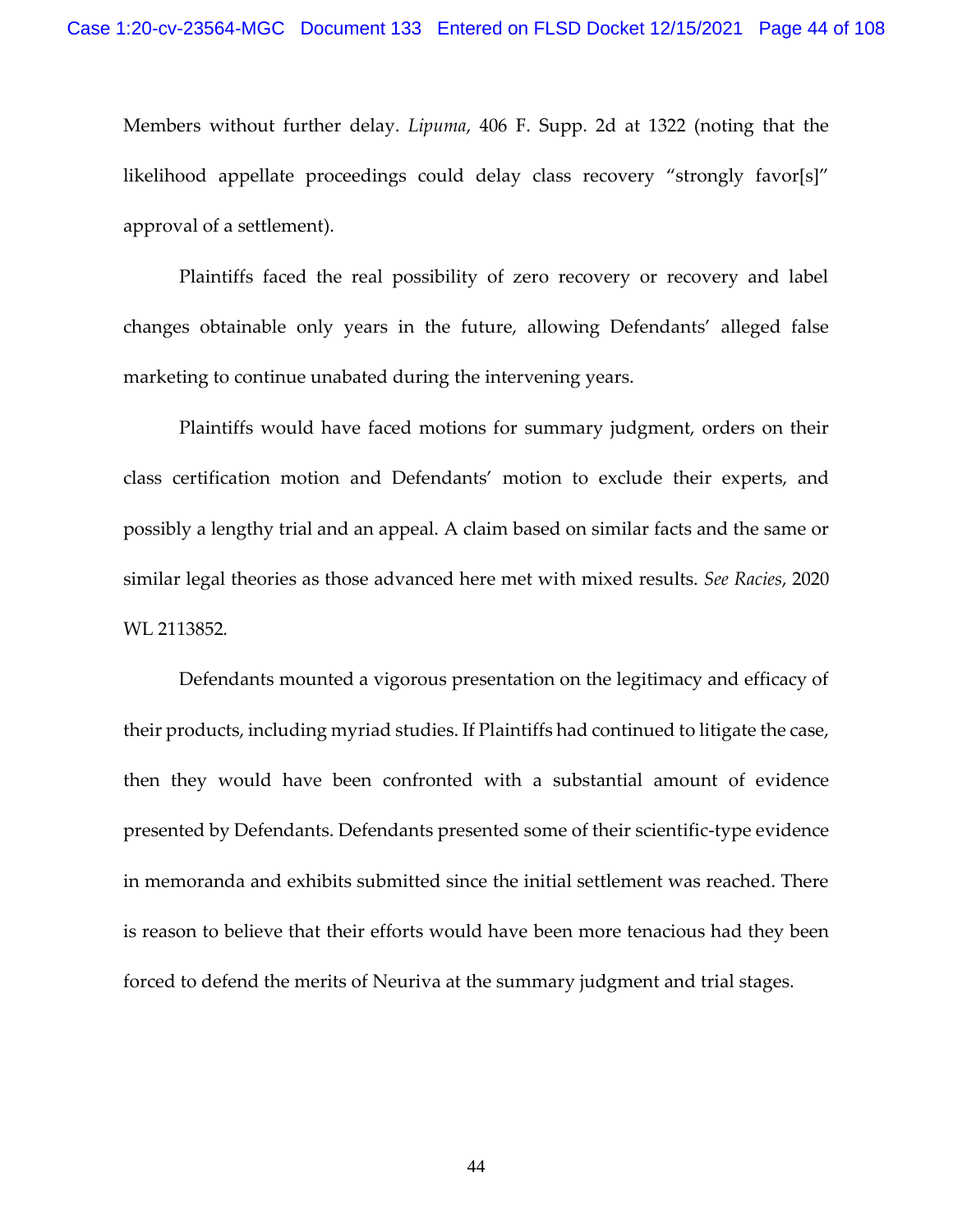Moreover, Plaintiffs might not have been able to have the requested class certified in light of *Brown v. Electrolux Home Products, Inc.*, a case about "smelly washing machines." 817 F.3d 1225, 1230 (11th Cir. 2016).

In *Electrolux*, the plaintiffs filed class action lawsuits in multiple states against the manufacturers of front-loading washing machines because the rubber seal on the front door of the initial models retains water, which allows mildew to grow. *Id.* The mildew, the plaintiffs alleged, stains clothes and creates a foul odor. *Id.* Consumers from California and Texas filed a class action against Electrolux, a Delaware corporation headquartered in Georgia, and the district court certified two statewide classes. *Id.* The Eleventh Circuit held that the district court abused its discretion in determining the predominance requirement of Fed. R. Civ. P. 23(b)(3) and vacated the order. *Id.*

In doing so, the *Electrolux* Court articulated several broad principles which might have made it extremely difficult for Plaintiffs to have obtained class certification had Defendants not settled and opposed the class certification. Specifically, the appellate court held that the district court misstated the law when it said that (1) it "resolves doubts related to class certification in favor of certifying the class," (2) it "accepts the allegations in the complaint as true," and (3) it would "draw[] all inferences and present all evidence in the light most favorable to" the party seeking class certification. *Id.* at 1231. The Eleventh Circuit held that the party seeking class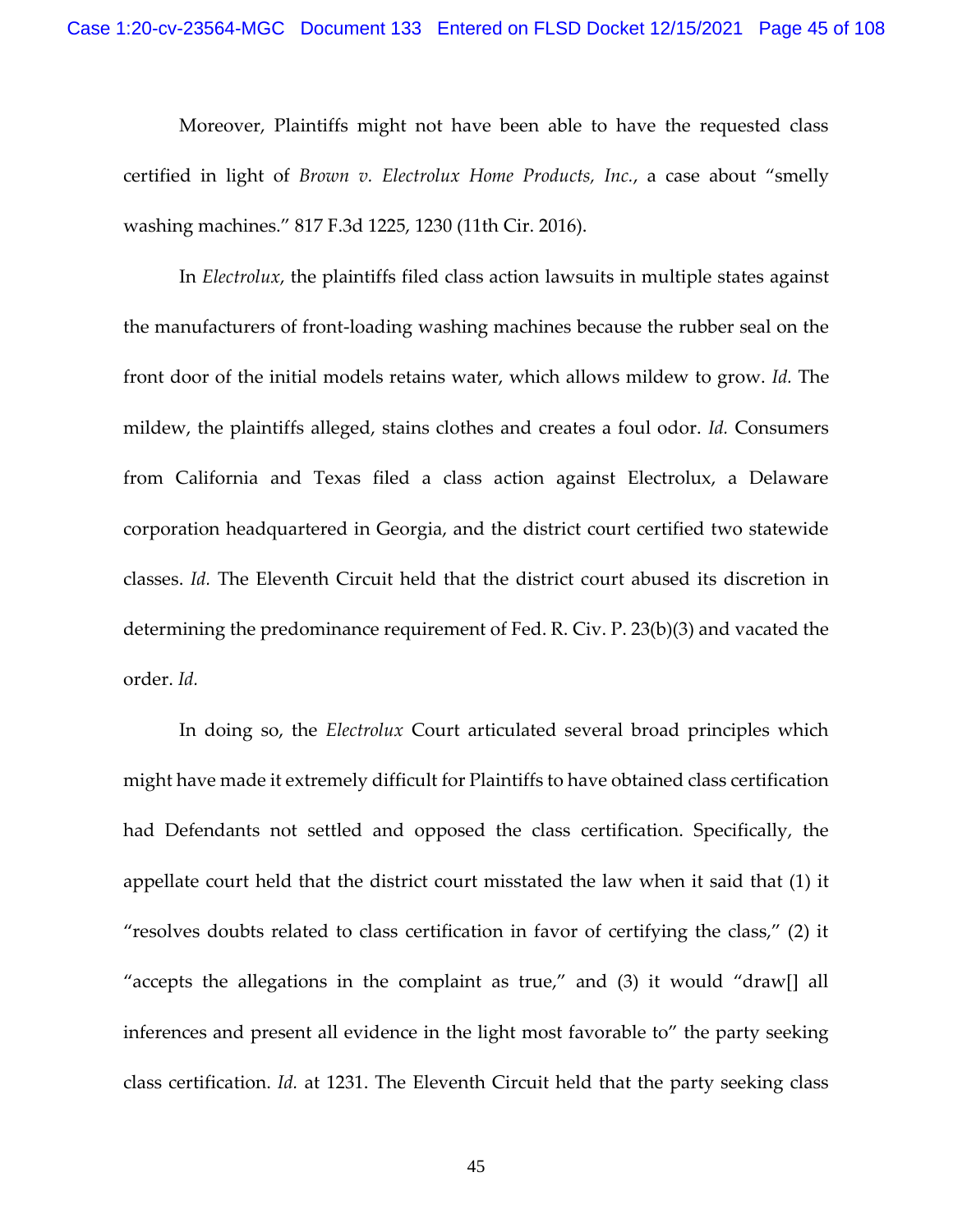certification has a "burden of *proof,* not a burden of pleading." *Id.* at 1234 (emphasis in original). And it noted that the trial court must conduct a "rigorous analysis" to determine whether the class certification movant has met his burden of proving that the requirements are "in fact" met. *Id.*

Moreover, a recent United States Supreme Court case emphasized the need for "every class member [to have] Article III standing in order to recover individual damages" and highlighted the requirement for all class action members to have suffered a concrete injury. *See TransUnion LLC v. Ramirez,* 141 S.Ct. 2190, 2208 (June 25, 2021) (to have Article III standing to sue in federal court, class action plaintiffs must demonstrate they suffered a concrete harm; class members whose misleading credit reports were not provided to third-party businesses lacked standing to sue on a Fair Credit Reporting Act claim that a credit reporting agency failed to use reasonable procedures to ensure the accuracy of their credit files).

In the Amended Complaint, Plaintiff David Williams alleges that he "purchased seven to eight bottles of Neuriva Original" in January 2020, and Plaintiff Caroll Anglade alleges that she "purchased Neuriva on several occasions in 2019"— but neither Plaintiff alleges that he or she purchased Neuriva *Plus* and *De-Stress*  specifically. [ECF No. 36, ¶¶ 131, 137].

Thus, it seems that neither Plaintiff has standing to bring claims as to the Neuriva Plus or Neuriva De-Stress products. *Toback v. GNC Holdings, Inc.,*, No. 13-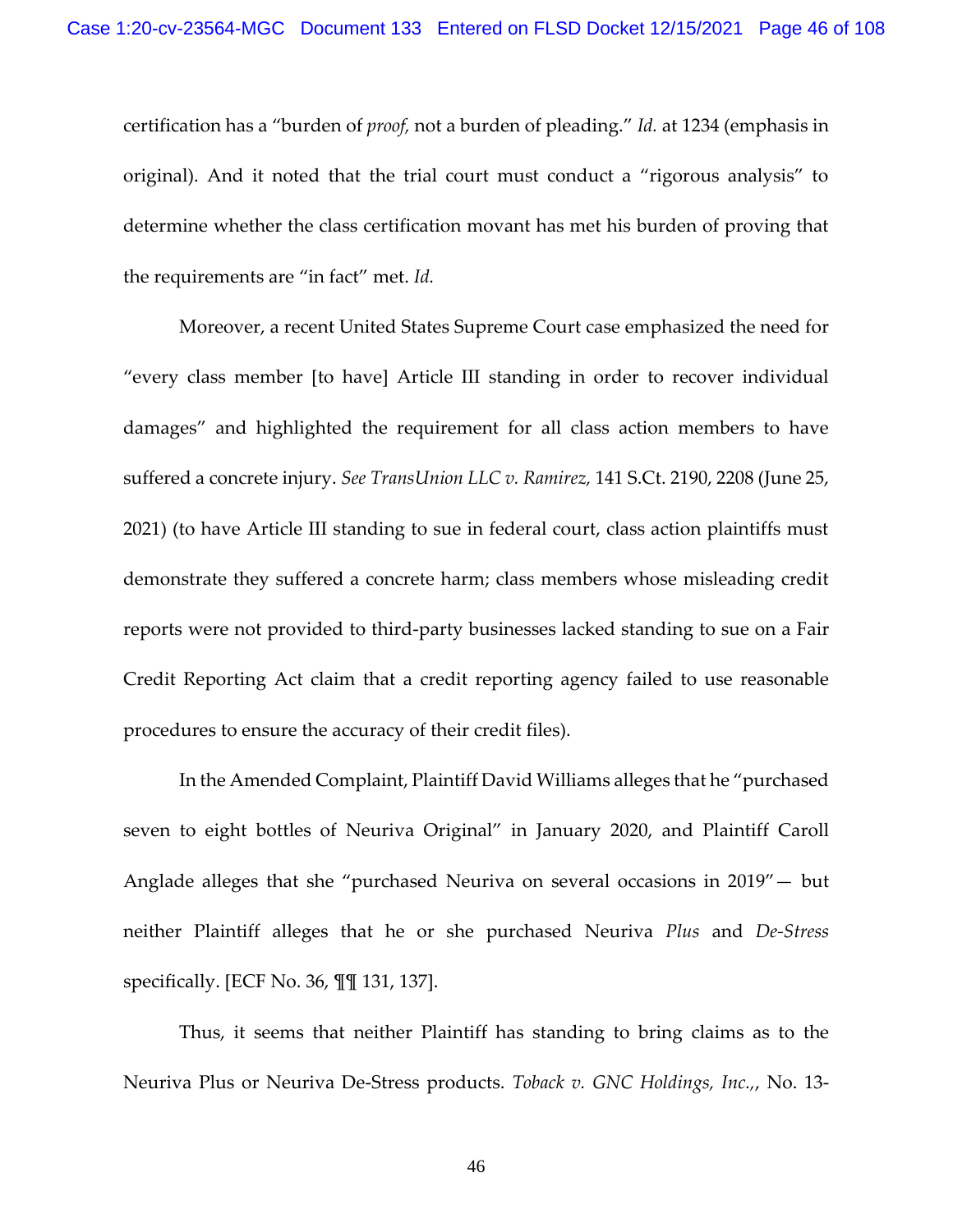80526, 2013 WL 5206103, at \*5 (S.D. Fla. Sept. 13, 2013) ("Because [the plaintiff] alleges that he purchased the TriFlex Vitapak, but not other TriFlex products, he has failed to plead that he suffered any injury with regard to products other than the TriFlex Vitapak."); *Dapeer v. Neutrogena Corp*., 95 F. Supp. 3d 1366, 1373 (S.D. Fla. 2015) ("[The plaintiff] lacks Article III standing to bring claims on behalf of the Neutrogena products he did not purchase because he cannot conceivably allege any injuries from products that he never purchased or used. Therefore, all of [the plaintiff's] claims related to unpurchased products are dismissed.").

All of these risk factors weigh strongly in favor of final approval. At the risk of again invoking the "something-is-better-than-nothing" maxim, the legal challenges afflicting this case are hardly insignificant, and they supply a compelling reason to approve a settlement which provides relief when a non-settlement script might lead to an adverse result. *See generally In Re Polyurethane*, 168 F. Supp. 3d at 1002 (settlement must be assessed as a function of both the size of the amount relative to the best possible recovery and the likelihood of non-recovery or reduced recovery).

(e) **The Settlement offers class members monetary relief as well as injunctive relief.** "The range of potential recovery 'spans from a finding of nonliability through varying levels of injunctive relief,' in addition to any monetary benefits to class members." *Figueroa v. Sharper Image Corp.*, 517 F. Supp. 2d 1292, 1326, (S.D. Fla. 2007) (citing *Lipuma*, 406 F. Supp. 2d at 1322). "In considering the question of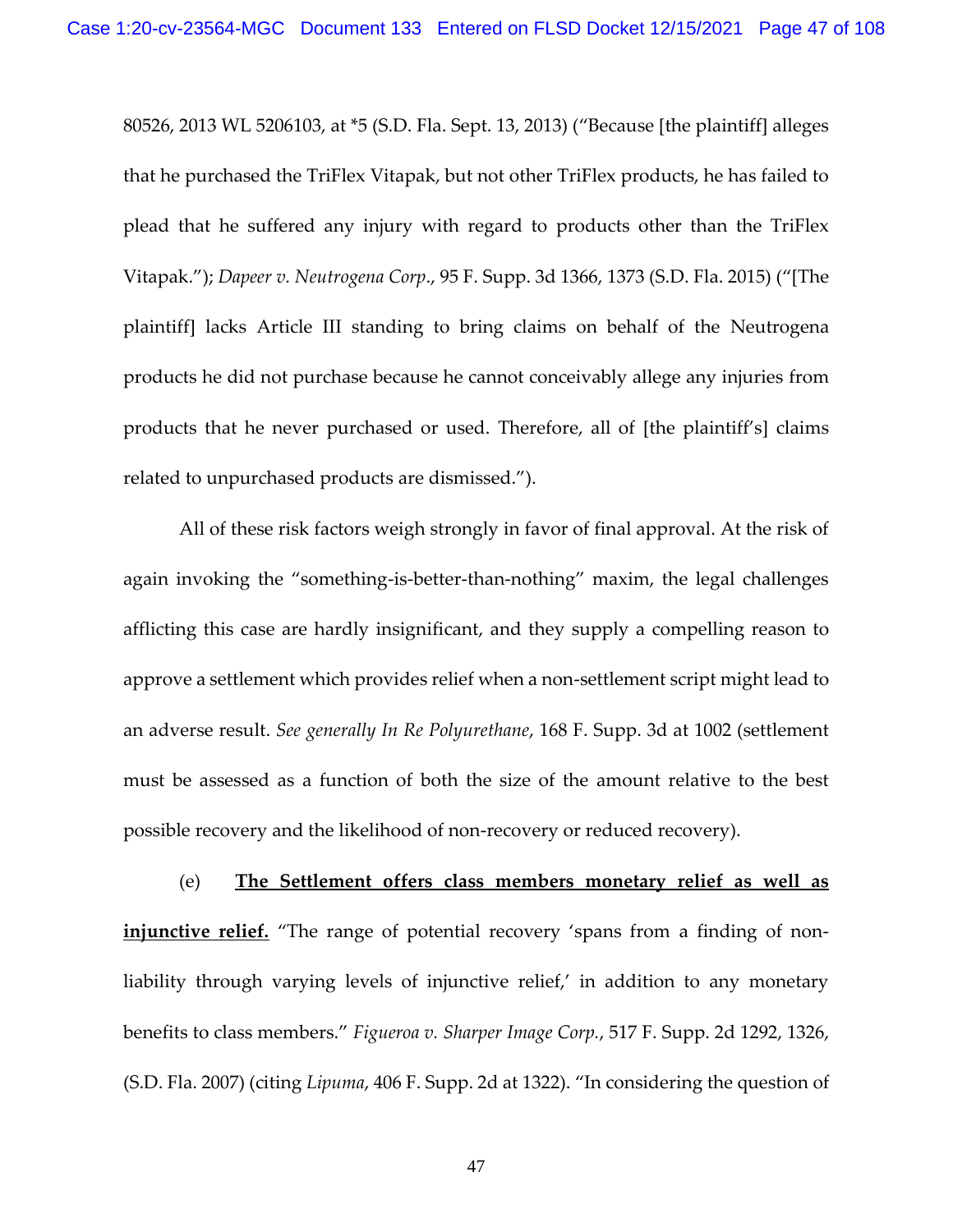possible recovery, the focus is on the possible recovery at trial." *Saccoccio*, 297 F.R.D. at 693 (citation omitted). "[T]he Court's role is not to engage in a claim-by-claim, dollarby-dollar evaluation, but rather, to evaluate the proposed settlement in its totality." *Id.*  (citation omitted).

"[T]he fact that a proposed settlement amounts to only a fraction of the potential recovery does not mean the settlement is unfair and inadequate . . . . A settlement can be satisfying even if it amounts to a hundredth or even a thousandth of a single percent of the potential recovery[.]" *Behrens v. Wometco Enter. Inc.*, 118 F.R.D. 534, 542 (S.D. Fla. 1988); *see also In re Polyurethene,* 168 F. Supp. 3d at 1001 (noting that "settlement is the offspring of compromise; the question . . . is not whether the final product could be prettier, smarter or snazzier, but whether it is fair, adequate and free from collusion").

The monetary relief made available to the Settlement Class will provide class members who submit claims a substantial recovery, particularly considering that this result was borne of compromise.

Defendants have agreed to pay up to \$8,000,000 in monetary relief to Settlement Class Members for purchases of Neuriva products, *exclusive of* administrative costs, attorney's fees and expenses, and court-ordered service awards. Settlement Class Members with proof of purchase will receive up to \$32.50 per valid claim, and Settlement Class Members may make up to two claims for a maximum of \$65.00. Settlement Class Members may not receive more than the amount reflected on their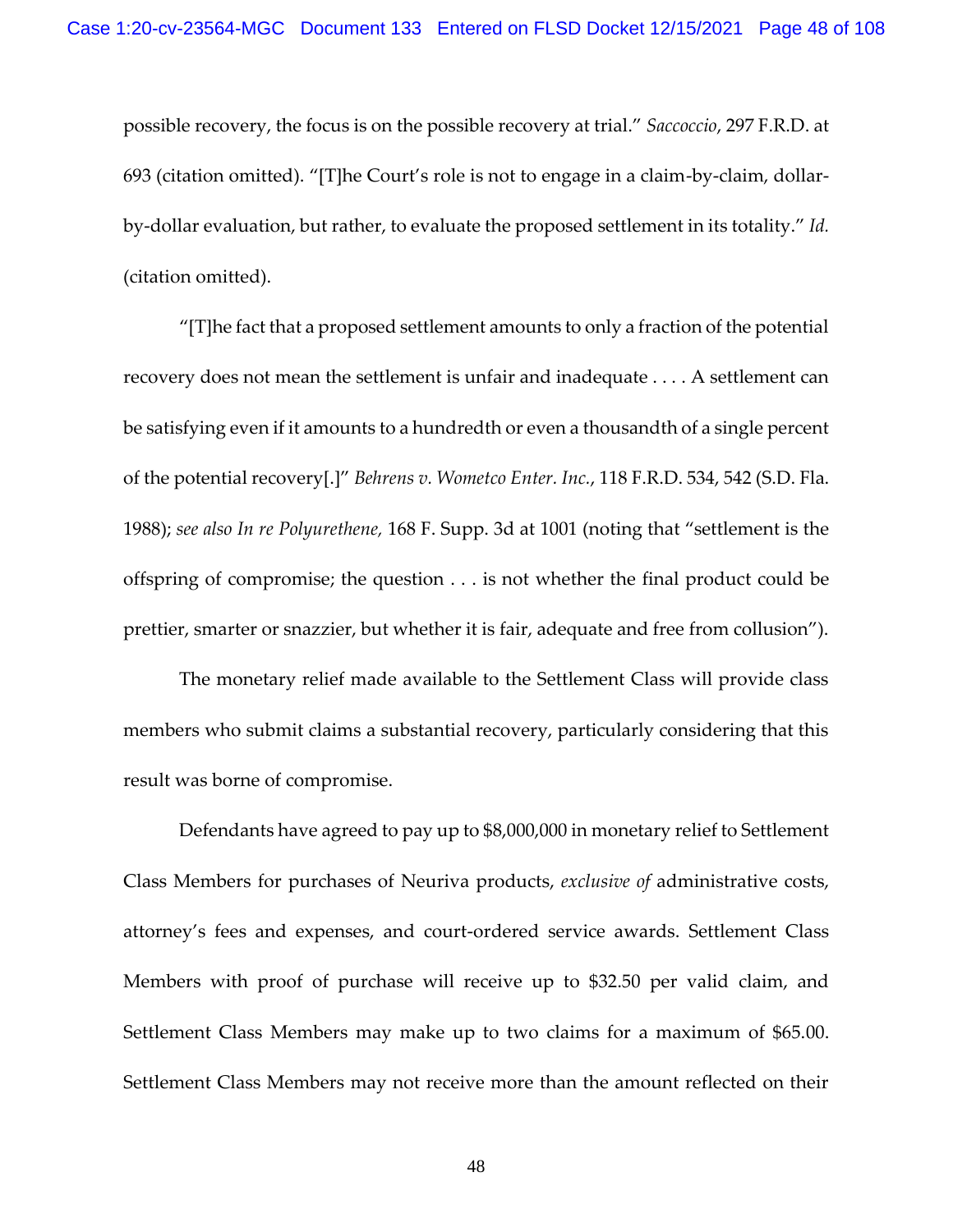proof of purchase. For those without proof of purchase, Settlement Class Members will receive \$5.00 per valid claim, and Settlement Class Members may make up to four claims for a maximum of \$20.00.

The Settlement provides immediate and substantial monetary relief to the Settlement Class, with payments approximating a significant percentage of Settlement Class Members' actual damages. (Bryson Decl. ¶¶ 29, 30, [ECF No. 69-1]). And Defendants will have to make significant label changes -- specifically removing the language at the heart of this case -- within six months after final approval (as opposed to years down the road).

The Settlement's claims-made structure also satisfies the applicable standard. The Court is not charged with choosing the payment structure that will provide the *best* possible relief to all class members or deciding whether a claims-made structure is absolutely necessary, but, instead, with determining whether the settlement presented is fair, reasonable, and adequate given the inherent risks and expense of further litigation. *See, e.g., Casey v. Citibank, N.A.*, No. 13-cv-820, 2014 WL 4120599 (N.D.N.Y. Aug. 21, 2014) (finding claims-made structure fair, reasonable, and adequate because, *inter alia*, defendants would not have agreed to direct-pay and "[t]he Court does not have the authority to impose a preferred payment structure upon the settling parties").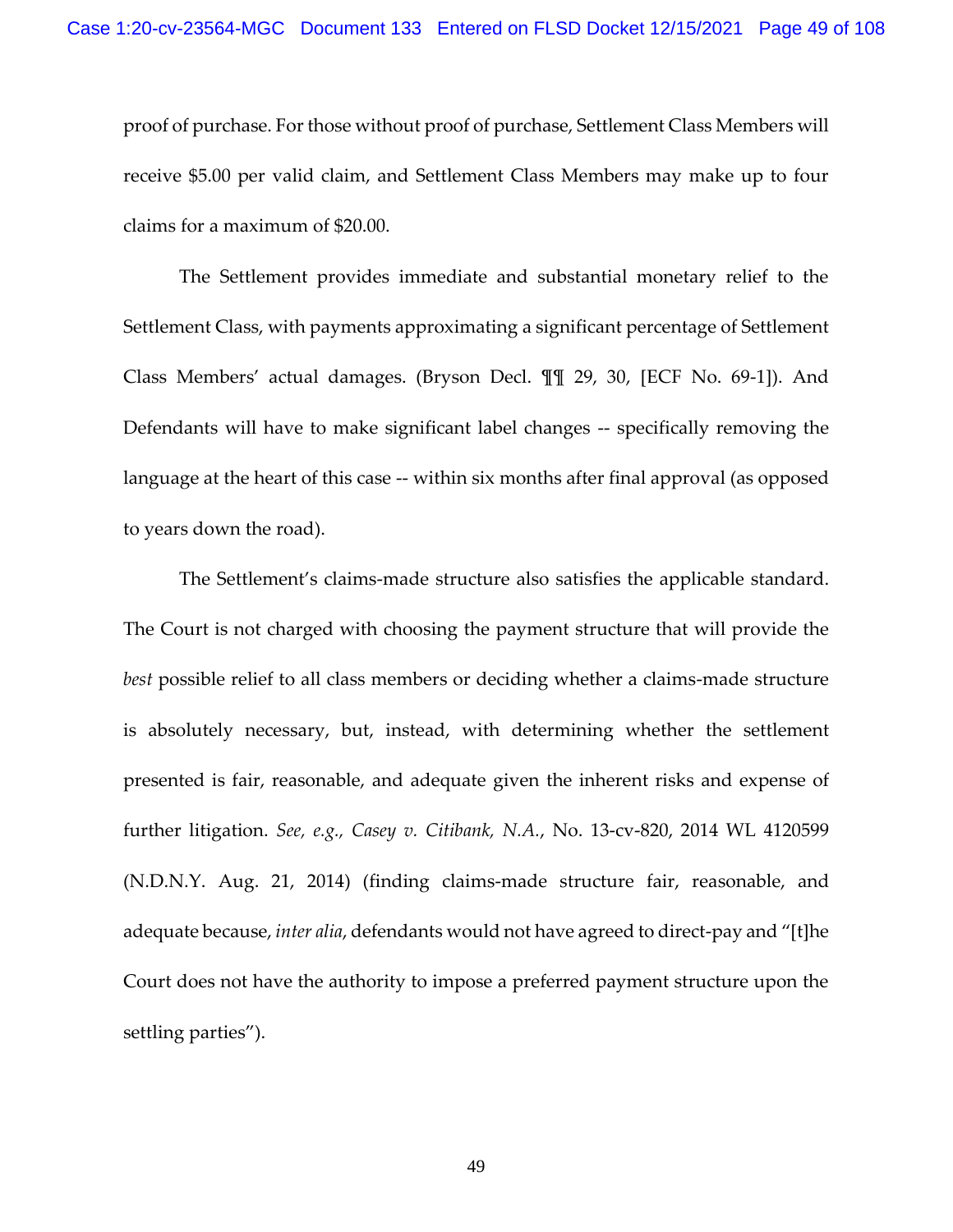Thus, claims-made settlements have been found to be fair, reasonable, and, in fact, more than adequate in class action litigation. *See, e.g., Hall*, 2014 WL 7184039, at \*6 ("There is nothing inherently suspect about requiring class members to submit claim forms in order to receive payment." (citation omitted)); *Saccoccio*, 297 F.R.D. at 696 (same); *Hamilton v. SunTrust Mortg., Inc.*, No. 13-60749, 2014 WL 5419507, at \*6 (S.D. Fla. Oct. 24, 2014) ("Filing a claim form is a 'reasonable administrative requirement' which generally does not impose an undue burden on members of a settlement class." (citation omitted)); *Casey*, 2014 WL 4120599 (granting final approval of claims-made force-placed insurance settlement).

The Eleventh Circuit has affirmed claims-made settlements affording less relief to class members than that afforded here. *See, e.g., Poertner v. Gillette Co.*, 618 F. App'x 624 (11th Cir. 2015) *cert. denied sub nom. Frank v. Poertner,* No. 15-765, 2016 WL 1079040 (U.S. March 21, 2016) (unpublished) (affirming approval of claims-made settlement offering class members between six and twelve dollars for filing a claim, as well as injunctive relief); *Faught v. Am. Home Shield Corp.*, 668 F.3d 1233, 1238 (11th Cir. 2012) (upholding claims-made settlement that gave class members opportunity to resubmit warranty claims to the defendants through a procedure with enhanced consumer protections); *Nelson*, 484 F. App'x at 432, 434-35 (upholding claims-made settlement where defendant agreed to send claimants free product up to a certain aggregate value).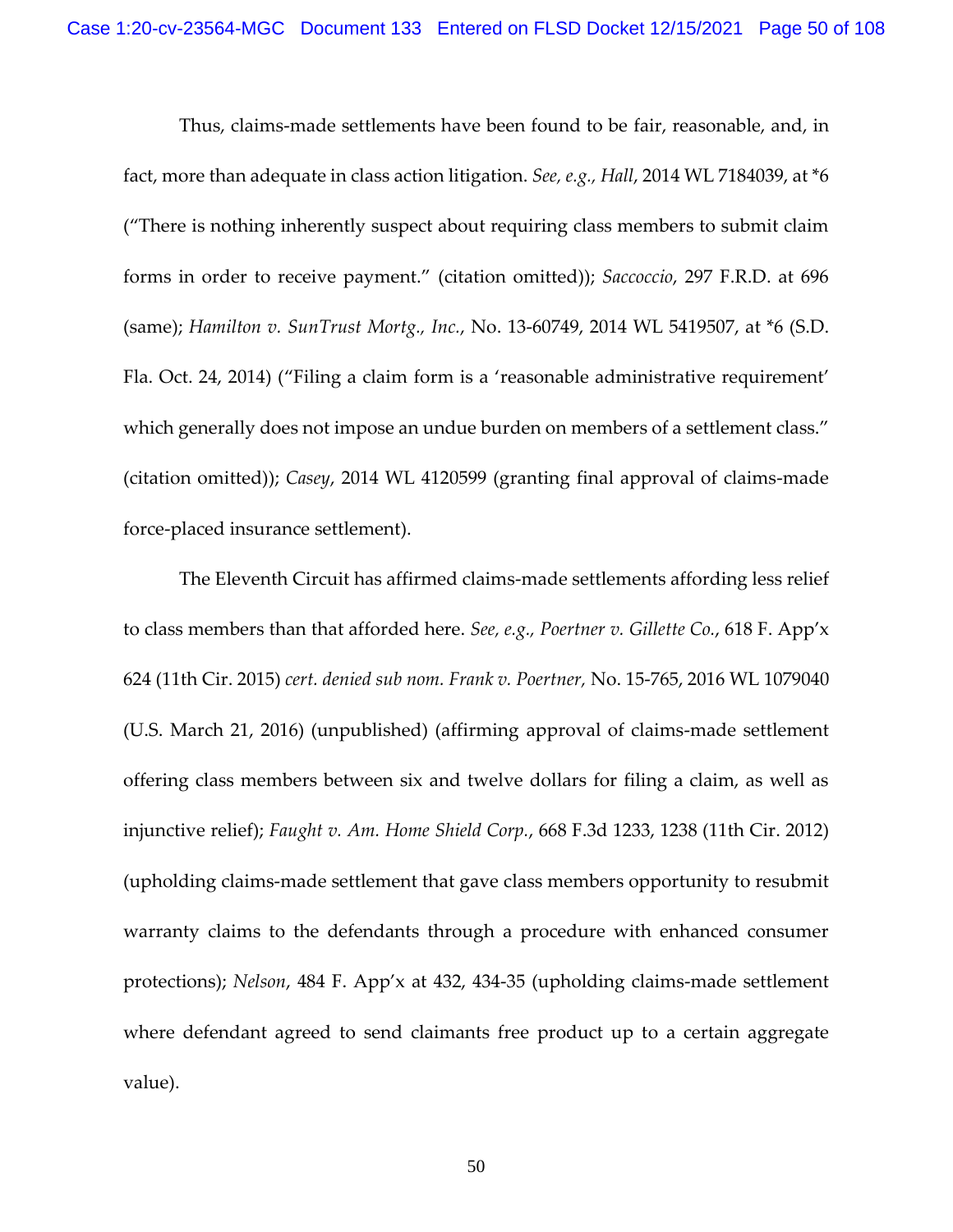Thus, by way of summary, this monetary recovery and injunctive relief $^9$  -assured without the expense, uncertainty, and delay of litigation -- is a valuable and timely result for the Class. *See, e.g*., *Beber et al. v. Branch Banking & Trust Co. et al.,* No. 15-cv-23294, ECF No. 109 (S.D. Fla. Jan. 10, 2017) (approving similar settlement with payment percentages of damages of 10%, 8%, and 5%); *Saccoccio*, 297 F.R.D. at 693 (return of 12.5% of premiums charged for FPI with prospective relief that "very likely exceeds what Plaintiffs could have won at trial"); *In re Checking Account Overdraft Litig*., 830 F. Supp. 2d 1330, 1346 (S.D. Fla. 2011) (range of 9% to 45% of damages was an "exemplary" result).

The ability of Class Members who do not have proof of purchase to receive monetary benefits is particularly noteworthy, as most Members do not have proof of purchase and Defendants have no way of independently verifying who actually purchased an over-the-counter product like Neuriva. Further, the monetary settlement benefits per purchase available to those without proof of purchase constitute approximately 22% of the manufacturer's price for Neuriva Original or 15% for Neuriva Plus. (Bryson Decl. ¶ 30 [ECF No. 69-1]).

<sup>&</sup>lt;sup>9</sup> The Undersigned will discuss the benefits of the injunctive relief in greater detail later in this Report, when I evaluate the Objections, which primarily target the injunctive relief and label it illusory.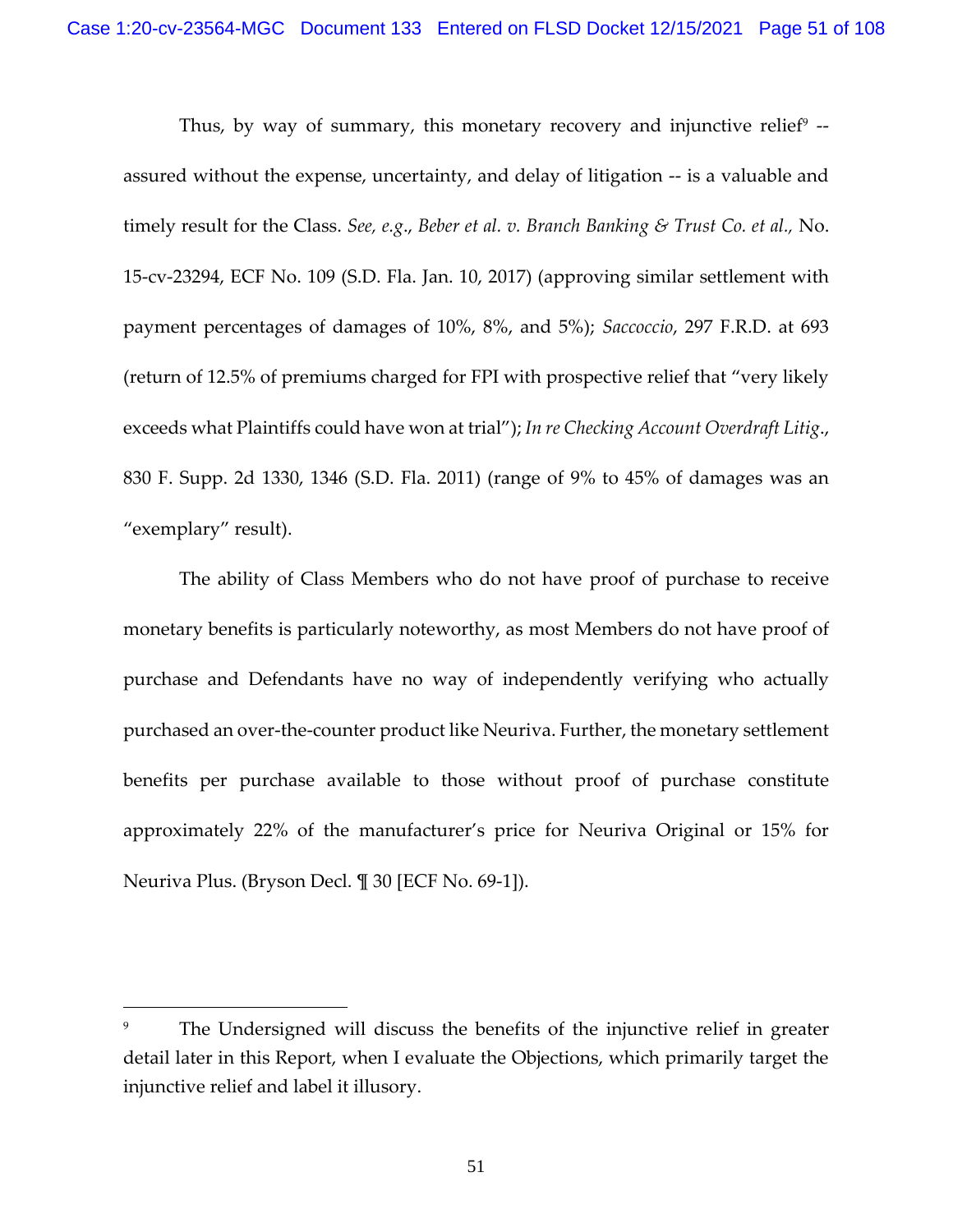These settlement amounts meet or exceed the standards established by this and other courts. *See Bennett*, 737 F.2d at 986 (holding that 5.6% recovery was fair and adequate in view of risks of further litigation and litigation objectives); *In re Checking Account Overdraft Litig*., 830 F. Supp. 2d at 1346 ("[S]tanding alone, nine percent or higher constitutes a fair settlement even absent the risks associated with prosecuting these claims.").

In fact, the monetary benefits made available to Settlement Class Members compare favorably with a substantially similar case. *See Collins v. Quincy Bioscience, LLC*, Case No. 1:19-cv-22864, ECF No. 200 (S.D. Fla. Nov. 18, 2020) (granting final approval to brain supplement class settlement providing up to \$12 without proof of purchase and up to \$70 with proof of purchase).

In light of the costs, uncertainties, and delays of litigating through trial -- and possibly an appeal -- "the benefits to the class of the present settlement become all the more apparent." *See Ressler v. Jacobson*, 822 F. Supp. 1551, 1555 (M.D. Fla. 1992).

(f) **The Opinions of Class Counsel, the Class Representatives, and Absent Class Members.** A court should give "great weight to the recommendations of counsel for the parties, given their considerable experience in this type of litigation." *Warren v. Tampa*, 693 F. Supp. 1051, 1060 (M.D. Fla. 1988). Class Counsel in this case have long track records of successfully litigating a wide variety of consumer class actions nationwide, including those involving supplements. (Bryson Decl. ¶ 40 [ECF No. 69-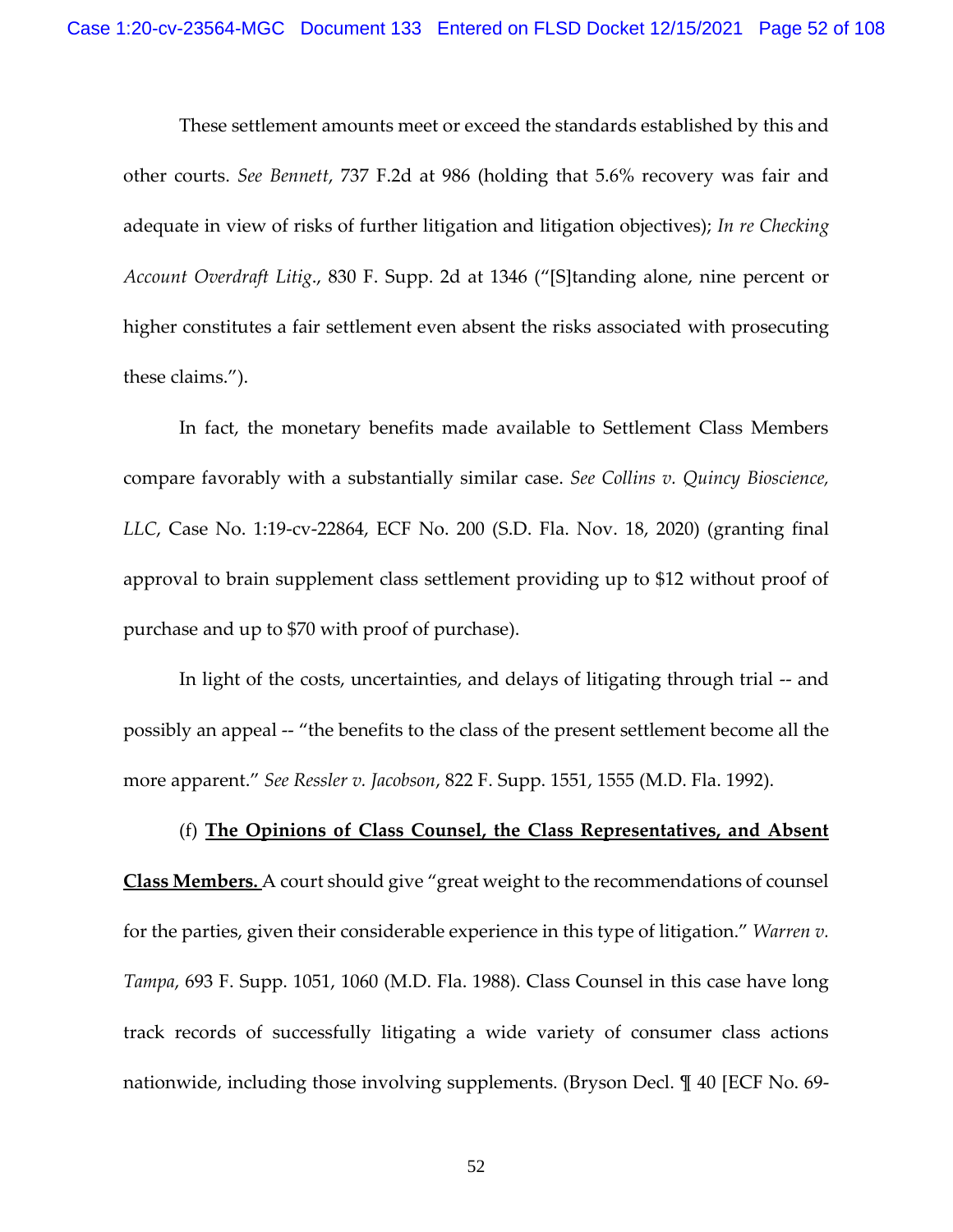1]). Class Counsel relied on their experience and their deep familiarity with the factual and legal issues in this case, considered the risks associated with continued litigation, and determined that the Settlement is fair, reasonable, adequate, and in the best interests of the Settlement Class Members.

Concerning the view of absent class members, as of July 15, 2021, the Settlement Administrator had not received any opt out requests. As far as the Undersigned is aware, there is one Objector (Frank) and one non-Objector *amicus* (TINA), a scenario strongly supporting the fairness and reasonableness of the Settlement. *See, e.g., Churchill Village LLC v. Gen. Elec.*, 361 F.3d 566, 577 (9th Cir. 2004) (affirming settlement with 45 objections out of 90,000 notices); *Saccoccio*, 297 F.R.D. at 694 (opposition amounting to .018% of the class was termed as "low resistance to the settlement" and weighed "in favor of approving the settlement").<sup>10</sup>

This Court, like others, "considers the reaction of the class, as well as the reaction of the various state attorney generals and regulators, to the proposed settlement to be an important indicator as to its reasonableness and fairness." *[Hall v.](https://1.next.westlaw.com/Link/Document/FullText?findType=Y&serNum=2035068832&pubNum=0000999&originatingDoc=Ic5af2ec087b911e5a2e3f57df41a6dad&refType=RP&originationContext=document&transitionType=DocumentItem&ppcid=356715d1fc9f469b82008510e9cf104b&contextData=(sc.UserEnteredCitation))  Bank of Am., N.A.*[, No. 12-22700, 2014 WL 7184039, at \\*5 \(S.D. Fla. Dec.](https://1.next.westlaw.com/Link/Document/FullText?findType=Y&serNum=2035068832&pubNum=0000999&originatingDoc=Ic5af2ec087b911e5a2e3f57df41a6dad&refType=RP&originationContext=document&transitionType=DocumentItem&ppcid=356715d1fc9f469b82008510e9cf104b&contextData=(sc.UserEnteredCitation)) 17, 2014).

<sup>10</sup> Although Defendants submitted supplemental *claims* information after the motion for final settlement approval was filed, they did not provide any updated information on the number of opt-out requests. In the absence of any additional information, the Undersigned will use the no-opt-outs scenario.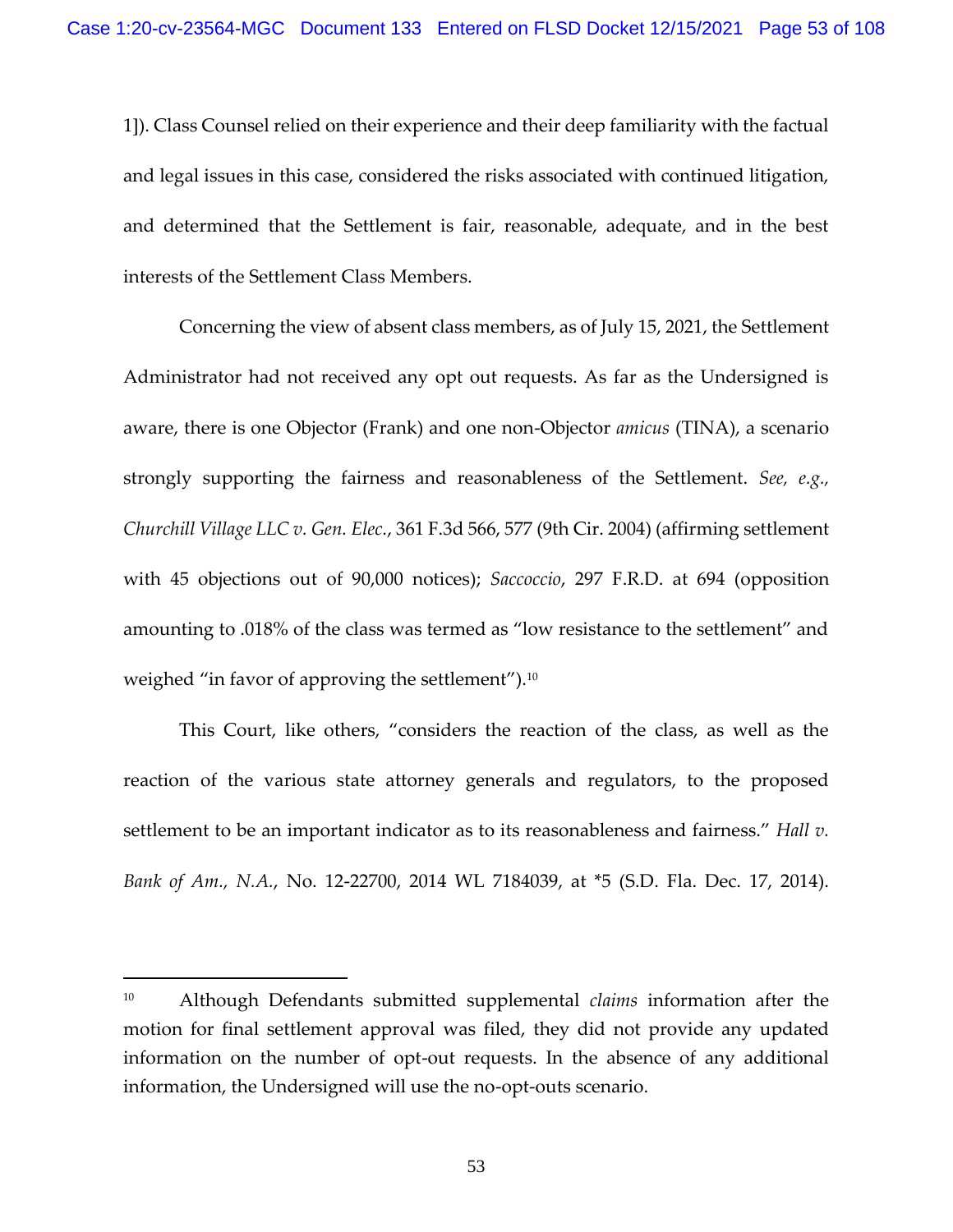Obviously, "a low number of objections suggests that the settlement is reasonable, while a high number of objections would provide a basis for finding that the settlement was unreasonable." *Saccoccio,* [297 F.R.D. at](https://1.next.westlaw.com/Link/Document/FullText?findType=Y&serNum=2032816727&pubNum=0000344&originatingDoc=Ic5af2ec087b911e5a2e3f57df41a6dad&refType=RP&fi=co_pp_sp_344_694&originationContext=document&transitionType=DocumentItem&ppcid=356715d1fc9f469b82008510e9cf104b&contextData=(sc.UserEnteredCitation)#co_pp_sp_344_694) 694.

The First Amended Settlement Agreement has met with near-universal approval. Only one Class Member objected. Neither the United States Attorney General, a state attorney general, nor any federal $11$  or state regulator has objected.

These are powerful indicia that the Settlement is fair, reasonable, and adequate and deserves final approval. *See Hall*[, 2014 WL 7184039, at \\*5](https://1.next.westlaw.com/Link/Document/FullText?findType=Y&serNum=2035068832&pubNum=0000999&originatingDoc=Ic5af2ec087b911e5a2e3f57df41a6dad&refType=RP&originationContext=document&transitionType=DocumentItem&ppcid=356715d1fc9f469b82008510e9cf104b&contextData=(sc.UserEnteredCitation)) (where objections from LPI settlement class members "equates to less than .0016% of the class" and "not a single state attorney general or regulator submitted an objection," "such facts are overwhelming support for the settlement and evidence of its reasonableness and fairness"); *Hamilton v. SunTrust Mortg, Inc.*[, No. 13-60749, 2014 WL 5419507, at \\*4 \(S.D.](https://1.next.westlaw.com/Link/Document/FullText?findType=Y&serNum=2034679351&pubNum=0000999&originatingDoc=Ic5af2ec087b911e5a2e3f57df41a6dad&refType=RP&originationContext=document&transitionType=DocumentItem&ppcid=356715d1fc9f469b82008510e9cf104b&contextData=(sc.UserEnteredCitation))  [Fla. Oct. 24, 2014\)](https://1.next.westlaw.com/Link/Document/FullText?findType=Y&serNum=2034679351&pubNum=0000999&originatingDoc=Ic5af2ec087b911e5a2e3f57df41a6dad&refType=RP&originationContext=document&transitionType=DocumentItem&ppcid=356715d1fc9f469b82008510e9cf104b&contextData=(sc.UserEnteredCitation)) (where "not a single state attorney general or regulator submitted

<sup>&</sup>lt;sup>11</sup> The Undersigned does not consider the email from Mr. Cleland, at the FTC, to be a formal Federal Trade Commission objection to the Settlement. That email is simply an informal response to a request for his opinion on how a consumer might interpret certain language. If the FTC wanted to officially and formally object, then it could have done so, and it certainly knows how to do so. For example, the FTC sometimes files motions to intervene in order to object to a proposed class action settlement. *See e.g., In re First Databank Antitrust Litig.*, 205 F.R.D. 408, 414-16 (D.D.C. 2002) (granting the FTC's request to intervene for the limited purpose of opposing class counsel's fee request, finding that the FTC is permitted to intervene "in furtherance of [its] official responsibilities on behalf of the public interest").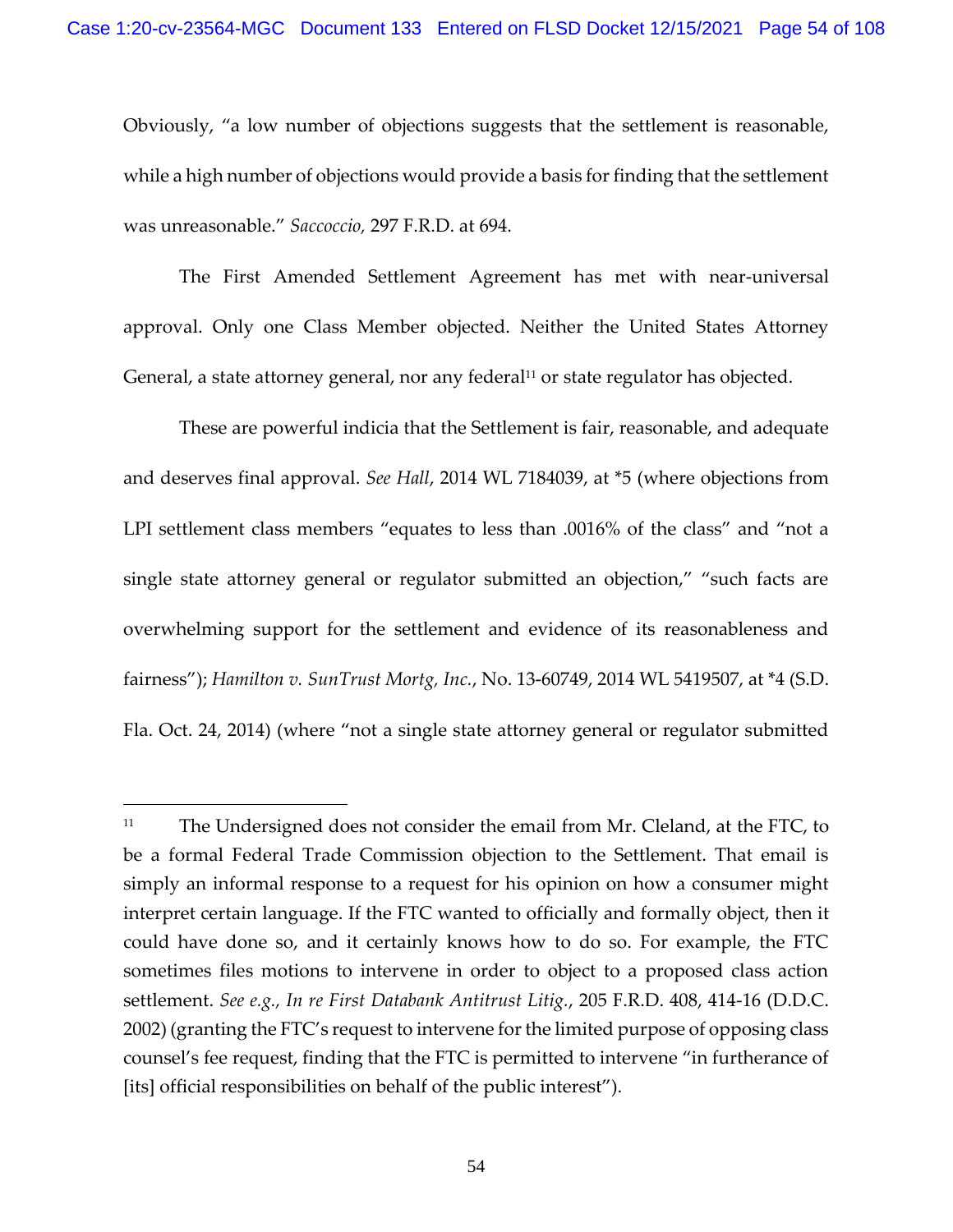an objection," and there were few objections to LPI class settlement, "such facts are overwhelming support for the settlement"); *[Burrows v. Purchasing Power, LLC](https://1.next.westlaw.com/Link/Document/FullText?findType=Y&serNum=2035439475&pubNum=0000999&originatingDoc=Ic5af2ec087b911e5a2e3f57df41a6dad&refType=RP&originationContext=document&transitionType=DocumentItem&ppcid=356715d1fc9f469b82008510e9cf104b&contextData=(sc.UserEnteredCitation))*, No. 12- [22800, 2013 WL 10167232, at \\*7 \(S.D. Fla. Oct. 7, 2013\)](https://1.next.westlaw.com/Link/Document/FullText?findType=Y&serNum=2035439475&pubNum=0000999&originatingDoc=Ic5af2ec087b911e5a2e3f57df41a6dad&refType=RP&originationContext=document&transitionType=DocumentItem&ppcid=356715d1fc9f469b82008510e9cf104b&contextData=(sc.UserEnteredCitation)) ("No members of the Settlement Class oppose the settlement, nor have any governmental agencies filed opposition.").

## The Objections<sup>12</sup>

There are three overarching categories of objections: (1) the argument that the injunctive relief is worthless because it is illusory; (2) the position that the monetary relief is inadequate; and (3) the contention that the amount of attorney's fees requested is unfair. The Undersigned will discuss the attorney's fees and monetary portion of the Settlement later in this Report, after the injunctive relief is analyzed.

The Undersigned previously entered an Order denying Defendants' motion to strike the submissions of Frank and TINA. [ECF No. 123]. Plaintiffs have described Frank as a "professional, serial class action objector." But, as the Undersigned explained in that earlier Order, Frank's status (either individually or through CCAF) as a frequent Objector, while factually correct, is insufficient to justify a conclusion

<sup>&</sup>lt;sup>12</sup> The Objections discussion includes the positions and arguments raised by TINA, which is not an Objector because it is not a member of the Settlement Class. Given the Undersigned's Order granting TINA leave to file an *amicus* brief and given TINA's continued submissions, the Undersigned is evaluating TINA's contentions under the Objections section of this Report (even though TINA is technically not an actual Objector).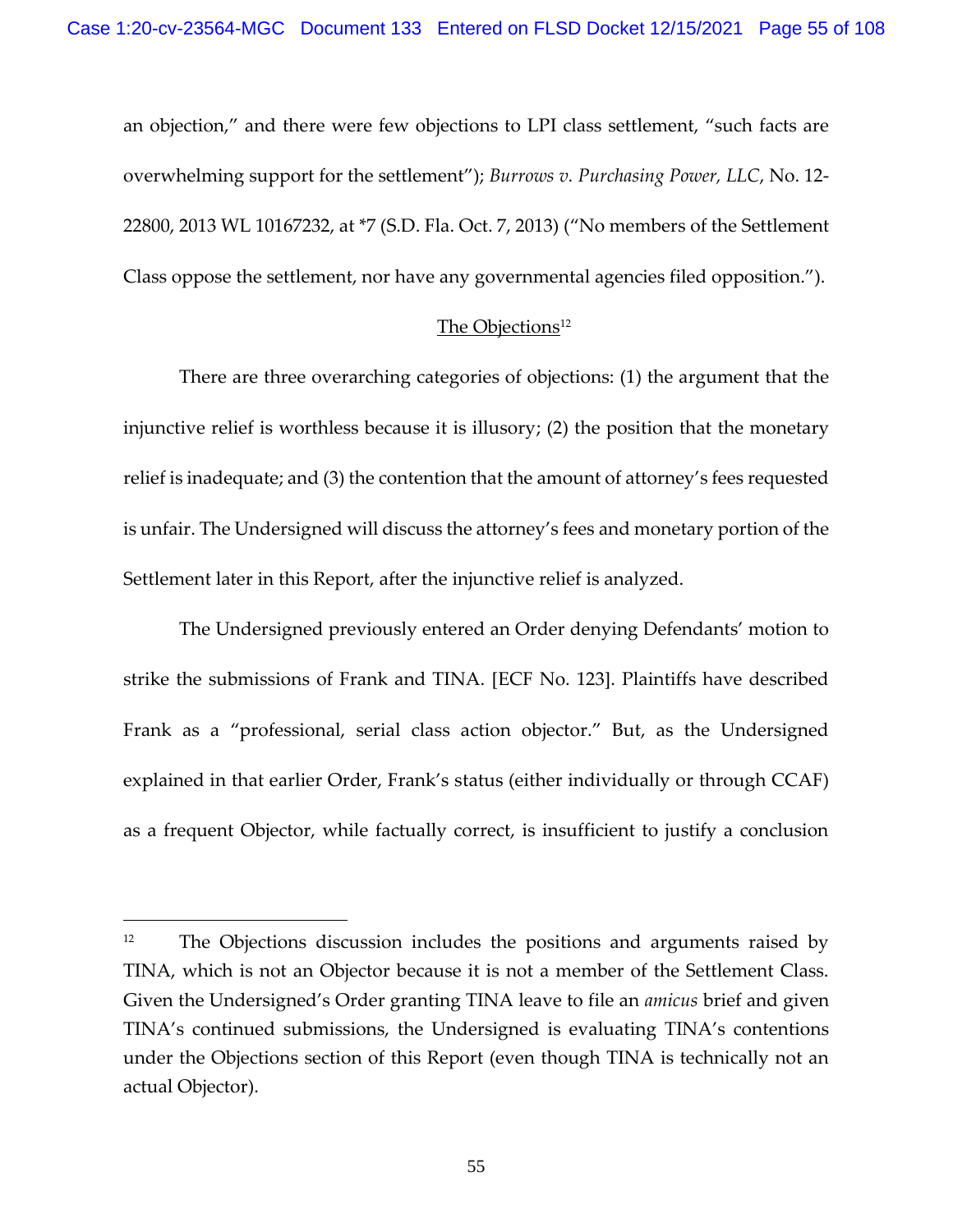condemning him. *See generally Richardson v. L'Oreal USA, Inc.*, 991 F. Supp. 2d 181, 205, 206 (D.D.C. 2013) (describing CCAF's objection as "comprehensive and sophisticated" and explaining that "[o]ne good objector may be worth many frivolous objections in ascertaining the fairness of a settlement").

In any event, as explained above, the precise nature of the injunctive relief has changed since the motion to finally approve the settlement was filed.

#### **The Injunctive Relief (Challenges and Responses)**

The "reasonable consumer" standard governs the interpretation of product labels and advertising. *See*, *e.g.*, *Davis v. Fresh Market*, No. 1:19-cv-24245, 2020 WL 3489369, at \*4 (S.D. Fla. June 26, 2020) ("Plaintiffs do not plausibly allege that a reasonable consumer would be misled by Defendants' promotional materials."). When applying the "reasonable consumer" standard to contested words or claims courts consistently look to dictionary definitions, i.e., those words' common meanings. *See, e.g.*, *Gorss Motels, Inc. v. Safemark Sys., LP*, 931 F.3d 1094, 1101 (11th Cir. 2019) (relying on Oxford English dictionary definition of "advertisement" to determine what a reasonable consumer would understand by an agreement to receive "faxed advertisements"); *Salters v. Beam Suntory, Inc*., 2015 WL 2124939, at \*1 (N.D. Fla. May 1, 2015) (relying on Oxford English dictionary definitions to find that "no reasonable person would understand 'handmade' in this context [involving a mass-produced bourbon] to mean literally made by hand" without the use of substantial equipment).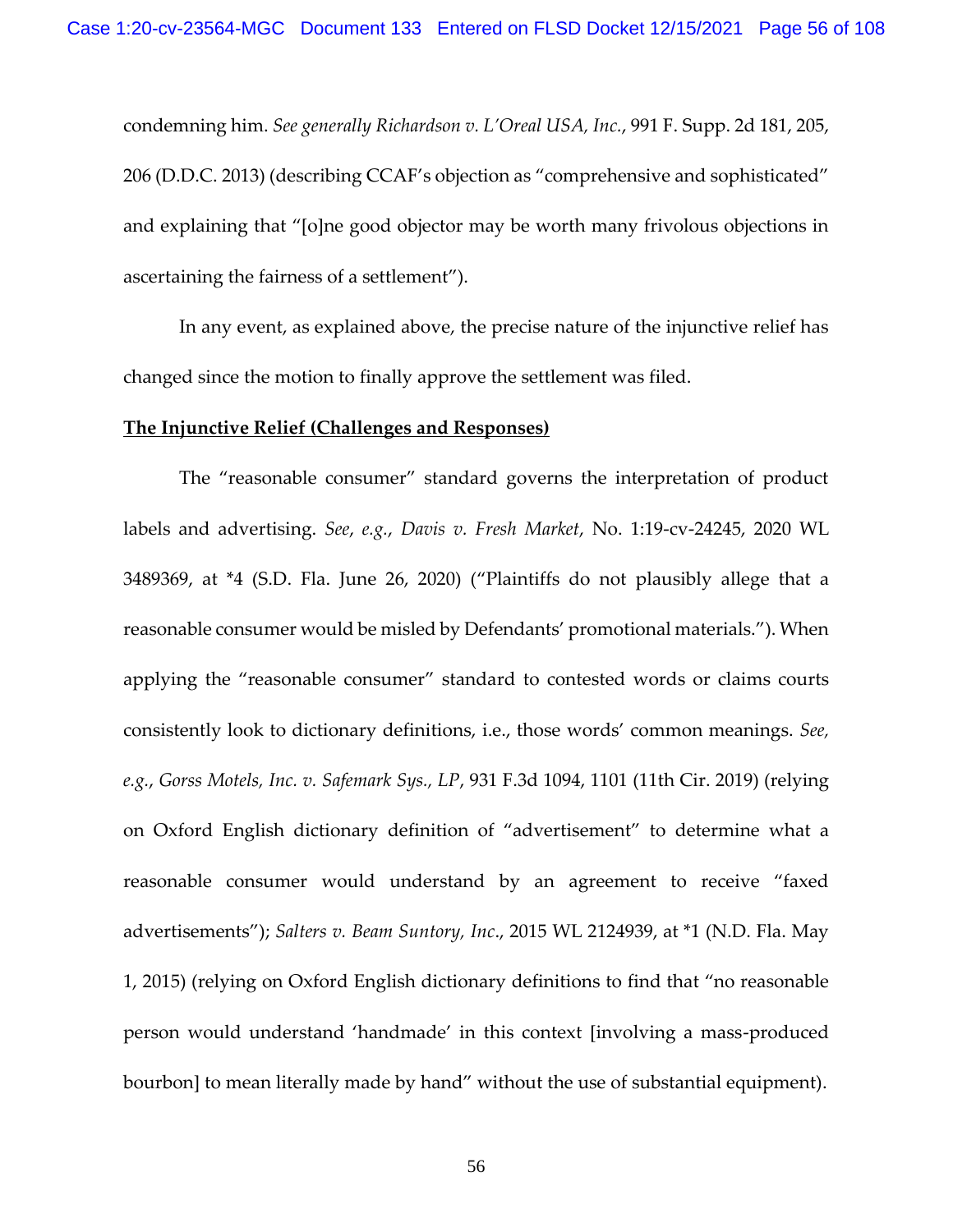#### **Frank**

Frank contends that the change in language is still illusory, even after the parties agreed to additional restrictions in the First Amended Settlement Agreement. Frank argues that consumers would likely understand "clinically tested" to imply "clinically proven." He also says that Defendants would still be permitted to "deliver the impression that Neuriva itself, not merely its ingredients, have been clinically tested. He contends that Neuriva itself has never been clinically tested and that marketing statements about studies of ingredients remain misleading.

In addition, Frank argues that Defendants do not view the deletion of "shown" (from the phrases "clinically tested and shown" and "clinical studies have shown") as being significant because they represented that they did it voluntarily for aesthetic reasons.

Moreover, Frank similarly argues that the First Amended Settlement Agreement permits Defendants to claim that Neuriva products "fuel[] 6 indicators of brain health" and that their ingredients were "clinically tested to help support brain health."

One of Frank's primary initial objections has been obviated by the amended version of the Settlement Agreement. Frank argued that Neuriva itself has never been tested as a product and that the only studies Defendants rely upon are those concerning *ingredients*. But the latest version of the injunctive relief requires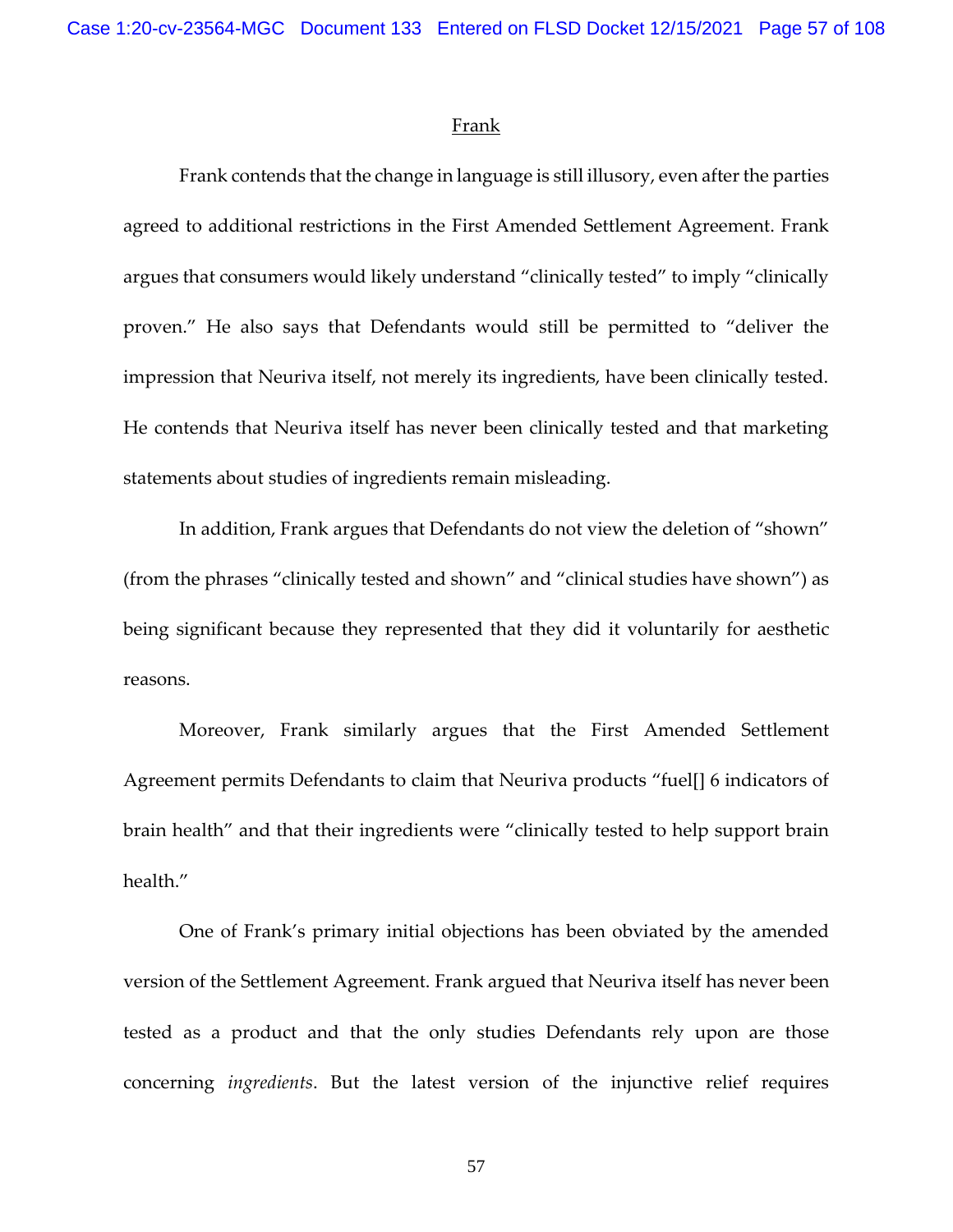Defendants to limit their representations about studies to studies of their products' ingredients.

But Frank argues that allowing Defendants to link clinically tested to the ingredients and not the product as a whole is further misleading because "it at least implies that clinical testing of individual ingredients is relevant when, in fact, the FDA has made clear it is not." [ECF No. 75, p. 24].

On the other hand, Frank also highlights the allegations that Neuriva "cannot and does not work as represented because (1) its purported natural ingredients are food, which gets digested into constituent parts, long before they enter the bloodstream"; (2) the "key ingredients no longer exist in their original form after digestion"; and (3) "even if the molecules of Neuriva's ingredients somehow survive digestion, they could never get into the brain and have any effect because the Blood Brain Barrier would prevent them from ever entering the brain at all or in any meaningful amount." *Id.* at p. 8.

Frank also provides criticism of the studies submitted by Defendants (i.e., those involving coffee cherry extract and those involving phosphatidylserine). Likewise, he offers negative comments about the analysis provided by Dr. Gary Small, the Chair of Psychiatry at Hackensack University Medical Center (and a past president of the American Association for Geriatric Psychiatry) whose declaration was submitted by Defendants. [ECF No. 62-1]. Dr. Small's conclusion is: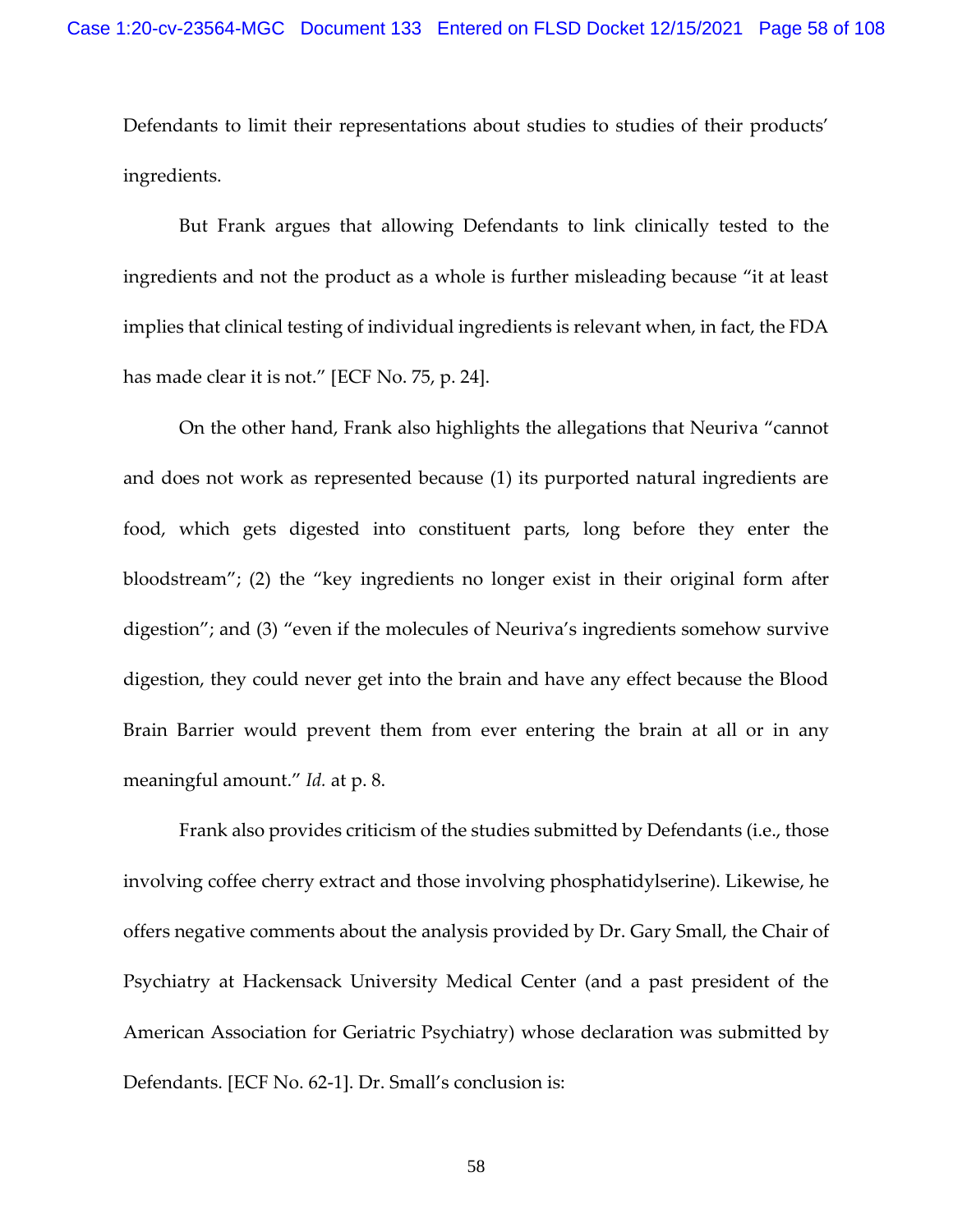The scientific evidence supports the promotional and implied claims that individuals who take Neurofactor and PS, the ingredients in Neuriva, experience a noticeable improvement in cognitive function including focus, concentration, memory, learning, reasoning, and accuracy. These ingredients, at doses that are included in the formulation, were shown in clinical studies to increase BDNF and help with mental focus, accuracy memory, learning and concentration which contribute to reasoning and accuracy. Meanwhile, clinical studies have shown that supplementation with melon concentrate containing high levels of SOD decreases stress and fatigue.

[ECF No. 62-1, p. 17].

## TINA

Similar to Frank, TINA argues that the difference between the latest version of the Settlement Agreement and the earlier one is only a temporary ban (of two years) of one additional word ("shown") from Defendants' marketing materials, thereby bringing the number of prohibited words to two: "proven" and "shown."

Because Defendants would still be permitted to use "clinically tested" or similar language, TINA says, they could also use other words, synonymous to the banned language, such as "confirmed by science," "demonstrated," "backed by science" or other equivalent terminology.

[*Note*: The First Amended Settlement Agreement provides, in Section IV(A)(1)(d), that Defendants "shall not use the term 'Clinically Tested and Shown,' 'clinical studies have shown' **or similar** 'shown' claims on Neuriva Products labels or in ancillary marketing." [ECF No. 116-1, p. 9 of 54] (emphasis added). The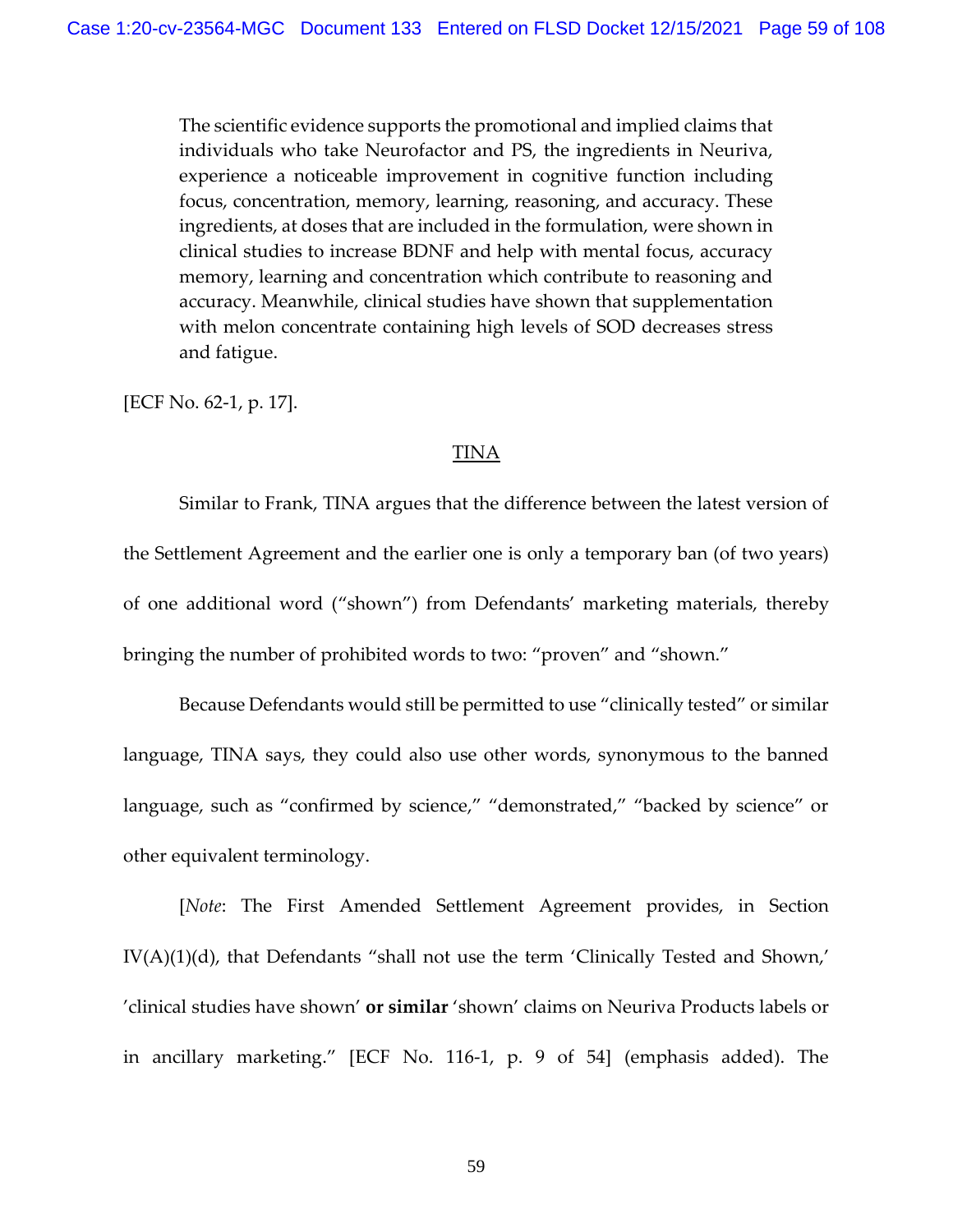Undersigned construes "similar 'shown' claims" to **prohibit language stating or implying that studies have "confirmed," "demonstrated," "established," (or other words or phrases which are synonymous to "shown") that the ingredients do in fact promote brain health functions.**

This Report and Recommendations is expressly based on this interpretation of the subparagraph of the First Amended Settlement Agreement. Thus, TINA's concern about Defendants' ability to use the words it proffered in its memorandum is inapposite. However, if Defendants take issue with the Undersigned's view of the language and believe that the First Amended Settlement Agreement (if approved) somehow still permits them to use the terminology mentioned above (or similar language), **then they shall within three days of the date of the Report file a notice disclosing its position].**

Moreover, TINA contends that the phrase "clinically tested" is susceptible to more than one reasonable interpretation and is, in effect, a promise that there is scientific evidence that proves or establishes the truth of the statement.

Therefore, according to TINA, the temporary elimination of two specific words is "merely cosmetic" and "will have no impact on the deceptive message communicated to consumers." [ECF No. 122, p. 2]. At bottom, TINA says, the settlement "does not remedy the deceptive marketing alleged in the operative complaint." [ECF No. 83, p. 14].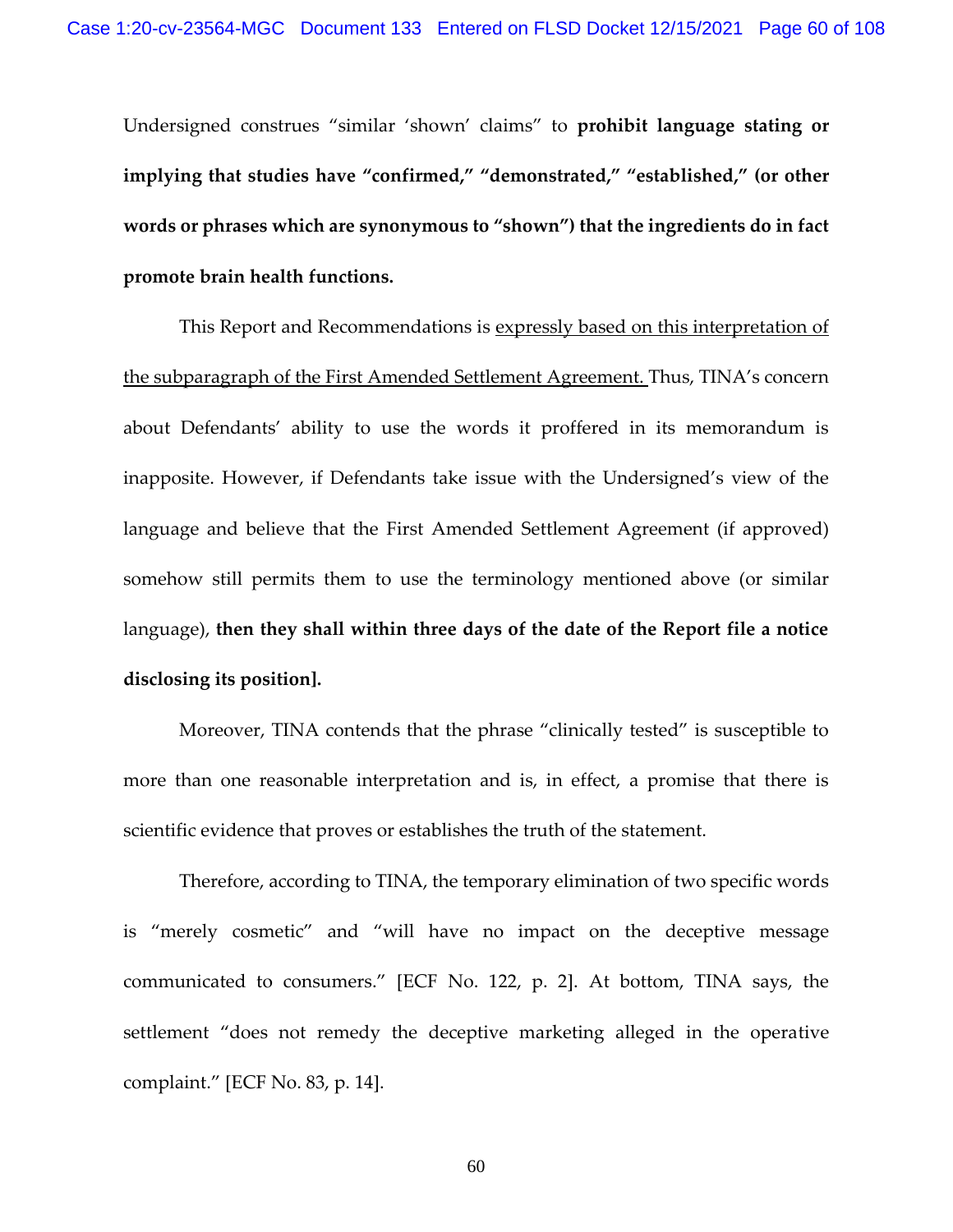#### Plaintiffs' Initial Responses

Plaintiffs begin their presentation by noting that only one "professional objector" (i.e., Frank) and one *amicus* submitted anything in opposition to the motion to approve the settlement. They also highlight that no other class member filed an objection and that no federal or state regulator has opposed the settlement.

As noted, Plaintiffs label Frank as "a professional, serial class action objector" [ECF No. 85, p. 2]. They say he "has an admittedly long track record of inserting himself and the [Center for Class Action Fairness] in class action settlements through lodging objections, and it is through objecting to class action settlements that Frank has made a career." *Id.* Noting that Frank has represented that neither he nor CCAF should be awarded any fees in this case, Plaintiffs point out that CCAF is partially funded by attorney's fees awarded from his work in objecting to class settlements.

As for TINA, Plaintiffs say they applaud its work and believe it serves an important role in educating consumers. Nevertheless, they also say that TINA's proposed solution of rejecting the settlement entirely is not desirable because it would lead to prolonged litigation with an uncertain result and would stop a reasonable compromise.

Plaintiffs brand as unrealistic the argument that the settlement should be rejected because it does not impose a requirement that Defendants **substantiate** the efficacy of the Neuriva products. Specifically, they argue that several courts have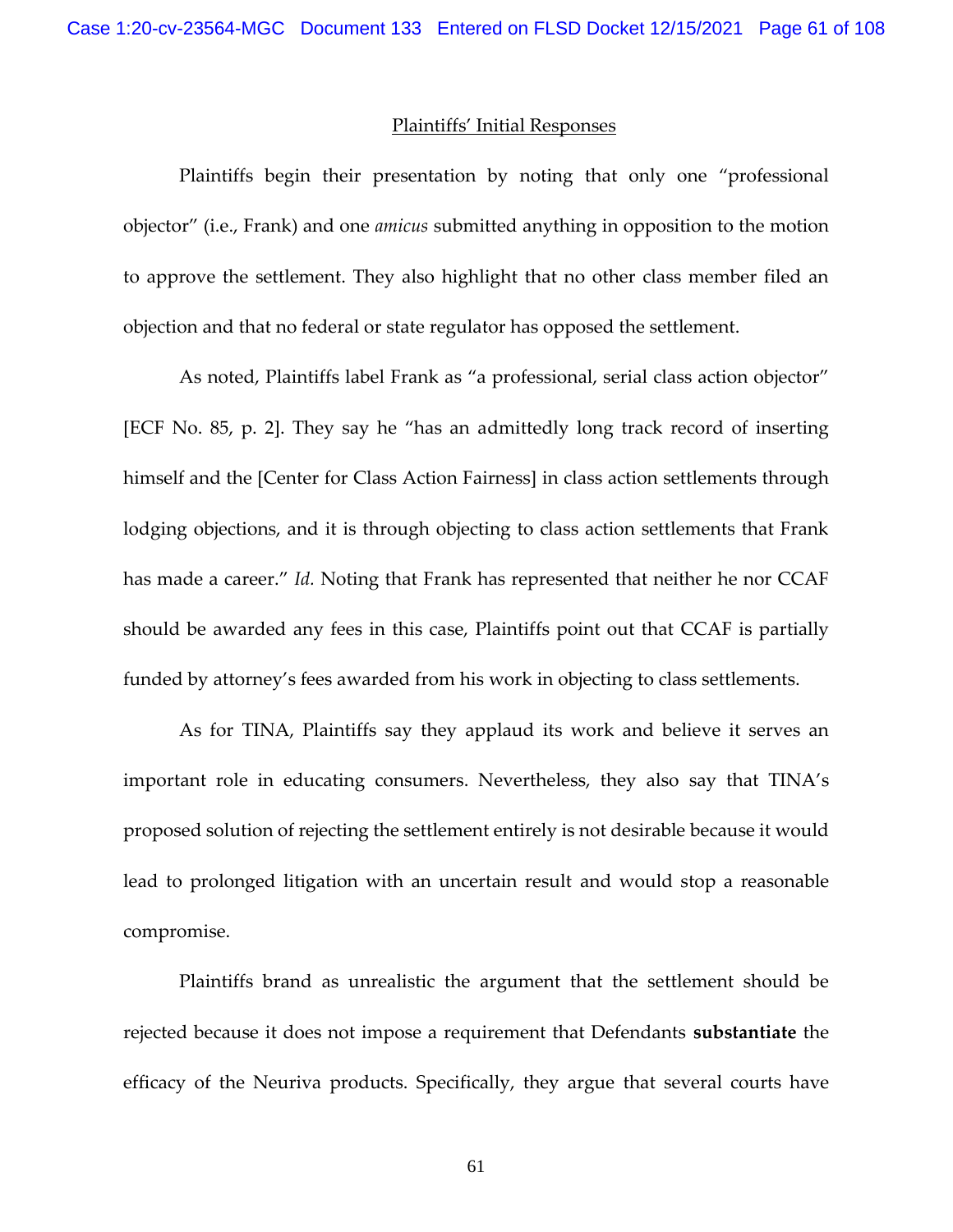barred private litigants from bringing substantiation claims in false advertising cases. *See e.g., Kwan v. SanMedica Int'l*, 854 F.3d 1088, 1095 (9th Cir. 2017) ("These courts have precluded private citizens from bringing actions that allege that the challenged advertising language lacked proper scientific substantiation."); *Franulovic v. Coca Cola Co*., 390 F. App' x 125, 127-28 (3d Cir. 2010) (the plaintiff "claimed that Coca Cola was required to adequately substantiate its advertising claims prior to marketing…No New Jersey or Third Circuit decision has applied the prior substantiation theory to the New Jersey Consumer Fraud Act, and we, therefore, decline to do so here").<sup>13</sup>

Given this case law authority, Plaintiffs argue that efforts to demand substantiation of Defendants' marketing claims about the Neuriva products "risks dismissal in false advertising class actions." Moreover, Plaintiffs contend that Defendants' efforts in this lawsuit to substantiate the products, if successful, risks triggering dismissal of the lawsuit on preemption grounds. Plaintiffs cite *Dachauer v. NBTY, Inc.*, 913 F.3d 844 (9th Cir. 2019) for this concern.<sup>14</sup>

<sup>13</sup> Plaintiffs note [ECF 85, p. 6] that Florida law is "admittedly less developed" on whether lack of substantiation claims can proceed. *See Garcia v. Clarins USA, Inc.*, No. 14-CV-21249-HUCK/OTAZO-REYES, 2014 WL 11997812, at \*8 (S.D. Fla. Sept. 5, 2014) ("Under Florida law, it is not clear whether a lack of substantiation claim is available under FDUTPA."); *Toback v. GNC Holdings, Inc.*, No. 13-80526-CIV, 2013 WL 5206103, at \*3 (S.D. Fla. Sept. 13, 2013) (same).

<sup>14</sup> In *Dachauer*, the appellate court affirmed an order granting, on preemption grounds, summary judgment in favor of manufacturers of vitamin E supplements who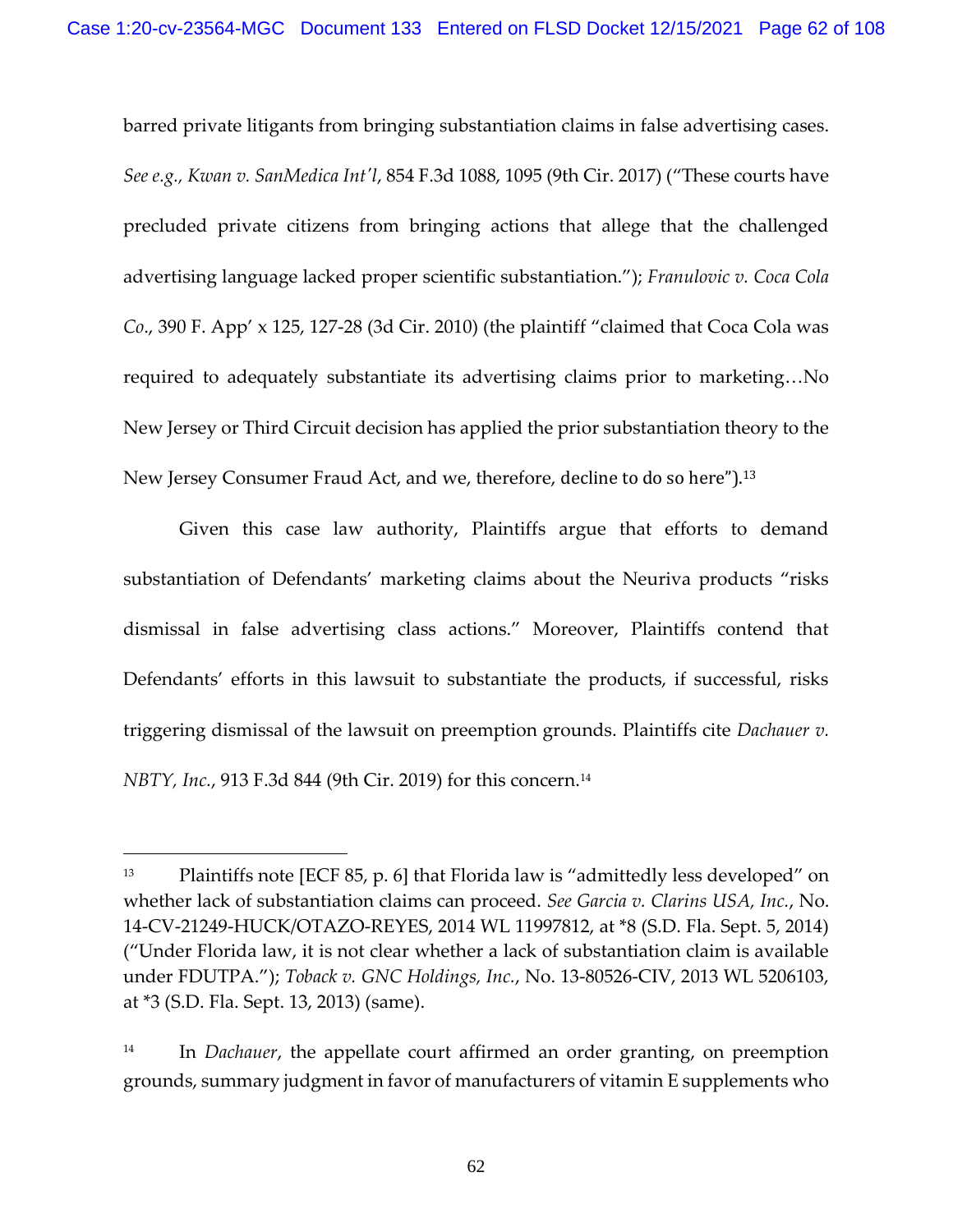According to Plaintiffs, Frank and TINA appear to urge that Plaintiffs pursue the "actual falsity" route in continued litigation, but Plaintiffs argue that this strategy carries a higher burden and also creates a heightened risk of dismissal as a result of a "battle of the experts."

First, Plaintiffs suggest that they might not overcome *Daubert* motions in their entirety. Thus, if that concern were to evolve into an actual negative result, the lawsuit would be more problematic and challenging.

Second, they argue that Frank seemingly ignores the reality that Plaintiffs would need to make an affirmative showing of actual falsity. Plaintiffs note that Frank, "an attorney without a pharmacological or medical background," does not promise that Plaintiffs "have a 100% chance or even a probability of affirmatively establishing actual falsity."

Third, they say that Frank's attack on Dr. Small, Defendant's expert, does not provide insight into how Plaintiffs would be able to establish actual falsity.

allegedly violated California laws against false advertising. The Ninth Circuit Court of Appeals explained that (1) although the Federal Food, Drug and Cosmetic Act requires manufacturers to have substantiation for their structure/function claims, California law does not allow private plaintiffs (like the Plaintiffs here) to demand substantiation for advertising claims; (2) a private plaintiff bears the burden of producing evidence to prove that the challenged statement is false or misleading.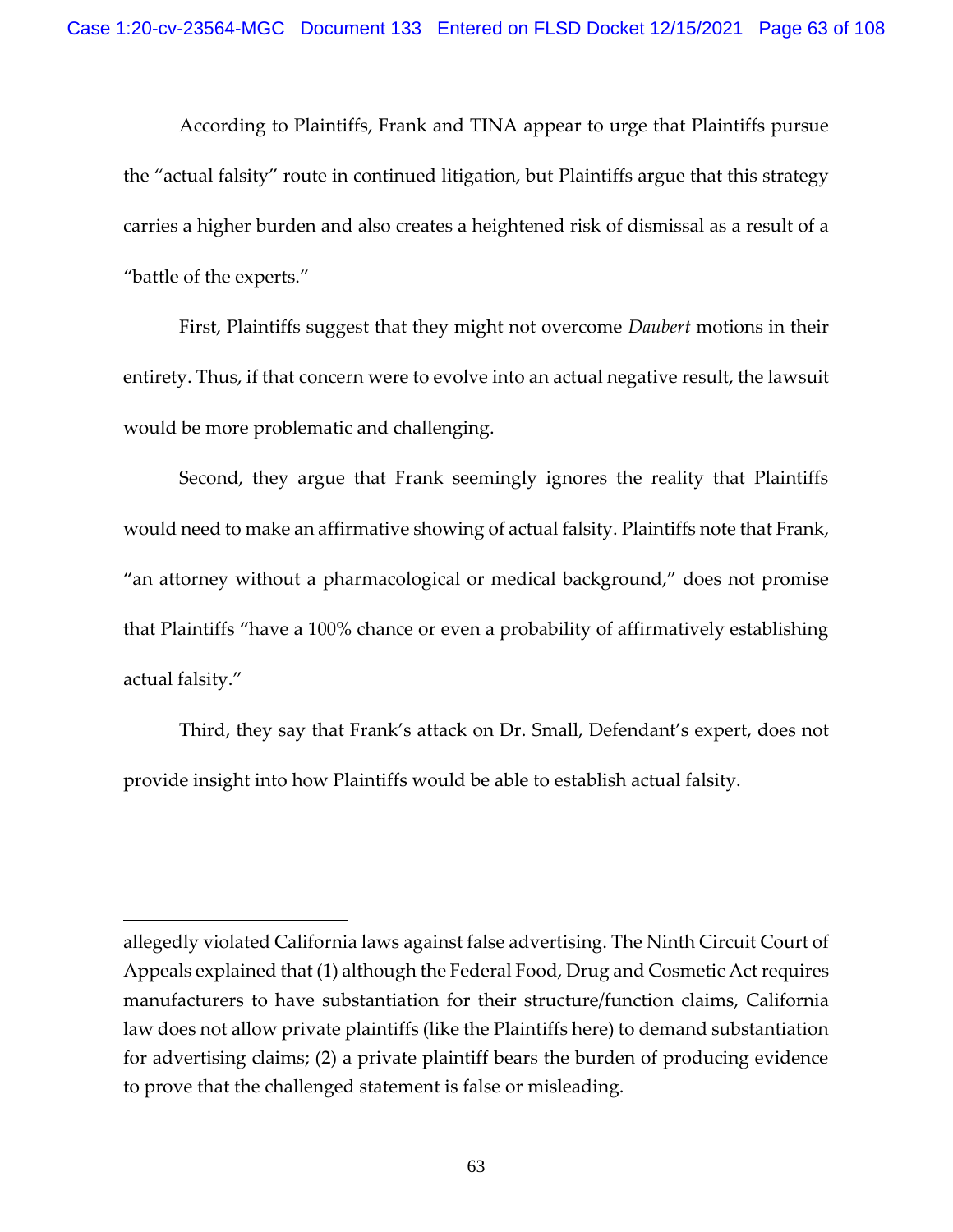Plaintiffs also highlight the possibility that Plaintiffs, if they continued litigation (rather than resolving the lawsuit with a Court-approved class action settlement) could survive *Daubert* and dispositive motions, get a class certified -- and *then* lose at trial. Significantly, this is precisely what happened in *Racies*, 2020 WL 2113852, where the jury deadlocked, the judge declared a mistrial and then decertified the class.

In addition to the unfortunate (for the plaintiffs) result in *Racies*, there are other instances of negative results which Plaintiffs provided as illustrations of their concern about an actual trial. They all reveal the dangers associated with taking to trial a national false advertising case involving health-related products which made claims deemed to be false and misleading because the products are incapable of providing the advertised health benefits.<sup>15</sup>

Similarly, in *Farar v. Bayer AG*, the plaintiffs alleged Bayer's One-A-Day products contained false and misleading heart health, immunity, and energy claims in violation of consumer protection statutes from California, Florida, and New York. *See*  No. 3:14-cv-04601, 2017 WL 5952876 (N.D. Cal. Nov. 15, 2017). The plaintiffs survived a motion to dismiss and motion for summary judgment. However, the four-year litigation ended in a jury verdict for Bayer. *Farar*, ECF No. 327 (Judgment). Before the loss at trial, the plaintiffs had successfully argued a full refund damages model, which exposed Bayer to a \$4 billion verdict.

<sup>15</sup> For example, in *Allen v. Hyland's*, *Inc.*, the plaintiff lost a 13-day class action trial involving homeopathic products where the defendant advertised the products as providing specific benefits that no homeopathic product could provide. *Allen* was a nationwide class with damages for refunds of \$255 million. The claims involved similar allegations as here -- that the products were false and misleading because they are incapable of providing the advertised health benefits. *See* No. 2:12-cv-01150, 2021 WL 718295 (C.D. Cal. Feb. 23, 2021). The trial court also followed the jury's finding in ruling against plaintiff on the equitable claims for restitution and injunctive relief.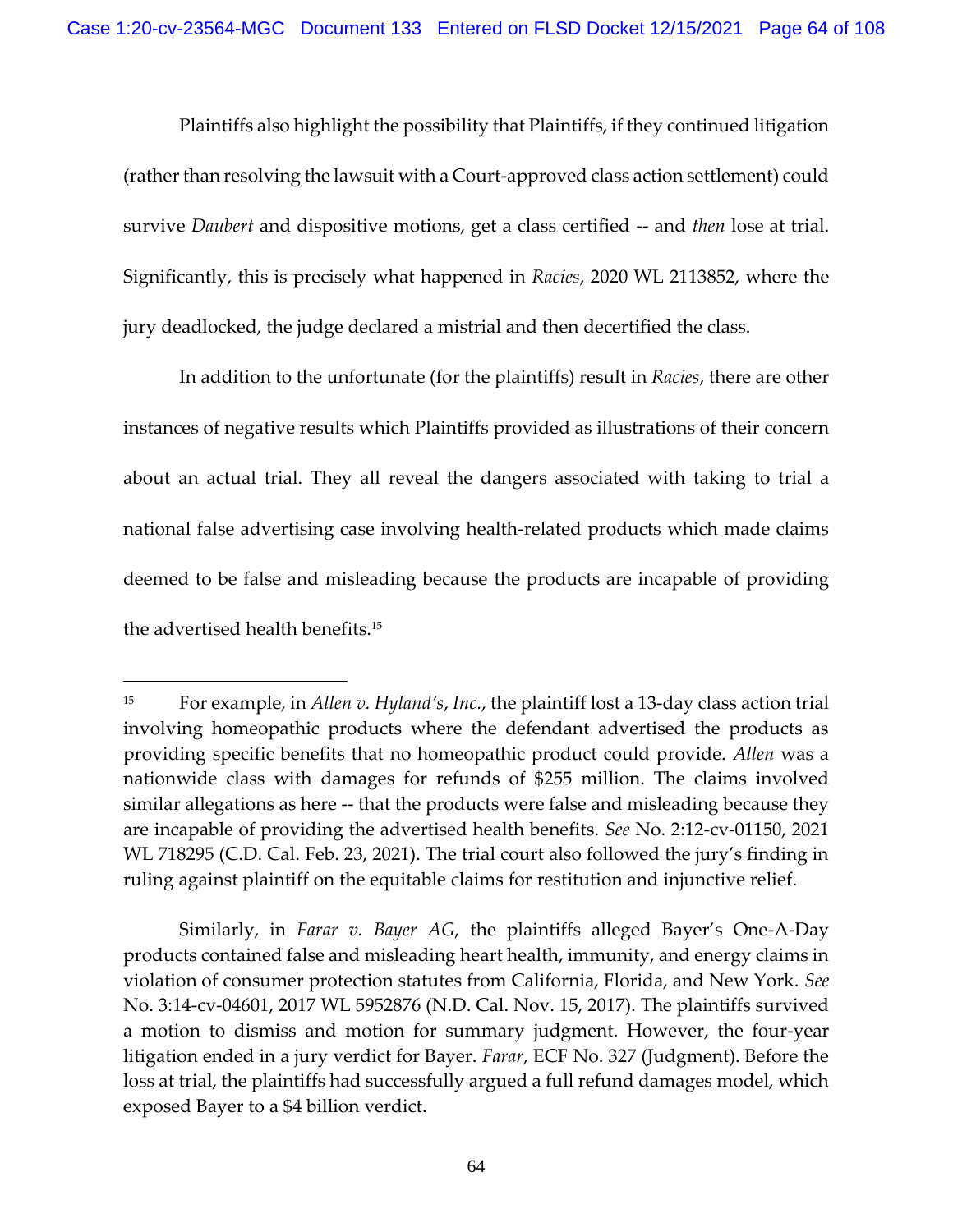Plaintiffs also contend that there is a significant distinction between "clinically proven" and "clinically tested."

Plaintiffs concede that they would prefer longer than two years for the injunctive relief, but they explain that the only alternative is continued litigation, which can last for several years.

## Plaintiffs' Supplemental Positions

Plaintiffs filed a supplemental memorandum after the parties entered into their First Amended Settlement Agreement and Release (which further restricted the marketing claims which Defendants could make about the Neuriva products by prohibiting them from using both "proved" and "shown" type claims). [ECF No. 124].

According to Plaintiffs, this additional restriction limits Neuriva's marketing representations to claims which are not in dispute: that Neuriva's ingredients have been tested.

Plaintiffs rebut TINA's argument that Defendants would still be permitted to use terms synonymous with "shown." To the contrary, they say, those terms will be prohibited under the First Amended Settlement Agreement.

Plaintiffs also stress what they describe as their "powerful supervisory role over Defendants' marketing." [ECF No. 124, p. 4]. Defendants must give Plaintiffs' counsel 180 days' notice in writing if they seek to change the marketing of the Neuriva products, and Plaintiffs may then raise issues with the Court. They also highlight their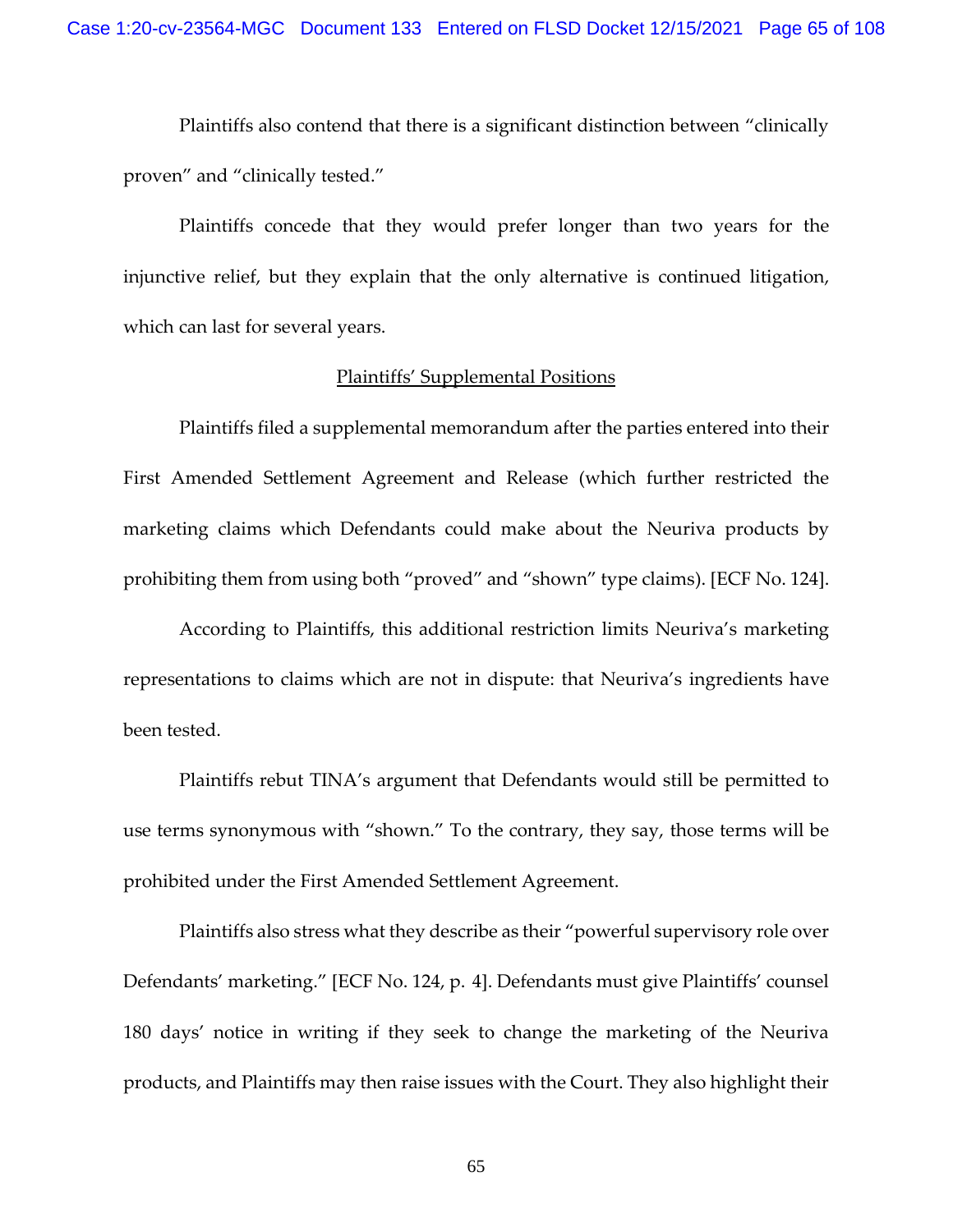ability to block any marketing which is not substantiated by available evidence, a benefit Plaintiffs say is a stronger standard than they have in litigation, where private parties are susceptible to having their cases dismissed when they have demanded defendants to substantiate marketing claims.

Comparing Neuriva to other brain supplements, Plaintiffs contend that the First Amended Settlement Agreement removes an unfair advantage which Neuriva currently enjoys over their competitors. For example, they say, other products use the "shown" language and Defendants would be required to weaken their representations by eliminating "proven" and "shown." Therefore, not only would Neuriva lose its marketing advantage, but it would place Defendants' products at a *disadvantage* to its competitors, who could still use "shown" or similar language.

Thus, Plaintiffs conclude, the injunctive relief will result in marketing which is "not false or deceptive" (because the ingredients have been tested) and which "in several instances is *more* constrictive than how similar brains supplements are marketed." [ECF No. 124, p. 7] (emphasis supplied).

## Defendants' Positions

Defendants argue that the Court should ignore all of Frank's criticisms of the science supporting Neuriva's ingredients because he is an attorney, not a scientific expert, and is therefore not qualified to provide opinions about efficacy. [ECF No. 111]. Defendants note that CCAF's Objection [ECF No. 75, pp. 10-16] refers to Frank's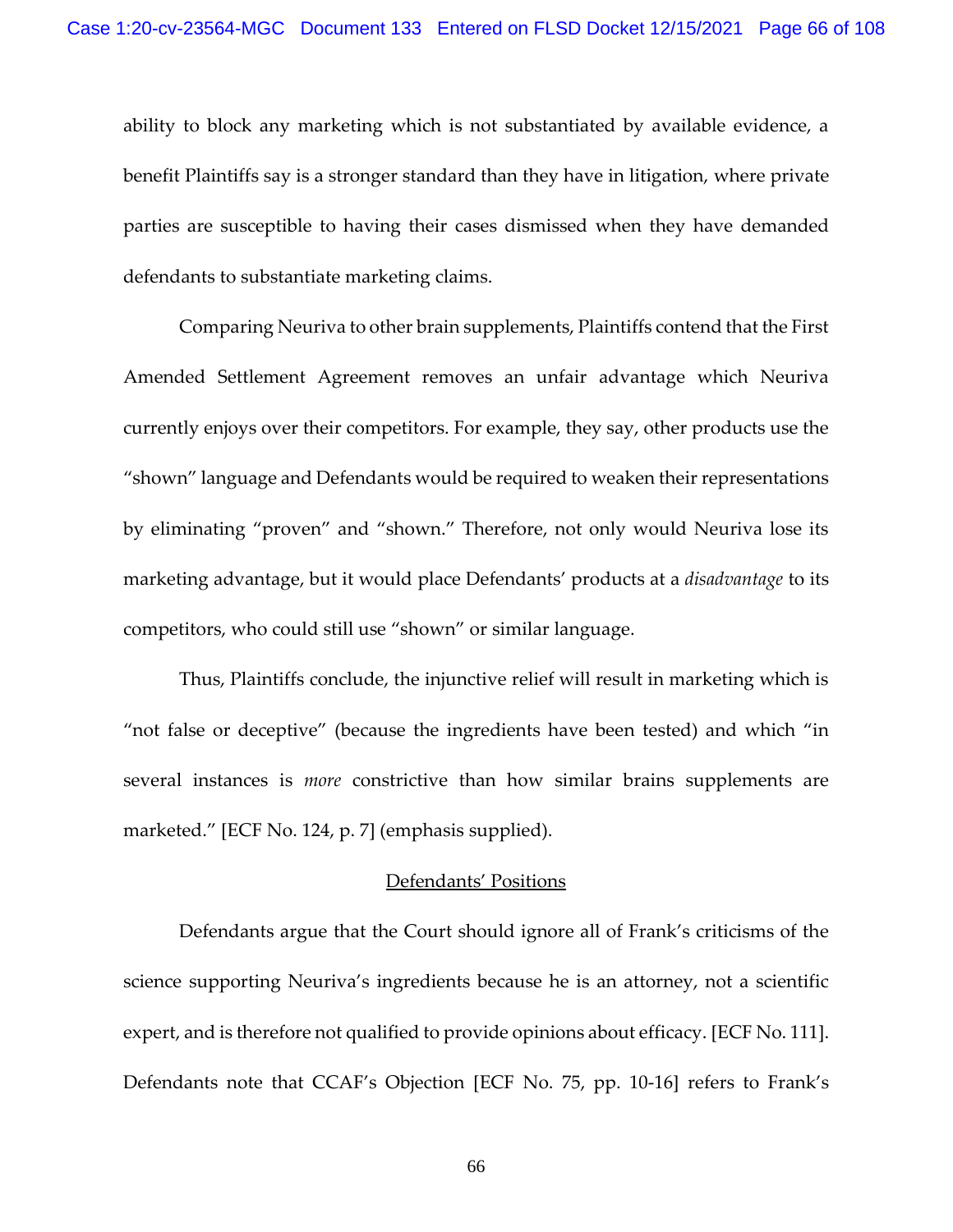"study-by-study review" [of Dr. Small's studies] which "prompted Mr. Frank and his lawyer to opine 'from the science discussed above it is more likely than not that Neuriva does not work as represented.'" *Id.* at p. 9. They contend that Frank's sciencebased analysis should be ignored, as he lacks the requisite scientific credentials.

Defendants say that the additional injunctive relief (from the First Amended Settlement Agreement) – that they would not refer to "shown," in addition to not using "proven," addresses Plaintiffs' claims of purported deception. To help support their position, Defendants have submitted two expert declarations from Professor Punam Keller,<sup>16</sup> who concludes that a Neuriva labeling and marketing effort which consistently requires use of the phrase "Clinically Tested" will result in "consumers

<sup>16</sup> Professor Keller is the Charles Henry Jones Third Century Professor of Management, a chaired professor in the marketing area, and Senior Associate Dean for Advancement and Tuck-Dartmouth Programs at the Tuck School of Business at Dartmouth College in Hanover, New Hampshire. According to her supplemental declaration, Professor Keller's research "develops theory on how people process marketing communications, in particular health appeals, and includes the application of social marketing principles and behavioral theory to enhance voluntary consumer and employee health and saving behaviors." [ECF No. 132-1, ¶ 2].

She has also advised several organizations in the health sector regarding healthrelated communications. Dr. Keller worked with the Centers for Disease Control and Prevention's Division of Cancer Prevention and Control to design an online health communication marketing tool (MessageWorks) to help health researchers and practitioners develop effective health messages. In addition, she created health messages to increase prescription drug adherence for CVS Health. Similarly, she has created health messages for the Mayo Clinic to help reduce heart failure readmission rates. And Dr. Keller has also provided health messaging expertise to several medical teams supported by funding from the National Institute on Aging and the National Institute for Health. [ECF No. 98-4, ¶ 5].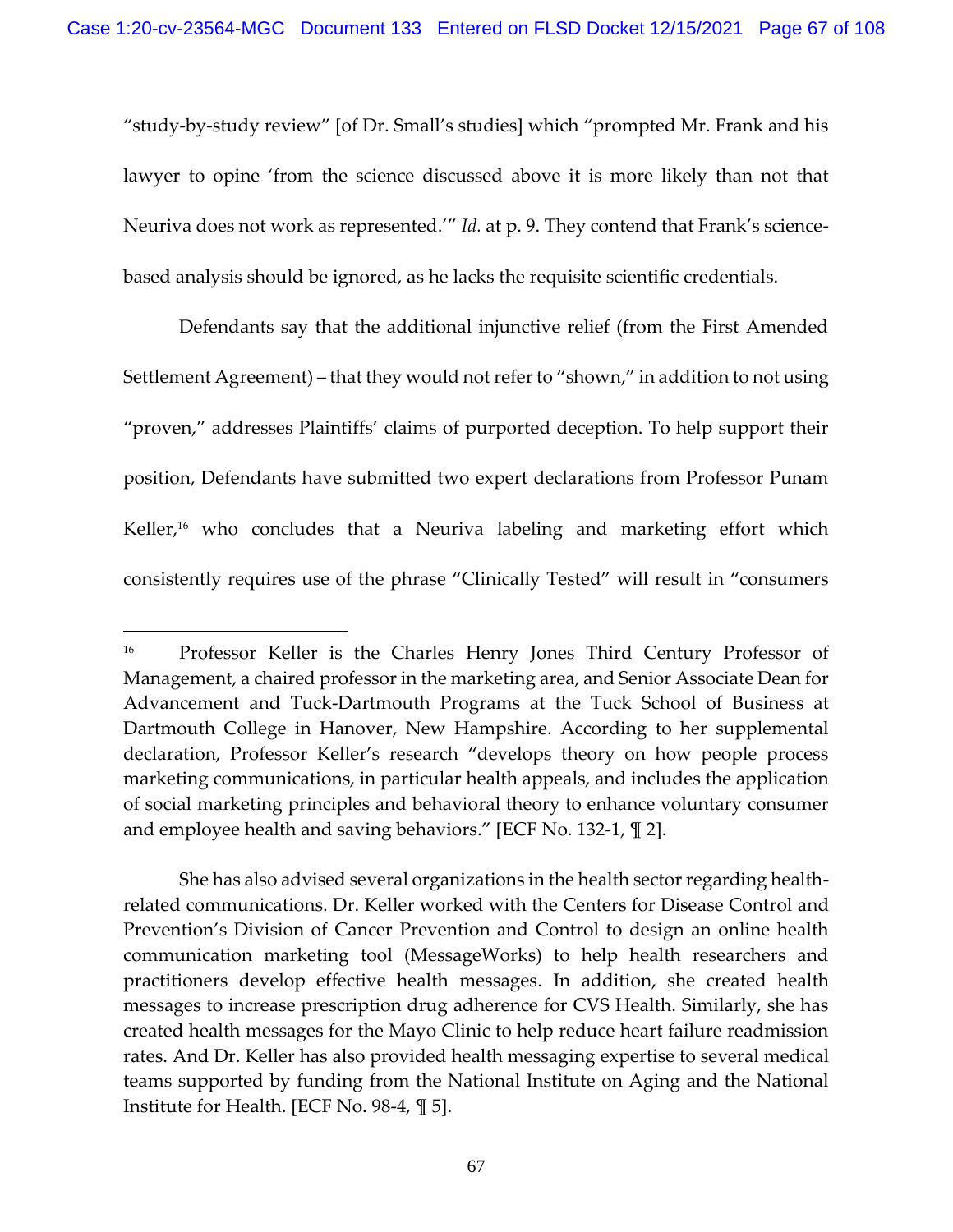[who] are likely to correctly conclude that Neuriva's ingredients have been tested, without necessarily drawing additional inferences about the level of proof or certainty those tests revealed." [ECF Nos. 132, p. 1; 132-1, ¶¶ 12-13].

In her initial 25-page declaration, Dr. Keller discussed the significant concession RB made in agreeing to "clinically tested" or similar language, such as clinical studies have "shown." [ECF No. 98-4, ¶¶ 3–6, 9]. That declaration further established that consumers would perceive a meaningful difference between the claims "Clinically Tested" and "Clinically Proven," with the "tested" claim connoting a *process* versus the "proven" claim connoting a *result*. *Id.* ¶¶ 23, 26–27. These conclusions were based on Dr. Keller's review of the record, the specific demographics of Neuriva buyers, RB's own marketing research, and related academic research in the relevant field. *Id.* ¶ 8.

Dr. Keller concluded that the original injunctive relief represented a significant concession by RB and a value to consumers. *See id.* ¶¶ 9, 37, 40, 45. She has now reviewed the Amended Settlement and the revised Neuriva labels and concluded that Defendants have further strengthened the significant relief afforded in the first settlement. [ECF No. 132-1].

As before, Dr. Keller's testimony establishes that consumers' perception largely turns on three factors: (1) the words and phrases used in the message (*e.g*., clinically tested vs. clinically shown); (2) the individual consumer (*e.g*., age; income; education); and (3) context (*e.g*., prevention vs. promotion health products). *Id*. ¶ 5. According to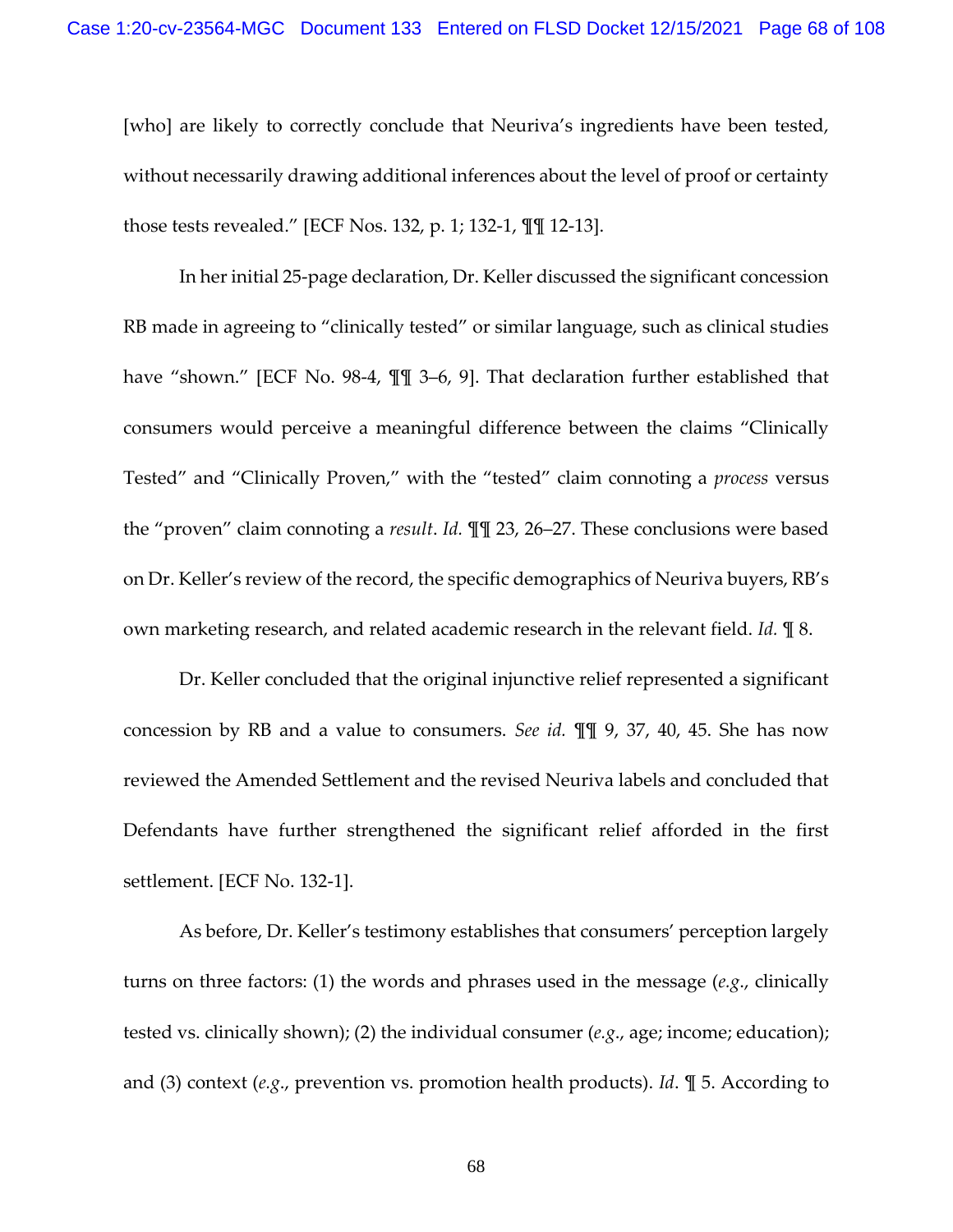her analysis, these same three factors once again establish that consumers will perceive a meaningful difference between a "clinically shown" versus a "clinically tested" claim. *Id.* ¶¶ 7–12.

To reach conclusions about a reasonable consumer's understanding of the definition of words used to support any health claim, Professor Keller analyzed (from the Collins Dictionary) the dictionary definitions of "test," "prove," and "show." *Id.* ¶ 7. She points out that the definition of "test" is "generally used to describe a process, while "proof" or "prove" is used to describe the quality of an outcome. *Id.* Moreover, according to the Collins Dictionary, "[i]f a picture, chart, movie, or piece of writing *shows* something, it represents it or gives information about it." *Id.* (emphasis added). Thus, as explained by Dr. Keller, [i]f you *show* that something is true or correct, you present evidence supporting your position." *Id.* (emphasis added).

Following up on the dictionary assessment of the words at issue, Dr. Keller wrapped up as follows:

Thus, the standard English definitions of the terms "show" and "proof" highlight that the word "shown" has a less definitive meaning than "proven." While "proven" relates to demonstrating an outcome or result that is reliably true or correct, "shown" often relates to presenting evidence that **may not be proven to be true or correct.**

[ECF 132-1, p. 4] (emphasis supplied).

Dr. Keller also explained that older consumers, such as those 55 years and older, are typically more familiar with pitches in health advertising. *Id.* ¶ 7 She noted that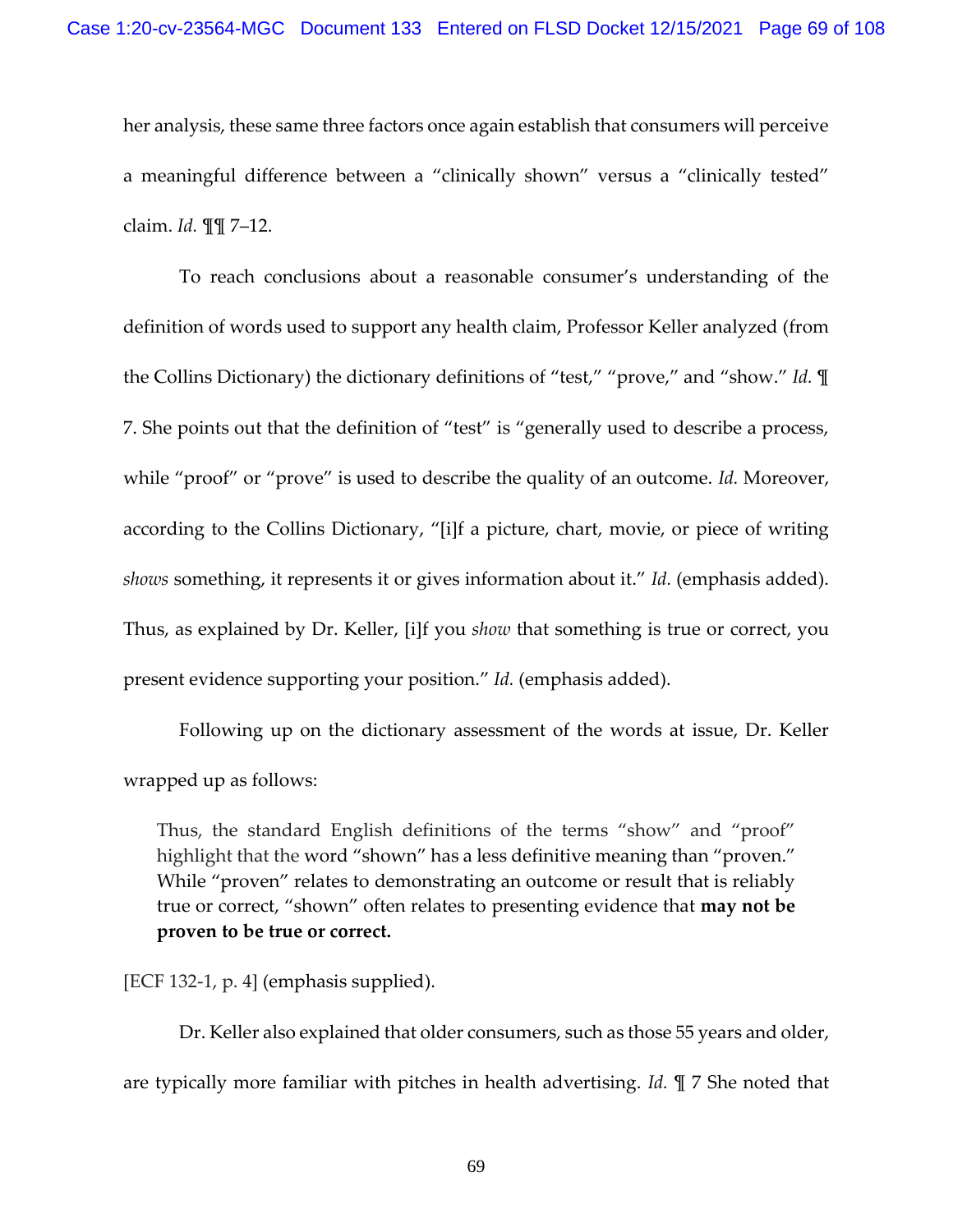more than half of Neuriva's sales are from this group of consumers. *Id.* She also pointed out that higher-income consumers, who are typically those buying supplements at a price point such as Neuriva's (from \$30 to \$80 per package, depending on package size and formulation), are typically "more educated and more health literate than lower income and less-educated consumers." *Id.*

Professor Keller's initial declaration concluded that, given the specific claims at issue ("clinically proven" v. "clinically tested"), the types of individuals who compromise Neuriva consumers, and the context of the health claims, "academic research would predict that Neuriva consumers would appreciate the proposed change in the Neuriva claims from "clinically proven" to "clinically tested." [ECF No. 98-4, p. 5].

In her Supplemental Declaration, Professor Keller opines that:

[...] refraining from claims involving "shown," such as "clinically shown" or "clinical studies have shown," **strengthens or supplements the removal of the claim "clinically proven"** which again would be distinguished from the "clinically tested" claim, especially by Neuriva consumers who (based on their demographics and the context of the message) are more likely to be attuned to, interested in, and scrutinizing of health-related messaging. Amongst the words "proven," "tested," and "shown," "proven" is the most definitively stated claim as it connotes a specific outcome related to theoretical or empirically-driven hypothesis—that the outcome has been proven true or correct. "Shown," on the other hand, relates to a theoretical or empirically-driven hypothesis but it does not suggest a specific outcome that has been definitively proven to be true or correct. "Shown" is therefore a softer claim than "proven" but similar in that it is also outcome-based.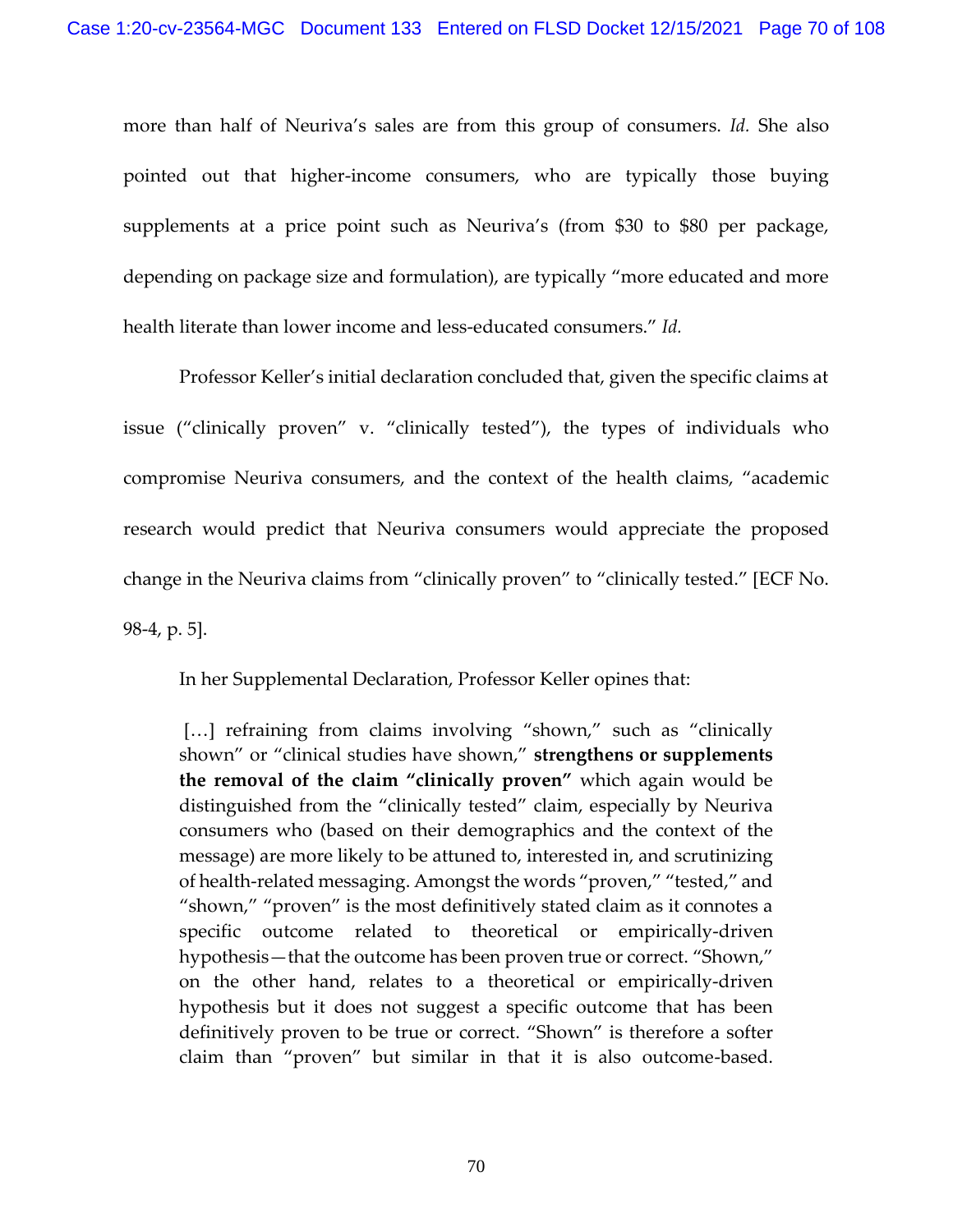"Tested," however, is the **most conservative** claim insofar as it does **not connote any particular outcome, only a process.**

[ECF No. 132-1, pp. 5-6] (emphasis added).

Framed by these distinctions between these three words, Dr. Keller reminds the reader of her prior conclusion that "Neuriva consumers would appreciate a difference between 'clinically tested' and 'clinically proven'" and she then emphasizes that this "same conclusion holds true now, **even more so**, with the elimination of any 'shown' language." [ECF No. 132-1, ¶ 12] (emphasis added).

Significantly, Dr. Keller concludes her declaration by explaining that "the Amended Settlement Agreement's restriction on the permitted simultaneous use of the terms 'tested' and 'shown' on the same label lend a degree of precision and clarity for consumers' perception of the Neuriva products' labels beyond the relief in the prior iteration of the Settlement Agreement." [ECF No. 132-1, ¶ 13].

By giving up their pre-settlement ability to use the terms "clinically proven" and "clinically shown" (and similar "shown" synonyms) and to limit themselves to the term "clinically tested," Defendants will be providing a marketing message that Defendants say neither Plaintiffs, Frank, nor TINA can successfully dispute -- that "the active ingredients in Neuriva have, in fact, been clinically tested for their advertised benefits." [ECF No. 132, p. 1].

## Conclusion About Injunctive Relief's Value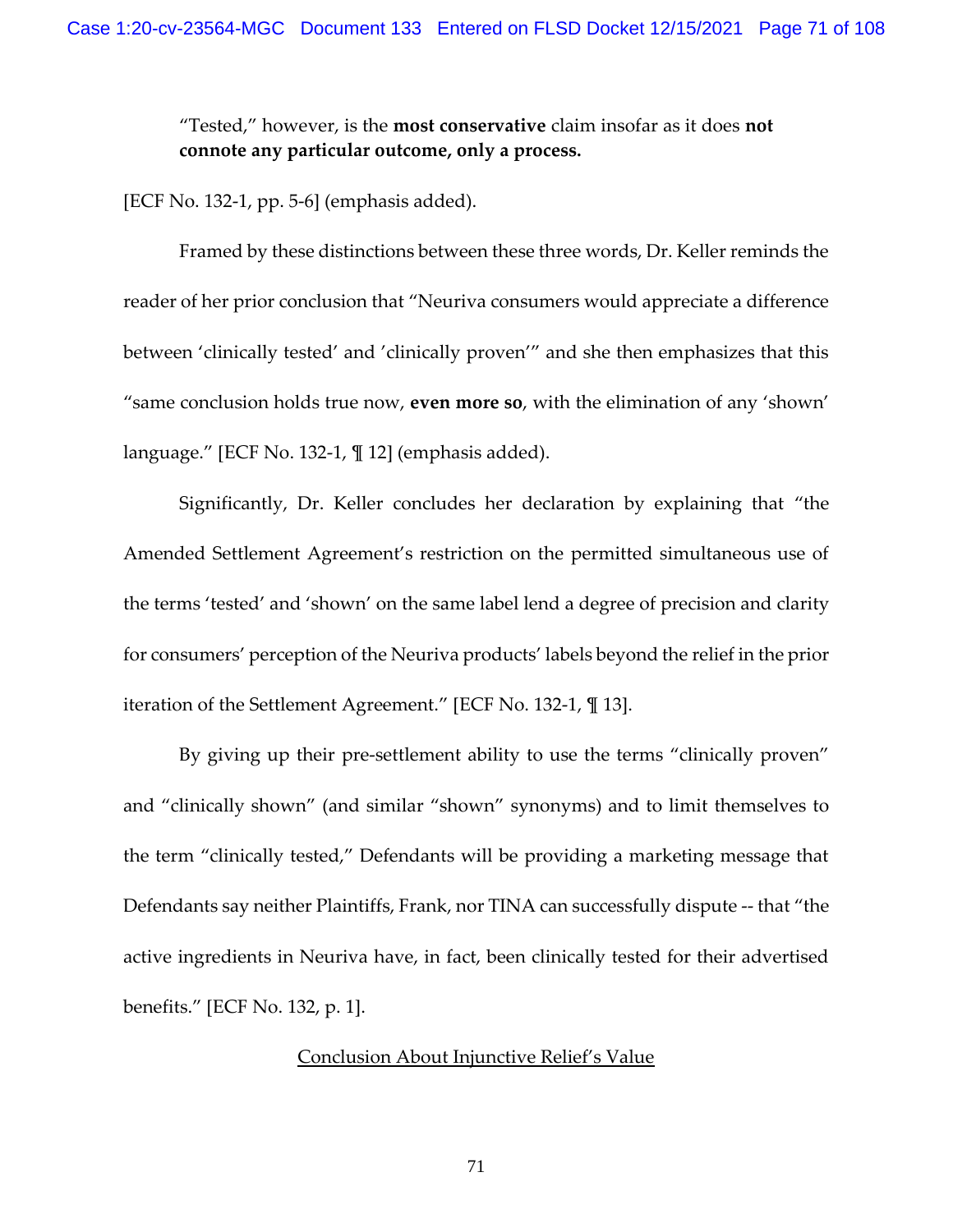A settlement's fairness should be evaluated in its entirety, including both monetary and non-monetary benefits, and weighed against the risks of proceeding. *See Wilson v. EverBank*, No. 14-civ-22264, 2016 WL 457011, at \*11 (S.D. Fla. Feb. 3, 2016) ("[C]ourts rightly consider the value of injunctive *and* monetary relief together in assessing whether a class action settlement provides sufficient relief to the class."). Applying this principle, the *Wilson* Court evaluated the value of injunctive relief in the settlement of a class action lawsuit concerning "force-placed" insurance or lenderplaced insurance under the "range of possible recovery" factor, one of six factors the Eleventh Circuit considers in evaluating a settlement. *Id.*

As the Eleventh Circuit held in *Poertner v. Gillette Co.*, injunctive relief that requires a defendant to forego challenged labeling statements because of the underlying litigation provides "substantial evidence" that the relief provides benefit to the settling class. 618 F. App'x 624, 629 (11th Cir. 2015) ("[W]e conclude that the district court's valuation of the nonmonetary relief was supported by the record.") (applying substantial evidence standard).

*Poertner* affirmed the final approval of a class settlement similarly objected to by Objector Frank, who argued that the labeling restrictions agreed to by the defendant were "illusory" because the defendant was no longer selling the underlying product at the time of the settlement. *Id*. Even in that context, the Eleventh Circuit *still*  concluded the injunctive relief should be considered of value to the class, focusing on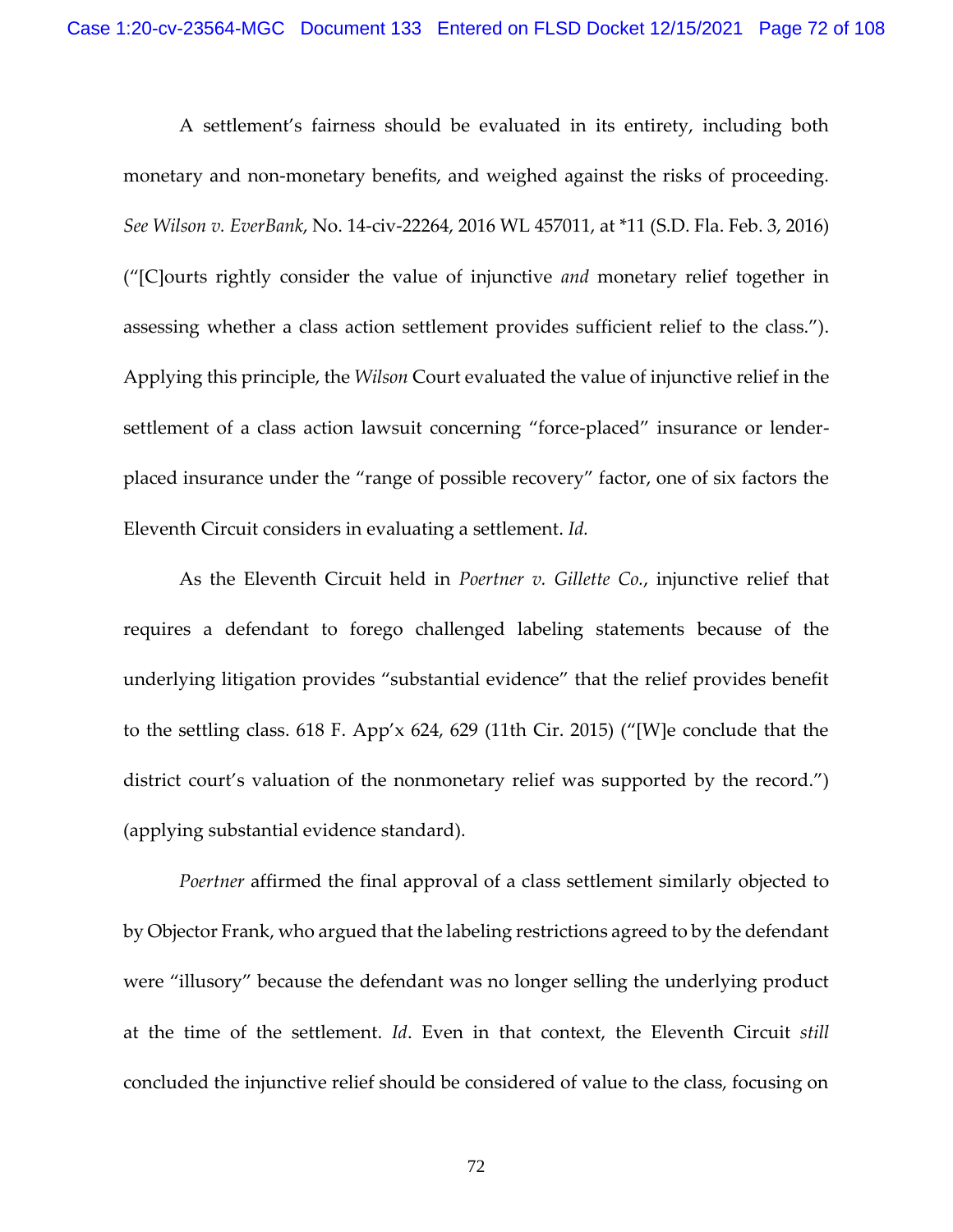the reality that the litigation prompted the defendant to make the labeling change: "The record . . . makes clear that [defendant's] decision to stop selling and marketing [the challenged product] with the challenged statements on the packaging was motivated by the present litigation. Frank did not present any contradictory evidence to the district court." *Id.* 

This principle from *Poertner*, that a settlement-induced label change provides value to the class for approval purposes, has been clearly and repeatedly applied within the Southern District of Florida. *See Marty v. Anheuser-Busch Cos., LLC*, No. 13 cv-23656, 2015 WL 6391185, at \*2 (S.D. Fla. Oct. 22, 2015) ("Under Eleventh Circuit law, injunctive changes such as label modifications represent a benefit to the class and should be considered when approving a class settlement.") (citing *Poertner* and overruling objection claiming injunction offered no value); *Ferron v. Kraft Heinz Foods Co.*, No. 20-cv-62136, 2021 WL 2940240, at \*15 (S.D. Fla. July 13, 2021) ("Lastly, the Settlement provided a value to all Class Members in the form of the Programmatic Relief, requiring a label change that Defendant would not have agreed to absent the Agreement."); *Janicjevic v. Classica Cruise Operator, LTD.*, No. 20-cv-23233, 2021 WL 2012366, at \*1, 6 (S.D. Fla. May 20, 2021) ("The Court finds [injunctive-relief based] policies certainly have an important value to the class that would not have been brought about by individual actions. . . . ("[C]ourts rightly consider the value of injunctive *and* monetary relief together in assessing whether a class action settlement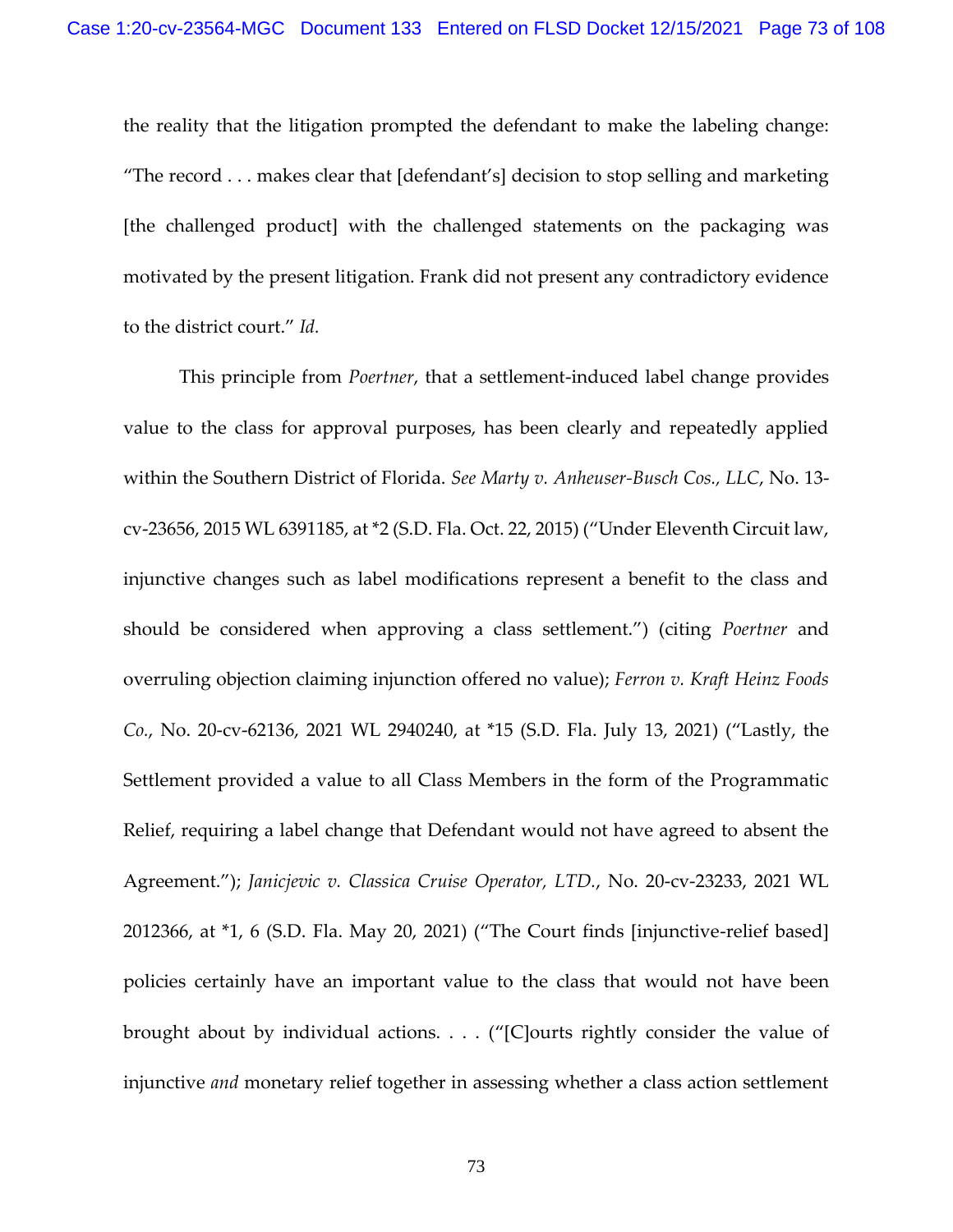provides sufficient relief to the class.") (applying *Poertner* to settlement-induced policy changes) (italics in original); *cf. Wilson*, 2016 WL 457011, at \*11 ("[T]he Settlement will put an end to the practices complained of by the [p]laintiffs.") (same).

Defendants have established through unrebutted testimony that the changes agreed to in the First Amended Settlement Agreement, specifically the limitation requiring the use of the term "Clinically Tested" and eliminating "shown" and similar language, was the **product of this litigation** and Plaintiffs' claims. *See* Sexton Decl. [ECF. No. 98-2, ¶ 30] ("RB would not willingly or voluntarily remove the claim 'Clinically Proven' and replace it with 'Clinically Tested,' absent the settlement requiring us to do so."); *see also* Sup. Sexton Decl. [ECF No. 116-2, ¶ 3] (RB considered prior labeling truthful and change to limit labeling to "Clinically Tested" and not use "Clinically Proven" or "Clinically Shown" was prompted by class settlement).

This causation link alone proves up the injunctive relief's value under *Poertner*. 618 F. App'x at 629; *see also Ferron*, 2021 WL 2940240, at \*11 ("The Court also finds that [the defendant] would not have implemented the labeling changes required by the Settlement had [the plaintiff] not brought this lawsuit.").

The changes prompted by the lawsuit are not merely cosmetic, nor are they inconsequential. To the contrary, they relate directly to the allegations of deception, the heart of Plaintiffs' lawsuit.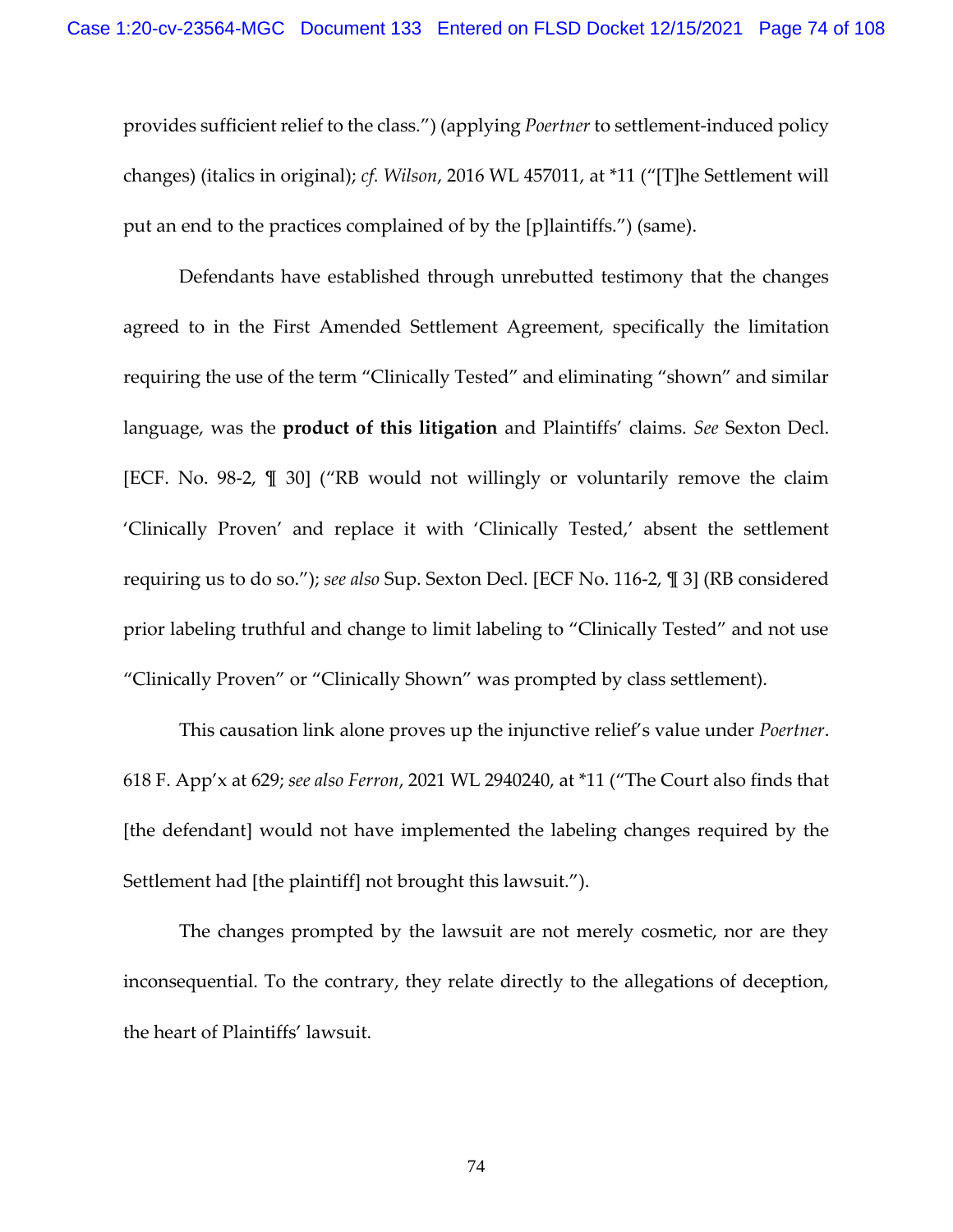For example, the Amended Complaint alleged that the "proven" language on Neuriva's pre-settlement labeling misleadingly communicated the products' efficacy with a body of "overwhelming evidence" representing a "consensus in the scientific community" that is "widely accepted in [the] applicable field." Am. Compl. [ECF No. 51, ¶¶ 65, 66, 82, 85] ("Defendants' statements on their labels and in their advertising convey to reasonable consumers, and reasonable consumers would believe, that the state of the science regarding Neuriva and its ingredients has *reached a level of scientific consensu*s . . . . *[N]o scientific consensus exists* that there is clinical and scientific proof . . . . [T]here is *no consensus in the scientific community*" and pointing to "limited" research) (emphases added).

Defendants have agreed to restrict their labeling to statements that Neuriva's ingredients have been "Clinically Tested." And by limiting itself to "Clinically Tested," instead of "proven," Defendants have adopted labeling that does not suggest some definitive scientific outcome or consensus (which is what Plaintiffs emphasized as misleading on the pre-settlement labels) in favor of revised labeling that connotes only the accurate point that Neuriva's active ingredients have been subjected to evaluation and testing.

Revising Neuriva's labels to address the deception claimed in the lawsuit further confirms that the First Amended Settlement's injunctive relief has value. *Wilson*, 2016 WL 457011, at \*11; *see also Ferron*, 2021 WL 2940240, at \*4 (approving

75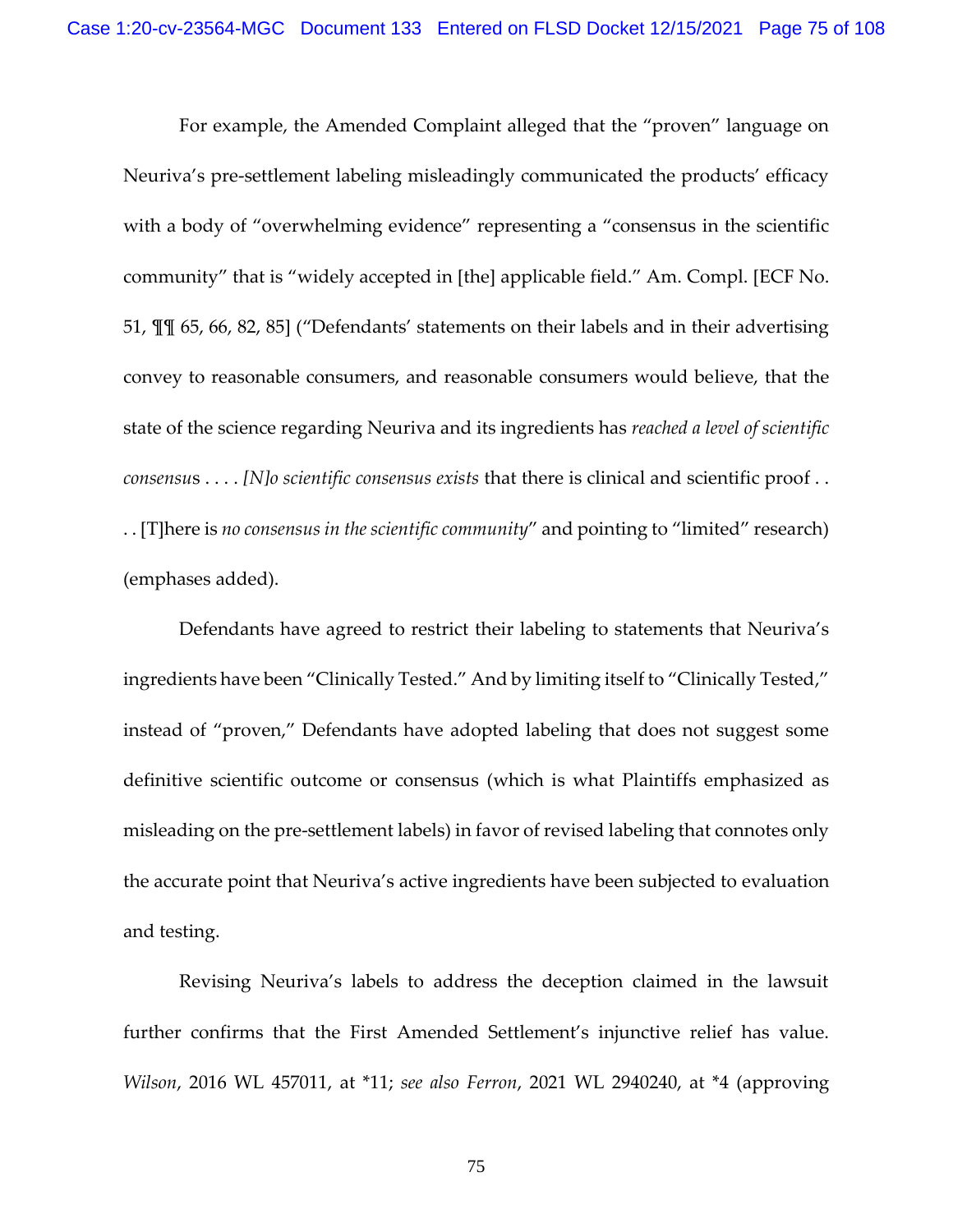settlement with labeling-based injunctive relief that included removal of the challenged language from products' labels).

In addition, by agreeing to not use the term "shown" or similar words, Defendants are avoiding language which Frank and TINA argue is suggestive of "proven." TINA suggests that decisions from the National Advertising Division ("NAD") of the Better Business Bureau support its view that there is not a meaningful and substantive difference between "clinically tested" and "clinically proven." But the Undersigned finds persuasive the Defendants' argument distinguishing the NAD cases TINA relies upon in its briefing.

As a threshold matter, neither Frank nor TINA has challenged Defendants' representation [ECF No. 98, p. 6] that they could not locate any reported federal or state court decisions holding (or even specifically suggesting) that "clinically proven" has the same meaning to consumers as "clinically tested."<sup>17</sup> Defendants argue that the absence of such case law authority is "unsurprising," as "any such decision would be at odds with accepted methods of label interpretation under the "reasonable consumer" standard. Defendants therefore raise the following succinct point: "the words 'proven' and 'tested' simply do not mean the same thing." *Id.*

<sup>&</sup>lt;sup>17</sup> The informal, unverified email from an FDA employee who provides, in conclusory fashion, his opinion, is, of course, not a decision from a Court. Nor is it an official agency position or a formal agency objection.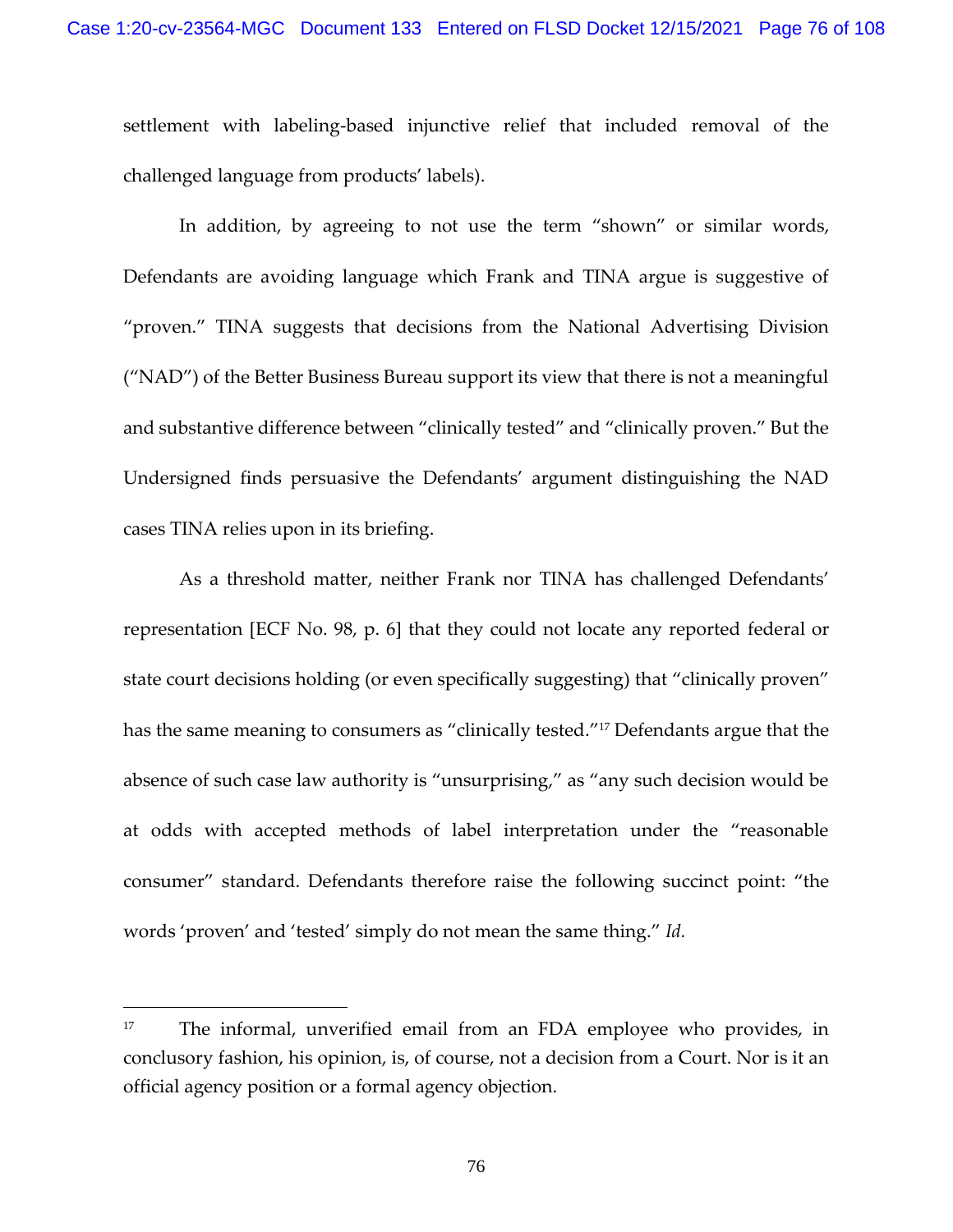TINA says that select NAD decisions show there is "no impact" on consumers between the claim "Clinically Proven" and "Clinically Tested." [ECF No. 74-1, p. 3]. As an initial matter, NAD proceedings are voluntary and its outcomes advisory: NAD decisions are thus non-binding on courts, as TINA and CCAF's own authority confirms. *See Rexall Sundown, Inc. v. Perrigo Co*., 651 F. Supp. 2d 9, 36–37 (E.D.N.Y. 2009) ("Perrigo has been unable to point to any case in the United States, either in its brief or at oral argument, where NAD and NARB findings have been found to constitute admissible extrinsic evidence that could support an implied falsity claim.").

Moreover, none of the NAD authority TINA cites deals with the critical issue here of whether "Clinically Proven" means something different to consumers than "Clinically Tested." *See*, *e.g.*, [ECF No. 83-1] (attaching *HFL Solutions, Inc., Blood Sugar Optimizer Dietary Supplements, Nat'l Adver. Div. of the Better Bus. Bureau*, Case No. 6000 (Sept. 9, 2016) (NAD determining that a single study did not support the claim "clinically researched," given that no statistical analysis had been done to validate study's outcome)).

But TINA failed to cite what Defendants say is the only on-point NAD decision: *Living Essentials, Chaser, Nat'l Adver. Div. of the Better Bus. Bureau*, Case No. 4365 (July 8, 2005). In *Living Essentials* [ECF No. 98-1], the NAD opened an inquiry to determine whether a supplement manufacturer had adequate substantiation for a claim that its hangover-prevention supplement had been "clinically proven" to treat hangovers.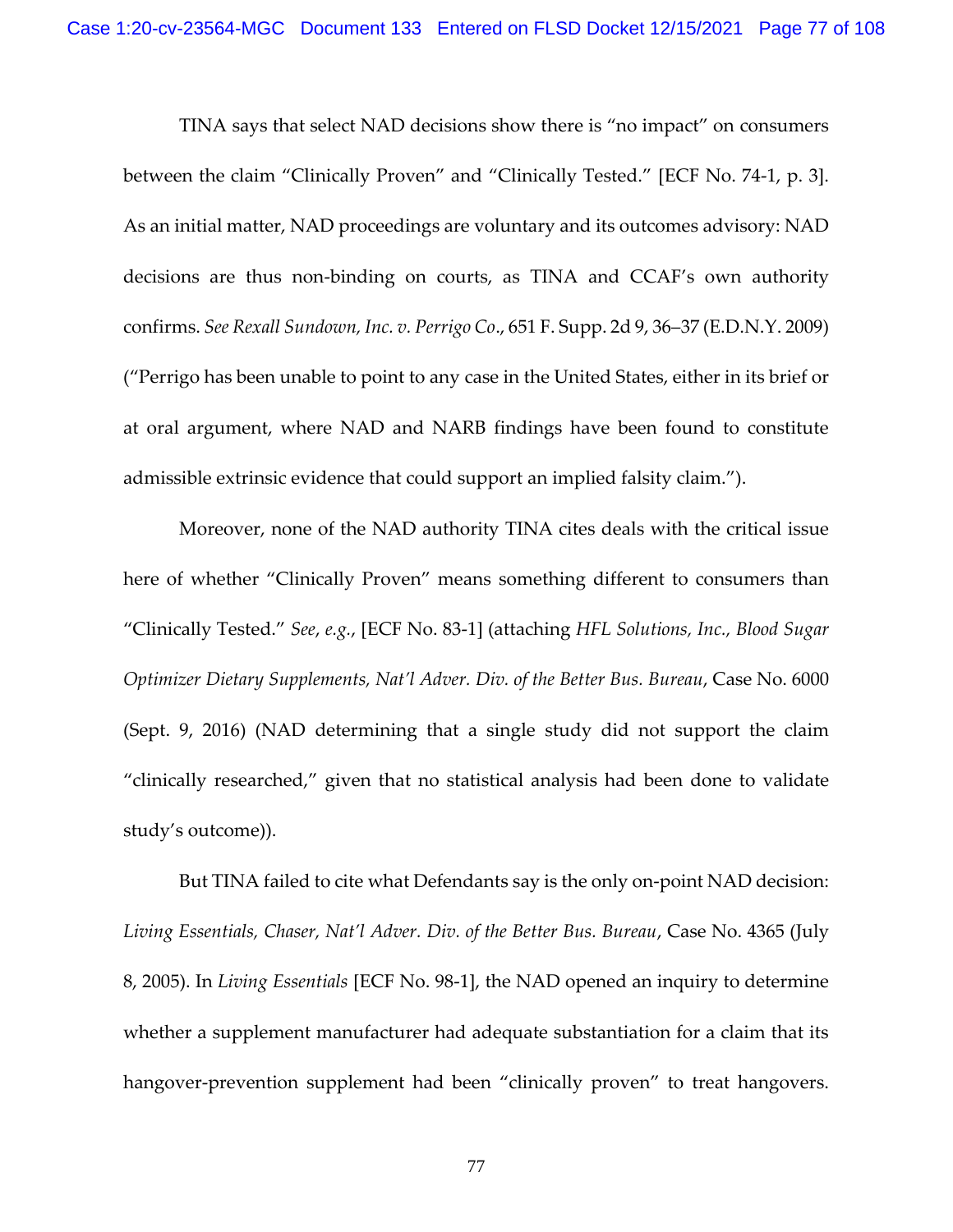After the NAD commenced that inquiry, the manufacturer voluntarily agreed to change its "clinically proven" claim to "clinically tested." ("The advertiser voluntarily undertook to make the following modifications . . . Changing the claim 'clinically proven' to 'clinically *tested*' . . . . Changing the claim 'Chaser has been tested and *proven*  effective . . . to 'Chaser has been tested and *shown* effective . . . .") (emphases in original)).

These changes, which mirror those required by the Settlement (and Amended Settlement), were reviewed and approved by the NAD, which deemed them "significant" and "appropriate." NAD also concluded that the modifications were "necessary" and "proper" to "avoid overstating the scientific findings or exaggerating the product's performance . . . ." *Id*. at 4–6.

The NAD's analysis as to the appropriateness of the change tracked the dictionary-based "reasonable consumer" analysis distinguishing between "proven" and "tested." The NAD noted that the clinical studies substantiating that manufacturer's claims did not, in its view, rise to the level of "consensus or significant scientific agreement," which is the level of proof the NAD would have considered necessary to support a "proven" claim for that manufacturer. *Id.* at 5.

The *Living Essentials* decision directly supports a conclusion that there **is** a substantive difference between the claim "Clinically Proven" and "Clinically Tested."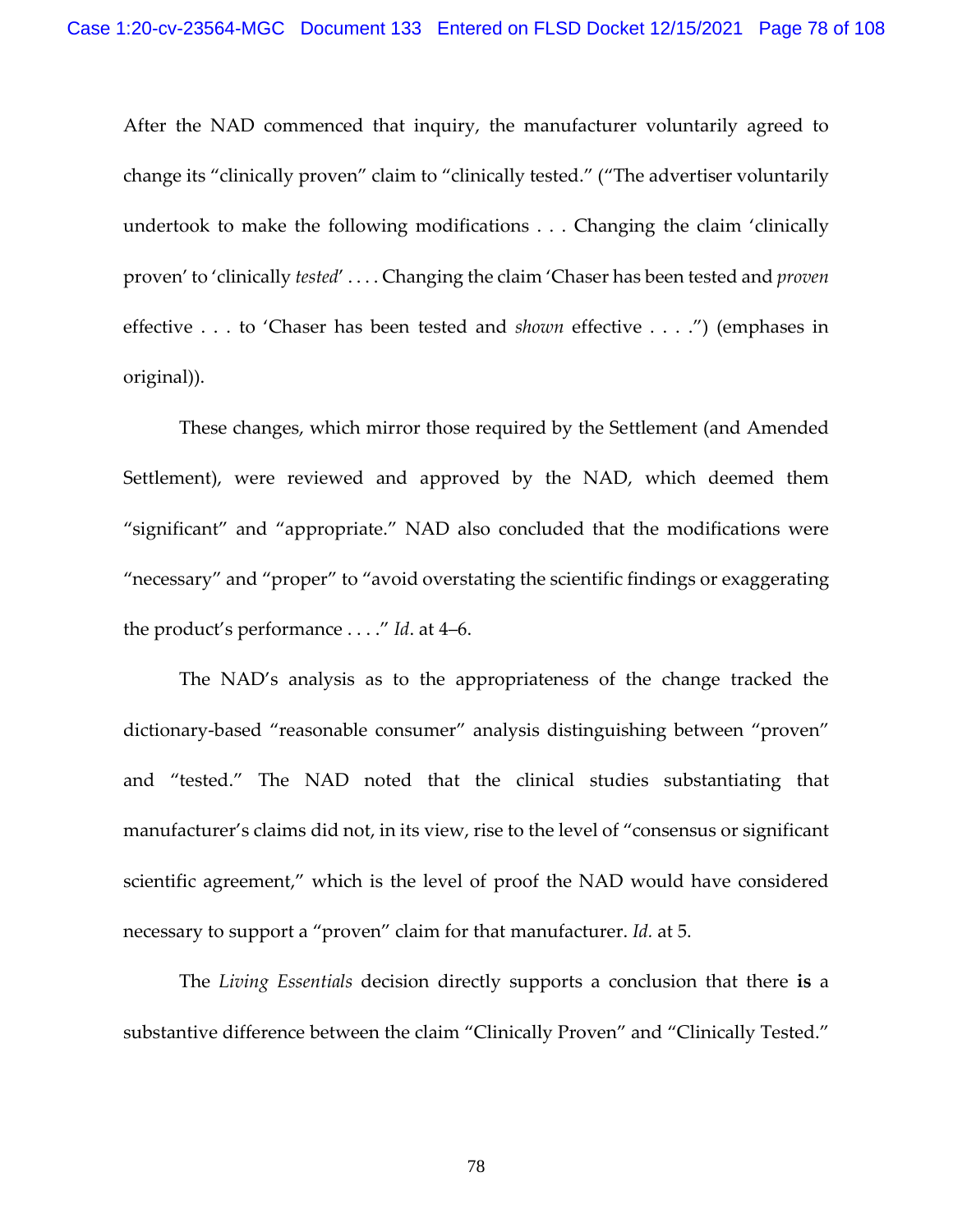Continuing with the question about whether the removal of "proven," "shown," and synonymous terms from Neuriva's marketing and labeling will have any significance on consumers' understanding, Plaintiffs argue that an examination of how Neuriva's competitors market their own products illustrates the impact of these terms.

For example, other brain supplements that compete with Neuriva will continue to use "shown" language. Focus Factor, while also claiming to have a "clinically tested formula," additionally says that it is "*proven* to improve memory, concentration and focus." Focus Factor Original, https://www.focusfactor.com/products/focus-factororiginal (last visited Dec 13, 2021) (emphasis added). Similarly, Irwin Naturals' Brain Awake claims that "[i]t delivers key ingredients that have been *shown* to: Promote focus and mental clarity; Enhance performance on cognitive tasks; Support retention of information." *See* Irwin Naturals: Brain Awake, https://irwinnaturals.com/ products/brain-awake (last visited Dec. 13, 2021) (emphasis added).

Therefore, the Undersigned agrees with the notion that the removal of "shown" and other similar language will put the Neuriva products at a disadvantage with its competitors. To argue that removing "shown" language in the Neuriva products' marketing and labeling produces *no* impact is either to dismiss the role of marketing language altogether or to disregard (without evidence) any advantage obtained by Defendants' brain supplement competitors.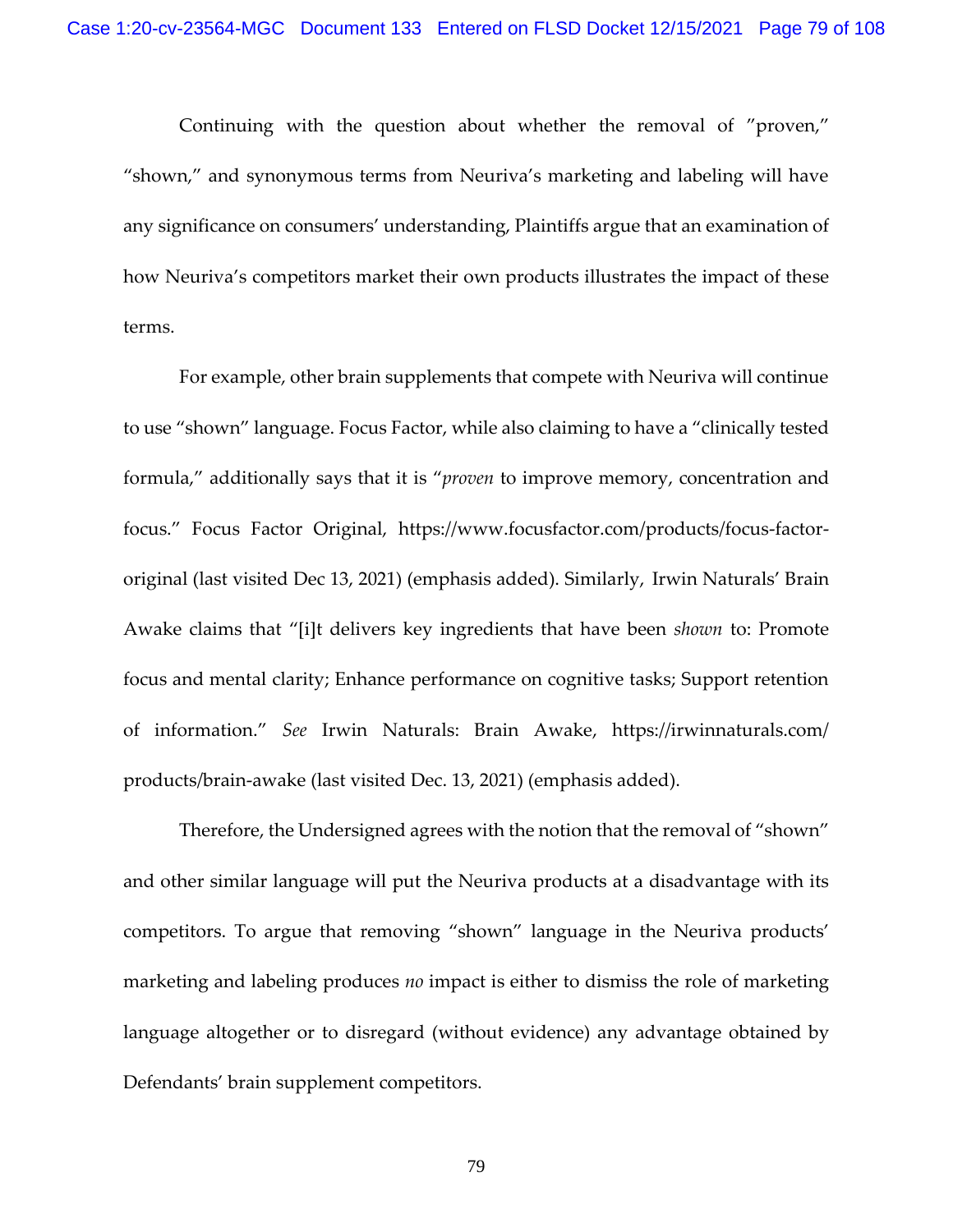Thus, in real and practical terms, the removal of "shown" or other similar language from the universe of potential marketing claims has significance because it decouples the potential connection between what was "tested" and what was "shown" by the testing.

Switching to a different argument, in their Supplemental Memorandum [ECF No. 132], Defendants also point out that, since the First Amended Settlement has been pending, at least one court again acknowledged that private lawsuits challenging "clinically proven" language on the labels of dietary supplements are subject to a complete bar under the "prior substantiation" doctrine and must be dismissed. *See Yamasaki v. Zicam LLC*, No. 21-cv-02596, 2021 WL 4951435, at \*5 (N.D. Cal. Oct. 25, 2021) (granting motion to dismiss false advertising claim because it is based on an improper lack of substantiation theory, noting that "it is well settled [under California law] that private litigants may not bring false advertising claims based on an alleged lack of substantiation and concluding that "[t]he Court is **not persuaded** by Plaintiff's conclusory allegations that the words 'clinically proven' **imply** to reasonable consumers that there is a scientific consensus about the efficacy of Defendant's products or that the studies on which Defendant relies have been published and peerreviewed") (emphasis supplied)).

Neither Frank nor TINA challenge the view that the value of the injunctive relief here must be considered through the lens of the "range of possible relief" that Plaintiffs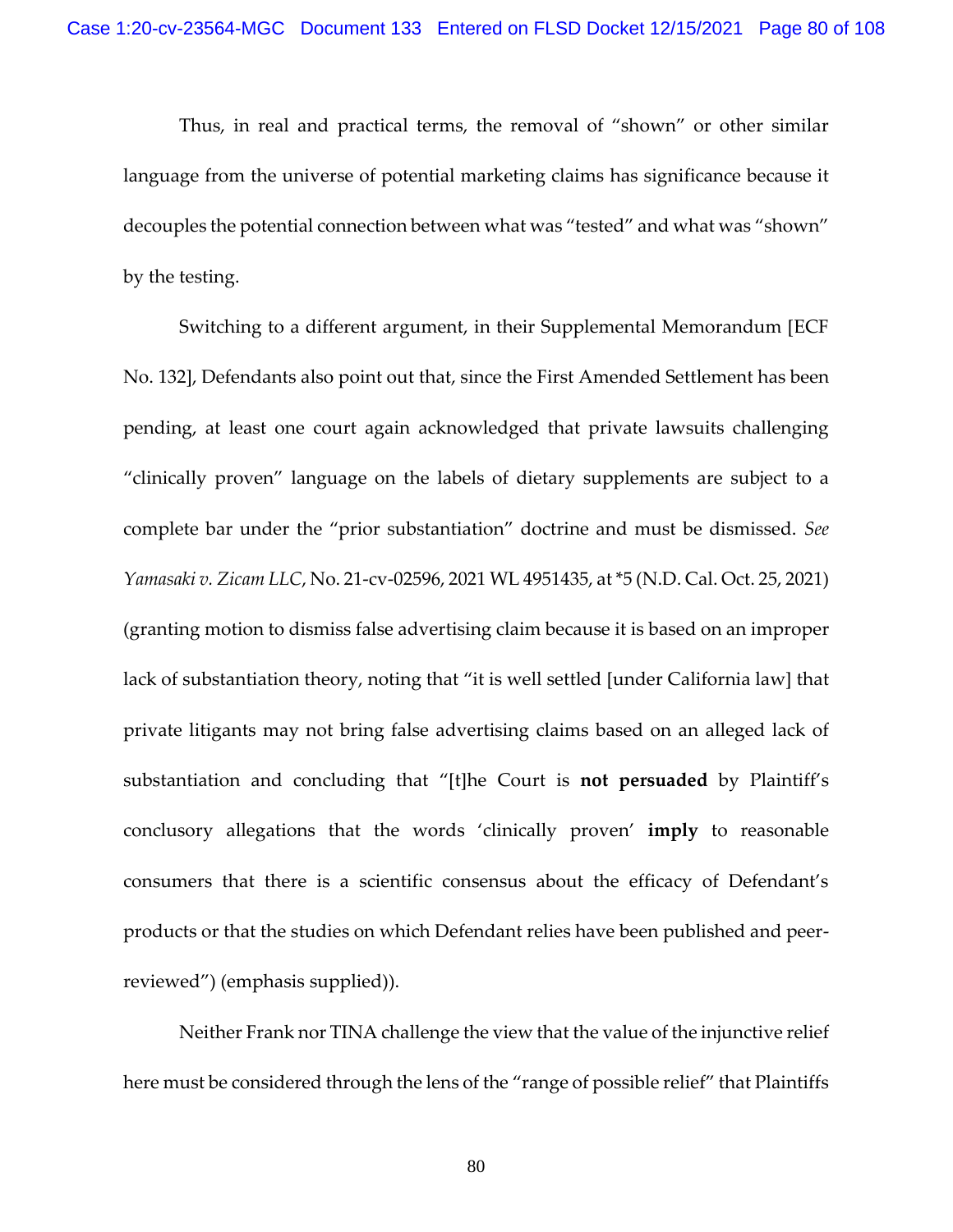might have received (otherwise described as the "likelihood of success" in proceeding. *Wilson*, 2016 WL 457011, at \*6 n.11 (citing *Leverso v. S. Trust Bank of Ala. N.A.*, 18 F.3d 1527, 1530 n.6 (11th Cir. 1994)).

Thus, the outcome in this case might very well have been a Rule 12 prior substantiation dismissal – which would mean that Plaintiffs and the class would receive no money whatsoever and Neuriva would continue to sell its products with unchanged labels (i.e., continuing to use "clinically proven"). This potential scenario further proves the injunctive relief's value. *Ferron*, 2021 WL 2940240, at \*11 ("An example of the risk of continued litigation is evidenced by the recent dismissal without prejudice of a factually similar case.").

As noted in Plaintiffs' motion to approve the settlement, Class Counsel refused to settle this case without a change in Neuriva's marketing. [ECF No. 69, p. 13]. Courts have found that such relief (requiring changes to marketing claims) provides significant benefits to class members. *See Marty v. Anheuser-Busch Companies, LLC,* No. 13-cv-23656-JJO, 2015 WL 6391185, at \*2 (S.D. Fla. Oct. 22, 2015); *Hazlin v. Botanical*, No. 13-cv-00618-KSC, 2015 WL 11237634, at \*3-4 (S.D. Cal. May 20, 2015); *Bezdek v. Vibram USA Inc*., 809 F.3d 78, 84 (1st Cir. 2015); *Arnold v. Fitflop USA LLP,* No. 11-cv-00973W-KSC, 2014 WL 1670133, at \*1, \*8 (S.D. Cal. Apr. 28, 2014); *Nigh v. Humphreys Pharmacal, Inc.*, No. 12-cv-02714-MMA-DHB, 2013 WL 5995382, at \*2, \*8 (S.D. Cal. Oct. 23, 2013); *United States v. Washington Mint*, *LLC*, 115 F. Supp. 2d 1089, 1105 (D. Minn. 2000).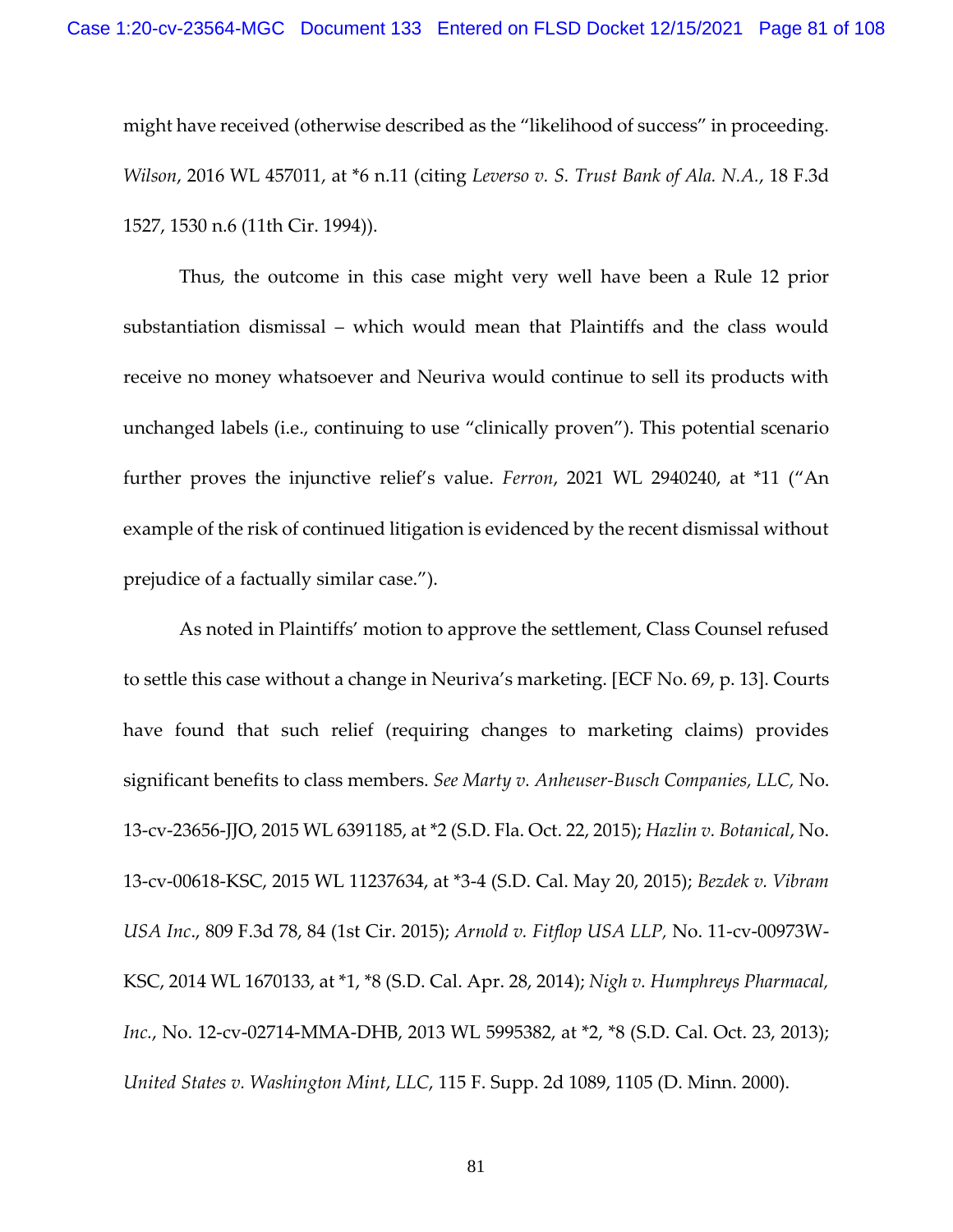# **Amount of Settlement**

Frank and TINA argue that the amount of the settlement is inadequate, but this position seems to ignore the principle that the possibility of a higher monetary award at trial does not in and of itself mean that the Court should reject the settlement. *See e.g., In re Chicken Antitrust Litig.,* 560 F. Supp. 957 (N.D. Ga. 1980) ("The court's task is one of balancing the probabilities, not assuring that the plaintiff class receives every benefit that might have been won after a full trial.").

Generic desires to receive "more" money or a "better" result is not a proper objection. *See Braynen v. Nationstar Mortgage, LLC*, No. 14-CV-20726, 2015 WL 6872519, at \*12 (S.D. Fla. Nov. 9, 2015) (citing *Perez v. Asurion Corp.*, 501 F. Supp. 2d 1360, 1382 (S.D. Fla. 2007) (overruling objections of class members who "desired to 'have a better deal'")). "Such objections lack merit because the objectors could simply opt out and file their own individual lawsuits if they have concerns about releasing their claims." *Id*. (citing *Diaz v. HSBC USA, N.A.*, No. 13-21104, 2014 WL 5488161, at \*3 (S.D. Fla. Oct. 29, 2014)); *see also Braynen*, 2015 WL 6872519, at \*12 (quoting *Behrens*, 118 F.R.D. at 542) (noting a settlement can "be satisfying even if it amounts to a hundredth or even a thousandth of a single percent of the potential recovery").

In the instant case, there is only one Objector, Frank, and he has advised the Court in his Declaration that he has not opted out. [ECF No. 75-1].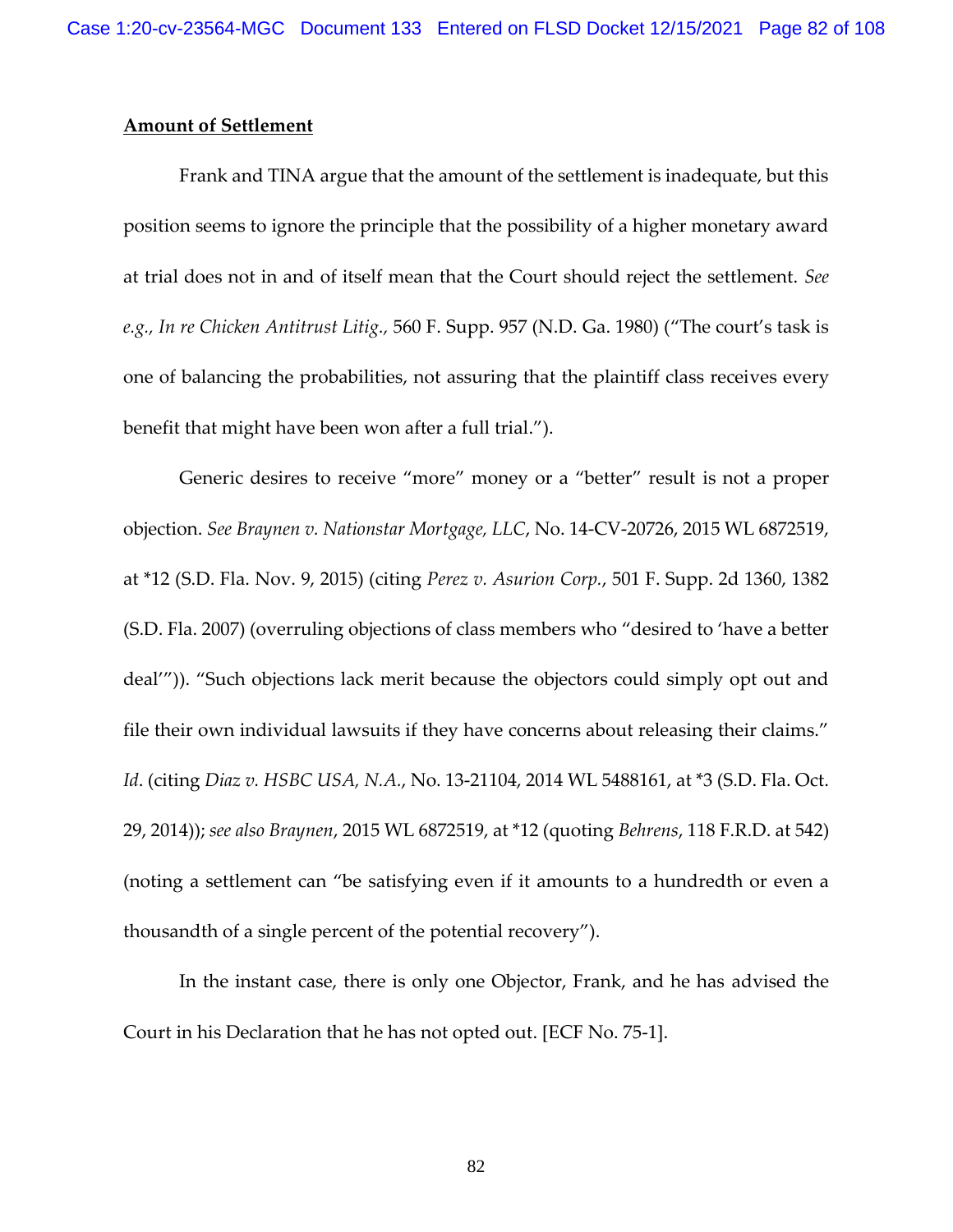Because "[m]onetary relief is difficult to quantify," in evaluating a class settlement, "the Court's role is not to engage in a claim-by-claim, dollar-by-dollar evaluation, but rather, to evaluate the proposed settlement in its totality." *Lipuma*, 406 F. Supp. 2d at 1322-23 (finding that settlement recovering 8.1% of possible damages was fair, adequate, and reasonable). "[T]he fact that a proposed settlement amounts to only a fraction of the potential recovery does not mean the settlement is unfair and inadequate . . . A settlement can be satisfying even if it amounts to a hundredth or even a thousandth of a single percent of the potential recovery[.]" *Behrens v. Wometco Enter. Inc.*, 118 F.R.D. 534, 542 (S.D. Fla. 1988).

Here, the Settlement provides an \$8 million fund out of which to pay Settlement Class Members. Settlement Class Members who provide proof of purchase may be entitled to potentially a full refund for two purchases of Neuriva products, up to \$32.50 each or \$65.00 total. (Bryson Decl. ¶ 29 [ECF No. 69-1]).

Settlement Class Members who do **not** have proof of purchase may file a claim for up to four purchases of Neuriva products, for a total of \$20. *Id.* The ability of Class Members who do not have proof of purchase to receive monetary benefits is particularly noteworthy, as Defendants have no way of independently verifying who actually purchased an over-the-counter product like Neuriva. Neither Frank nor TINA have suggested a method to confirm who actually purchased the products or in what amounts, absent a receipt or other proof of purchase.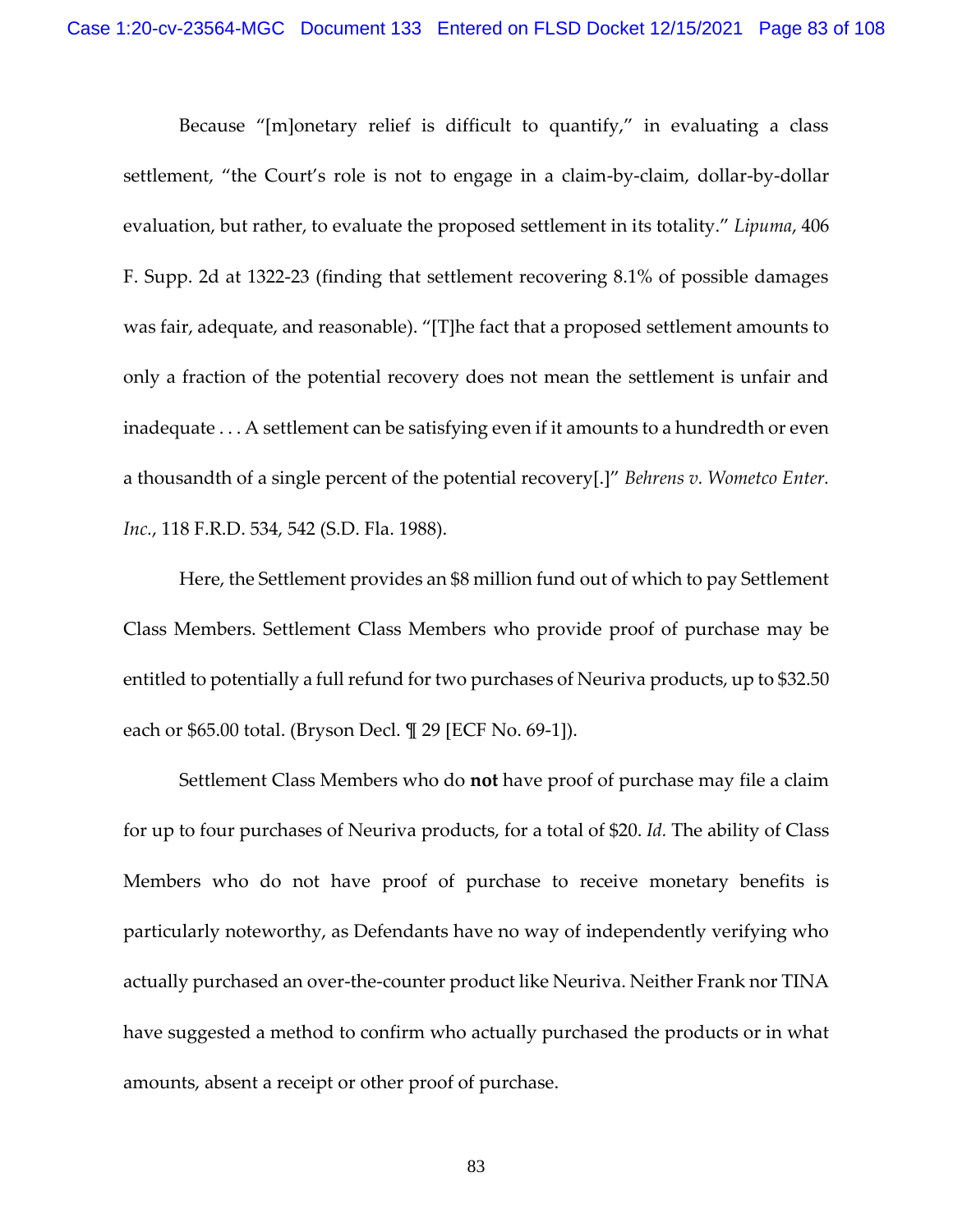Further, as explained in Plaintiffs' motion to approve the Settlement and award attorney's fees and costs, the monetary settlement benefits per purchase available to those without proof of purchase constitute approximately 22% of the manufacturer's price for Neuriva Original or 15% for Neuriva Plus. (Bryson Decl. ¶ 30 [ECF No. 69- 1]). These settlement amounts meet or exceed the standards established by this and other courts in other cases. *See also Bennett*, 737 F.2d at 986 (holding that 5.6% recovery was fair and adequate in view of risks of further litigation and litigation objectives); *In re Checking Account Overdraft Litig*., 830 F. Supp. 2d at 1346 ("[S]tanding alone, nine percent or higher constitutes a fair settlement even absent the risks associated with prosecuting these claims.").

In fact, the monetary benefits made available to Settlement Class Members compare favorably with a class action settlement in a substantially similar case, which the Undersigned also approved. *See Collins v. Quincy Bioscience, LLC*, Case No. 1:19-cv-22864, ECF No. 200 (S.D. Fla. Nov. 18, 2020) (granting final approval to brain supplement class settlement providing up to \$12 without proof of purchase and up to \$70 with proof of purchase).

Frank and TINA argue that the touted dollar value of the settlement is illusory and substantially overstated because the actual money paid out will be far less than \$8 million and because the unpaid settlement funds will revert back to (or, to be more technically correct, will *remain* with Defendants).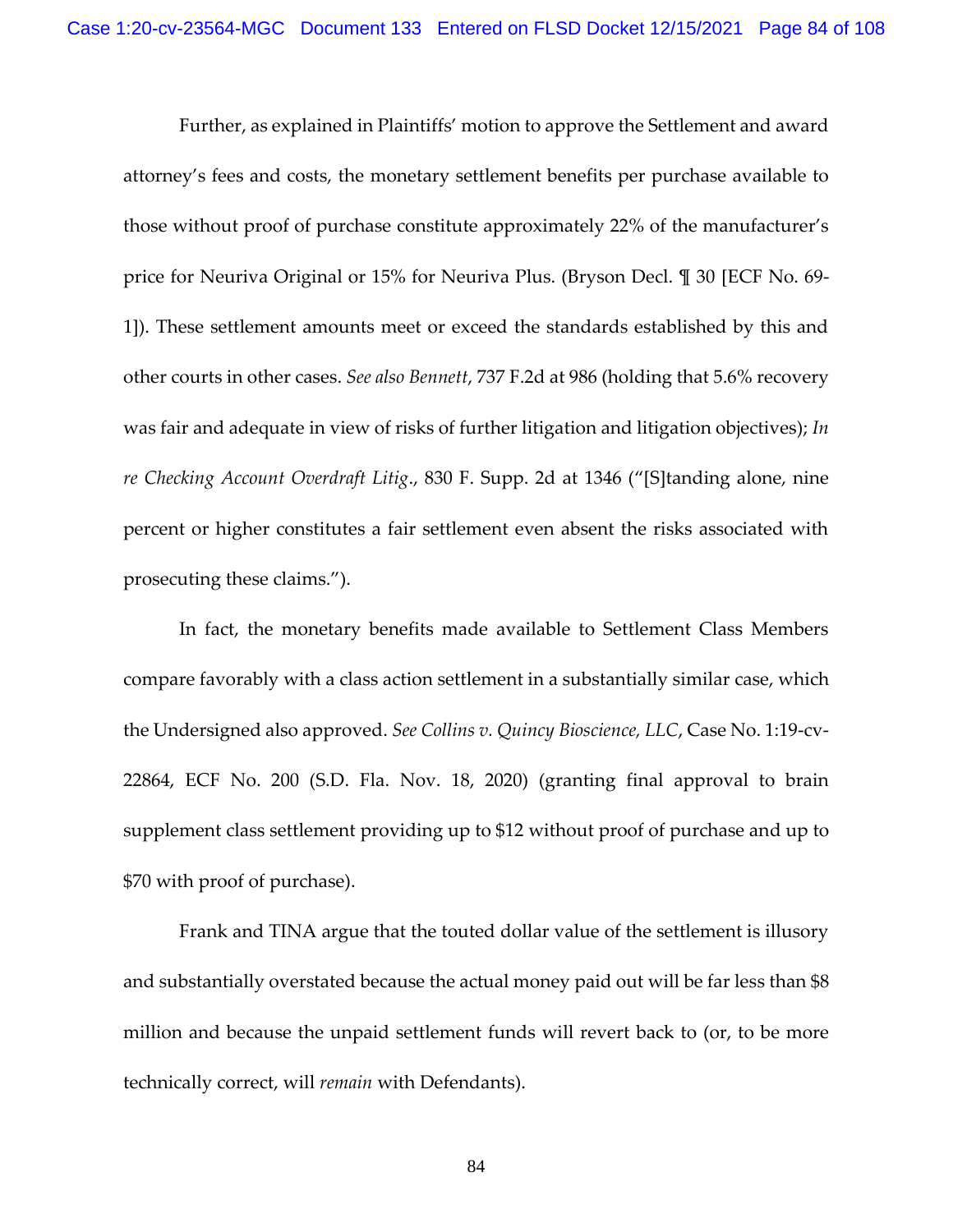But these types of claims-made class action settlement are frequently approved, even if unclaimed funds revert to defendants. *See Casey v. Citibank*, No. 12-cv-820 (N.D.N.Y.) (ECF No. 222 at ¶ 6) (approving virtually identical claims-made settlement and finding that regardless of the take rate, "[t]he settlement confers substantial benefits upon the Settlement Class members, is in the public interest, and will provide the parties with repose from litigation"); *Shames v. Hertz Corp.*, No. 07-cv-2174, 2012 WL 5392159 (S.D. Cal. Nov. 5, 2012) (approving claims-made settlement over objections because "there is nothing inherently objectionable with a claims-submission process, as class action settlements often include this process, and courts routinely approve claims-made settlements") (citations omitted); *Lemus v. H & R Block Enters. LLC,* No. 09-cv-3179, 2012 WL 3638550 (N.D. Cal. Aug. 22, 2012) (approving, over objections, claims-made settlement in wage case where unclaimed funds reverted to the defendants); *Atkinson v. Wal-Mart Stores, Inc.*, No. 8:08-cv-00691-T-30TBM, 2011 WL 6846747, at \*5 (M.D. Fla. Dec. 29, 2011) (approving claims-made settlement with full reversion in class action case involving the estates of persons whose lives were insured under Corporate Owned Life Insurance policies purchased by Wal-Mart or a Wal-Mart Trust while they worked as Wal-Mart associates in Florida and whose deaths resulted in the payment of insurance policy benefits to Wal-Mart or the Trust).

Finally, courts rightly consider the value of injunctive *and* monetary relief in assessing whether a class action settlement provides sufficient relief to the class. *See,*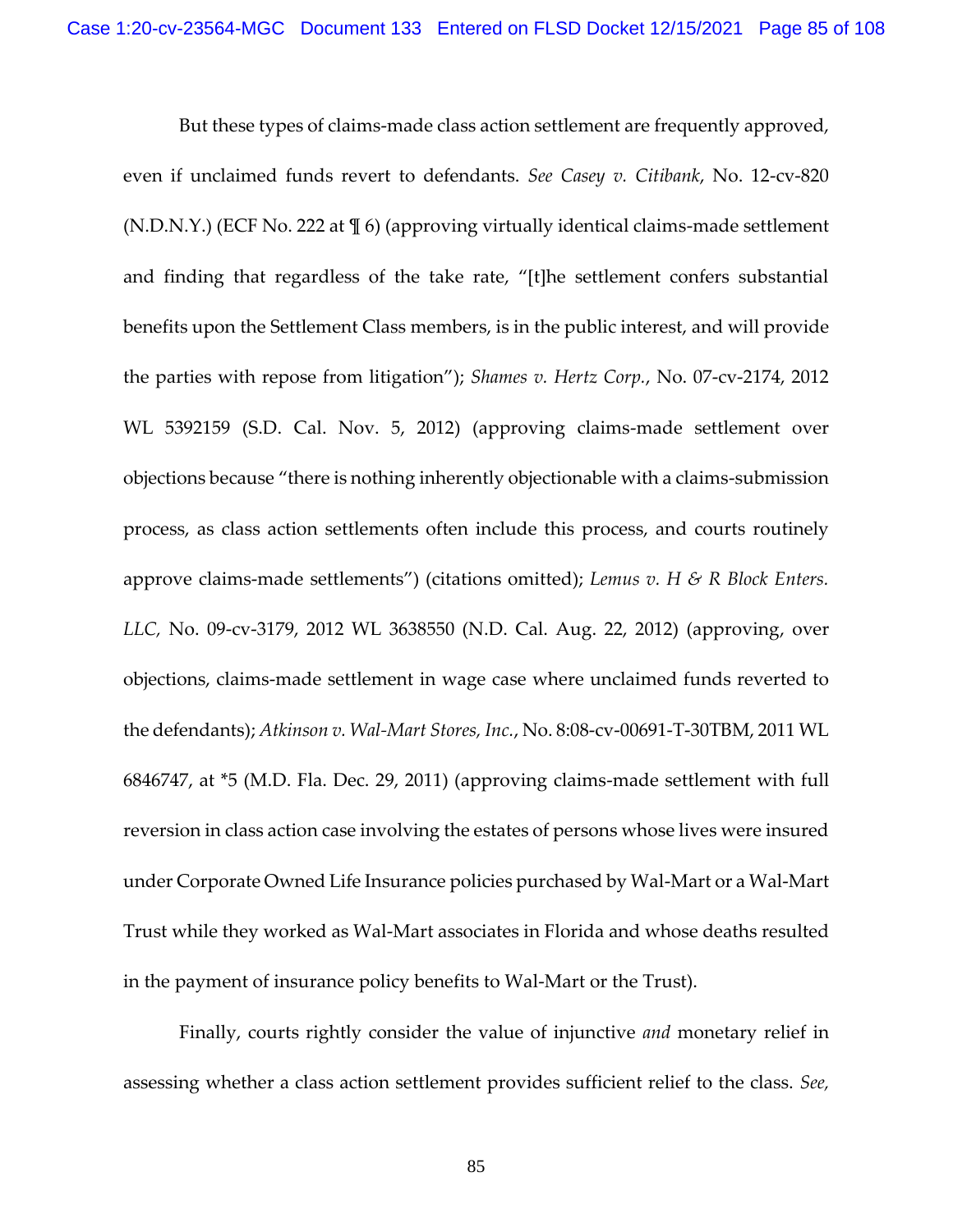*e.g., Poertner*, 618 F. App'x at 630 (noting that objector's valuation of settlement based on monetary benefits alone was "flawed," and affirming approval based on inclusion of injunctive and *cy pres* relief); *Hamilton*, No. 13-60749, ECF No. 178, p. 7 (S.D. Fla. Oct. 23, 2014) ("The Court finds the injunctive changes provided in the Settlement Agreement are important and have significant value to the class members nationwide."); *Perez*, 501 F. Supp. 2d at 1381 (describing important injunctive relief in discussing range of possible recovery); *Lipuma,* 406 F. Supp. 2d at 1323 (valuing injunctive relief as part of "significant relief" made available to class and determining that settlement was fair, adequate, and reasonable).

The Undersigned finds that the dollar amount of the settlement, evaluated through the prisms of potential recovery and the value of the injunctive relief, is fair and reasonable.

## **Attorney's Fees and Costs**

Frank and TINA object to the amount of the requested fees and costs. They say there is no real settlement fund which exists because the \$8 million settlement is merely a legal fiction which will never materialize, predicting that the amount of compliant claims timely submitted will be for an amount far less than \$8 million. Therefore, they say, the requested (and negotiated) fee is out of proportion with the class recovery.

Frank and TINA also criticize the fees as being unreasonably preferential (in favor of the attorneys) and say that this condemnation is strengthened by the so-called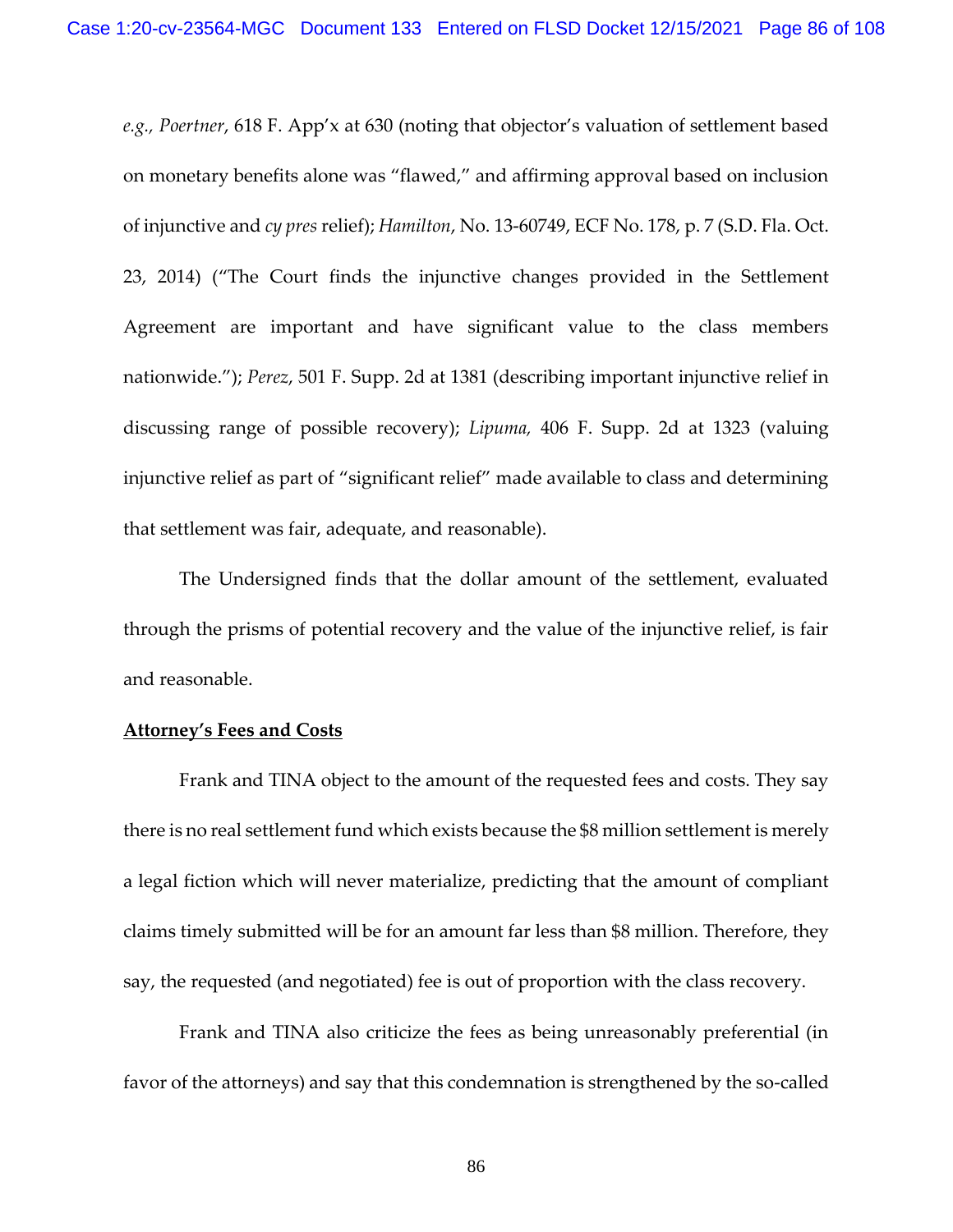"clear sailing" and "kicker" provisions of the Settlement Agreement. A clear sailing provision means that Defendants agree in advance to not oppose a request for fees up to a certain amount. A kicker provision means that the fees are part of a segregated fund where any unawarded amount (i.e., the difference between the maximum permissible amount and the amount ultimately awarded by the Court and paid by Defendant) is retained by Defendant (or reverts to Defendant). *Poertner*, 618 F. App'x at 630, n. 6.

Some courts have suggested that a clear-sailing provision may be a warning sign of a collusive bargain. "The inclusion of such a 'clear sailing' provision within the settlement agreement's terms, however, merely justifies the Court's application of heightened scrutiny when evaluating the class counsel's ultimate fee request; it should not be read as an independent ground for withholding approval of the entire settlement." *Matter of Skinner Group, Inc.*[, 206 B.R. 252, 263 n.14 \(Bankr. N.D. Ga. 1997\);](https://1.next.westlaw.com/Link/Document/FullText?findType=Y&serNum=1997053821&pubNum=0000164&originatingDoc=Ic5af2ec087b911e5a2e3f57df41a6dad&refType=RP&fi=co_pp_sp_164_263&originationContext=document&transitionType=DocumentItem&ppcid=bdeddf795ea0453f941d87892812a839&contextData=(sc.UserEnteredCitation)#co_pp_sp_164_263) *see also Braynen*, 2015 WL 6872519, at \*11.

Indeed, while a clear-sailing provision *could* indicate that the settling parties compromised class members' interests to give class counsel favorable treatment on attorney's fees, it could just as easily be included for purposes of finality and risk avoidance. *See Malchman v. Davis*[, 761 F.2d 893, 905 n.5 \(2d Cir. 1985\)](https://1.next.westlaw.com/Link/Document/FullText?findType=Y&serNum=1985124672&pubNum=0000350&originatingDoc=Ic5af2ec087b911e5a2e3f57df41a6dad&refType=RP&fi=co_pp_sp_350_905&originationContext=document&transitionType=DocumentItem&ppcid=bdeddf795ea0453f941d87892812a839&contextData=(sc.UserEnteredCitation)#co_pp_sp_350_905) (a clear-sailing provision "is essential to completion of the settlement, because the defendants want to know their total maximum exposure and the plaintiffs do not want to be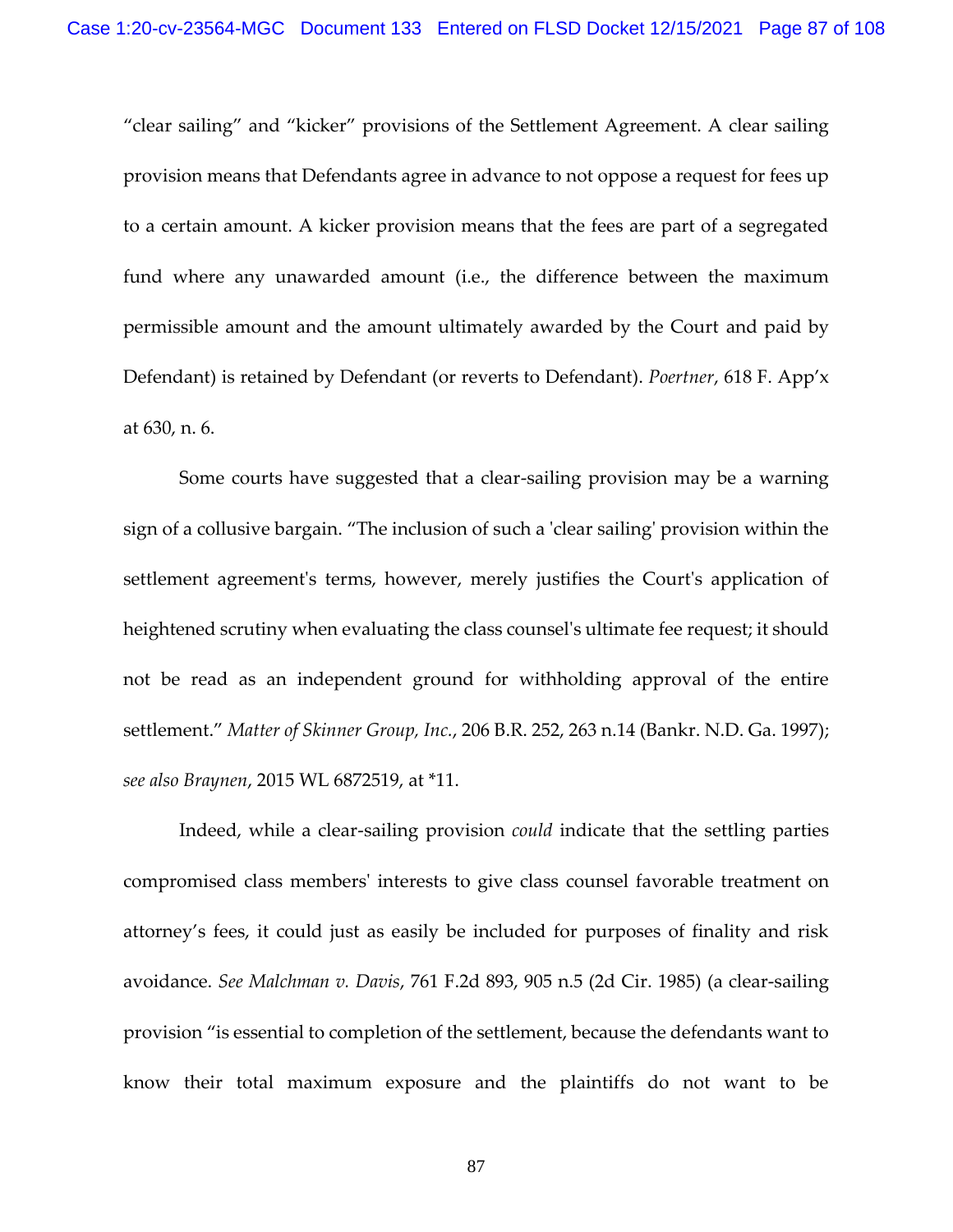sandbagged"); *see also Poertner*, 618 F. App'x at 630 (rejecting objections -- raised by Frank, coincidentally – based on clear sailing and kicker clauses because "Frank's selfdealing contention is belied by the record: the parties settled only after engaging in extensive arms-length negotiations moderated by an experienced, court-appointed mediator").

Even giving the Settlement heightened scrutiny, the Court finds the clearsailing provision to be immaterial. The Court has already found that the Settlement was negotiated at arm's-length. *See [In re Prudential Ins. Co. Am. Sales Practice Litig. Agent](https://1.next.westlaw.com/Link/Document/FullText?findType=Y&serNum=1998154171&pubNum=0000506&originatingDoc=Ic5af2ec087b911e5a2e3f57df41a6dad&refType=RP&fi=co_pp_sp_506_335&originationContext=document&transitionType=DocumentItem&ppcid=bdeddf795ea0453f941d87892812a839&contextData=(sc.UserEnteredCitation)#co_pp_sp_506_335)  Actions*[, 148 F.3d 283, 335 \(3d Cir. 1998\)](https://1.next.westlaw.com/Link/Document/FullText?findType=Y&serNum=1998154171&pubNum=0000506&originatingDoc=Ic5af2ec087b911e5a2e3f57df41a6dad&refType=RP&fi=co_pp_sp_506_335&originationContext=document&transitionType=DocumentItem&ppcid=bdeddf795ea0453f941d87892812a839&contextData=(sc.UserEnteredCitation)#co_pp_sp_506_335) (overruling objection to clear-sailing provision since there was "no indication the parties began to negotiate attorneys' fees until after they had finished negotiating the settlement agreement"); *Ingram [v. The Coca-Cola Co.](https://1.next.westlaw.com/Link/Document/FullText?findType=Y&serNum=2001536255&pubNum=0000344&originatingDoc=Ic5af2ec087b911e5a2e3f57df41a6dad&refType=RP&fi=co_pp_sp_344_693&originationContext=document&transitionType=DocumentItem&ppcid=bdeddf795ea0453f941d87892812a839&contextData=(sc.UserEnteredCitation)#co_pp_sp_344_693)*, [200 F.R.D. 685, 693 693](https://1.next.westlaw.com/Link/Document/FullText?findType=Y&serNum=2001536255&pubNum=0000344&originatingDoc=Ic5af2ec087b911e5a2e3f57df41a6dad&refType=RP&fi=co_pp_sp_344_693&originationContext=document&transitionType=DocumentItem&ppcid=bdeddf795ea0453f941d87892812a839&contextData=(sc.UserEnteredCitation)#co_pp_sp_344_693) (N.D. Ga. 2001) (finding no collusion where attorneys' fees were "negotiated separately from the rest of the settlement, and only after substantial components of the class settlement had been resolved").

As explained earlier in this Report, there was no collusion. And absent collusion, a clear-sailing provision should not bar a class settlement's approval, as courts in this Circuit have repeatedly emphasized. *See, e.g.*, *Poertner,* [618 F. App](https://1.next.westlaw.com/Link/Document/FullText?findType=Y&serNum=2036705791&pubNum=0000999&originatingDoc=Ic5af2ec087b911e5a2e3f57df41a6dad&refType=RP&originationContext=document&transitionType=DocumentItem&ppcid=bdeddf795ea0453f941d87892812a839&contextData=(sc.UserEnteredCitation))'x at [630 \(](https://1.next.westlaw.com/Link/Document/FullText?findType=Y&serNum=2036705791&pubNum=0000999&originatingDoc=Ic5af2ec087b911e5a2e3f57df41a6dad&refType=RP&originationContext=document&transitionType=DocumentItem&ppcid=bdeddf795ea0453f941d87892812a839&contextData=(sc.UserEnteredCitation))*per curiam*); *[Waters v. Int'l Precious Metals Corp.](https://1.next.westlaw.com/Link/Document/FullText?findType=Y&serNum=1999222564&pubNum=0000506&originatingDoc=Ic5af2ec087b911e5a2e3f57df41a6dad&refType=RP&fi=co_pp_sp_506_1293&originationContext=document&transitionType=DocumentItem&ppcid=bdeddf795ea0453f941d87892812a839&contextData=(sc.UserEnteredCitation)#co_pp_sp_506_1293)*, 190 F.3d 1291, 1293 n.4 (11th Cir. [1999\)](https://1.next.westlaw.com/Link/Document/FullText?findType=Y&serNum=1999222564&pubNum=0000506&originatingDoc=Ic5af2ec087b911e5a2e3f57df41a6dad&refType=RP&fi=co_pp_sp_506_1293&originationContext=document&transitionType=DocumentItem&ppcid=bdeddf795ea0453f941d87892812a839&contextData=(sc.UserEnteredCitation)#co_pp_sp_506_1293) (summarizing different views but declining to address the clear sailing provision because appellate court was convinced that district judge fulfilled the Rule 23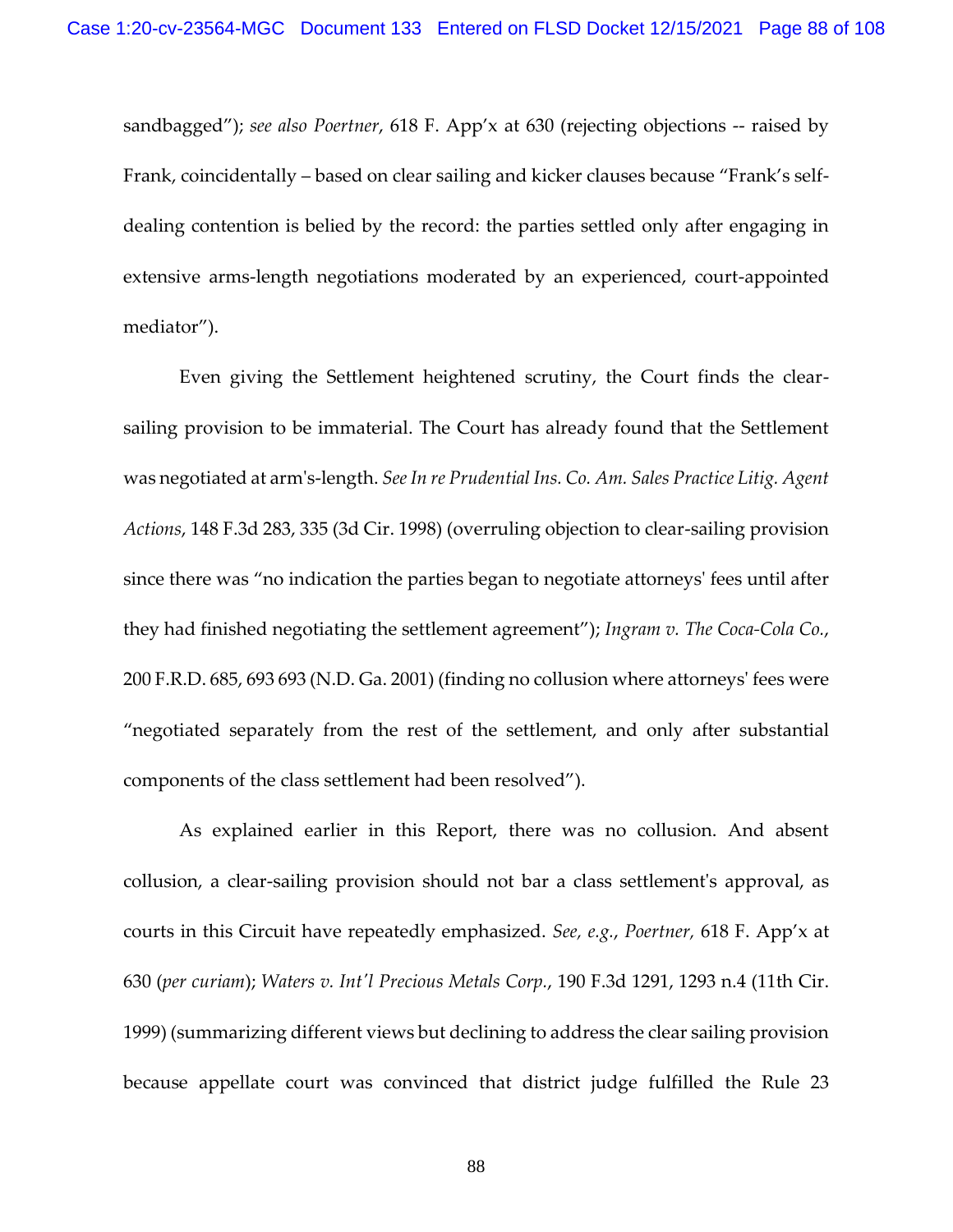supervisory function); *Fladell v. Wells Fargo Bank, N.A.*[, No. 0:13-cv-60721, 2014 WL](https://1.next.westlaw.com/Link/Document/FullText?findType=Y&serNum=2034702958&pubNum=0000999&originatingDoc=Ic5af2ec087b911e5a2e3f57df41a6dad&refType=RP&originationContext=document&transitionType=DocumentItem&ppcid=bdeddf795ea0453f941d87892812a839&contextData=(sc.UserEnteredCitation))  5488167, at \*4 [\(S.D. Fla. Oct. 29, 2014\)](https://1.next.westlaw.com/Link/Document/FullText?findType=Y&serNum=2034702958&pubNum=0000999&originatingDoc=Ic5af2ec087b911e5a2e3f57df41a6dad&refType=RP&originationContext=document&transitionType=DocumentItem&ppcid=bdeddf795ea0453f941d87892812a839&contextData=(sc.UserEnteredCitation)) (rejecting argument about clear-sailing provision as "immaterial" because there "was no collusion in the settlement negotiations and the [p]arties began negotiations regarding attorney's fees only after finishing the negotiating the Settlement itself"); *Ingram*[, 200 F.R.D. at 693](https://1.next.westlaw.com/Link/Document/FullText?findType=Y&serNum=2001536255&pubNum=0000344&originatingDoc=Ic5af2ec087b911e5a2e3f57df41a6dad&refType=RP&fi=co_pp_sp_344_693&originationContext=document&transitionType=DocumentItem&ppcid=bdeddf795ea0453f941d87892812a839&contextData=(sc.UserEnteredCitation)#co_pp_sp_344_693) (rejecting argument that collusion was present in the Settlement, noting that a highly experienced mediator was involved and reasoning that "[p]arties colluding in a settlement would hardly need the services of a neutral third party to broker their deal").

The Undersigned notes that any attorney's fees approved by this Court will be paid separately by Defendants and will not reduce or impact payments to Class Members. In addition, Class recovery is not conditioned on approval of any attorney's fees amount. Courts view these factors favorably, grouping them in the column of reasons to *approve* a class action settlement. *See e.g., Junior v. Infinity Ins. Co.,* No. 6:18 cv-1598, 2021 WL 4944311, at \*4 (M.D. Fla. Apr. 29, 2021).

Frank and TINA also argue that the fees requested should be cross-checked with class counsel's lodestar (i.e., the amount of attorney hours incurred, multiplied by a reasonable hourly rate).

In the absence of any evidence of collusion or detriment to the class, the Court should give substantial weight to a negotiated fee amount, assuming that it represents the parties' "'best efforts to understandingly, sympathetically, and professionally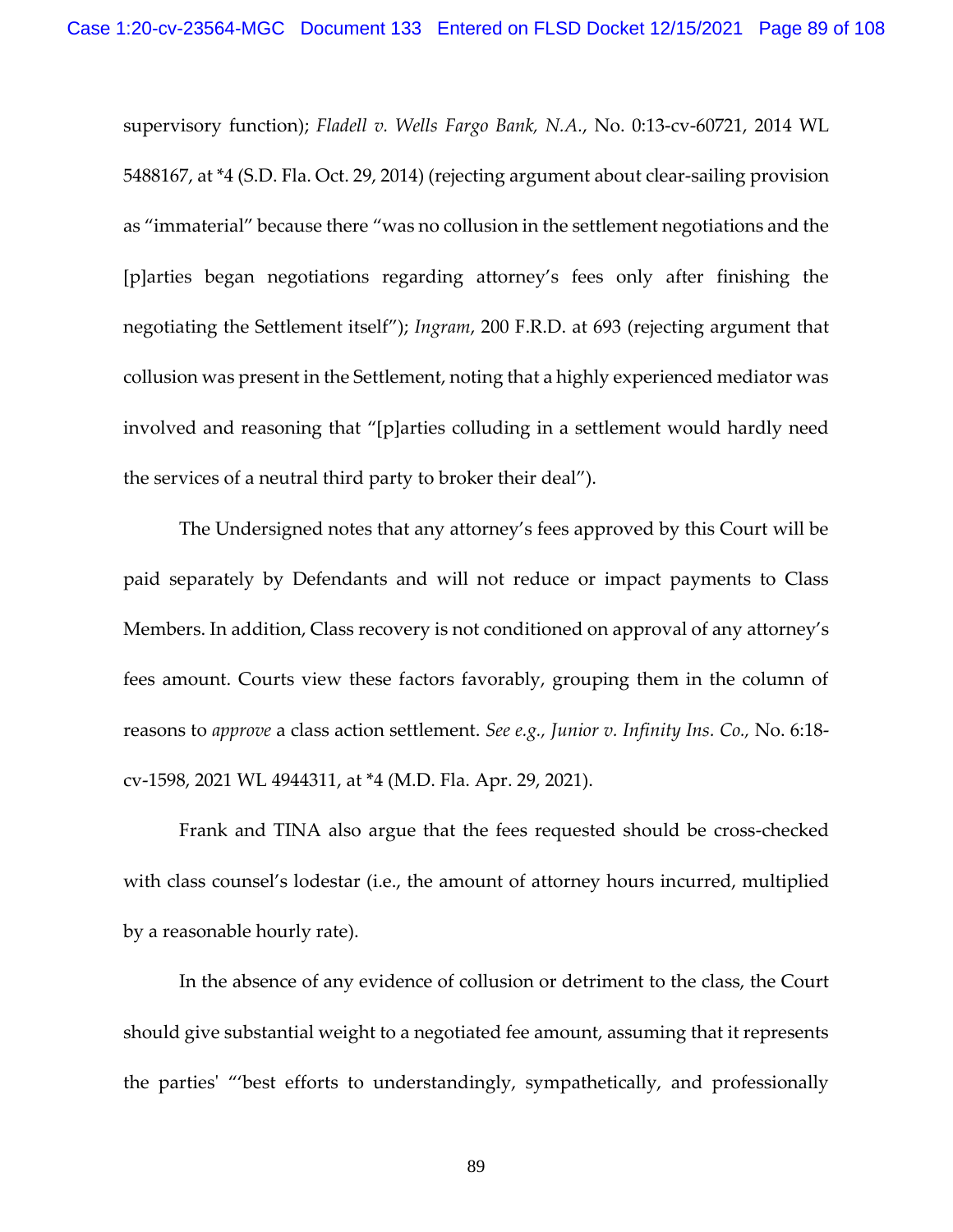arrive at a settlement as to attorney's fees.'" *Ingram*, 200 F.R.D. at 695-696 (citing *[Elkins](https://1.next.westlaw.com/Link/Document/FullText?findType=Y&serNum=1998077629&pubNum=0000999&originatingDoc=I51426e5853e311d9b17ee4cdc604a702&refType=RP&originationContext=document&transitionType=DocumentItem&ppcid=15af7b442809411782369f5855ecd7e8&contextData=(sc.UserEnteredCitation))  [v. Equitable Life Ins. Co.,](https://1.next.westlaw.com/Link/Document/FullText?findType=Y&serNum=1998077629&pubNum=0000999&originatingDoc=I51426e5853e311d9b17ee4cdc604a702&refType=RP&originationContext=document&transitionType=DocumentItem&ppcid=15af7b442809411782369f5855ecd7e8&contextData=(sc.UserEnteredCitation))* 1998 WL 133741 (M.D. Fla. Jan. 27, 1998) (quoting *[Johnson v.](https://1.next.westlaw.com/Link/Document/FullText?findType=Y&serNum=1974108744&pubNum=0000350&originatingDoc=I51426e5853e311d9b17ee4cdc604a702&refType=RP&fi=co_pp_sp_350_720&originationContext=document&transitionType=DocumentItem&ppcid=15af7b442809411782369f5855ecd7e8&contextData=(sc.UserEnteredCitation)#co_pp_sp_350_720)  [Georgia Highway Express Inc.,](https://1.next.westlaw.com/Link/Document/FullText?findType=Y&serNum=1974108744&pubNum=0000350&originatingDoc=I51426e5853e311d9b17ee4cdc604a702&refType=RP&fi=co_pp_sp_350_720&originationContext=document&transitionType=DocumentItem&ppcid=15af7b442809411782369f5855ecd7e8&contextData=(sc.UserEnteredCitation)#co_pp_sp_350_720)* 488 F.2d 714, 720 (5th Cir. 1974), *overruled on other grounds, Blanchard v. Bergeron,* [489 U.S. 87, 109 S.Ct. 939, 103 L.Ed.2d 67 \(1989\)\)](https://1.next.westlaw.com/Link/Document/FullText?findType=Y&serNum=1989026577&pubNum=0000708&originatingDoc=I51426e5853e311d9b17ee4cdc604a702&refType=RP&originationContext=document&transitionType=DocumentItem&ppcid=15af7b442809411782369f5855ecd7e8&contextData=(sc.UserEnteredCitation)).

Both the United States Supreme Court and the Eleventh Circuit have expressly approved calculating fees by applying the percentage-of-recovery method to the total value of the settlement. *See Boeing v. Van Gemert*, 444 U.S. 472, 478 (1980) ("[A] litigant or lawyer who recovers a common fund for the benefit of persons other than himself or his client is entitled to a reasonable attorney's fee from the fund as a whole."); *Waters v. Int'l Precious Metals Corp.*, 190 F.3d 1291, 1295-96 (11th Cir. 1999) (affirming fee award of 33-1/3% of total amount made available to class, and determining that attorney's fees may be determined based on total fund, not just actual payout to class); *see also*, *Poertner*, 618 F. App'x at 628 (quoting *Camden I Condo. Ass'n v. Dunkle*, 946 F.2d 768, 774 (11th Cir. 1991) ("[A]ttorney's fees awarded from a common fund shall be based on a reasonable percentage of the fund established for the benefit of the class.")); *David v. Am. Suzuki Motor Corp.*, No. 08-cv-22278, 2010 WL 1628362 (S.D. Fla. Apr. 15, 2010) (settlement with ascertainable benefits may be treated as a common fund to which a percentage fee may be awarded, even if the fee is separately paid by the defendant).

Fees are based on a percentage of the total benefits made *available*, **regardless of the actual payout to the class**. *See Waters*, 190 F. 3d at 1295-96. As explained in *Wilson,*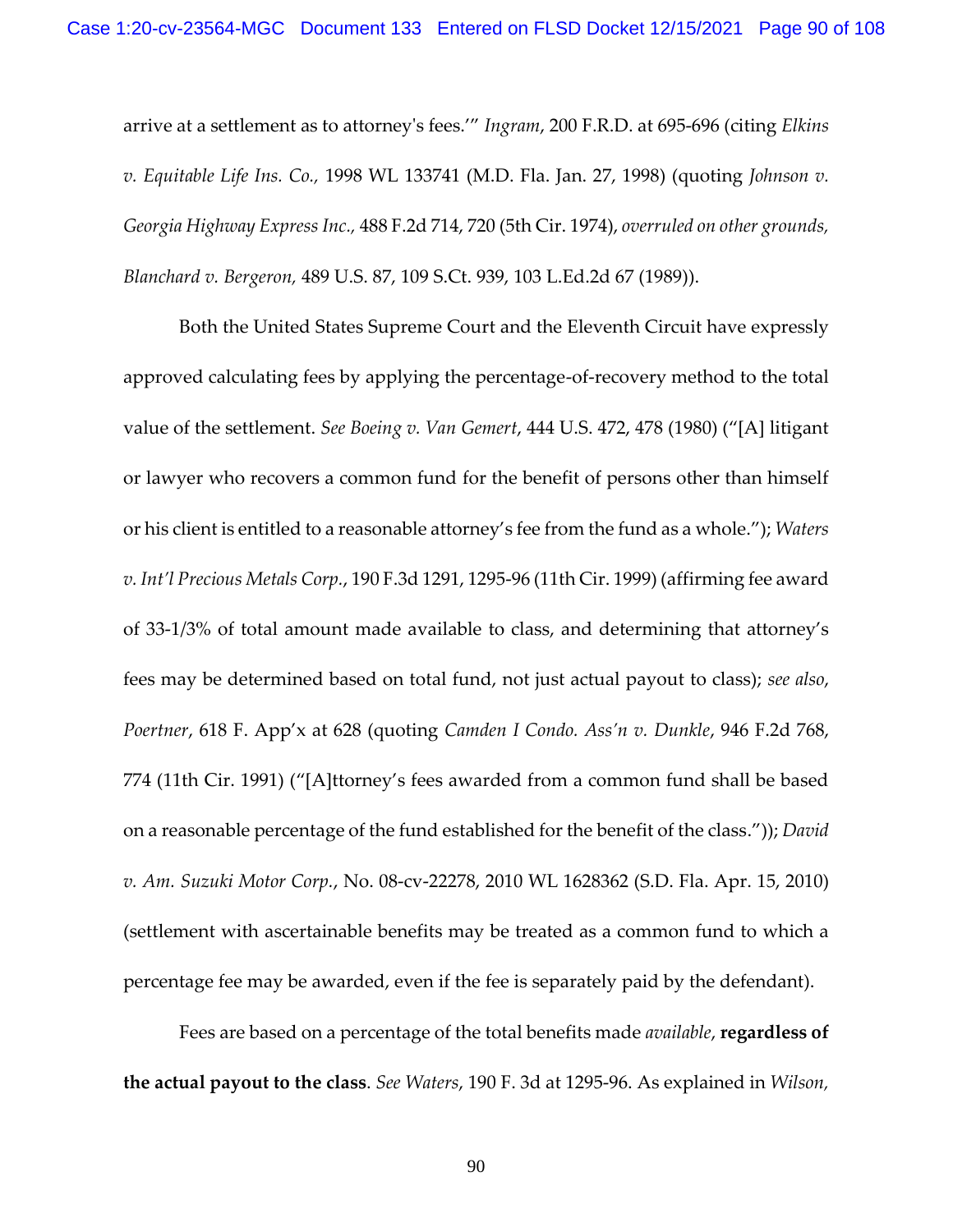2016 WL 457011, at \*10, [t]his is so because "[a] settlement's fairness is judged by the *opportunity* created for the class members, *not by how many submit* claims . . . What matters is the settlement's value to each class member–it is ultimately up to class members whether to participate or not." (internal citation omitted) (emphasis added) (quoting *Hall,* 2014 WL 4672458, at \*13).

The Eleventh Circuit reaffirmed its support for this percentage-of-the-commonfund approach in *Poertner,* where it explained that 25 percent is the "bench mark" attorney's fee award. 618 F. App'x at 628-629 (pointing out that class counsel's fee award should also be based on consideration of "any non-monetary benefits conferred upon the class by the settlement," such as injunctive relief, as well as "the economics involved in prosecuting a class action." (citing *Camden,* 946 F.2d at 770, 774-75)).

While Frank says that the "fund" established in this case includes both the monetary benefits made available to the Settlement Class members and attorney's fees, such a "constructive common fund" approach has in fact been recognized by the Eleventh Circuit. *See In re Home Depot Inc.*, 931 F.3d 1065, 1080 (11th Cir. 2019) ("Where class action settlements are concerned, courts will often classify the fee arrangement as a 'constructive common fund' that is governed by common-fund principles even when the agreement states that fees will be paid separately."); *see also In re: Managed Care Litig., Class Plaintiffs v. Aetna Inc., & Aetna - US Healthcare, Inc., Defendants.*, No. MASTER00-1334-MD-MOR, 2003 WL 22850070, at \*6 (S.D. Fla. Oct. 24, 2003) ("Because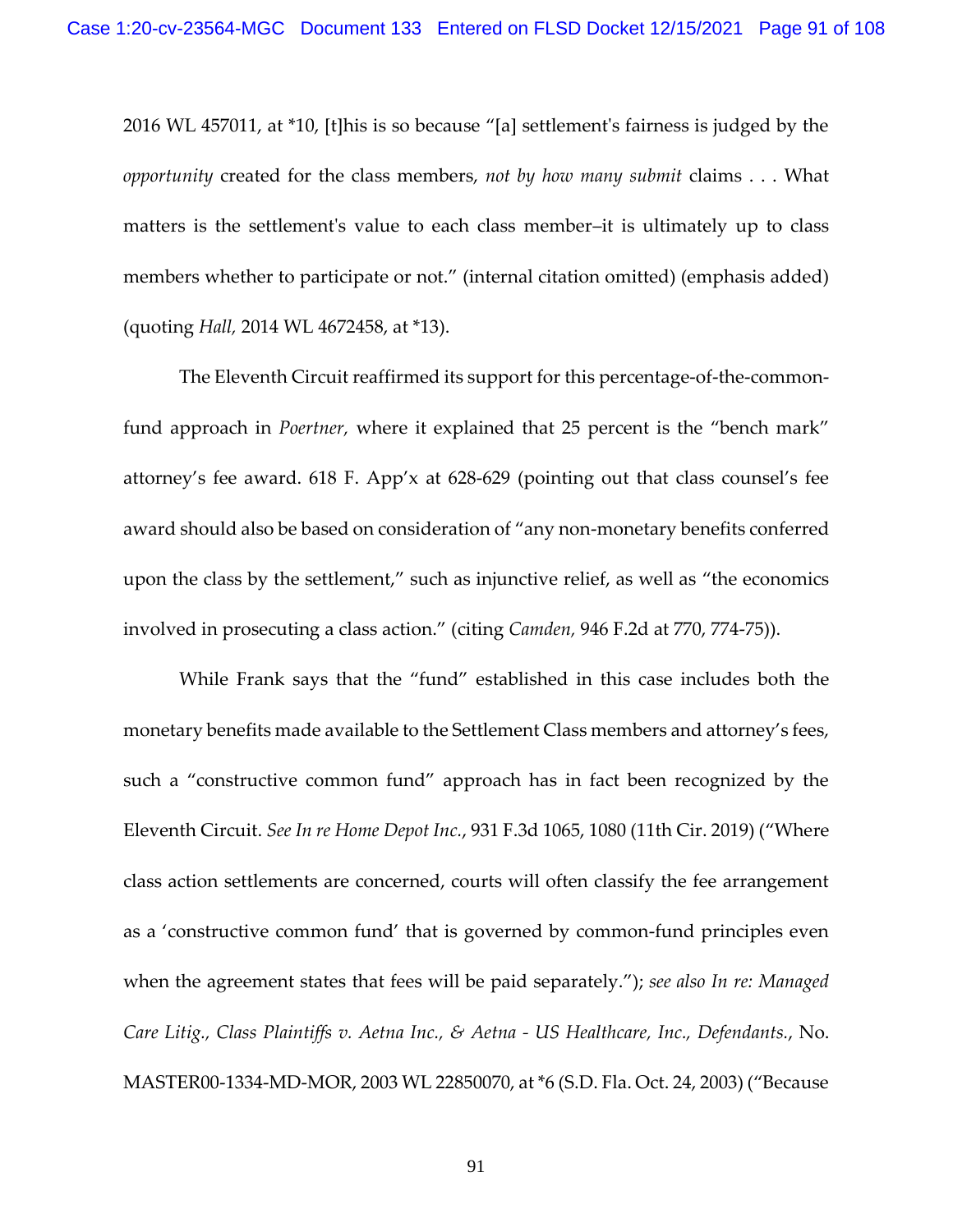the fee award is being paid by Defendant AETNA, when added to the total benefits being given directly to the Class, the total settlement benefit appears to be between \$400 and \$450 million."); *David v. Am. Suzuki Motor Corp*., No. 08-CV-22278, 2010 WL 1628362, at \*8 (S.D. Fla. Apr. 15, 2010) (exercising discretion to include amount paid separately in attorneys' fees as part of common fund).

Consequently, the Undersigned rejects Frank's challenge to the so-called "constructive common fund" approach.

Moreover, in the Eleventh Circuit, "the lodestar approach should not be imposed through the back door via a 'cross-check.'" *Checking Account Overdraft Litig.*, 830 F. Supp. 2d at 1362 (citing, *inter alia*, Alba Conte, ATTORNEY FEE AWARDS § 2.7, at 91 n.41 ("The Eleventh . . . Circuit[] repudiated the use of the lodestar method in common-fund cases.")).

In *Camden I*, the court criticized the inefficiencies of lodestar approach, 946 F.2d at 773-75, and other courts have called it into question because it "creates an incentive to keep litigation going in order to maximize the number of hours included in the court's lodestar calculation." *In re Quantum Health Resources, Inc.*, 962 F. Supp. 1254, 1256 (C.D. Cal. 1997). "Under *Camden I*, courts in this Circuit regularly award fees based on a percentage of the recovery, without discussing lodestar at all." *Checking Acct. Overdraft Litig.*, 830 F. Supp. 2d at 1363 (citation omitted).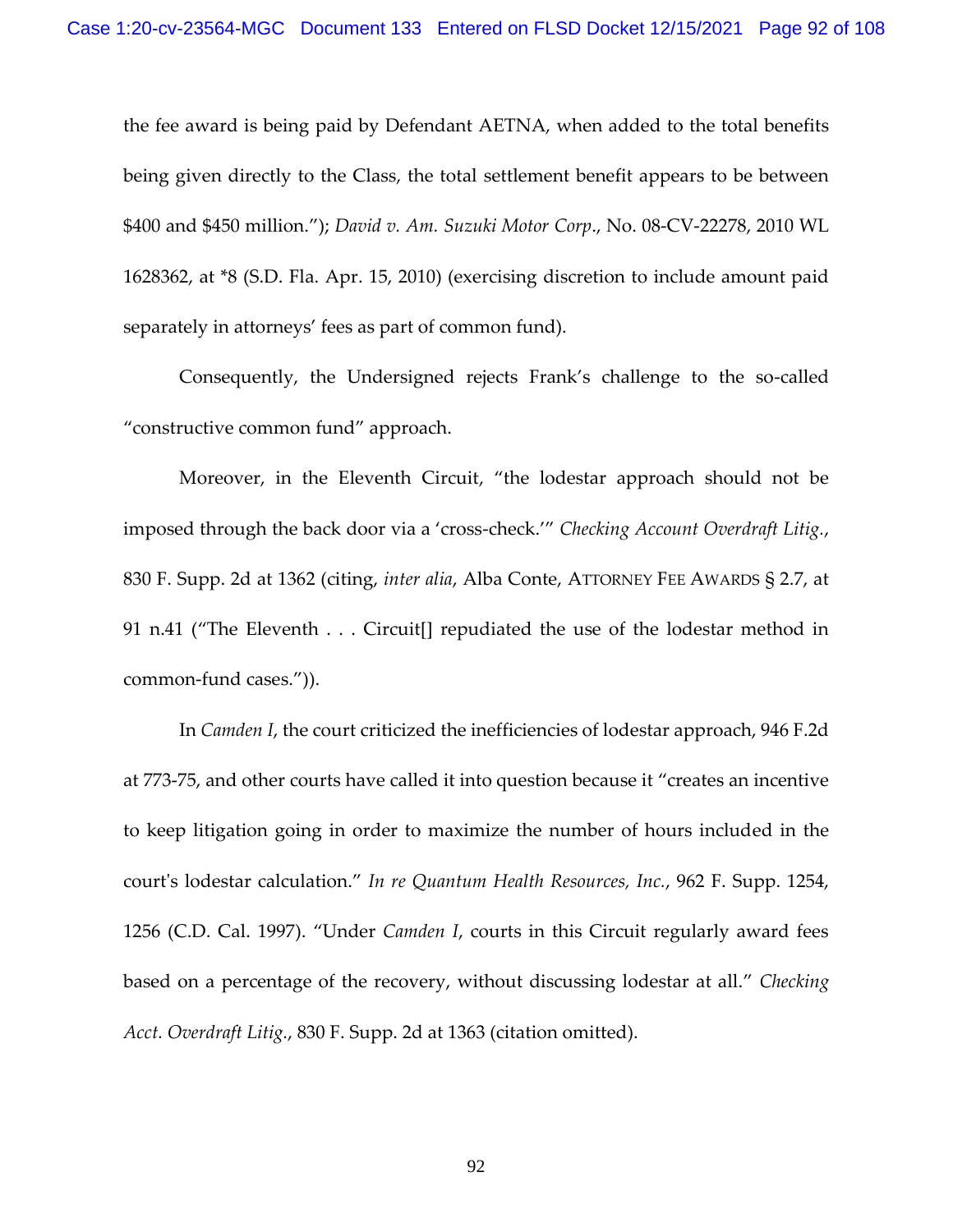Nevertheless, although our Circuit has decided "that a lodestar calculation is not proper in common fund cases, we *may* refer to that figure for *comparison*." *Waters,*  190 F.3d at 1302 (emphasis supplied); *see also Smith v. Costa Del Mar, Inc.,* No. 3:18-cv-1011*,* 2021 WL 4295282 (M.D. Fla. Sept. 21, 2021) (approving coupon-type class action Settlement involving allegations that sunglass manufacturer charged unlawful fees and related upcharges for repairs).

Although Frank and TINA want the Court to evaluate the attorney's fees request by comparing it to the lodestar, they skip over the reality that "[i]n complex cases," courts "routinely approve multipliers of three or more." *Costa Del Mar,* 2021 WL 4295282, at \*16 *(citing Parson v. Brighthouse Networks, LLC,* No. 2:09-CV-267, 2015 WL 13629647, at \*15 (N.D. Ala., Feb. 5, 2015)); *see also [Beckman v. KeyBank, N.A](https://1.next.westlaw.com/Link/Document/FullText?findType=Y&serNum=2030447106&pubNum=0000344&originatingDoc=I1577adb01b9311ec925cb2bf681461fd&refType=RP&fi=co_pp_sp_344_481&originationContext=document&transitionType=DocumentItem&ppcid=6bc81f6a90144d1ebee49e07316a4583&contextData=(sc.Keycite)#co_pp_sp_344_481)*., 293 [F.R.D. 467, 481 \(S.D.N.Y. 2013\)](https://1.next.westlaw.com/Link/Document/FullText?findType=Y&serNum=2030447106&pubNum=0000344&originatingDoc=I1577adb01b9311ec925cb2bf681461fd&refType=RP&fi=co_pp_sp_344_481&originationContext=document&transitionType=DocumentItem&ppcid=6bc81f6a90144d1ebee49e07316a4583&contextData=(sc.Keycite)#co_pp_sp_344_481) ("Courts regularly award lodestar multipliers of up to eight times the lodestar, and in some cases, even higher multipliers."); *[Craft v. City](https://1.next.westlaw.com/Link/Document/FullText?findType=Y&serNum=2015724889&pubNum=0004637&originatingDoc=I1577adb01b9311ec925cb2bf681461fd&refType=RP&fi=co_pp_sp_4637_1125&originationContext=document&transitionType=DocumentItem&ppcid=6bc81f6a90144d1ebee49e07316a4583&contextData=(sc.Keycite)#co_pp_sp_4637_1125) of San Bernardino,* [624 F. Supp. 2d 1113, 1125 \(C.D. Cal. 2008\)](https://1.next.westlaw.com/Link/Document/FullText?findType=Y&serNum=2015724889&pubNum=0004637&originatingDoc=I1577adb01b9311ec925cb2bf681461fd&refType=RP&fi=co_pp_sp_4637_1125&originationContext=document&transitionType=DocumentItem&ppcid=6bc81f6a90144d1ebee49e07316a4583&contextData=(sc.Keycite)#co_pp_sp_4637_1125) (allowing a multiplier of 5.2 when "there is ample authority for such awards resulting in multipliers in this range or higher").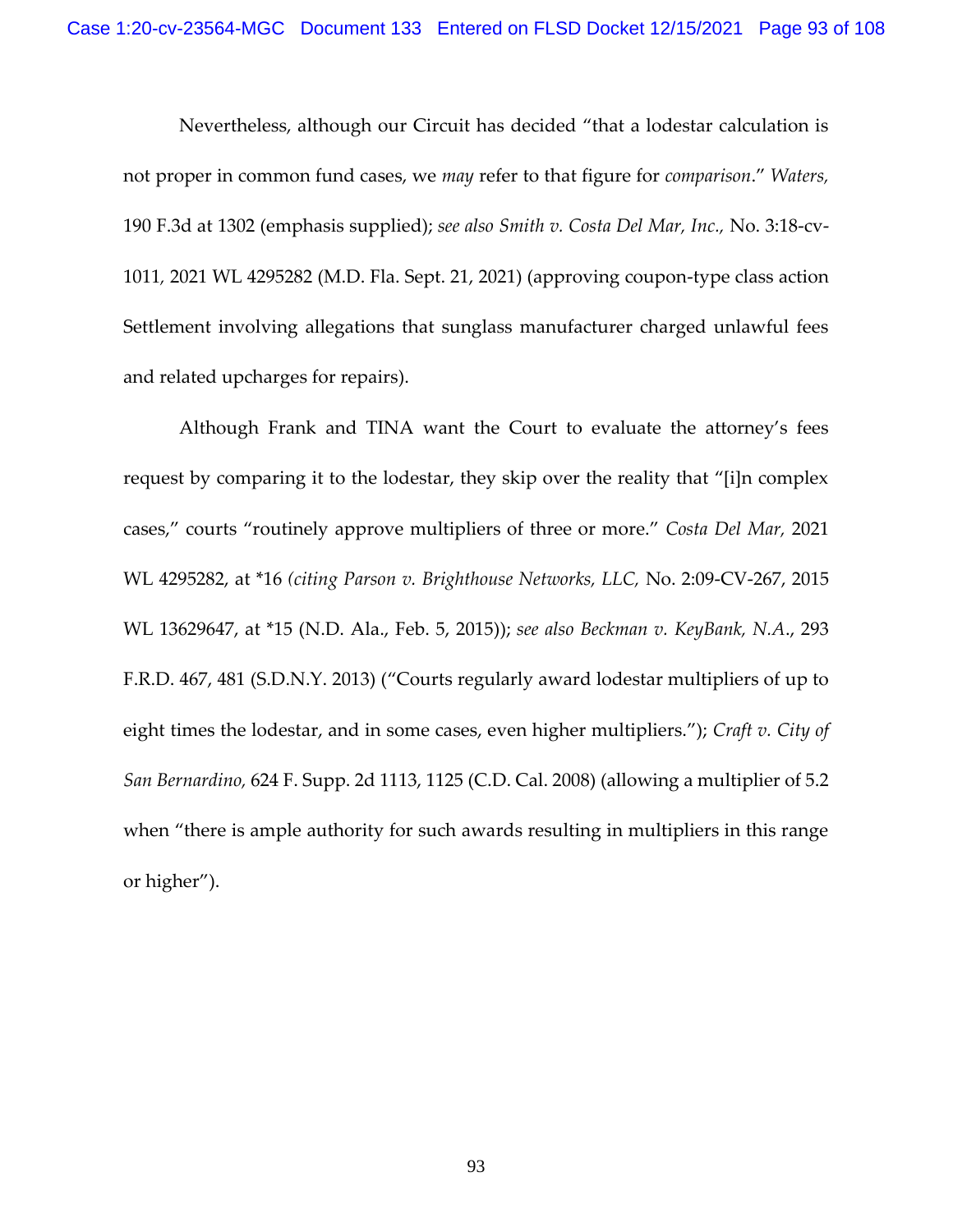The \$2.9 million sought by Class Counsel for fees and expenses <sup>18</sup> constitutes 36% of the value of just the monetary relief made available to the Settlement Class, which is well within the range approved by the Eleventh Circuit. *See, e.g., Camden I*, 946 F.2d at 774 (20%-50% of value provided); *David*, 2010 U.S. Dist. LEXIS 146073, at \*26 n.15 (20% to 50% of common fund is "the customary fee in class actions that result in substantial benefits").

This percentage calculation does not take into account the value of the injunctive relief, which is surely worth *some* amount.

As already pointed out, courts may also consider the non-monetary relief provided to the Class as "part of the settlement pie." *Poertner*, 618 F. App'x at 628.

"When the non-cash relief can be reliably valued, courts often include the value of this relief in the common fund and award class counsel a percentage of the total fund." *In re: Checking Acct. Overdraft Litig.*, 1:09-MD-02036-JLK, [2013 WL 11319391, at](https://1.next.westlaw.com/Link/Document/FullText?findType=Y&serNum=2038909420&pubNum=0000999&originatingDoc=I5c3aaf90512111e7bcf2cc0f37ee205d&refType=RP&originationContext=document&transitionType=DocumentItem&ppcid=97c5ff389fc94009ac232e8996b810a4&contextData=(sc.Keycite))  [\\*13 \(S.D. Fla. Aug. 5, 2013\).](https://1.next.westlaw.com/Link/Document/FullText?findType=Y&serNum=2038909420&pubNum=0000999&originatingDoc=I5c3aaf90512111e7bcf2cc0f37ee205d&refType=RP&originationContext=document&transitionType=DocumentItem&ppcid=97c5ff389fc94009ac232e8996b810a4&contextData=(sc.Keycite)) And when analyzing the value of non-monetary benefits, courts should consider **changes to a defendant's business practices**. *See [Faught v. Am.](https://1.next.westlaw.com/Link/Document/FullText?findType=Y&serNum=2026962512&pubNum=0000506&originatingDoc=I5c3aaf90512111e7bcf2cc0f37ee205d&refType=RP&fi=co_pp_sp_506_1243&originationContext=document&transitionType=DocumentItem&ppcid=97c5ff389fc94009ac232e8996b810a4&contextData=(sc.Keycite)#co_pp_sp_506_1243)  Home Shield Corp.*[, 668 F.3d 1233, 1243-44 \(11th Cir. 2011\)](https://1.next.westlaw.com/Link/Document/FullText?findType=Y&serNum=2026962512&pubNum=0000506&originatingDoc=I5c3aaf90512111e7bcf2cc0f37ee205d&refType=RP&fi=co_pp_sp_506_1243&originationContext=document&transitionType=DocumentItem&ppcid=97c5ff389fc94009ac232e8996b810a4&contextData=(sc.Keycite)#co_pp_sp_506_1243) (portion of fee properly

<sup>&</sup>lt;sup>18</sup> The motion explains that Class Counsel incurred \$27,413.68 in expenses, which would be subsumed within the attorney's fees award, not added to it. [ECF No. 69, p. 15 n.6].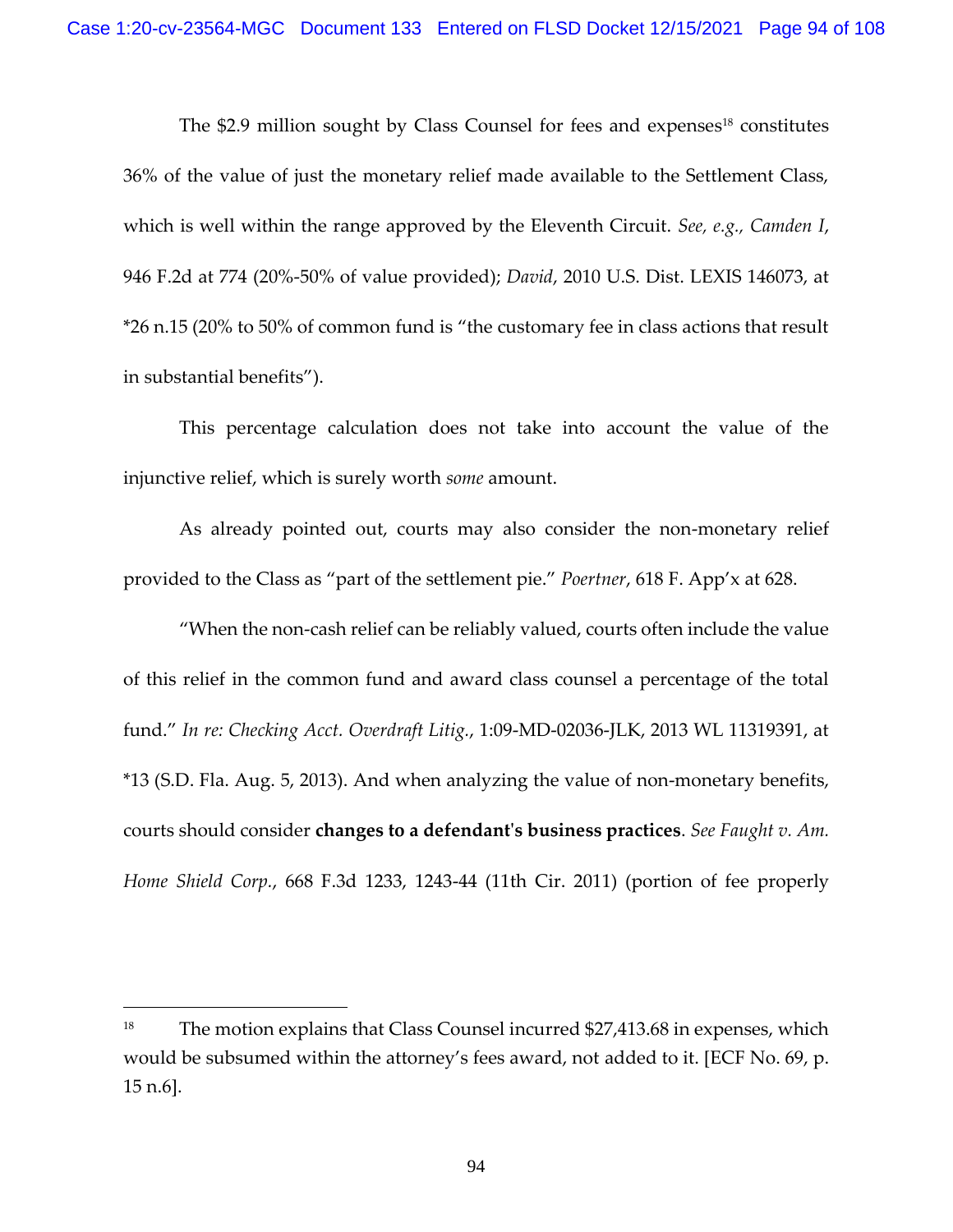allocated to compensation for "non-monetary benefits [counsel] achieved for the class—like company-wide policy changes . . .").

Whatever amount is used to assess the value of the injunctive relief, that value would mean that the attorney's fees percentage of the value of the relief would decrease from the percentage calculated without factoring in a number for the value of the injunctive relief.

Unlike the scenario in some cases (e.g., *Costa Del Mar*), no party submitted any evidence on how to monetize or value the injunctive relief. In *Costa Del Mar*, for example, Class Counsel's expert used data from a survey completed by 200 participants to determine (1) how much value consumers place on a "Lifetime Warranty," versus a "Limited Lifetime Warranty," and (2) how consumers define and quantify the value of a "nominal fee." 2021 WL 4295282, at \*6.

The expert there concluded that the potential monetary value of injunctive relief is between \$47.6 and \$58.2 million. *Id.* at n.8. On the other hand, Defendant's Vice President/Controller said that the cost of replacing packaging and/or implementation of program changes costs \$5 million at minimum for Costa. *Id.* at \*9.

The Court rejected Class Counsel's expert's estimate as seemingly inflated and theoretical, based on data from a relatively small sample size. It was satisfied that the injunctive relief is worth at least \$5 million, which it used to assess the reasonableness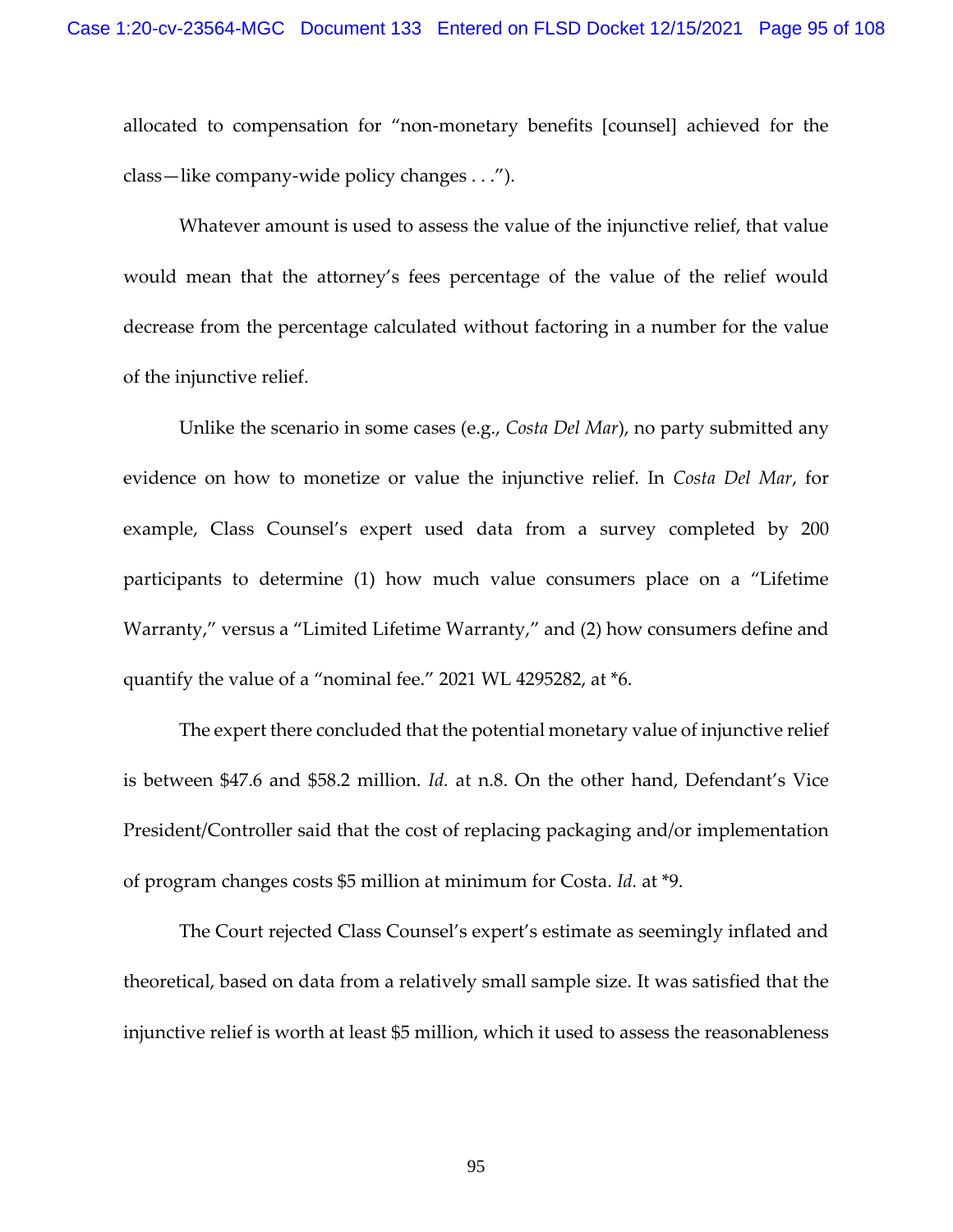and fairness of the Settlement Agreement and to calculate the amount of attorney's fees.

Significantly, the *Costa Del Mar* Court used a 2.8 multiplier as a check on the percentage-of-recovery approach. *Id.* at \*16.

If the Undersigned were to use the same 2.8 multiplier on the \$1.2 million in attorney's fees which were incurred as of August 13, 2021 [ECF No. 94-1], then the attorney's fees award would be \$3.36 million, which is more than \$400,000 greater than the amount actually requested. If I were to use a 2.5 multiplier, then the attorney's fees under the lodestar-with-multiplier approach would be \$3 million, which is close to the amount being requested.

The Undersigned does not consider a 2.5 multiplier to be an unreasonable number to use for purposes of comparing the amount requested.

But *Costa Del Mar* is a coupon/voucher type of settlement, while the instant case is not. In addition, the Court there received evidence on the value of the relief, while this Court has not been presented with evidence concerning the value of the injunctive relief. Instead, all we have been told is that the injunctive relief is a *factor*to be *considered* (whatever that means).

As this Court has previously observed (listing cases awarding fees between 33% and 38% of the common fund), "[c]ourts within this Circuit have routinely awarded attorneys' fees of 33 percent or more of the gross settlement fund." *Fernandez v. Merrill*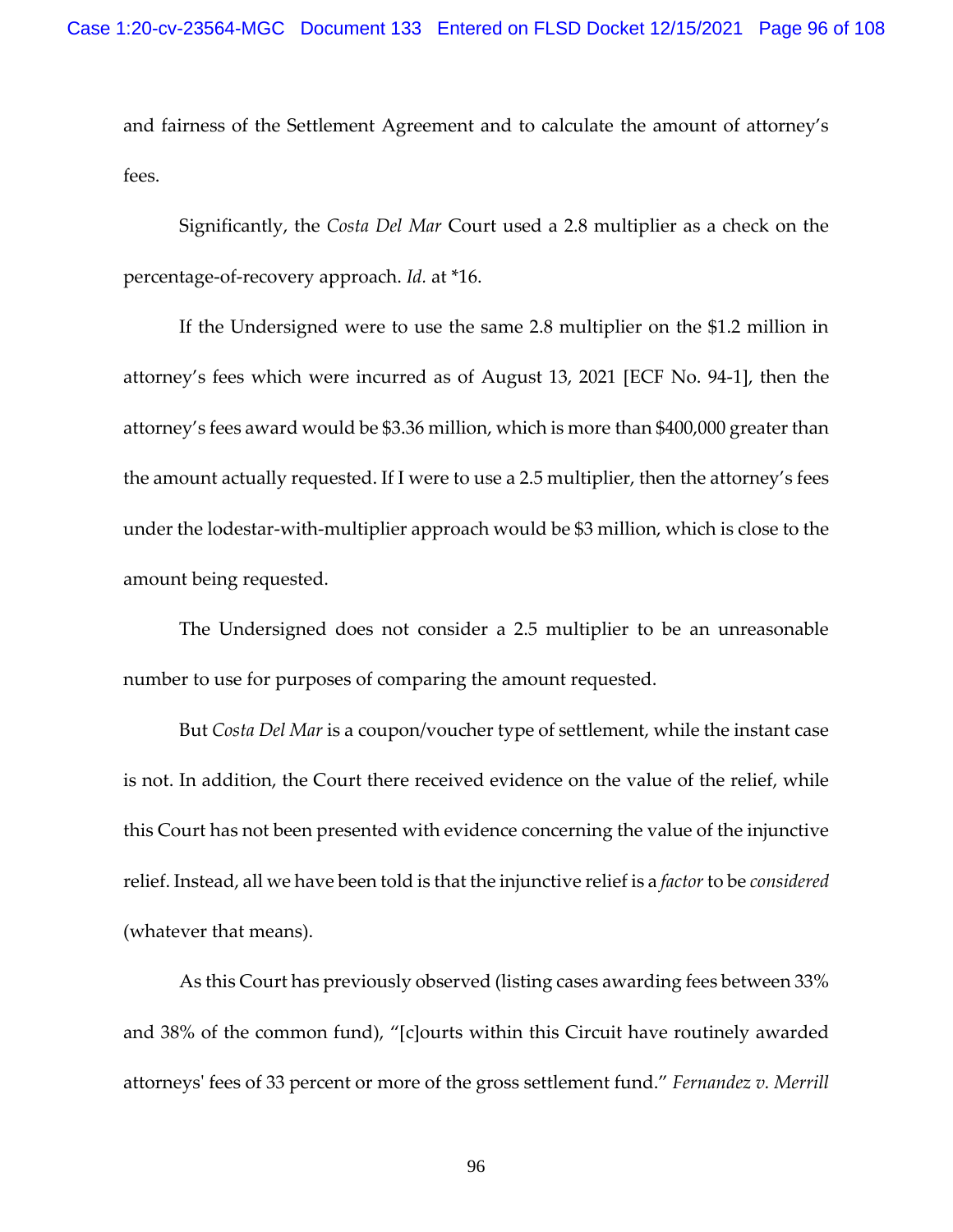*Lynch, Pierce, Fenner & Smith Inc.*, No. 15-22782-CIV, 2017 WL 7798110, at \*4 (S.D. Fla. Dec. 18, 2017). Indeed, as the *Fernandez* Court pointed out, the Eleventh Circuit in *Camden I* held: "To avoid depleting the funds available for distribution to the class, an upper limit of 50% may be stated as a general rule, although even larger percentages have been awarded." *Id.* at \*4 (quoting *Camden I*, 946 F.2d at 774-75).

Here, Class Counsel seeks \$2.9 million for attorney's fees and expenses, which, as noted immediately above, equals 36% of the Class Settlement fund. As noted, that percentage would decrease if a monetary value were to be allocated to the value of the injunctive relief. Given the nature of the relief (changing marketing and labeling language), combined with the lack of evidence, it is extremely difficult to ascertain a monetary value. At this point, the Undersigned feels comfortable concluding that the injunctive relief has some value but articulating a specific dollar range would be speculative.

However, no concern exists regarding potential depletion of funds available to the class because Defendants will, under the Settlement Agreement, pay Class Counsel's attorney's fees and expenses *separate and apart* from the \$8 million fund established for paying Class Members' claims. In contrast, while this Court in *Fernandez* approved attorney's fees equal to 35% of the common fund, those fees and expenses were to be *deducted* from the fund, thus lessening the total amount available to the class. In this case, Class Counsel's requested fees and expenses actually represent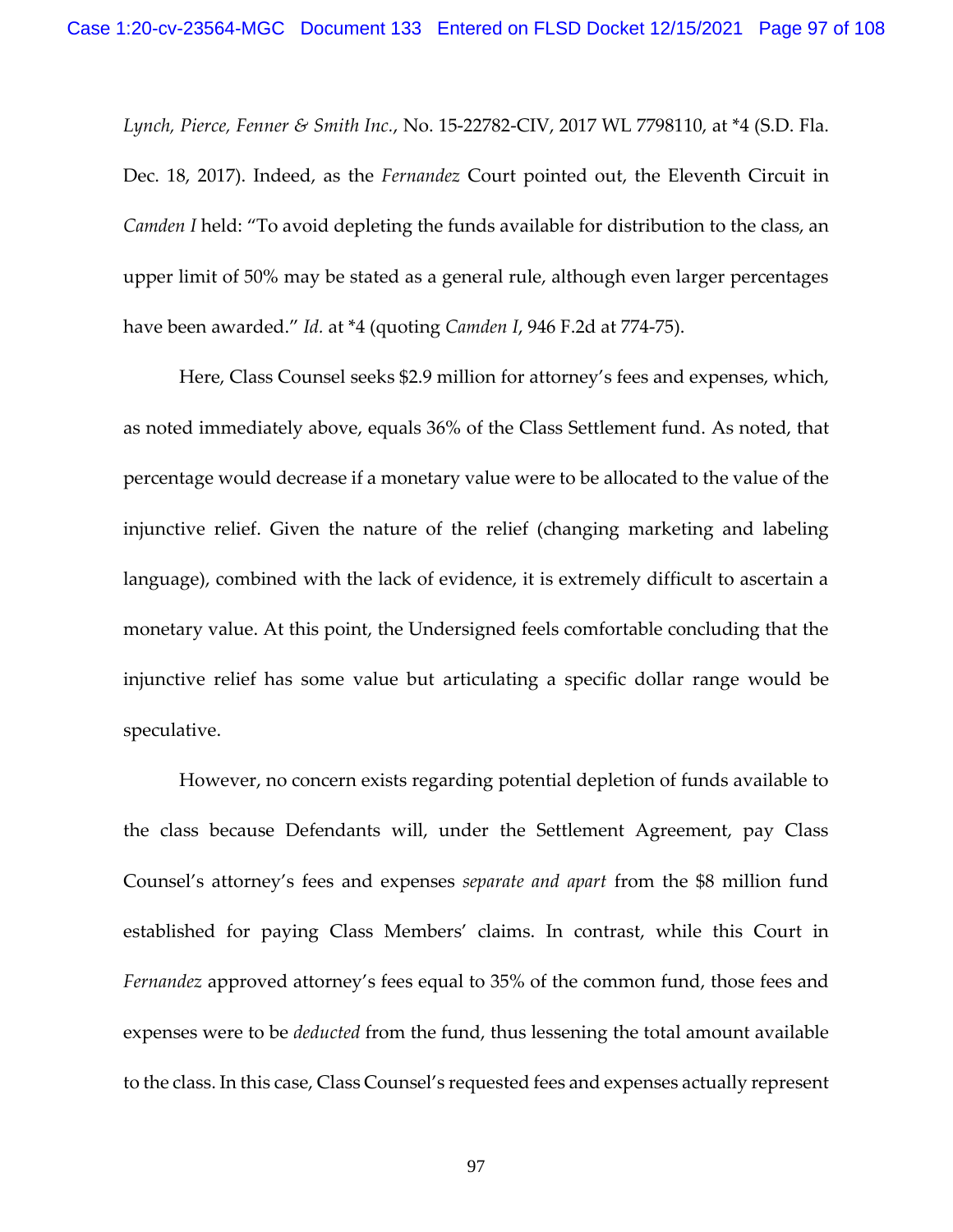27% of the *total* amount Defendants are obligated to pay under the Settlement Agreement (\$8,000,000 + \$2,900,000).

The Eleventh Circuit's factors for evaluating the reasonable percentage to award class action counsel include, as pertinent to the case, (1) the time and labor required; (2) the novelty and difficulty of the questions involved; (3) the skill requisite to perform the legal service properly; (4) the preclusion of other employment by the attorney due to acceptance of the case; (5) the customary fee; (6) whether the fee is fixed or contingent; (7) time limitations imposed by the client or the circumstances; (8) the amount involved and the results obtained; (9) the experience, reputation, and ability of the attorneys; (10) the "undesirability" of the case; (11) the nature and the length of the professional relationship with the client; and (12) awards in similar cases. *See Camden I*, 946 F.2d at 772 n.3.

This Court may also consider the time required to reach settlement, the existence of substantial objections and non-monetary benefits, and the economics of prosecuting a class action. *Id*. at 775. The factors set forth in *Camden I* support the full award requested.

**The Contingent Nature of the Fee, the Financial Burden Carried by Counsel, and the Economics of Prosecuting a Class Action:** A determination of a fair fee for Class Counsel must include consideration of the contingent nature of the fee, the outlay of out-of-pocket expenses by Class Counsel, and the fact that the risks of failure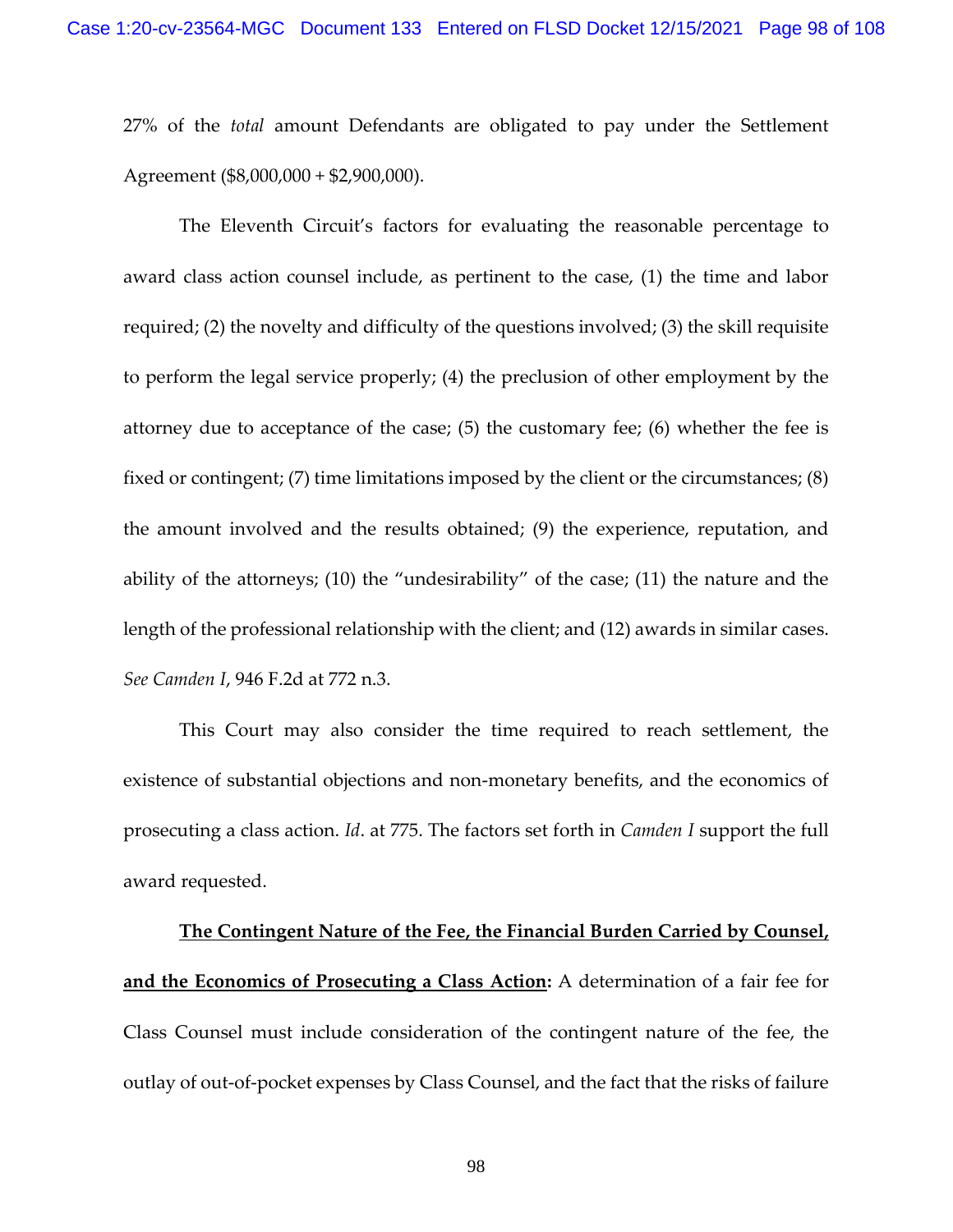and nonpayment in a class action are extremely high -- with the risk of failure the foremost factor. *Pinto v. Princess Cruise Lines, Ltd.*, 513 F. Supp. 2d 1334, 1339 (S.D. Fla. 2007). In this case, Class Counsel received no compensation during the litigation, incurred expenses with no guarantee of repayment, and faced a substantial risk that after protracted, complex, and expensive litigation, the Class and Class Counsel could end up with no recovery at all.

The fee award was contingent on a good result -- Class Counsel would have recovered nothing if it had not secured recovery for the class. "For a complex and sophisticated case such as this one, class counsel took considerable financial risk in pursuing the case." *Saccoccio*, 297 F.R.D. at 695.

The risks undertaken by class counsel in class actions are often "exacerbated by the existence of competing parallel proceedings in other courts, which may reach settlement or certification first, and the considerable amount of labor that is usually undertaken to litigate a class action to resolution." *Wilson*, 2016 WL 457011, at \*19.

And these results were real possibilities -- a court in a similar case decertified the class after a hung jury mistrial.

**The Market Rate in Complex, Contingent Litigation:** As this Court pointed out in *Fernandez*, when awarding an attorneys' fee of 35%, that percentage "falls within the range of the customary fee in the private marketplace, where 40 percent fee contracts are common for complex cases such as this." 2017 WL 7798110, at \*4. As a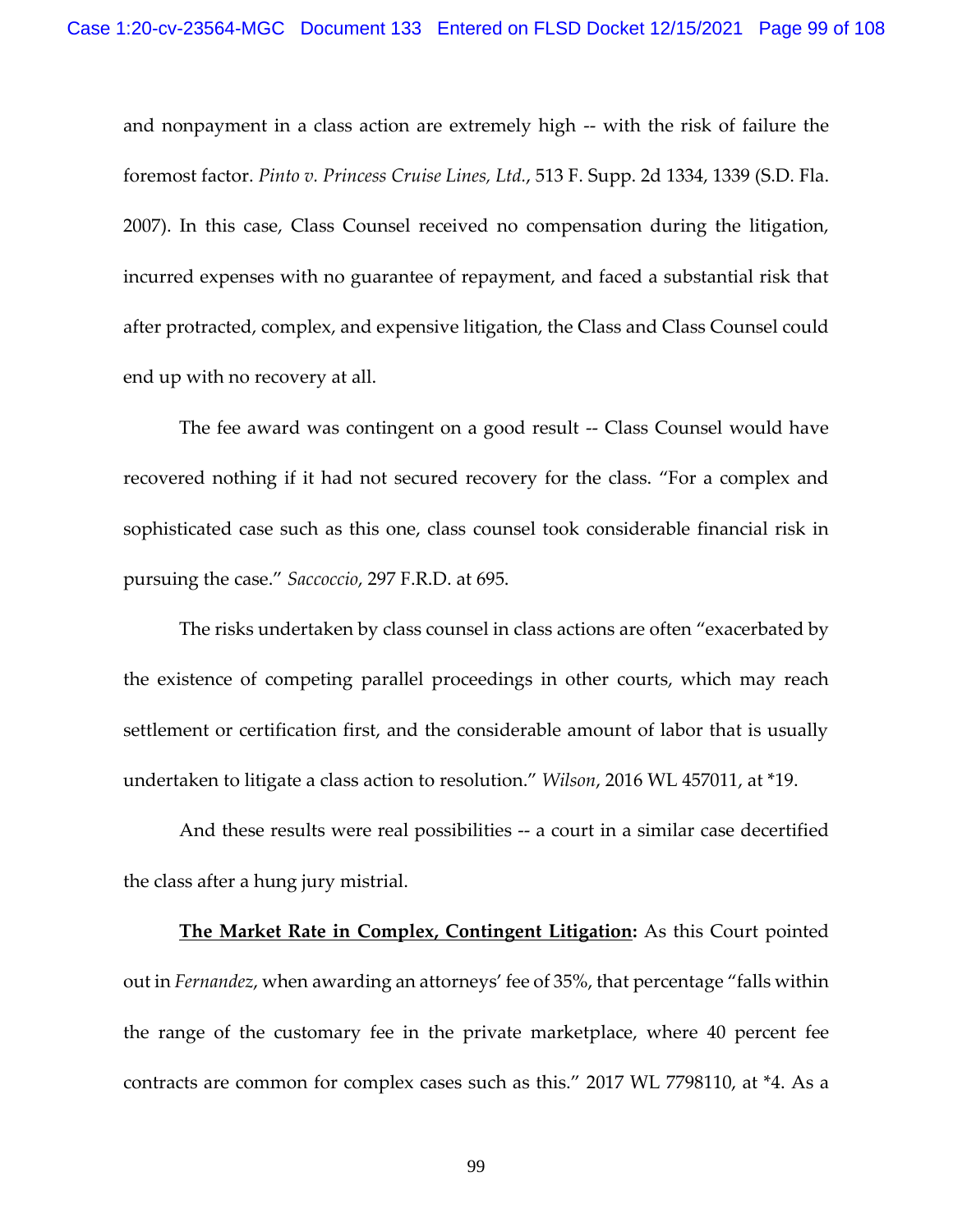## Case 1:20-cv-23564-MGC Document 133 Entered on FLSD Docket 12/15/2021 Page 100 of 108

result, Class Counsel's requested fee of 36% is within the customary range for cases of this nature, especially given that Class Counsel's fees and expenses will not be deducted from the Class Settlement fund and the Settlement provides the Class with important prospective injunctive relief.

**The Novelty and Difficulty of the Questions at Issue:** The factual issues in this case were complex and numerous, including the subject matter of the case (nutraceutical advertising and labelling), scientific issues (including the pharmacological effect of the Neuriva products' active ingredients and the ability of the various orally-consumed ingredients to enter the blood stream, travel to the brain, cross the blood-brain barrier, and impact brain performance); review of scientific literature (including analysis of studies with respect to the adequacy of their design, potential bias, legitimacy of conclusions, propriety of statistical analysis, and the validity and accuracy of the conclusions).

The legal issues were also complex, involving, among others, whether Plaintiffs' claims are preempted by federal law, whether Plaintiffs' claims constitute solely a challenge to a lack of substantiation of the product, whether Defendants' claims amount to false and misleading statements under federal and state law, and whether Plaintiffs can assert claims for products they did not purchase based on universal misrepresentations. Finally, class actions are inherently complex cases, and Plaintiffs' cases would have been no different.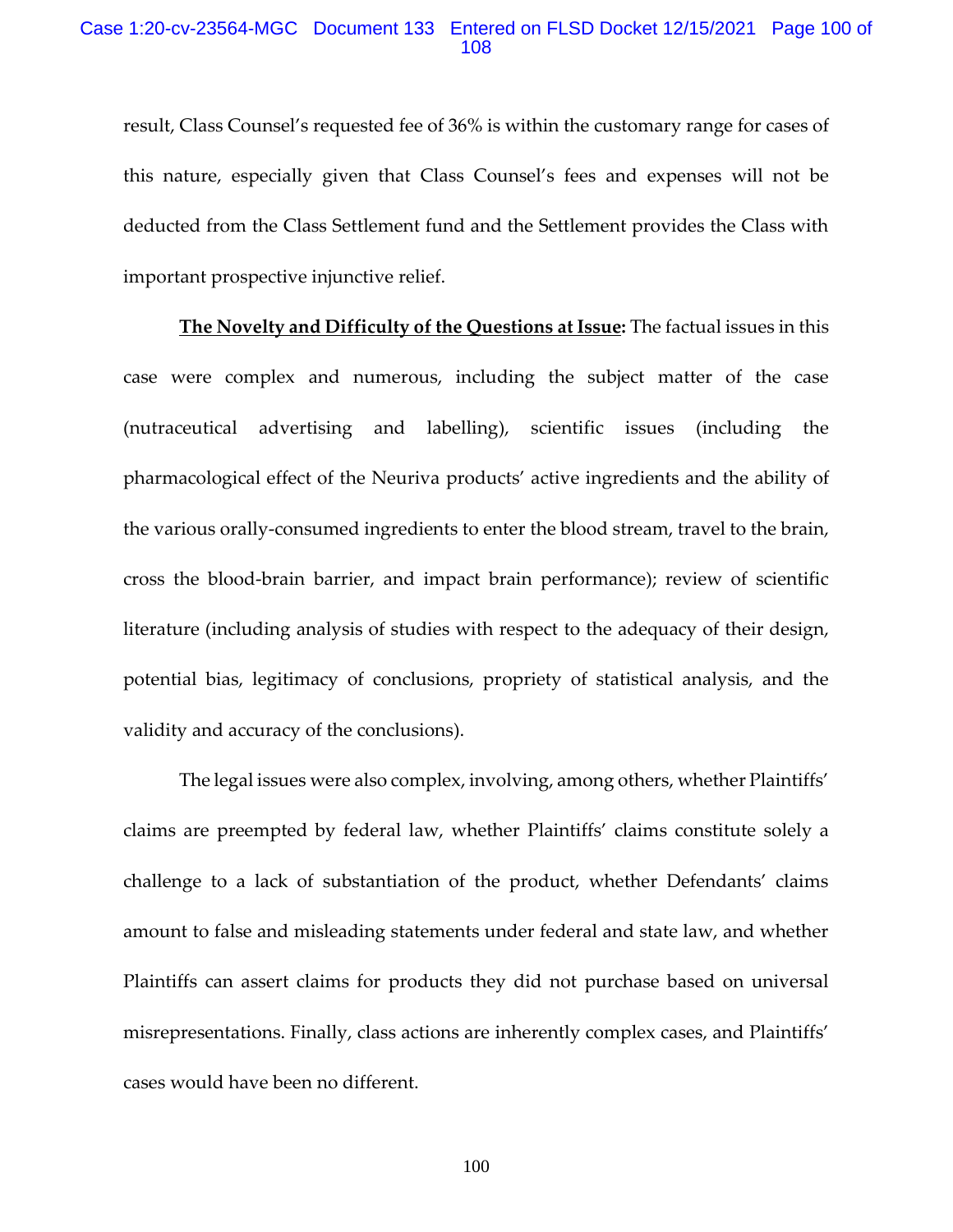### Case 1:20-cv-23564-MGC Document 133 Entered on FLSD Docket 12/15/2021 Page 101 of 108

**The Skill, Experience, and Reputation of Class Counsel:** This litigation required a high degree of skill and experience. Class Counsel have decades of experience successfully litigating national class actions. Beyond that, Class Counsel's reputation, diligence, expertise, and skill are reflected in how they have handled this case and the results they have achieved. They resolved this dispute efficiently and effectively despite the potential hurdles presented and the arguments raised by Defendants detailed above. The quality of Class Counsel and their achievement in this case is equally shown by the strength of their *opponents*, Perkins Coie LLP and Bilzin Sumberg Baena Price & Axelrod LLP, who are excellent defense firms. (Bryson Decl., ¶ 13 [ECF No. 69-1]) (mentioning the Perkins Coie firm). This factor thus also favors awarding the requested fee.

**The Result Achieved for the Class:** The result achieved is a major factor to consider in making a fee award and, here, this factor perhaps best establishes the propriety of the requested fee award. *See Hensley v. Eckerhart,* 461 U.S. 424, 436, (1983) ("[C]ritical factor is the degree of success obtained."); *Pinto*, 513 F. Supp. 2d at 1342; *Behrens,* 118 F.R.D. at 547–48 ("The quality of work performed in a case that settles before trial is best measured by the benefit obtained."). In considering the results, courts examine the value of *both* monetary and injunctive relief. *See Poertner*, 618 F. App'x at 629; *Perez v. Asurion Corp.*, 501 F. Supp. 2d 1360 (S.D. Fla. 2007); *LiPuma,* 406 F. Supp. 2d at 1323. In *In re: Checking Acct. Overdraft Litig.*, No. 1:09-MD-02036-JLK,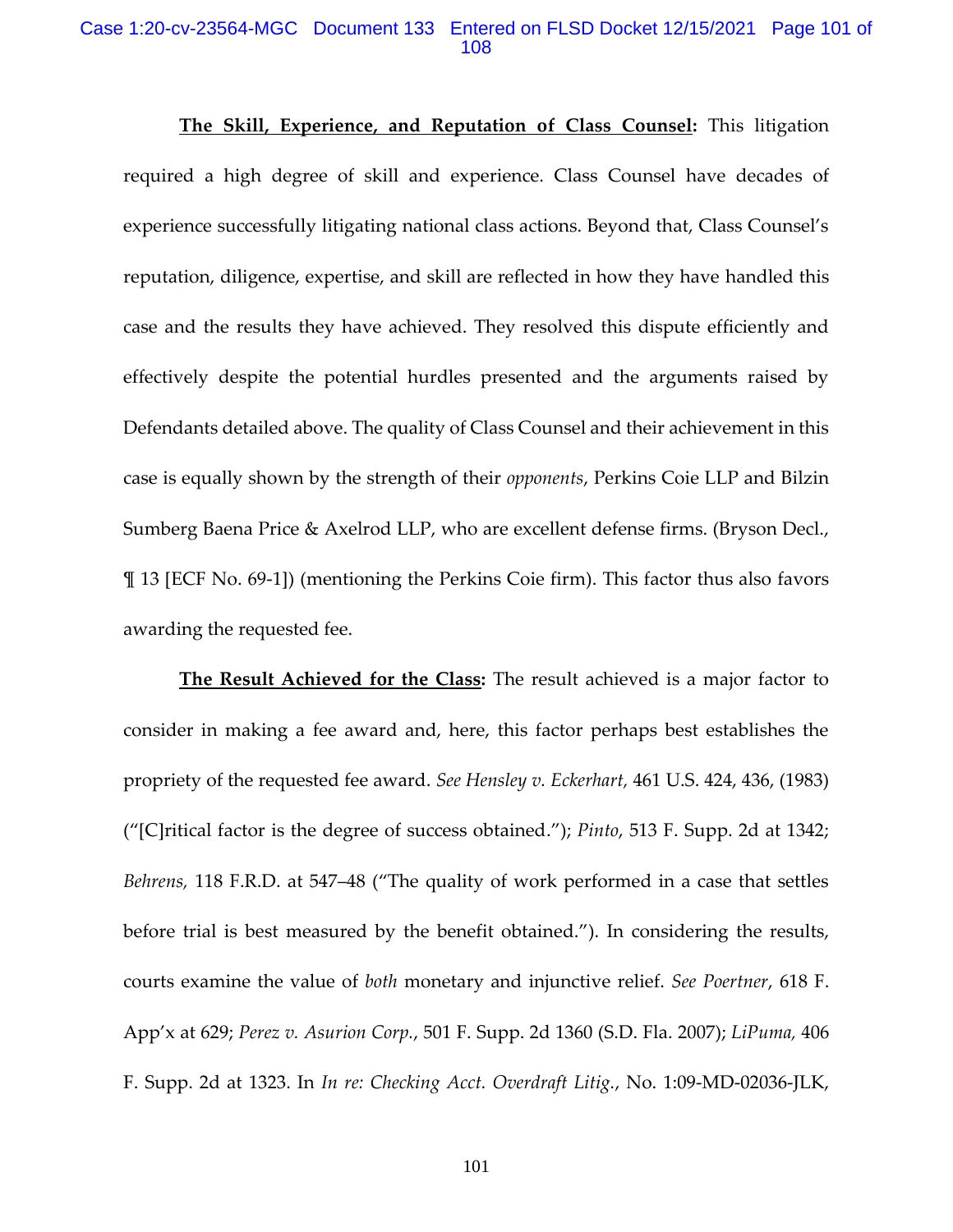## Case 1:20-cv-23564-MGC Document 133 Entered on FLSD Docket 12/15/2021 Page 102 of 108

2013 WL 11319391, at \*13-14 (S.D. Fla. Aug. 5, 2013), the Court specifically emphasized the importance of compensating class counsel for their work in extracting non-cash relief when using the percentage-of-the-fund approach.

The results here -- a settlement providing \$8 million in cash and prospective injunctive relief -- are excellent. Defendants are required to remove the precise statements challenged by Plaintiffs from their product labeling and ancillary marketing. These results are powerful evidence supporting the fee award. Indeed, even before final approval of the injunctive relief, Defendants have changed the labelling and marketing on a brand-new Neuriva product not covered by the Settlement.

**The Time and Labor of Class Counsel:** According to Class Counsel**,** before filing suit, they thoroughly investigated all aspects of this case, including (a) becoming thoroughly grounded in the relevant federal regulations and FDA and FTC guidance; (b) reviewing all labelling and marketing of the Neuriva products, including all available public statements; (c) researching the studies relied upon by Defendants, including investigating potential conflicts of interest and other credibility issues; (d) retaining and working with the consulting experts in reviewing the studies and scientifically evaluating Defendants' claims; (e) interviewing consumers who had purchased Neuriva products and identifying class representatives; (f) researching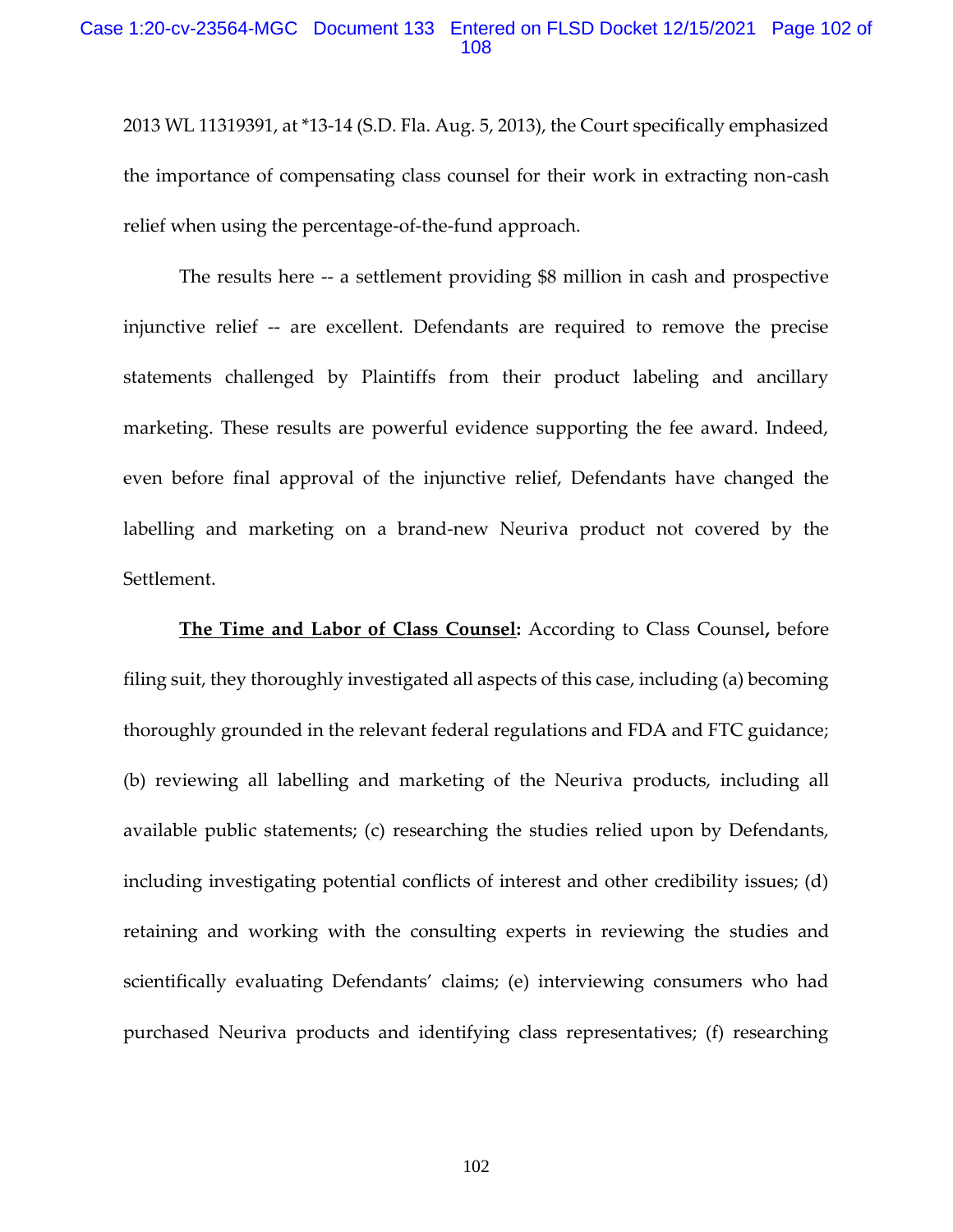## Case 1:20-cv-23564-MGC Document 133 Entered on FLSD Docket 12/15/2021 Page 103 of 108

relevant supplement case law and controlling state law; (g) reviewing the records in other relevant supplement cases; and (h) carefully crafting the complaints.

After filing suit, Class Counsel explained, they thoroughly reviewed and researched Defendants' motions to dismiss and prepared Amended Complaints addressing those motions; researched legally and factually Defendants' motion to transfer the *Williams* case; and spent substantial time in contentious settlement negotiations, working with the settlement administrator to design an effective notice program, and were involved in overseeing the claims process. Additionally, Class Counsel explain that they have responded to, and will continue to respond to, questions from class members about the settlement and their claims. All of this work was critical in view of the issues involved, the manner in which the case was defended, and the quality of Defendants' counsel.

**The Reaction of the Class to the Settlement:** To date, only a single class member has opted out or objected to the Settlement, which supports the fee request. *Pinto*, 513 F. Supp. 2d at 1343.

Further, the Settlement requires a continuing role for Class Counsel after final approval.

Accordingly, the Court finds that \$2.9 million is a reasonable amount for attorneys' fees in this action.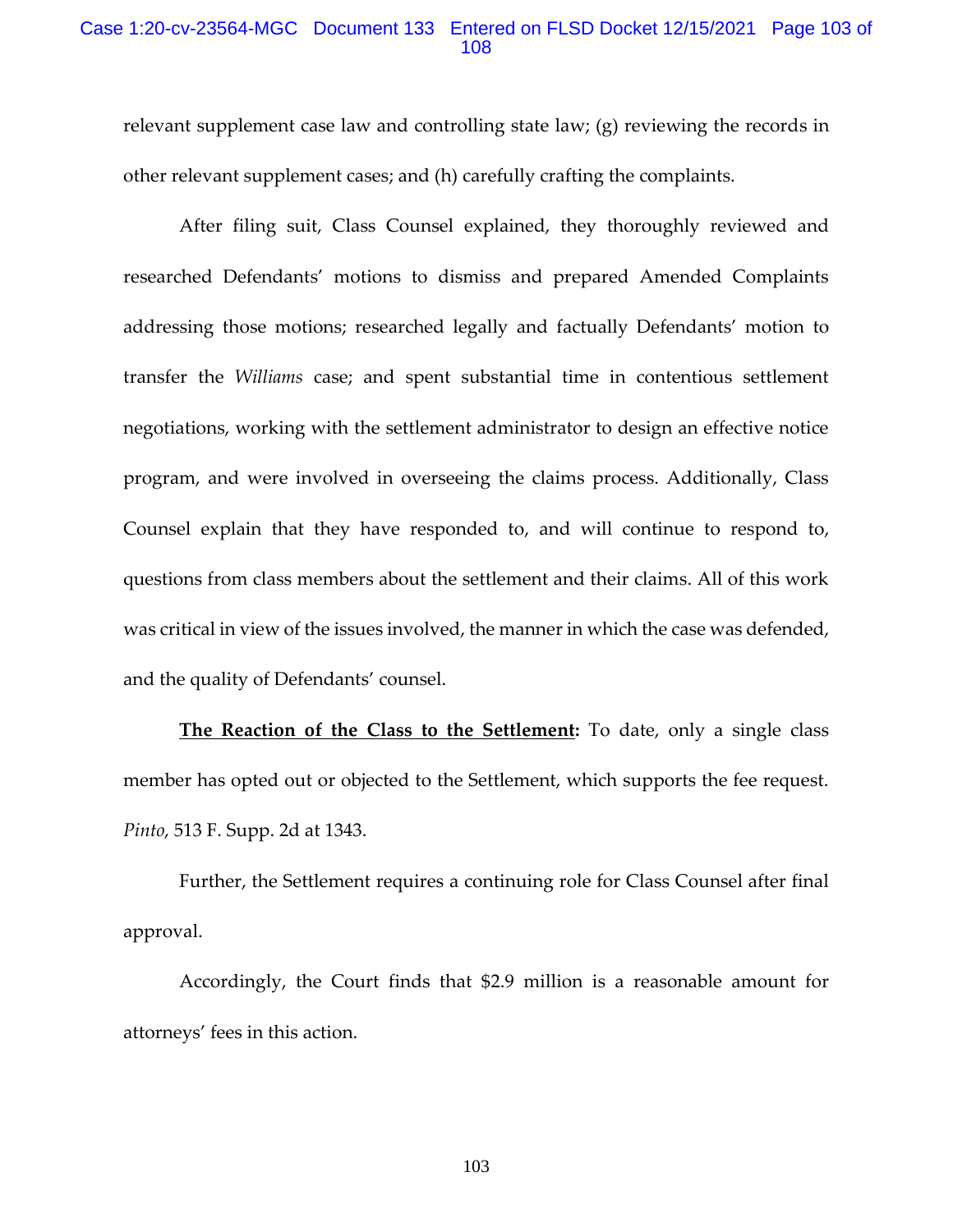## Case 1:20-cv-23564-MGC Document 133 Entered on FLSD Docket 12/15/2021 Page 104 of 108

The Undersigned therefore **recommends** that Judge Cooke approve Class Counsel's application for attorney's fees and **grant** the motion.

#### **Class Representative Service Awards**

As outlined earlier in this Report, Plaintiffs have not yet actually filed an application for service awards because they are currently not authorized in the Eleventh Circuit. But the Undersigned recommends that the Court retain jurisdiction to entertain such a request should the law change.

## **Overall Conclusion**

The challenges to the First Amended Settlement Agreement and Release raised by Frank and TINA are not sufficient to persuade the Undersigned to recommend denial of the motion to approve the agreement. Their "armchair-quarterbacking" and "wishing-for-more does not provide valid grounds to disapprove the settlements." *In re Polyurethene*, 168 F. Supp. 3d at 1002.

This case is certainly distinct from oft-cited opinions from the Seventh Circuit because, unlike the settlement here, those settlements were rife with indicia of collusion between the parties and other questionable conduct. In *Eubank v. Pella,* for example, former appellate Judge Richard Allen Posner (7th Circuit judge, 1981 to 2017) authored an opinion rejecting a claims-made settlement so problematic that he termed "inequitable–even scandalous." [753 F.3d 718, 721 \(7th Cir.](https://1.next.westlaw.com/Link/Document/FullText?findType=Y&serNum=2033497849&pubNum=0000506&originatingDoc=I0709d0b0cb8911e5b10893af99153f48&refType=RP&fi=co_pp_sp_506_721&originationContext=document&transitionType=DocumentItem&ppcid=ed86fb1b0a5e4452a540e89964003db2&contextData=(sc.DocLink)#co_pp_sp_506_721) 2014).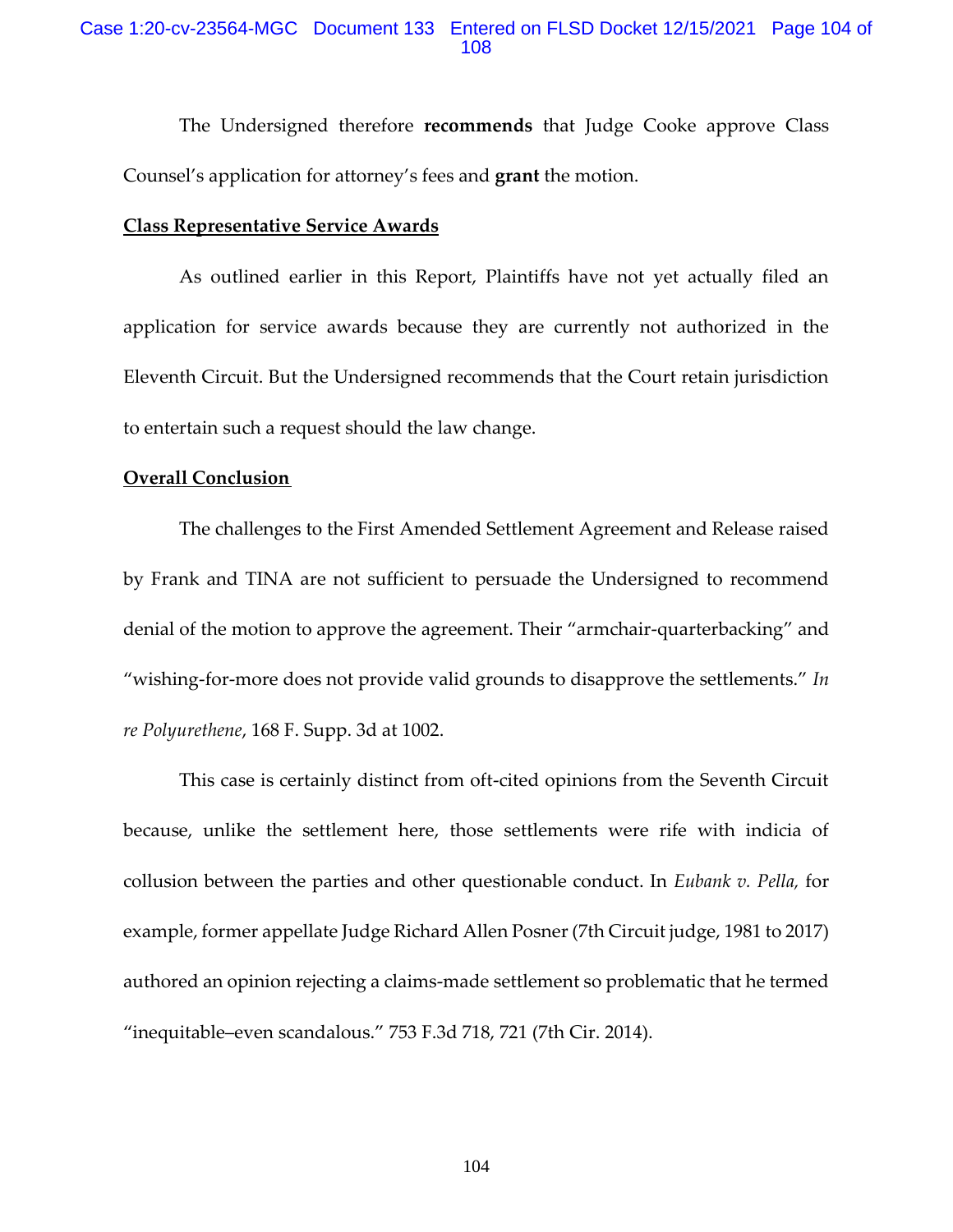## Case 1:20-cv-23564-MGC Document 133 Entered on FLSD Docket 12/15/2021 Page 105 of 108

The settlement reflected "almost every danger sign in a class action settlement," including "fatal conflicts of interest"; opposition by named plaintiffs; a provision requiring class members to risk recovering nothing by submitting their claims to arbitration, where the defendants had reserved defenses, in order to be eligible for any meaningful settlement distribution; an award of only coupons to a portion of the class; twelve-to thirteen-page claim forms requiring class members to submit "a slew of arcane data, including the "product identity stamp," "Unit ID Label," and purchase order number of the product at issue; and an unnecessarily complex settlement notice. *See id.* [at 725](https://1.next.westlaw.com/Link/Document/FullText?findType=Y&serNum=2033497849&pubNum=0000506&originatingDoc=I0709d0b0cb8911e5b10893af99153f48&refType=RP&fi=co_pp_sp_506_725&originationContext=document&transitionType=DocumentItem&ppcid=ed86fb1b0a5e4452a540e89964003db2&contextData=(sc.DocLink)#co_pp_sp_506_725)–26.

Because the settlement "flunked the 'fairness' standard by the one-sidedness of its terms and ... fatal conflicts of interest[,]"it could not survive the closer scrutiny that might be warranted where "kicker" and "clear-sailing" provisions are part of a class action settlement. *see id.* [at 729.](https://1.next.westlaw.com/Link/Document/FullText?findType=Y&serNum=2033497849&pubNum=0000506&originatingDoc=I0709d0b0cb8911e5b10893af99153f48&refType=RP&fi=co_pp_sp_506_729&originationContext=document&transitionType=DocumentItem&ppcid=ed86fb1b0a5e4452a540e89964003db2&contextData=(sc.DocLink)#co_pp_sp_506_729)

The Seventh Circuit similarly rejected the settlement in *[Pearson v. NBTY, Inc.,](https://1.next.westlaw.com/Link/Document/FullText?findType=Y&serNum=2034823458&pubNum=0000506&originatingDoc=I0709d0b0cb8911e5b10893af99153f48&refType=RP&originationContext=document&transitionType=DocumentItem&ppcid=ed86fb1b0a5e4452a540e89964003db2&contextData=(sc.DocLink))* [772 F.3d 778 \(7th Cir.](https://1.next.westlaw.com/Link/Document/FullText?findType=Y&serNum=2034823458&pubNum=0000506&originatingDoc=I0709d0b0cb8911e5b10893af99153f48&refType=RP&originationContext=document&transitionType=DocumentItem&ppcid=ed86fb1b0a5e4452a540e89964003db2&contextData=(sc.DocLink)) 2014), a case which Frank relies upon repeatedly in his Objection Memorandum [ECF No. 75, pp. 1, 4, 25, 26, 27, 28), because the district court had valued the settlement to include the costs of notice to the class and attorney's fees, and of the \$5.63 million to be made available to the class, approximately \$4.77 million was reserved solely for counsel fees and expenses, notice costs, and *cy pres* and service

105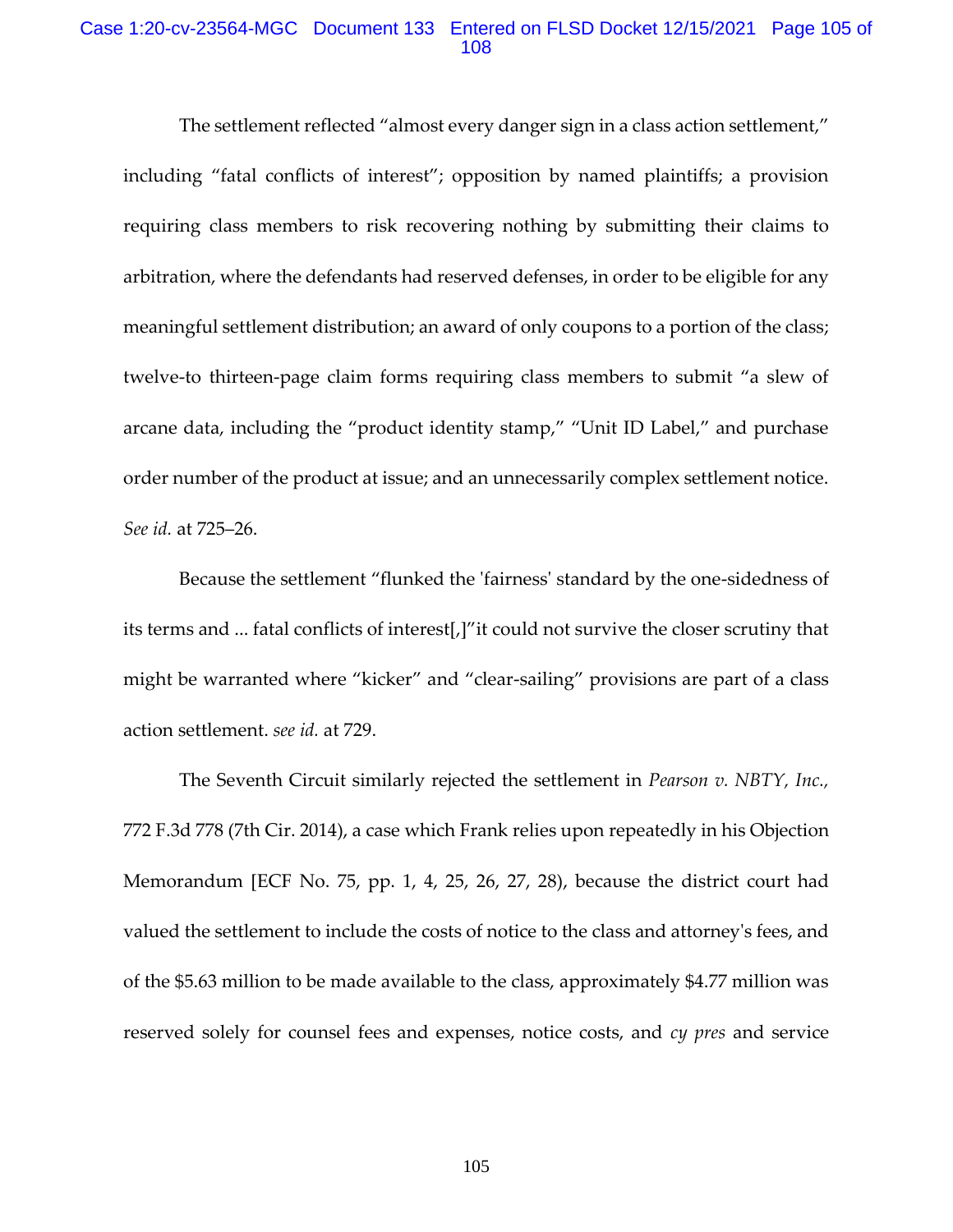## Case 1:20-cv-23564-MGC Document 133 Entered on FLSD Docket 12/15/2021 Page 106 of 108

awards, with only \$865,284 left for the settlement class, which amounted to only **seven cents per class member**. *See id.* [at 780-81, 783](https://1.next.westlaw.com/Link/Document/FullText?findType=Y&serNum=2034823458&pubNum=0000506&originatingDoc=I0709d0b0cb8911e5b10893af99153f48&refType=RP&fi=co_pp_sp_506_780&originationContext=document&transitionType=DocumentItem&ppcid=ed86fb1b0a5e4452a540e89964003db2&contextData=(sc.DocLink)#co_pp_sp_506_780)–84.

The *Pearson* Court also criticized the claim form and filing requirements as too onerous when weighed against the "low ceiling on the amount of money that a member of the class could claim[,]" *id.* [at 783;](https://1.next.westlaw.com/Link/Document/FullText?findType=Y&serNum=2034823458&pubNum=0000506&originatingDoc=I0709d0b0cb8911e5b10893af99153f48&refType=RP&fi=co_pp_sp_506_783&originationContext=document&transitionType=DocumentItem&ppcid=ed86fb1b0a5e4452a540e89964003db2&contextData=(sc.DocLink)#co_pp_sp_506_783) the *cy pres* award as excessive when weighed against the minimal relief made available to class members, *id.* [at 784;](https://1.next.westlaw.com/Link/Document/FullText?findType=Y&serNum=2034823458&pubNum=0000506&originatingDoc=I0709d0b0cb8911e5b10893af99153f48&refType=RP&fi=co_pp_sp_506_784&originationContext=document&transitionType=DocumentItem&ppcid=ed86fb1b0a5e4452a540e89964003db2&contextData=(sc.DocLink)#co_pp_sp_506_784) the potential ineffectiveness of the proposed injunctive relief, *id.* [at 785;](https://1.next.westlaw.com/Link/Document/FullText?findType=Y&serNum=2034823458&pubNum=0000506&originatingDoc=I0709d0b0cb8911e5b10893af99153f48&refType=RP&fi=co_pp_sp_506_785&originationContext=document&transitionType=DocumentItem&ppcid=ed86fb1b0a5e4452a540e89964003db2&contextData=(sc.DocLink)#co_pp_sp_506_785) and the court's sense that the parties had colluded to "sell out the class by agreeing ... to recommend that the judges approve a settlement involving a meager recovery for the class but generous compensation for the lawyers[.]" *See id.* [at 787](https://1.next.westlaw.com/Link/Document/FullText?findType=Y&serNum=2034823458&pubNum=0000506&originatingDoc=I0709d0b0cb8911e5b10893af99153f48&refType=RP&fi=co_pp_sp_506_787&originationContext=document&transitionType=DocumentItem&ppcid=ed86fb1b0a5e4452a540e89964003db2&contextData=(sc.DocLink)#co_pp_sp_506_787) (citing *Eubank,* [753 F.3d at 720\)](https://1.next.westlaw.com/Link/Document/FullText?findType=Y&serNum=2033497849&pubNum=0000506&originatingDoc=I0709d0b0cb8911e5b10893af99153f48&refType=RP&fi=co_pp_sp_506_720&originationContext=document&transitionType=DocumentItem&ppcid=ed86fb1b0a5e4452a540e89964003db2&contextData=(sc.DocLink)#co_pp_sp_506_720).

As discussed in detail above, the relief provided by *this* Settlement, however, stands in stark contrast to the relief provided in *Eubank* and *Pearson* and in almost every other respect.

The Court finds that the Settlement is "fair, reasonable, and adequate" -- and likely exceeds what could be expected given that "settlements are born of compromise." *Wilson*, 2016 WL 457011, at \*12.<sup>19</sup> *See also Ferron v. Kraft Heinz Foods Co.*, No. 20-CV-62136, 2021 WL 2940240, at \*21 (S.D. Fla. July 13, 2021) (approving

<sup>19</sup> The discussion of the two Seventh Circuit cases (*Pearson* and *Eubank)* comes from *Wilson*, with the Undersigned quoting that section extensively. *Id.* at \*11-12.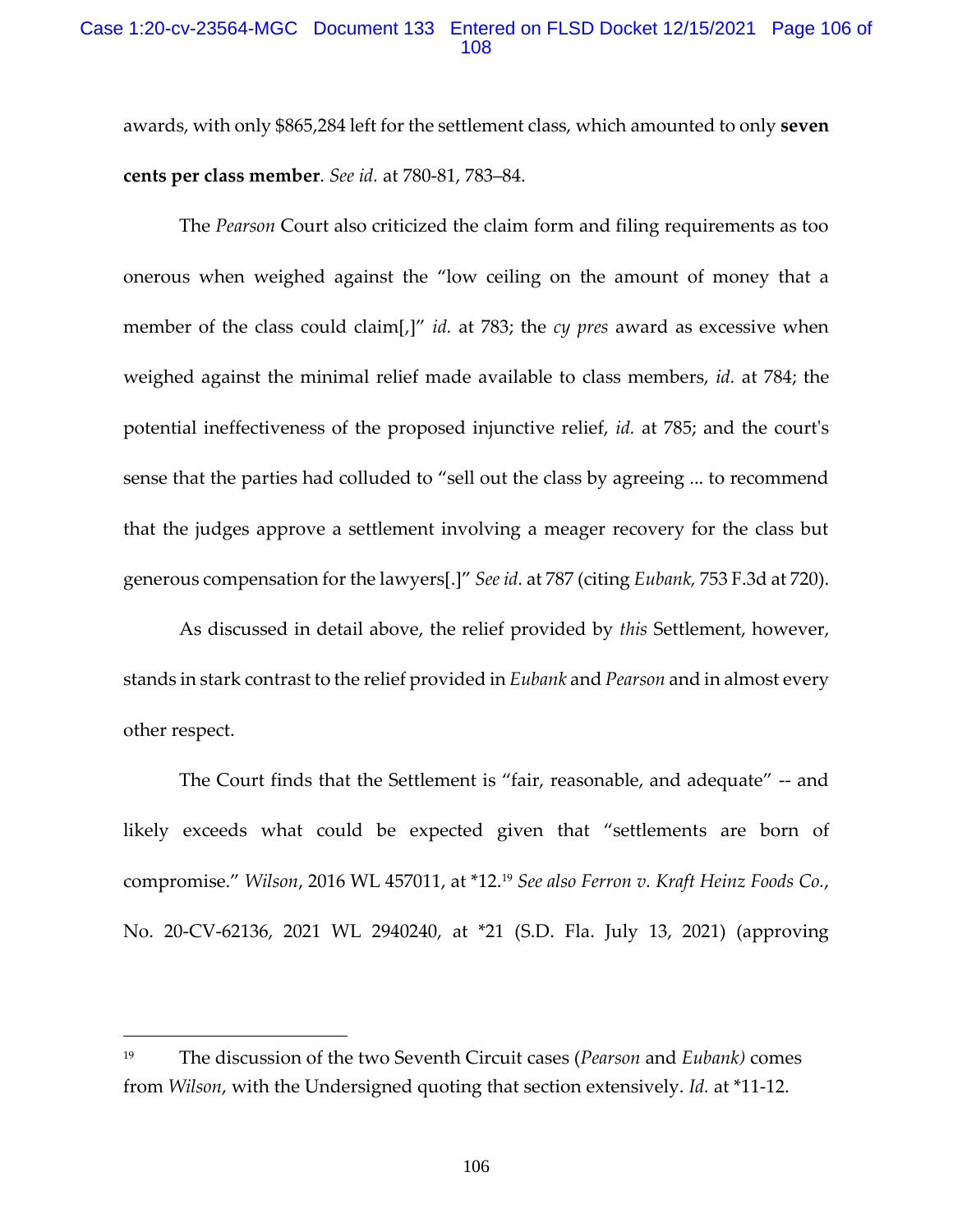## Case 1:20-cv-23564-MGC Document 133 Entered on FLSD Docket 12/15/2021 Page 107 of 108

settlement in case involving label changes for thirty-five separate and distinct products, a "significant non-monetary benefit").

The Undersigned therefore **recommends** that Judge Cooke (1) approve the settlement; (2) award Plaintiffs' counsel \$2.9 million in attorney's fees and costs; (3) reserve jurisdiction to entertain a motion for class representative service awards, should such a motion get filed (assuming the law in this Circuit changes); and (4) retain jurisdiction to implement, administer, consummate and enforce the First Amended Settlement Agreement.

### **Objections**

The parties will have fourteen (14) days from the date of being served with a copy of this Report and Recommendations within which to file written objections, if any, with United States District Judge Marcia G. Cooke. Each party may file a response to the other party's objection within fourteen (14) days of the objection. Failure to file objections timely shall bar the parties from a de novo determination by the District Judge of an issue covered in this Report and Recommendations and shall bar the parties from attacking on appeal any factual or legal conclusions contained in this Report and Recommendations and to which they did not object, except upon grounds of plain error if necessary in the interest of justice. *See* 28 U.S.C. § 636(b)(1); *Thomas v.*